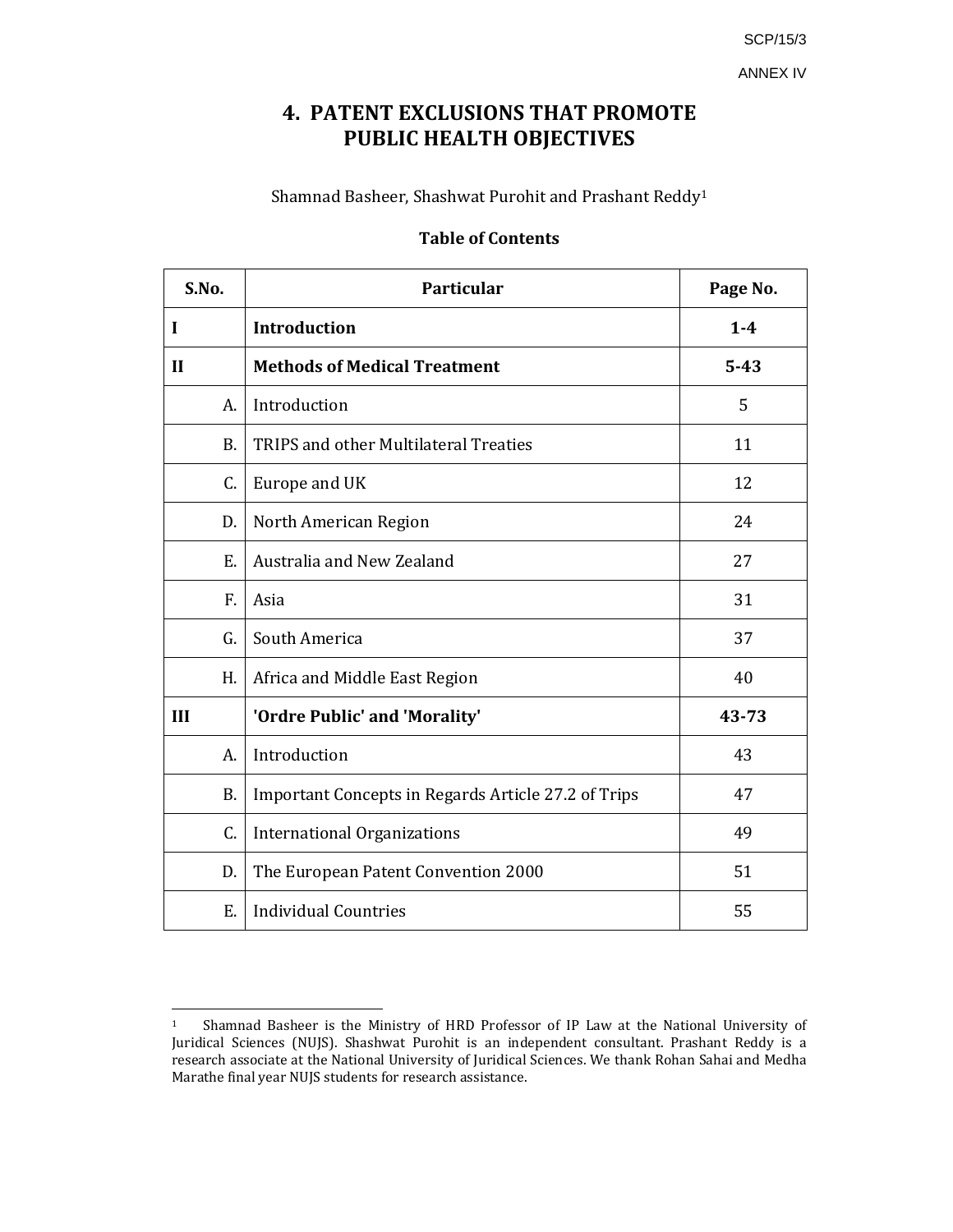## **I. INTRODUCTION**

Amongst the various theories that exist today to explain the purport and rationale of the patent system, the most prevalent is the "incentive" or the "reward" theory .2 In short, patents are rewards in the form of temporary monopolies granted to inventors who come up with new, inventive and useful ideas. The expectation is that the prospect of such rewards would incentivise inventors to come up with a higher rate of useful inventions, than would be the case without patents.

There is much debate on whether or not patents, in fact, foster a higher rate of new ideas, and if so, to what extent.3 More importantly, the issues are technology specific, and evidence that patents may help in an investment heavy industry such as pharmaceuticals may not be readily transposable to industries such as Information Technology and semiconductors. Further, there is also the issue of developing and least developed countries that are net importers of technology. The question is whether patent regimes promote technology transfer to these countries or whether they effectively curb the potential growth that these countries might have experienced, had they had the freedom to imitate and learn; freedoms that many of the developed countries enjoyed in the pre TRIPS era.<sup>4</sup> For these countries, the potential use of patent eligibility exclusions is far more significant in driving national policy.

A brief survey of case law from developed economies would suggest a restricted reading of eligibility exclusions.<sup>5</sup> However, developing countries such as India opt for a wide reading of such eligibility exclusions, reflecting their specific national priorities.6 Although we've categorised section 3(d) of the Indian Patents Act as an "impure" patent eligibility exclusion later in this chapter, it may help to consider this section for the purpose of this argument. Section 3(d) seeks to exclude a large number of similar chemical/pharmaceutical substances from patentability by providing that only those derivatives that demonstrate significantly enhanced efficacy would be patentable. This exclusion has been expensively interpreted by patent office and the courts: notably, the term 'efficacy' in the explanation to Section 3(d) of the Patents Act, 1970 has been interpreted in *Novartis AG & Another v. Union of India & Others*, 2007 4 MLJ 1153 at ¶ 13 to include only "therapeutic" efficacy, with the result that a number of derivatives that demonstrate non therapeutic

<sup>2</sup> W. Fisher, 'Theories of intellectual property', in *New Essays in the Legal and Political Theory of Property*, ed. S. R. Munzer (Cambridge University Press, Cambridge 2001), 168–200.

<sup>&</sup>lt;sup>3</sup> Bronwyn H. Hall 'Patents and Patent policy' 23(4) Oxford Rev. Eco. Policy 568 (2007).

<sup>4</sup> Nuno Pires de Carvalho, *The TRIPS Regime of Patent Rights* (Kluwer Law, Netherlands 2002), 46‐ 7. Also see Lee G. Branstetter, 'Do Stronger Patents Induce More Local Innovation?', 7(2) J. Int'l Econ L. 359 (2004).

<sup>5</sup>  "*As the discussion of European case law demonstrates, the legal definition of diagnostic methods* does not reflect the true nature of a medical diagnosis. Modern diagnoses are rarely final and few occur *without the aid of data and quantitative results from laboratory testing"* See Tina Piper, *Commentary in response to '*Are Patents for Methods of Medical Treatment contrary to the Ordre Public and Morality or 'Generally Inconvenient*'?'*, 30 J. Med. Ethics 470 (2004), 476**;** See *Bruker/Noninvasive measurement* T385/86 [1988] *EPOR* 357; See *Diagnostic methods* G01/04 (2006) *OJEPO* 334; See generally Cynthia M. Ho, 'Patents, Patients and Public Policy: An Incomplete Intersection', 33 U.C. Davis L. Rev. 601 (1999), 621.

<sup>6</sup> Shamnad Basheer, 'Policy‐Style Reasoning in the Indian Patent Office', 3 IPQ 309 (2005).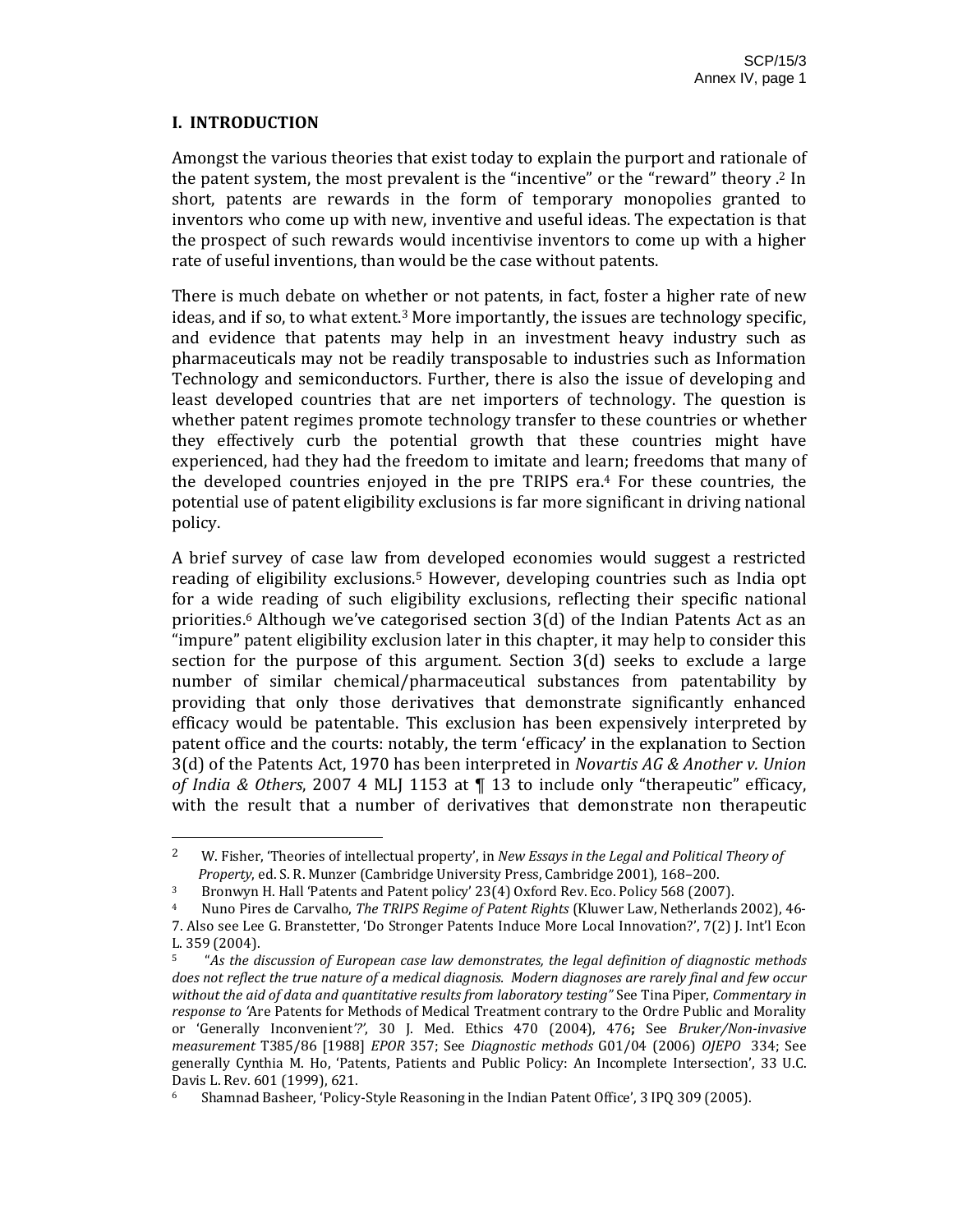advantages such as heat stability etc are likely to be excluded.<sup>7</sup>

For developing countries, patent policies are not just about increasing the rate of innovation, but are to be calibrated to take into account concerns of "access" to technology goods. The question of access is most significant in the context of pharmaceuticals and public health.8 Therefore the patent regime cannot be hermetically sealed off from other public policy concerns such as health. Indeed, one often witnesses a conflict between patent rights on the one hand, and social values, public policies and fundamental rights on the other. The issue for most countries then is to balance out these competing and often conflicting concerns and devise a regime that would, while furthering innovation outcomes, also not erode important values such as health.

It is a truism that patents often cause price rises.<sup>9</sup> A variety of tools exist to regulate such price rises and ensure affordable access to consumers, particularly in the context of drug patents and developing countries.

Indeed most such measures revolve around ex‐post regulatory mechanisms such as compulsory licensing that help limit the impact of patents and in the process promote public health goals.10

This chapter seeks to evaluate the patent and public health interface from the point of view of ex‐ante mechanisms i.e. ways in which countries have sought to limit the grant of patents to certain categories of subject matter in a bid to promote access to public health goods.

At a conceptual level and drawing from the patenting practices of most member states, one can draw a distinction between 'patent eligibility' and 'patentability'.

'Patent eligibility' broadly refers to the requirement that a subject matter, for which a patent is sought, be inherently suitable for patent protection, in the sense of falling within the scope of subject matter that patent law prima facie exists to protect. The term 'patentability', on the other hand, refer to those set of principles that inform the requirements that must be satisfied for a patent eligible subject matter (i.e., an invention) to be granted a valid patent. Principally they are the requirements of novelty, inventiveness (non-obviousness), utility (industrial applicability) and sufficient description.<sup>11</sup>

As noted by a commentator:

Analytically, this proposition exemplifies the familiar Aristotelian

<sup>&</sup>lt;sup>7</sup> Shamnad Basheer & T. Prashant Reddy, 'The Efficacy of Indian Patent Law: Ironing out the Creases in Section 3(d)', 5(2) SCRIPTed 232 (2008), 244.

<sup>8</sup> See generally 'Holger Hestermeyer, Human Rights and the WTO: The case of Patents and Access to Medicines', 14(6) Int. Trade Law & Reg 122 (2008).

<sup>9</sup> Joseph Stiglitz, 'Give prizes and not patents' New Scientist, September 16, 2006, 21.

<sup>10</sup> Carlos Correa, *Integrating Public Health Concerns into Patent Legislations in Developing Countries* South Centre Geneva 2000 page 93-109, available at http://www.who.int/medicinedocs/fr/d/Jh2963e/6.html. (Last visited on August 1, 2010).

<sup>11</sup> Justine Pila, 'Bound Futures: Patent Law and Modern Biotechnology', 9 Boston Univ. Journal of Science and Technology Law 326 (2003).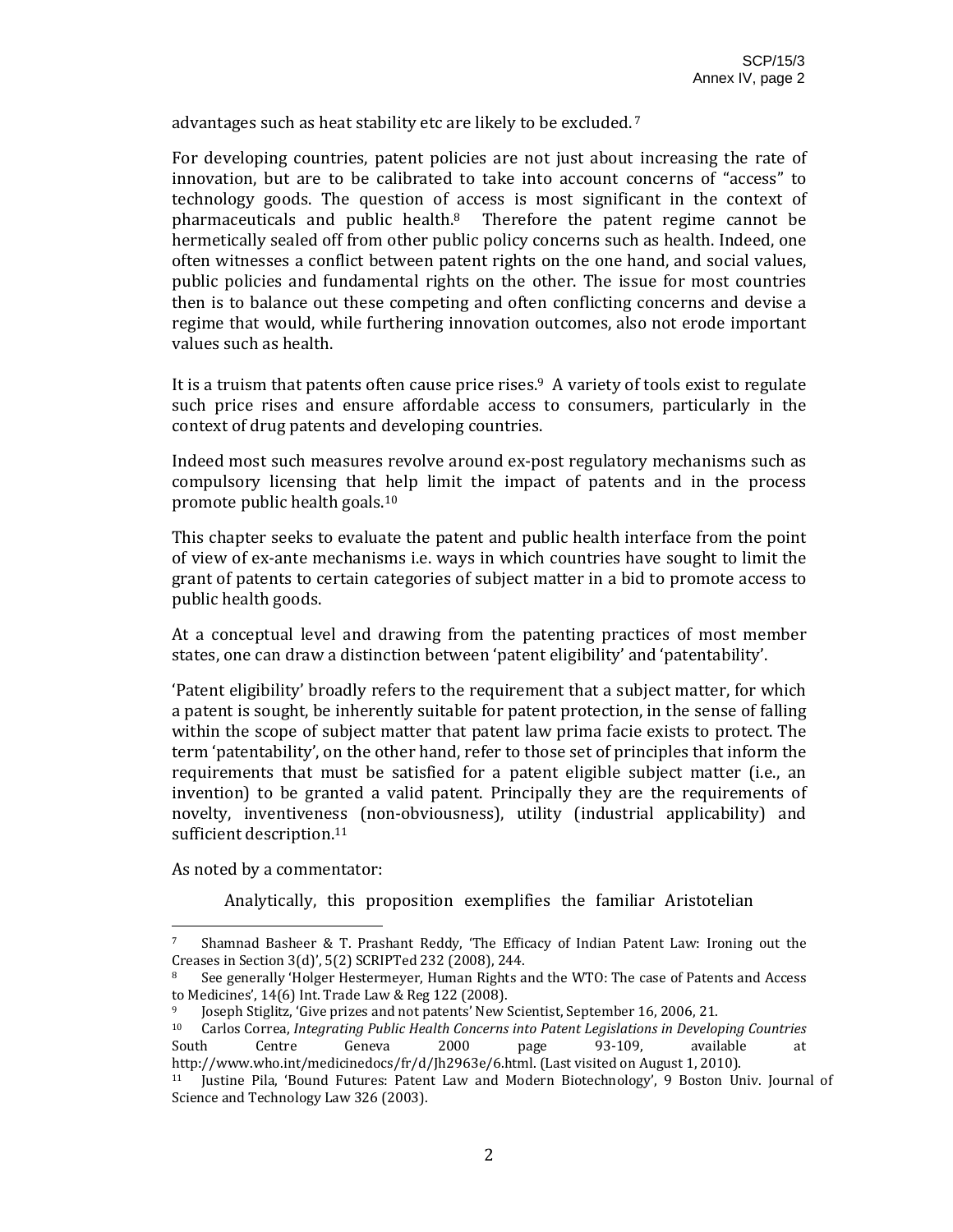dichotomy between essence/kind on the one hand, and attributes/quality on the other, also reflected in other intellectual property laws. Thus, in copyright law, what qualifies as an artistic work (its 'essence' or 'kind') is analytically distinct from the question whether the work is 'original' or not (its 'attribute' or 'quality').<sup>12</sup>

In short, the term 'patent eligibility' or 'inherent patentability' denotes limitations in terms of the kind of 'subject matter' that would qualify for patent protection– this question is different from and often precedes the question of whether the said subject matter meets the 'patentability' criteria.

In most member countries, the principle of patent eligibility is embodied in the term 'invention' i.e. a poem, though new and useful, cannot be patented, since it is not an 'invention'.13 This is true with TRIPS as well, with Article 27.1 drawing a sharp distinction between patent eligibility and patentability, by its use of the term 'invention'. It reads as below:

In this chapter, we focus on the "patent eligibility" criteria that countries deploy in order to limit the scope of patents considered deleterious from the point of view of public health. Broadly, such exclusions include the following:

- i) Ordre public or morality<sup>14</sup>
- ii) Method of Medical Treatment<sup>15</sup>
- iii) Plant and Animal Varieties<sup>16</sup>
- iv) Discoveries<sup>17</sup>
- v) Second Medical use18
- vi) Combinations with no synergy19
- vii) Derivatives of chemical substances with no "efficacy20"

Patent eligibility exclusions can be broadly divided into three broad classes:

i) Exclusions that are based on "policy" considerations

<sup>&</sup>lt;sup>12</sup> David Vaver, 'Invention in Patent Law: A Review and a Modest Proposal', 11 (3) Intl J Law and IT 287(2003). However, he cautions in a footnote that 'the distinction between kind and quality cannot be pressed too far. For example, one might fairly argue that novelty and non‐obviousness are part of an invention's essence'. *Ibid*.

<sup>13</sup> See Section 3(l) of Indian Patents Act which excludes 'a literary, dramatic, musical or artistic work…'. See also Article 52 (2) (b) of the European Patent Convention (EPC) which similarly excludes all 'aesthetic creations'.

<sup>&</sup>lt;sup>14</sup> Article 53(a) of the EPC.<br><sup>15</sup> Article 53(c) of the EPC.

Article  $53(c)$  of the EPC.

<sup>16</sup> Article 53(b) of the EPC.

<sup>&</sup>lt;sup>17</sup> Article 52(2)(a) of the EPC.<br><sup>18</sup> Section 3(d) of the Indian P

Section 3(d) of the Indian Patents Act.

<sup>19</sup> Section 3(e) of the Indian Patents Act.

<sup>20</sup> Section 3(d) of the Indian Patents Act.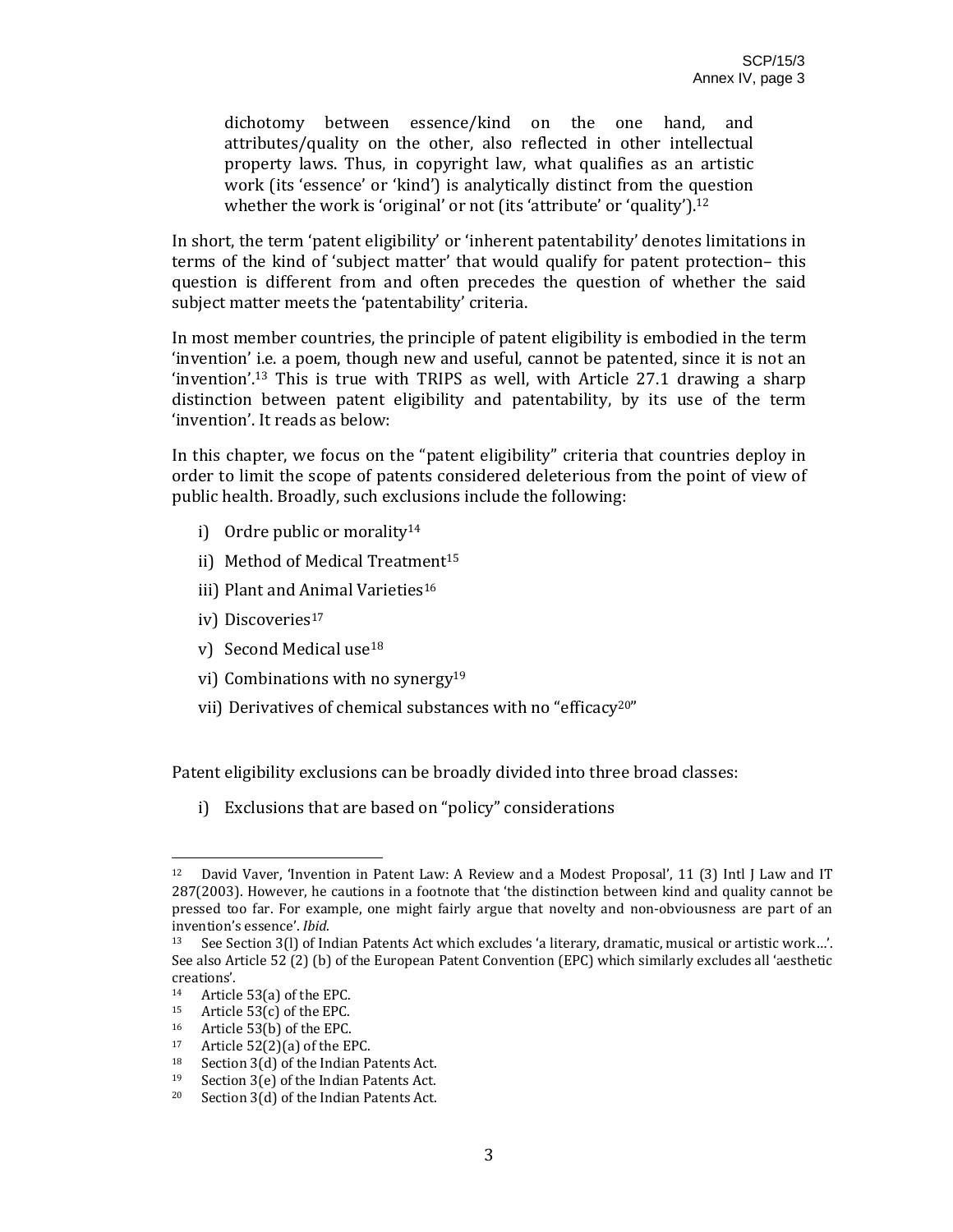- ii) Exclusions that in some way that derive from the meaning of the term "invention"
- iii) Exclusions that encompass a heightened patentability standard or encapsulate a bright line patentability rule

The first 3 exclusions outlined above would fall within category (i). The next one ("discovery") would fall within category (ii). And the last 3 would fall within category (iii).

However, we deal only with exclusions that fall within category (i). It is pertinent to note in this regard that the standing committee preliminary report on this issue provides as below:

"Since the mandate given to the International Bureau by the SCP was to prepare a preliminary study on the exclusions from patentable subject matter, in principle, this preliminary study focuses on subject matter which can be generally categorized as patentable subject matter (or inventions) but which is excluded from patent protection." 21

Even amongst category (i), we deal with only "methods of treatment" and ordre public or morality, since the category of higher life forms is being dealt with by another colleague (Denis Barbosa).

We deal with these two exclusions below and attempt to outline a framework for their assessment, taking into account their specific articulation within domestic regimes. While dealing with each of these exclusions, we also seek to highlight the intended ways in which they might further public health goals.

<sup>&</sup>lt;sup>21</sup> Standing Committee on the Law of Patents, 13<sup>th</sup> Session, Geneva, March 23 to 27, 2009, Exclusions from Patentable Subject Matter and Exceptions and Limitations to the Rights, 7, ¶27.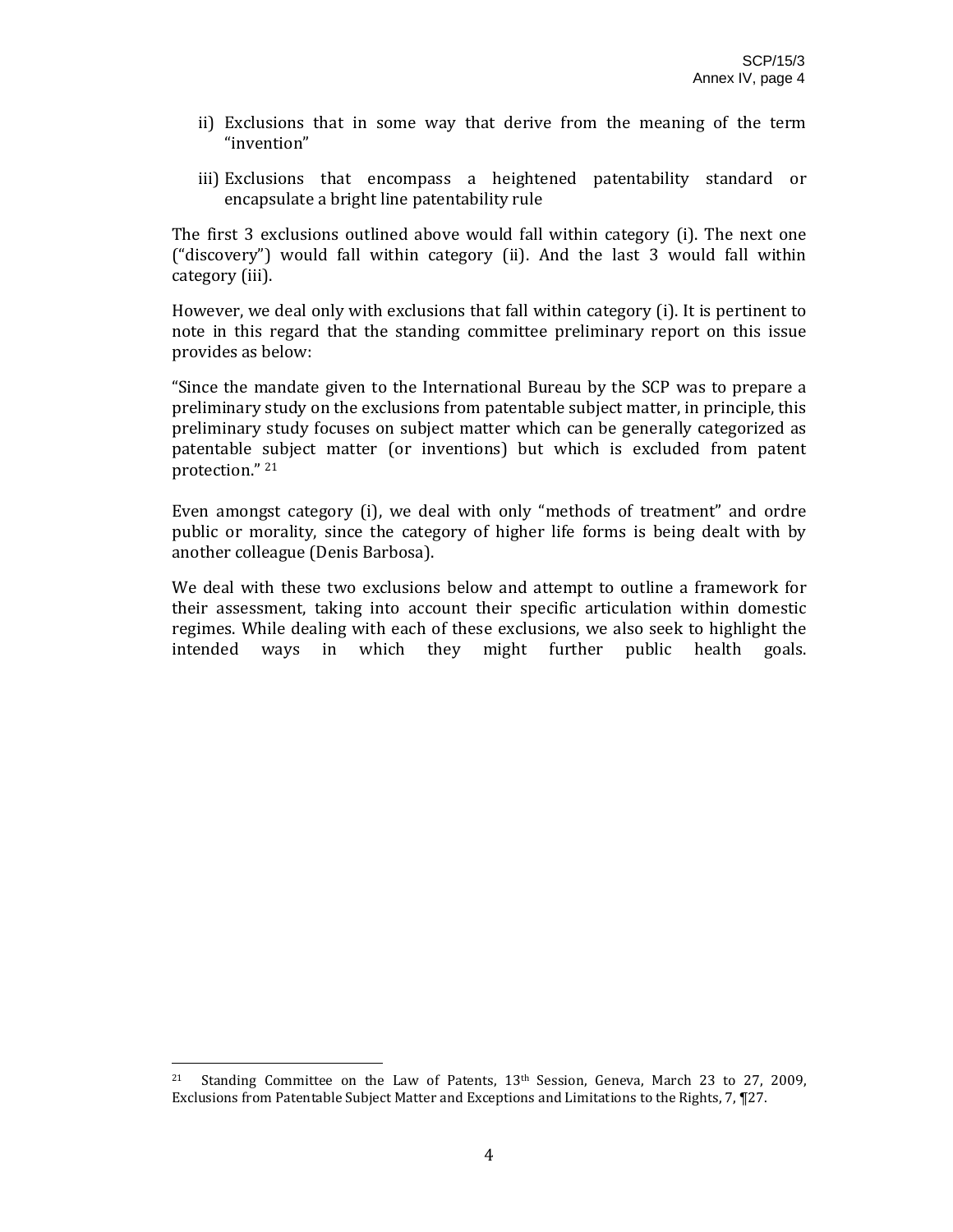#### **II. METHODS OF MEDICAL TREATMENT**

## **A. Introduction**

Methods of medical treatment are excluded from patentability in a large number of countries today. The most commonly cited justification is that such patents are likely to fetter the freedom of physicians and prevent them from helping patients with the latest medical advances. To this extent, this exception best captures the tension between patent law and its innovation inducing rationale on the one hand, and concerns of public health on the other, where doctors must be free to administer the latest medical techniques without fear of patent infringement or incurring costs of licensing such inventions. As a commentator rightly notes:

*"Patenting of methods of medical treatment of human beings is, however, a complicated issue for it is not only based on patent law but also on medical law. Medical law has its origins in the Hippocratic Oath, and the goal is the preservation of human life. Since the goal of patent law is to encourage innovation by rewarding inventors, it is quite distinct from the goal of medical law. Thus, there is a public policy concern that in order to ensure the best possible health treatment, physicians must always be free in their choice of treatment."22*

The articulation of these competing concerns can also be found in various judicial pronouncements. Illustratively, Justice Jacob notes in *BristolMyers Squibb Co v Baker Norton Pharmaceuticals Inc* that 'The purpose of the limitation is… merely to keep patent law from interfering directly with what the doctor actually does to the patient.'23

While some WTO member states had initially interpreted existing patentability criteria to oust new medical methods, $24$  they later began to base such exclusions on stand alone ethical and public policy grounds. In other words, methods of medical treatment began to be seen more as a patent eligibility criterion stemming from public policy concerns rather than a patentability or an inherent patentability criterion.25 It is pertinent to note that this historical development gives us reason to suspect that patentability criteria such as "utility" may take on the role of patenteligibility criteria in some cases.**<sup>26</sup>**

Europe is a good example in this regard. Article 52 (4) of the European Patent

<sup>&</sup>lt;sup>22</sup> O Mitnovetski & D Nicol, 'Are patents for methods of medical treatment contrary to ordre public and morality or "generally inconvenient"?', 30 J. Med. Ethics 470(2004), 471.

<sup>23 [1999]</sup> RPC 253 (Pat Ct) [51], aff'd in part [2001] RPC 1 (CA).

<sup>&</sup>lt;sup>24</sup> Rainer Moufang, 'Methods of Medical Treatment Under Patent Law', 24 HC 18, 22, 24-25, 27  $(1993)$ .<br><sup>25</sup> Ius<sup>1</sup>

<sup>25</sup> Justine Pila, 'Methods of Medical Treatment within Australia and United Kingdom Patents Law', 24(2) University of New South Wales Law Journal 420(2001).

 $26$  Sivaramjani Thambisetty, 'Legal Transplants in Patent Law: Why Utility is the New Industrial Applicability. Jurimetrics', *The Journal of Law, Science and Technology,* Fall 2008, LSE Legal Studies, Working Paper No. 6/2008, available at http://ssrn.com/abstract=1111966. (Last visited on August 11, 2010)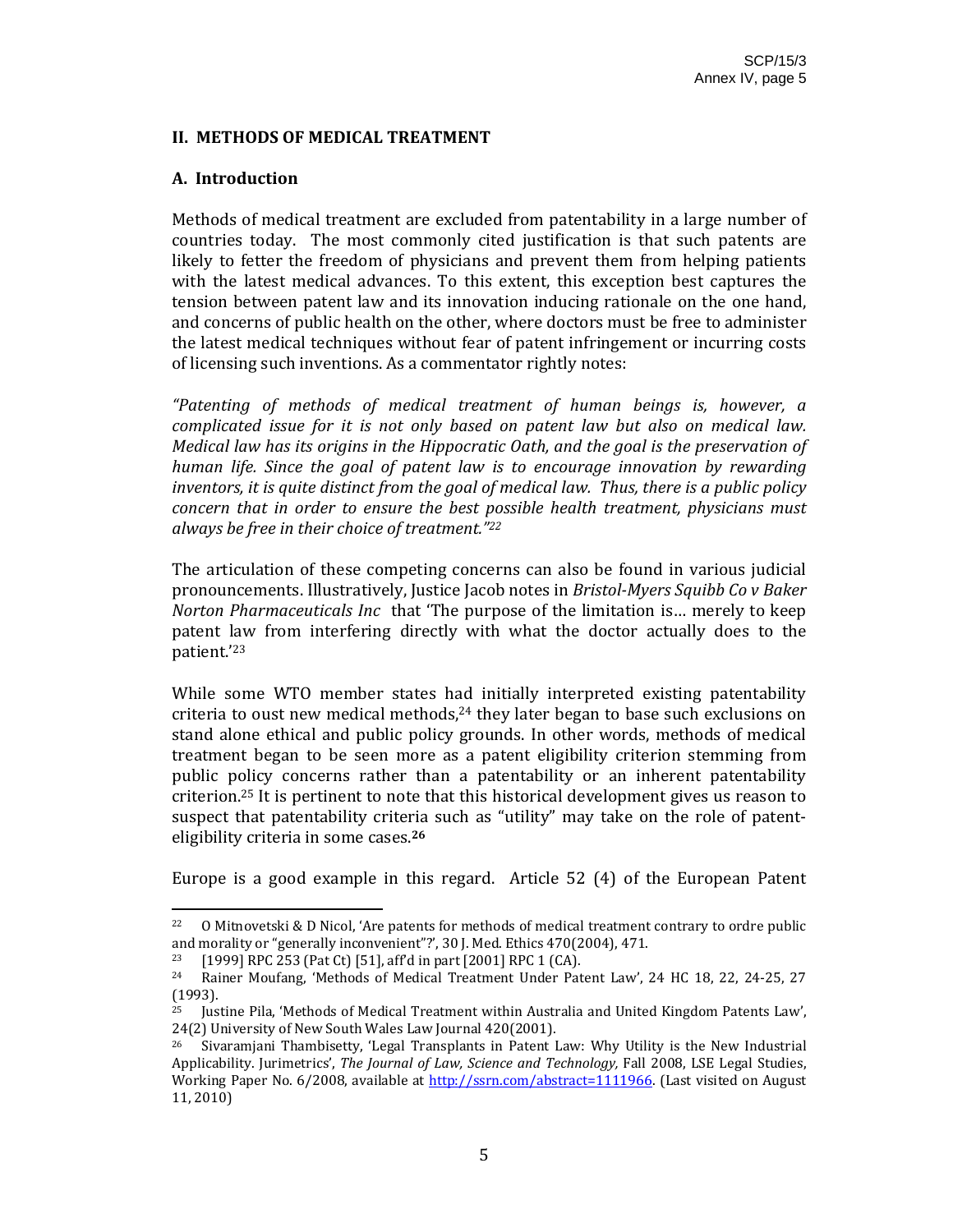Convention (EPC) categorically excludes ''methods of medical treatment" on the ground that such methods are not ''susceptible of industrial application".27

Given that medicine is practiced for the most part within a "commercial" and perhaps "industrial" framework in a large number of countries, some scholars have questioned the logic of such a rationale. <sup>28</sup> However, others have maintained that there continues to be a distinction between the practice of a noble "profession" such as medicine and an "industry".<sup>29</sup> For instance, Chris Wadlow categorically argues that historically the medical profession has never been regarded as trade or an industrial activity.30 He provides the following justifications:

 "…One of the distinguishing features of an organized profession is that its members are subject themselves to a higher code of practice and honour than mere tradesmen, exemplified in the case of medical practitioners by the so called Hippocratic oath… The proposition that medicine cannot simultaneously be a profession and an industry is consistent with the treatment of patentability of methods of diagnosis, surgery and therapy… In historical as opposed to functional terms the original European prohibition on patenting: "Methods of treatment of the human or animal body by surgery or therapy and diagnostic methods practiced on the human or animal body", (EPC Article  $52(4)$  may plausibly be understood as turning on the status of the professional practice of medicine (by both surgeons and physicians) rather than purely on utilitarian consideration that the day to day practice of medicine should be kept free from patent monopolies."31

The EPC 2000 now excludes medical methods from patentability, without linking it up to the "industrial application" requirement.<sup>32</sup> This suggests that the exclusion reflects a core public policy concern and is not tethered to conventional patentability criteria. However, countries such as Japan, Morocco and South African continue to exclude medical methods on the ground that such methods are not capable of industrial application.33

<sup>&</sup>lt;sup>27</sup> The EPC was signed in Munich in 1973 and came into effect in 1978. See Rudolf Kraßer, 'Purpose and Limits of the Exclusion from Patentability of Medical Methods, Especially Diagnostic Methods', cited in *Patents and Technological Progress in a Globalized World*, (Springer Heidelberg, 2009), 275‐ 88.

<sup>28</sup> O Mitnovetski & D Nicol, *supra* n. 22.

<sup>&</sup>lt;sup>29</sup> Chris Wadlow, 'Regulatory Data Protection under TRIPS Article 39(3) and Article 10 bis of the Paris Convention: is there a doctor in the house?', 4 IPQ 355 (2008) 378.

<sup>30</sup> *Ibid*.

<sup>31</sup> Chris Wadlow, *supra* n. 29.

<sup>32</sup> Article 52(4)/ 53(c) EPC 2000 of the European Patent Convention *"European patents shall not be granted in respect of methods for treatment of the human or animal body by surgery or therapy and diagnostic methods practised on the human or animal body; this provision shall not apply to products, in particular substances or compositions, for use in any of these methods."* See also Eddy D. Ventose, *In the Footsteps of the Framers of the European Patent Convention: Examining the Travaux Preparatoires,* 31(7) EIPR 353(2009).<br>33 See Examination (

<sup>33</sup> See *Examination Guidelines for Patents and Utility Models in Japan*, Part II‐Chapter 2 (2002) which states: "Industrially Inapplicable Inventions: (1) Methods for treatment of the human body by surgery or therapy and diagnostic methods practiced on the human body". See also Rudolf Kraβer,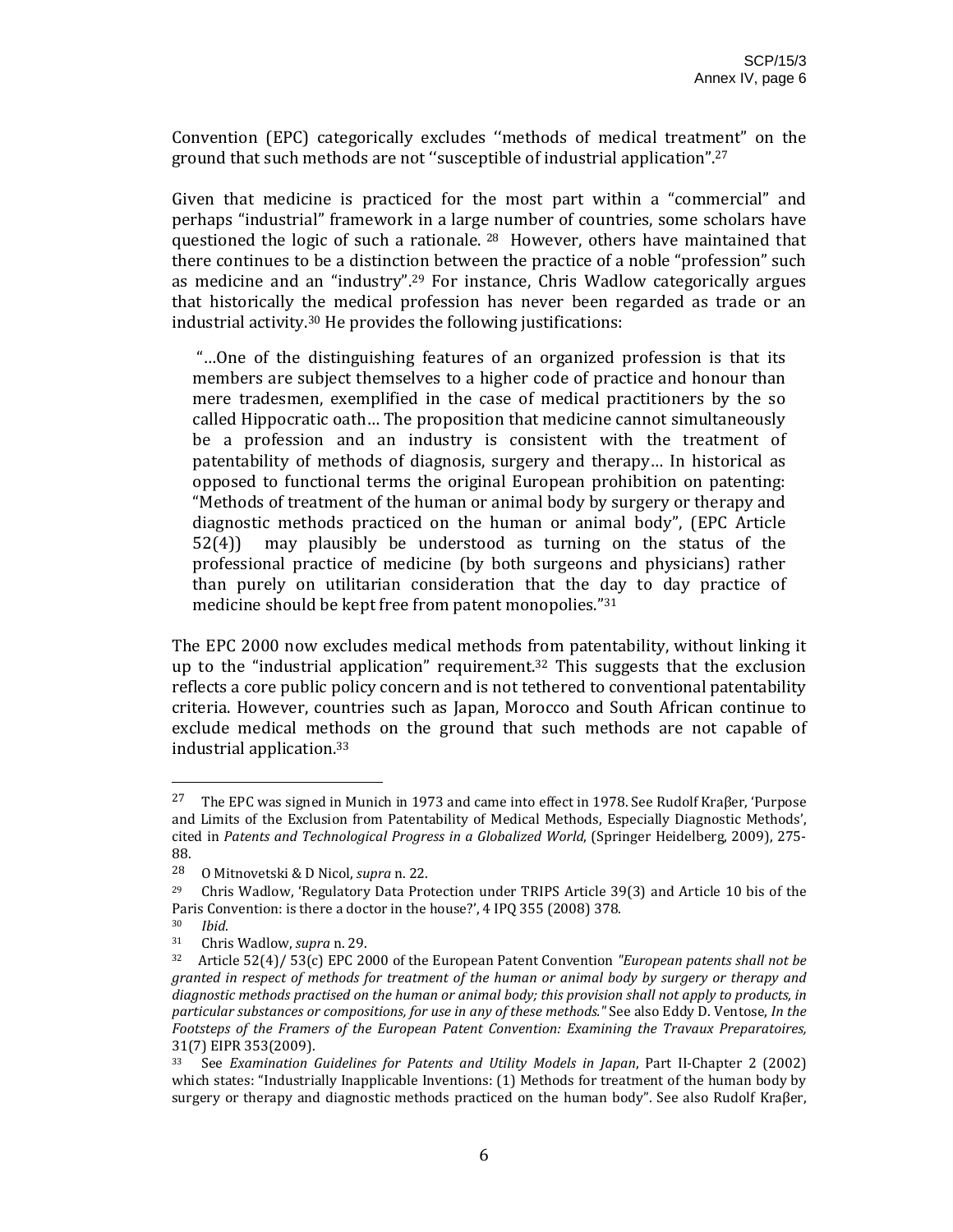After the advent of the EPC, the UK's patent trajectory has largely mirrored the EPC position. However, prior to the EPC, UK courts based their method of medical treatment exclusion on what some commentators perceive to be an untenable legal foundation**.** 34

UK courts and the patent office rejected medical method patents on the ground that they were not "vendible" products<sup>35</sup> and therefore did not constitute a "manner of manufacture".<sup>36</sup> However, with the liquidation of the vendibility criterion from the patentability lexicon, the method of medical treatment exclusion could not be sustained on this ground anymore.<sup>37</sup> Courts therefore began to link up the exclusion to a want of "artificiality" or a lack of an essential economic character as required for an invention under the NRDC case **<sup>38</sup>** Later however, courts began to look for ways in which to tether this exclusion explicitly to "ethics" than any of the traditional patentability criteria. However, they shied away from explicitly articulating such an exclusion, preferring instead to leave the job to the legislature.<sup>39</sup>

In *Eli Lilly & Co's Application40* the patents appeal tribunal noted that the exclusion is ''technically anomalous and therefore illogical'' and appears to "be based in ethics rather than logic". However, it also noted that "if there is to be a change of policy, which would appear to us to be sensible, this ought in our view to be effected by legislation rather than by interpretation".<sup>41</sup> Two years later, the legislature did indicate its endorsement of this exclusion, albeit on the ground that it lacked "industrial application".42

The Australian position tracked the UK position for the large part, with both countries influencing each other in their determination of the patentability of this controversial subject matter. At first, Australian courts rejected such methods as non-vendible products. <sup>43</sup> However, with NRDC <sup>44</sup> the objection gradually morphed

<u> 2000 - Andrea Andrew Maria (h. 1888).</u><br>2001 - Andrew Maria (h. 1888).

*supra* n. 27.

<sup>34</sup> Justine Pila, *supra* n. 25.

<sup>35</sup> *Re G.E.C.'s Application*, (1942) 60 RPC 1.

<sup>36</sup> Schering Case, [1971] R.P.C. 337.

<sup>&</sup>lt;sup>37</sup> Anna Feros, 'Patentability of Methods of treatment', 23(2) EIPR 79 (2001) 80.<br><sup>38</sup> William van Gaonogom, 'The Technicality Boquiroment, Patent Scope and

<sup>38</sup> William van Caenegem, 'The Technicality Requirement, Patent Scope and Patentable Subject Matter in Australia' 13 Australian Intellectual Property Journal 41(2002), 47-8. The author herein discusses cases in Australia including *Anesthetic Supplies v. Rescare* where the Court applied the principles of *NRDC case* in an enquiry as to whether the claimed invention was an artificially created state of affairs providing economic utility to the society.

<sup>39</sup> Anna Feros, *supra* n. 37.

<sup>40 [1975]</sup> RPC 438, 445 .

<sup>41</sup> *Ibid*. See also *Upjohn Company (Robert's) Application* [I977] 1 RPC 94, where Russell **J** said that it was well established that a method of treatment of a human ailment with a known substance was not capable of being an invention under the Statute, and that if this should be changed, it should be done by Parliament.

<sup>42</sup> See Section 4(2) **Patents Act** 1977 **(UK))** as per which "an invention of a method of treatment of the human or animal body by surgery or therapy or of diagnosis practised on the human or animal body shall not be taken to be capable of industrial application." However, the Patents Act has been amended in 2004 and Section 4A does not mention industrial application.

<sup>43</sup> Anna Feros, *supra* n. 25; The requirement that there be a ''manner of manufacture'' in the Statute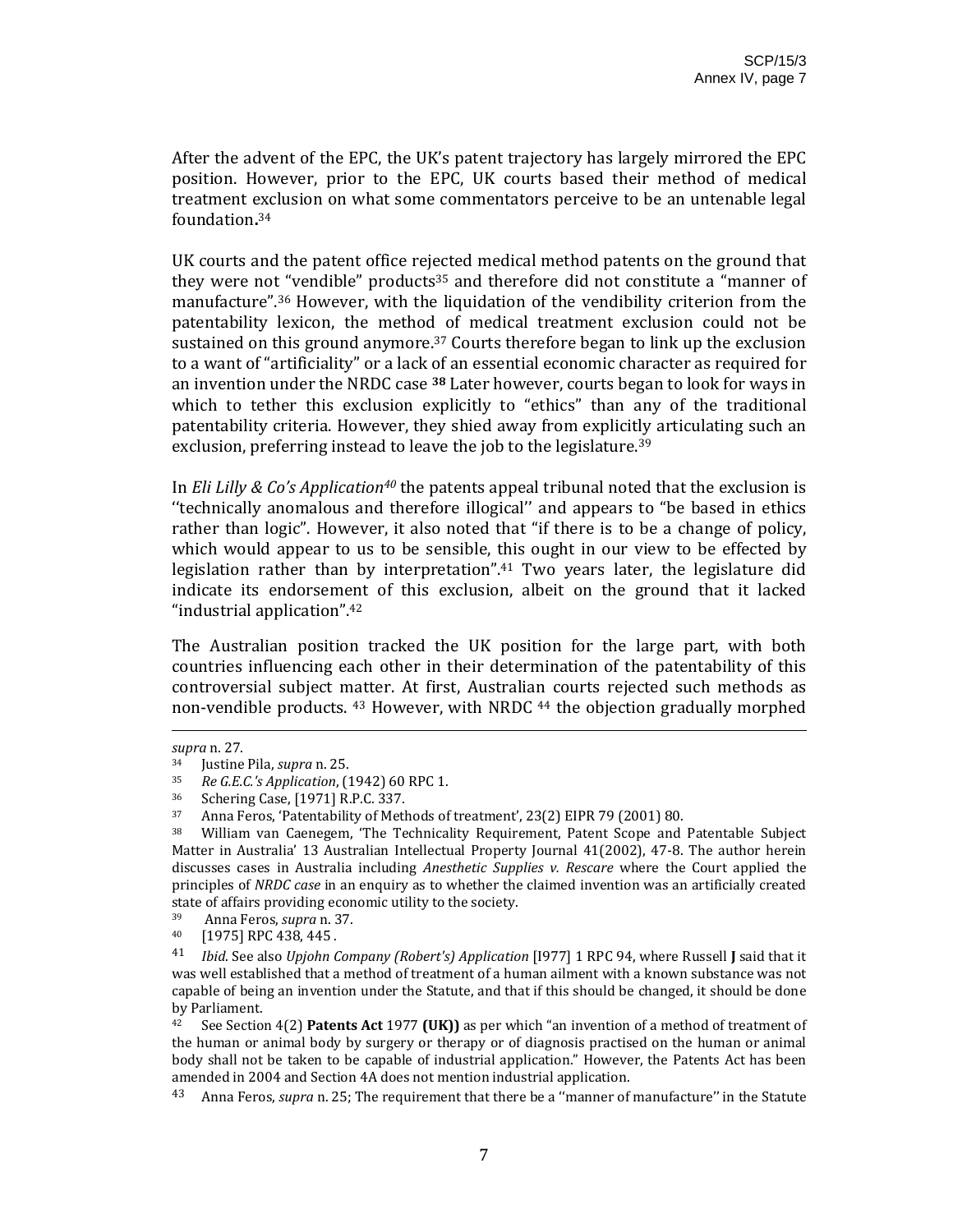into one of "economics" and "artificiality". Courts appeared to suggest that methods of treatment were "essentially non economic" in nature45 and that they lacked the "artificiality" required of an invention.<sup>46</sup> Later, courts began to explicitly reject methods of treatment as generally "inconvenient" inventions under the statute of monopolies.<sup>47</sup> However, this was later reversed, with courts suggesting that there was no rational basis for holding such methods to be "generally inconvenient". <sup>48</sup>

In so far as the other European countries are concerned, almost all of them excluded medical methods on one ground or the other, till the time of the EPC and its intended harmonization of the laws of member countries. However, even after this harmonization drive and consequent pressures on individual EC member states to conform, the alleged rationale for exclusion appears slightly different in the different countries. Illustratively, while The United Kingdom, Germany, and France<sup>49</sup> appear to mirror the EPC in stating that methods as not industrially applicable, Denmark, Italy, and Sweden treat such methods as non‐inventions, and Switzerland treats them as legal exceptions to patenting.50

Germany might have been the only exception in this regard where, in the early 1900s, the German Patent Office granted a few patents for medical methods<sup>51</sup>. However, in 1904, the German Patent Office suggested that such patents could not be granted, since the statute did not envisage patent protection for the treatment of humans.52 More specifically, this and other future cases appeared to suggest that an industrially applicable invention could only be assumed to exist if raw material was mechanically or chemically treated or processed.53

50 O Mitnovetski & D Nicol, *supra* n. 22.

<sup>&</sup>lt;u> Alexandro Alexandro Alexandro Alexandro Alexandro Alexandro Alexandro Alexandro Alexandro Alexandro Alexandro </u> of Monopolies has been described as ''the touchstone of patentability'' and still is in force today in Australia, New Zealand, and Israel (Patents Act 1990 (Cth),3 S 18 and schedule 1).

<sup>44</sup> *National Research Development Corp. v. Commissioner of Patents*, 102 CLR 252 (1959), [1960] ALR 114, [1961] RPC 134 (Full Ct. of the H.Ct., Austl.).

<sup>45</sup> O Mitnovetski & D Nicol, *supra* n. 22.

<sup>46</sup> Justine Pila, *supra* n. 25, 443. William van Caenegem, *supra* n. 38.

<sup>47</sup> Section 6 of the Statute of Monopolies, 1624 "*...which others at the time of making such letters patent and grant shall not use, so as also they be not ... generally inconvenient." See* David Kell*,* 'Expanding the Frontier of Patentability: Methods of Medical Treatment of the Human Body', [1995] 4 EIPR 202, at 203 *;* See also Todd Martin, 'Patentability of Methods of Medical Treatment: A Comparative Study*'*, 82 J. Pat. & Trademark Off. Soc'y 381(2000), 411.

<sup>48</sup> See Federal Court decision in *Rescare v. Anaesthetic Supplies* (1992)*,* confirmed methods of treating snoring and obstructive sleep apnoea were patentable subject matter. And *BristolMeyers Squibb v. Faulding (2000)*, the Federal Court went on to hold a dosage regime for an anticancer drug as patentable subject matter.

 $49$  Even prior to the EPC, France and Italy excluded methods of treatment on the basis that they lacked industrial character. Contrast this with Switzerland and Austria which refused such patents on ethical grounds. See O Mitnovetski, D Nicol, *supra* n. 22.

<sup>&</sup>lt;sup>51</sup> These including a method of removing deeper stitches from wounds (German patent no 150666); a method for treating curvature of the human spine (German patent no 150699); a method of removing magnetised objects from the eye or another part of the body (German patent 155294), and a method of trans-illuminating parts of the body using x rays (German patent 156389). O Mitnovetski & D Nicol, *supra* n. 22.

<sup>52</sup> Badewasser (1904) BlfPNZ 4.

<sup>53</sup> See Federal Supreme Court of September 26, 1967. BGHZ 313, (1968) GRUR 142. See also O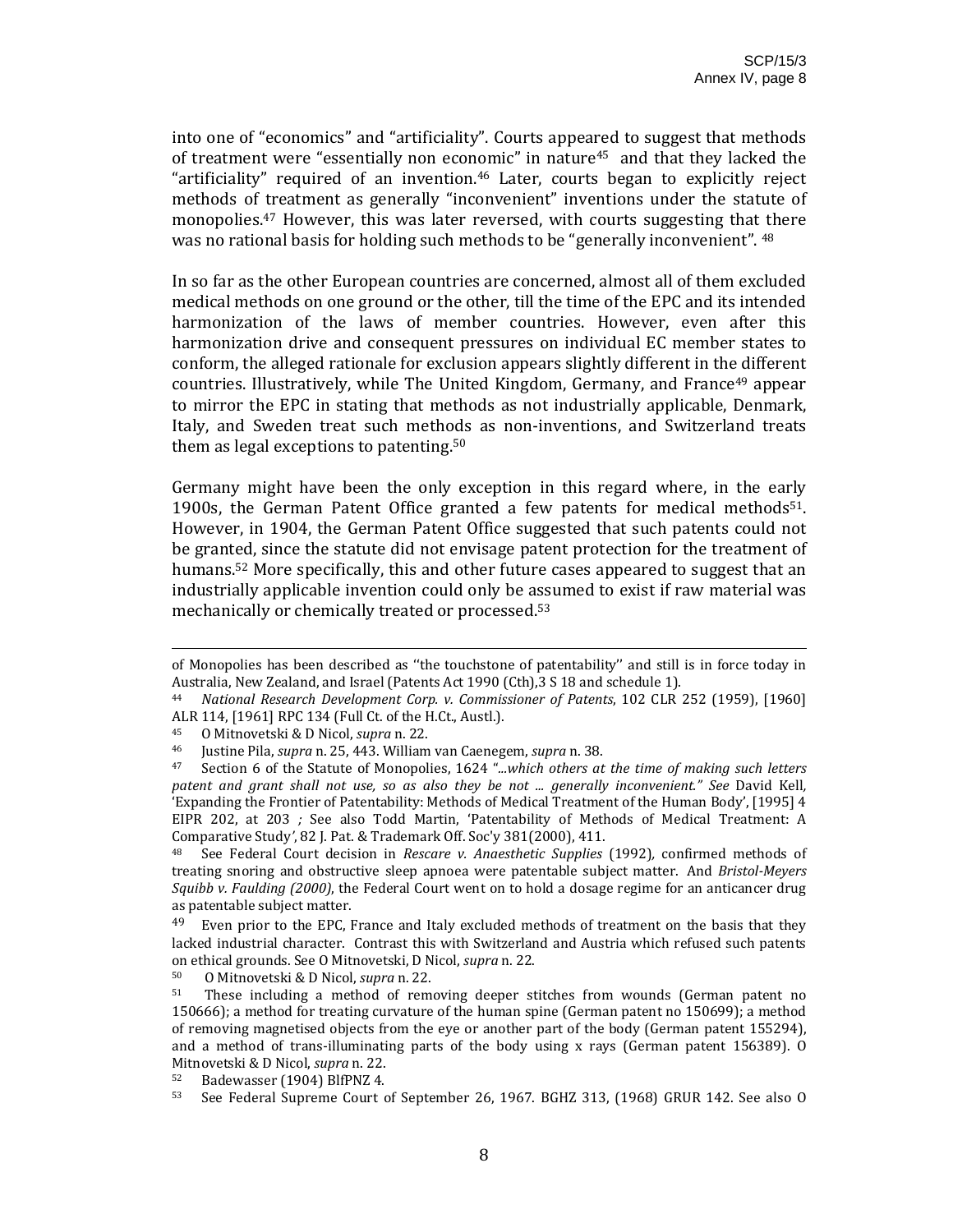By 1990s, more than 80 countries, in Europe, Asia, Africa, North America, South America and Central America, exempted medical methods from patent protection.54

The principal rationale for excluding medical methods in most countries appears to be one of "ethics", namely that doctors must be free to use the latest medical methods to help patients. The exclusion also appears to be based in some countries on the notion that the medical profession cannot qualify as "industry" and therefore does not come within the proper scope of patentable subject matter.55 

Skeptics question these justifications by arguing that if the rationale is to help doctors use the latest medical technology in favour of patients, there is no reason why pharmaceutical drugs that are used in the course of treatment ought to be patentable. In other words, since such drugs are patentable and hospitals and patients routinely pay the patented price, they must do so with patented medical methods as well. This dilemma can be better understood if one considered the Bristol Meyer case in Australia, which involved the new use of a known substance to treat cancer.56 The substance itself might have been patented initially and doctors might have paid the monopoly price to cure patients with this drug. With the discovery of a new use of the said drug, should a patent be disallowed only to permit doctors and patients to use it without payment of royalties. Although such new use claims are captured by the patentee as "method" claims, is this not as good as patenting a new drug. Why then should doctors and patients be free to use this new use of the drug without paying any royalties?57

On the other hand, some argue that there is a significant distinction between a 'drug' and 'a method of medical treatment' administered to a patient. Drug development and its introduction into the market is a long and expensive journey which necessitates incentives in the form of patents.58 In comparison, most medical methods are relatively inexpensive to discover and implement.**<sup>59</sup>**

In this regard, it is pertinent to note the novel approach of the US, which is to permit such patents, but to prevent their enforcement by doctors and related healthcare professionals.60 If the key issue is seen as one of freedom of doctors to deploy latest medical techniques to help patients, this approach might appear to be a more direct way of resolving the issue.

While the patenting of medical methods is seen as conflicting with "ethical" concerns in developed countries for the large part, in so far as developing countries are

<u> 2002 - Andrea San Andrew Maria (h. 1888).</u><br>2003 - Andrew Maria (h. 1882).

Mitnovetski & D Nicol, *supra* n. 22.

<sup>54</sup> Robert M. Portman, 'Legislative Restriction on Medical and Surgical Procedure Patents Removes Impediment to Medical Progress', 4 U. Balt. Intell. Prop. L.J. 91 (1996), 118.

<sup>55</sup> Chris Wadlow, *supra* n. 29.

<sup>56</sup> William van Caenegem, *supra* n. 38.

<sup>57</sup> O Mitnovetski & D Nicol, *supra* n. 22.

<sup>58</sup> *Pfizer Inc v. Commissioner of Patents* [2005] 1 NZLR 362.

Alexandra Simms, 'The case against patenting methods of medical treatment', 29(2) EIPR 43 (2007), 48.

<sup>60</sup> Cynthia M. Ho, *supra* n. 5, 606‐8.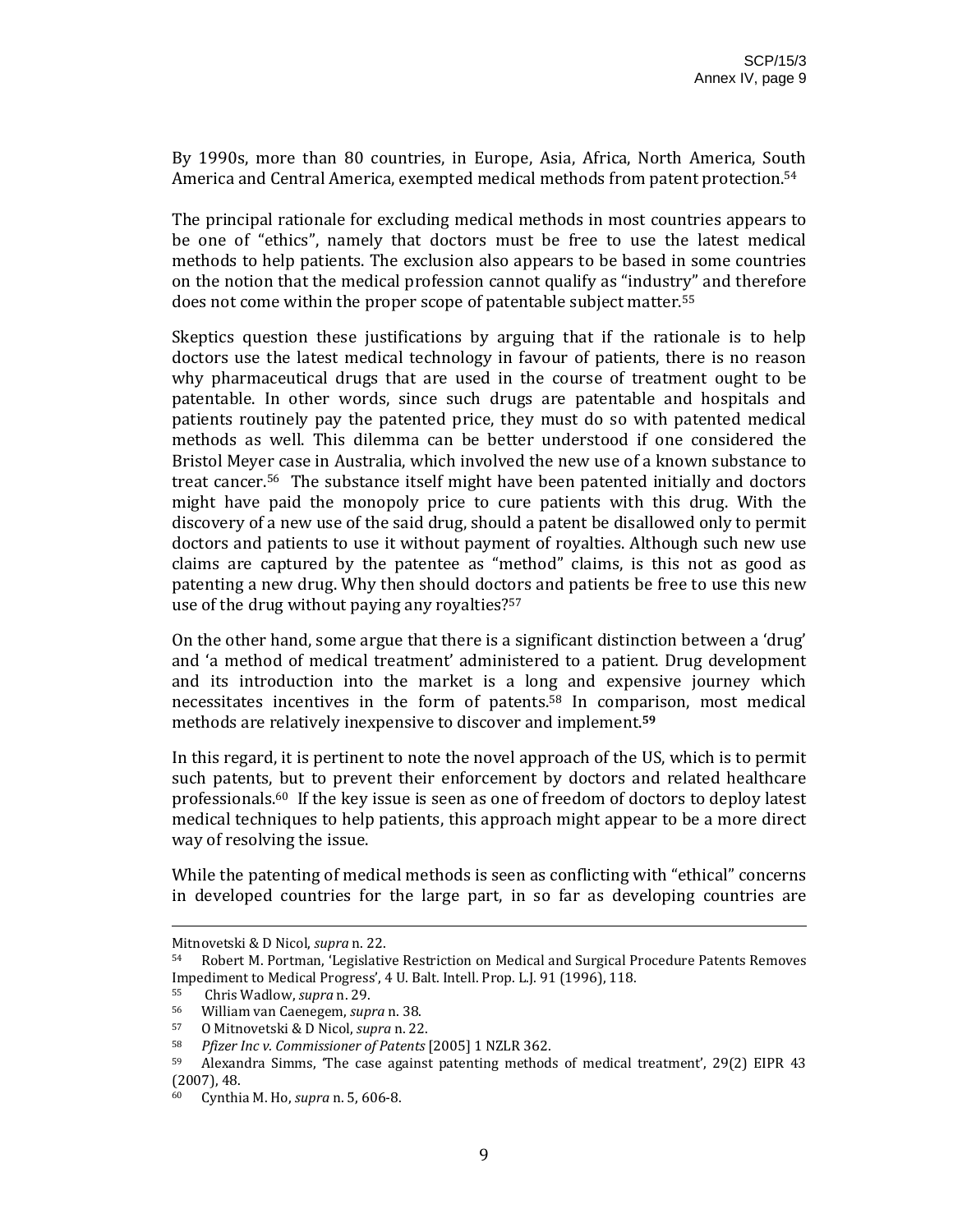concerned, the concern is more in terms of affordable medicines and accessible healthcare.61 The report by the Commission on Intellectual Property Rights notes the importance of affordable healthcare particularly for developing countries:

"…IP rights are not conferred to deliver profits to industry except so that these can be used to deliver better healthcare in the long term. Such rights must therefore be closely monitored to ensure that they do actually promote healthcare objectives and, above all, are not responsible for preventing poor people in developing countries from obtaining healthcare."62

Indeed, a number of developing countries continue to stress the need for affordable availability of treatment methods both in their domestic IP formulation<sup>63</sup> and at various international policy making fora.<sup>64</sup> Recently, India protested against the seizure of generic drugs exported by Indian pharmaceutical companies to destinations abroad via the EU ports. India argued before the TRIPS Council that the widespread and repeated seizures, under the EC Regulation 1383, have an adverse systemic impact on the principle of universal access to medicines, national public health budgets, legitimate trade of generic medicines and also seriously impair the efforts of civil society organisations engaged in providing medicines and improving public health in the least developed parts of the world.65

To this extent, the conflict between the standard patent rationale of incentivizing innovation on the one hand and that of fostering a more optimal public health outcome on the other is a starker one in the context of developing countries.<sup>66</sup> Further, given that many developing countries are net importers of technology, the importance of the incentivizing innovation rationale diminishes somewhat when compared with the access to medicines and affordable healthcare imperative. Having said this, it is important to appreciate that developing countries are not one monolithic block. Rather, the emergence of technologically proficient developing countries suggest that such countries might balance out the competing innovation and public health policies in ways that are different from other developing countries,

<sup>61</sup> Tina Piper, *supra* n. 5.

<sup>62</sup> Commission on Intellectual Property Rights, *Integrating Intellectual Property Rights and Development Policy,* London, 2002, 35, available at http://www.iprcommission.org/papers/pdfs/final\_report/CIPRfullfinal.pdf. (Last visited on August 11, 2010).

 $63$  Section 3(d) of the Indian Patent Act of 1970 excludes from patentability mere discovery of a known substance unless there is significant enhancement in the efficacy or a new use of a known substance. The legislative history indicates that this provision was introduced to prevent the phenomenon of 'ever-greening' and thereby addressing the issue of affordability of medicines. See also Shamnad Basheer & T. Prashant Reddy, 'The Efficacy of Indian Patent Law: Ironing out the Creases in Section 3(d)' 5(2) SCRIPTed 232(2008) 238.

<sup>64 &#</sup>x27;Patents: Subject Matter and Patentability Requirements', Chapter 17, CY564‐Unctad, Volume 1, dated 29.11.2001, available at http://www.iprsonline.org/unctadictsd/docs/RB\_2.17‐ 2.26\_Patents\_update.pdf. (Last visited on July 5, 2010).

<sup>65</sup> Jonathan Lynn, 'India, Brazil raise EU drug seizure issue at WTO', Live Mint, 4 February 2009, available at http://www.livemint.com/2009/02/04232721/India‐Brazil‐raise‐EU‐drug‐se.html. (Last visited on August 8, 2010).

<sup>66</sup> O Mitnovetski & D Nicol, *supra* n. 22.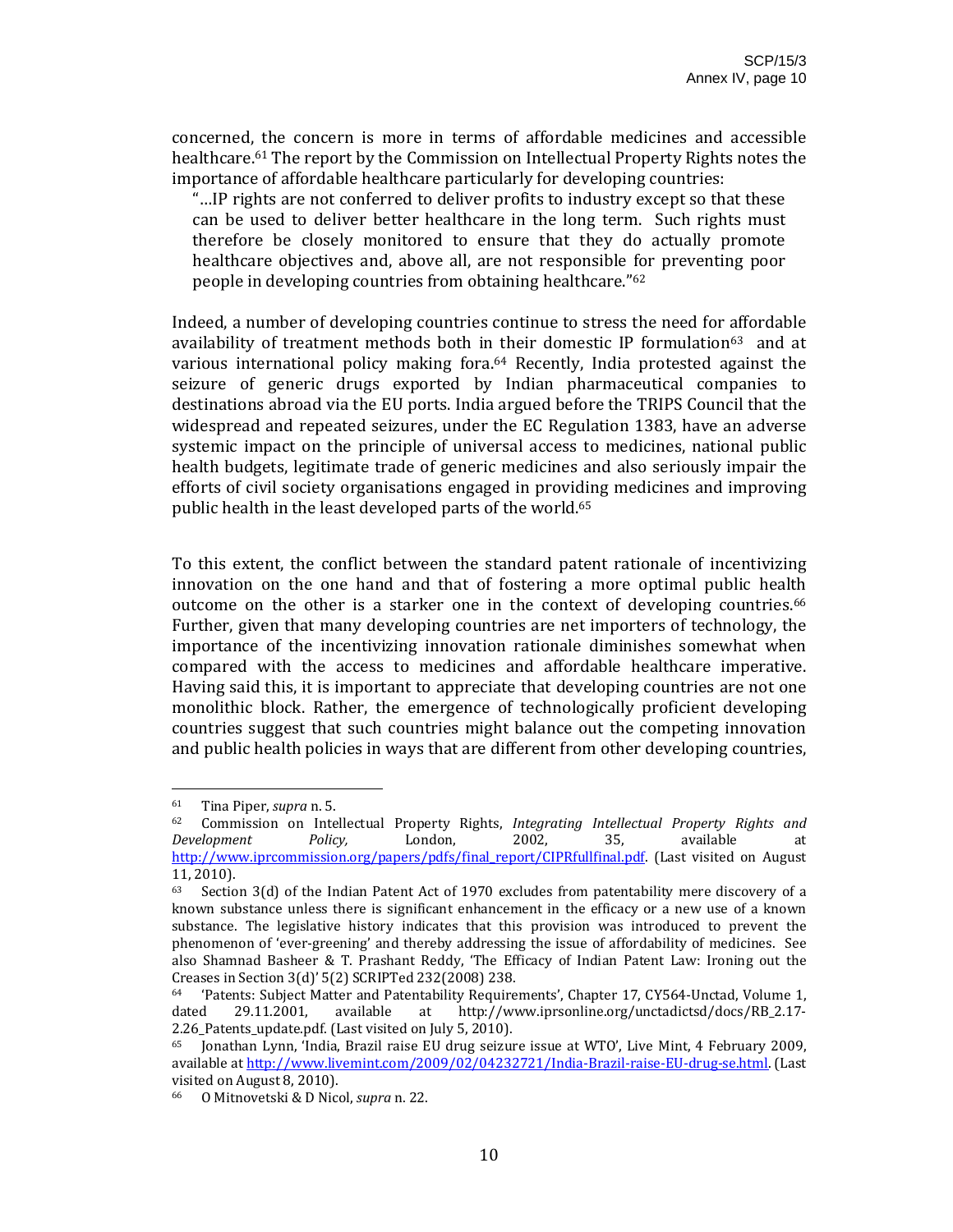particularly ones that qualify as least developed countries.67

## **B. TRIPS and other Multilateral Treaties**

Article 27.3(a) of the TRIPS agreement<sup>68</sup> excludes *methods* for the treatment of humans or animals from patentability. However, it makes clear that products or processes that are deployed during the course of medical treatment are patentable in their own right, since they do not amount to "methods of treatment" ipso facto.<sup>69</sup>

As early as 1964, during the preliminary stages of the plan to introduce a European patent for the Common Market, the European Economic Community (EEC)'s working group on patents resolved to recognize the principle of the free exercise of the medical profession by means of a restriction on patentability.<sup>70</sup> This resulted in a proposal to exclude methods for treatment performed on the human or animal body from patentability. The proposal was later expanded to include methods of diagnosis, and in its final wording referred to 'methods for treatment … and diagnostic methods.' In this form, it was presented to the Luxembourg Inter‐ Governmental Conference to establish a European System for the Grant of Patents.71 At this conference, in line with earlier proposals, a patent ban was instated that explicitly referred to human as well as veterinary medicine.<sup>72</sup>

The Munich Diplomatic Conference, 1973<sup>73</sup> at which the European Patent convention was signed, advised against including methods for medical treatment as "non‐inventions", as they are "inventions" but merely lacked industrial applicability.<sup>74</sup> Thus came in the Article  $52(4)$  of the 1973 EPC, which stipulated that surgical or therapeutic methods of treating the human or animal body and diagnostic methods carried out on the human or animal body are not industrially applicable inventions within the meaning of Article 52(1) EPC.

Today, a number of multinational treaties permit signatories to exclude methods of medical treatment from patentability. The *North American Free Trade Agreement* (NAFTA) Article 1709(3)(a) allows its members to exclude from patentability "diagnostic, therapeutic and surgical methods for the treatment of humans or animals."75

<sup>67</sup> Shamnad Basheer and Annalisa Primi, *Implementing Wipo's Development Agenda*, Jeremy DeBeer, ed., Wilfred Laurier University Press, 2009, available http://papers.ssrn.com/sol3/papers.cfm?abstract\_id=1289288. (Last visited on July 8, 2010).

<sup>68</sup> Article 27.3(a) defines Patentable Subject Matter, and states that 'Members may also exclude from patentability: diagnostic, therapeutic and surgical methods for the treatment of humans or animals;..'

<sup>69</sup> O Mitnovetski & D Nicol, *supra* n. 22.

<sup>70</sup> Rudolf Kraβer, *supra* n. 27.

 $71$  Inter-Governmental Conference for the Setting Up of a European System for the Grant of Patents (Luxembourg Conference) (1969 to 1972).

<sup>72</sup> Rudolf Kraβer, *supra* n 27.

<sup>&</sup>lt;sup>73</sup> Munich Diplomatic Conference for the setting up of a European system for the Grant of Patents, 1973 (Munich, 10 September to 6 October 1973).

<sup>74</sup> Rudolf Kraβer, *supra* n. 27.

<sup>75</sup> North American Free Trade Agreement, Dec. 17, 1992, Art. 1709, 3(a), 32 I.L.M. 605, 670‐81.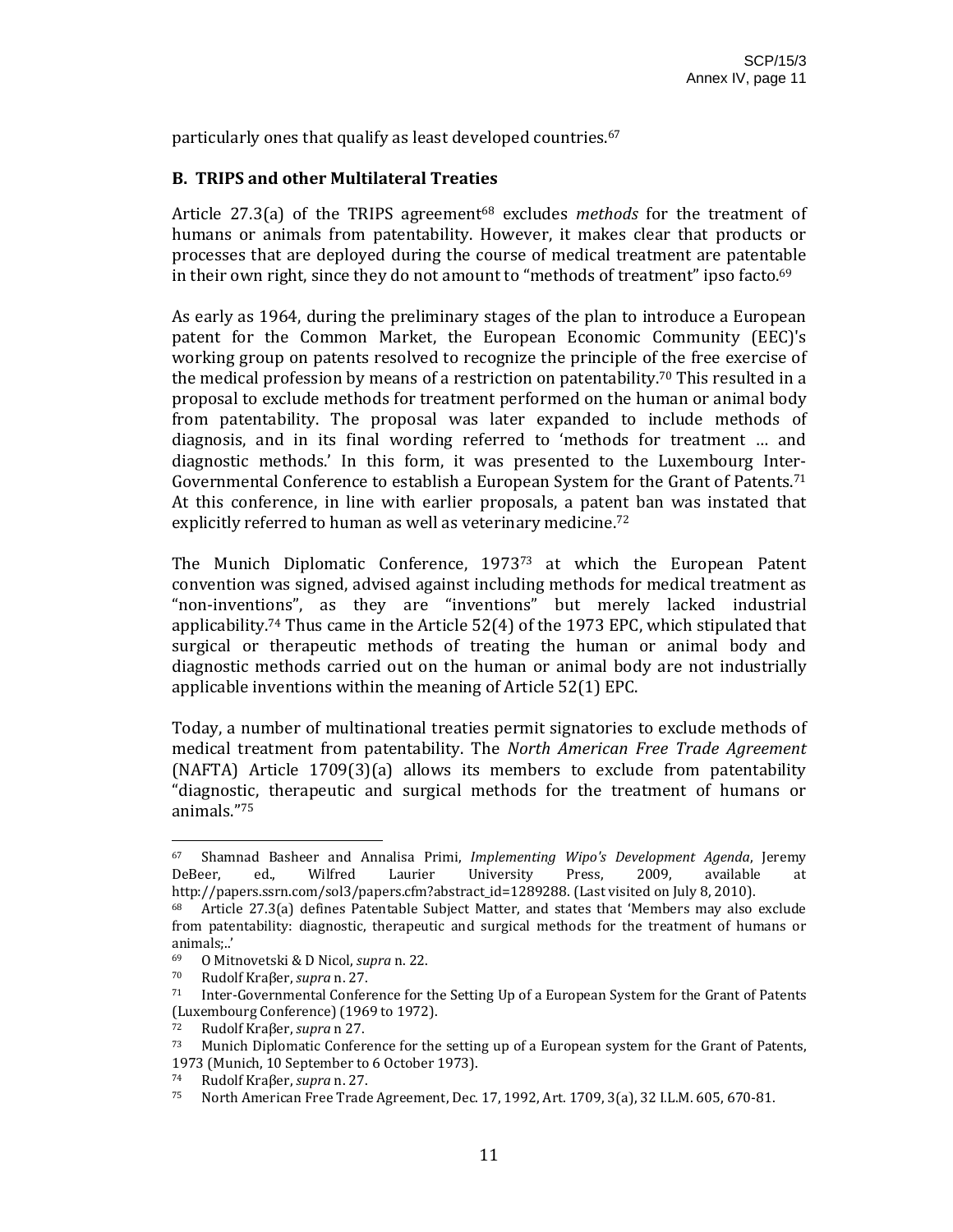Article 6(e) of the *Bangui Agreement76* as per its Annex I prohibits patents to be granted for methods for the treatment of the human or animal body by surgery or therapy, including diagnostic methods.77

In so far as South America is concerned, Article 20 of the Andean Pact prohibits patents for diagnostic, therapeutic, and surgical methods for the treatment of humans or animals under clause (d).<sup>78</sup>

At a more procedural level, the 1970 Patent Cooperation Treaty (PCT), Rule 39.1 specifies that a designated International Searching Authority is under no obligation to conduct patent searches relating to "methods for treatment of the human or animal body by surgery or therapy, as well as diagnostic methods."79

#### **C. Europe**

The European Patent Convention (EPC) categorically excludes "methods of medical and veterinary treatment" from patentability. $80$  Such inventions are excluded to ensure that people who carry out medical or veterinary treatments are not inhibited by patents.

As noted earlier, prior to the EPC 2000, methods of medical and veterinary treatment were excluded on the basis that they were not capable of industrial application. Under the EPC 2000, however, this problematic deeming provision was done away with. Methods of treatment are now excluded directly, and presumably on the basis of ethical concerns with such patents.<sup>81</sup> Article 53(c) EPC 2000 provides that 'a patent shall not be granted for methods of treatment of the human or animal body by surgery or therapy, and diagnostic methods practiced on the human or animal body'. Most EU member states have implemented this provision within their domestic regimes.82

 $76$  The African Intellectual Property Organization (OAPI) was formed by the adoption of a new convention signed in Bangui on 2nd March 1977. The OAPI consists of sixteen west and Central African countries, namely; Benin, Burkina Faso, Cameroon, Central African Republic, Chad Congo, Cote d'Ivoire, Equatorial Guinea, Gabon, Guinea, Guinea Bissau, Mali, Mauritania, Niger, Senegal and Togo. Patent law under the OAPI is dealt with under the Bangui Accord.<br><sup>77</sup> Bangui Agreement, Annex I (1999)

Bangui Agreement, Annex I (1999).

<sup>78</sup> DECISION 486, Common Intellectual Property Regime (2000).

<sup>79</sup> Patent Cooperation Treaty (PCT), (Washington, 1970).

<sup>80</sup> D. Thums, 'Patent Protection for Medical Treatment: A Distinction between Patent and Medical Law' (1996) 27 *IIC* 423; G. Burch, 'Ethical Considerations in the Patenting of Medical Processes', 65 Texas LR 1139(1987).

<sup>81</sup> Dr. Christian Keller, 'European Patents on Diagnostic Methods: What are the Requirements and Perspectives for Applicants?', [2005/2006] 2 BSLR, available at http://www.patentanwaltlandau.de/Publikationen/Diagnostic%20Methods Keller.pdf. (Last visited on July 4, 2010). See also D. Seaborne Davies, 'The Early History of the Patent Specification', 50 Law Quarterly Review 86(1934), 102.

<sup>82</sup> Illustratively, Section 4A of the 1977 Act in the UK mirrors Article 53(c) of the EPC.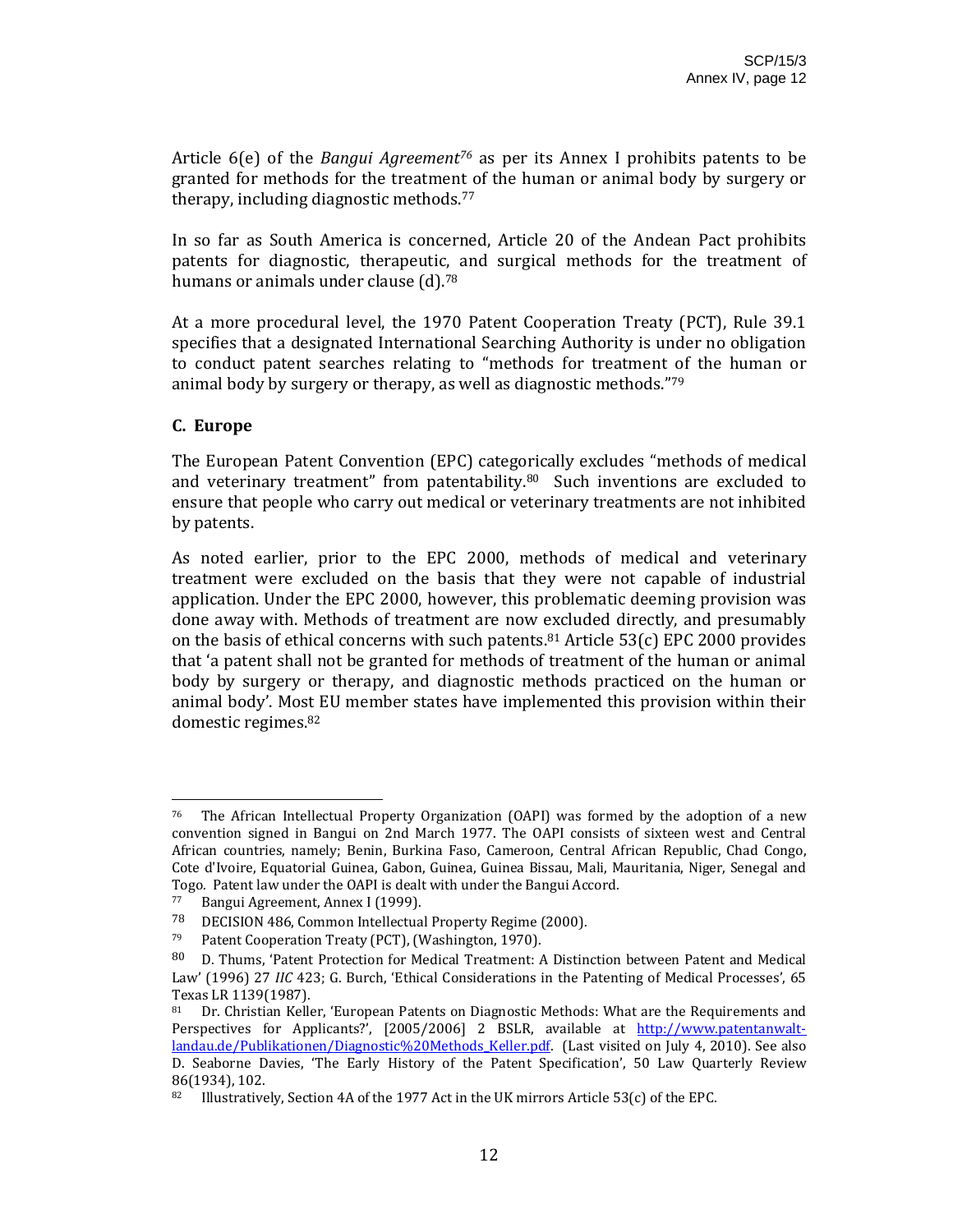Given that the substance of the exclusion remains the same (pre and post EPC 2000), the only difference being one of rationale/justification, case law interpreting the exclusion under EPC 1973 is still applicable.<sup>83</sup> In fact, the Enlarged Board of Appeal categorically mentioned that even after EPC 2000, the 'actual legal position remains unchanged'.84

# *1. Methods*

As stated in the previous section, the exclusion is confined only to *methods* of medical and veterinary treatment. As such, it does not prevent the patenting of any products that are used during the course of such methods. Illustratively, drugs and medical devices can be patented in Europe, if they otherwise comply with patentability criteria.85

#### *2. Surgery, therapy, or diagnosis*

For an invention to be excluded by Article  $53(c)$ , it must consist of a method of surgery, therapy, or diagnosis. In order to make this determination, tribunals had earlier focused on the skill and knowledge needed for a person to use the method in question. Thus, if an activity were to be carried out by or under the supervision of a doctor or a vet, exercising medical or veterinary skills, it was more likely to fall within the exclusion.<sup>86</sup> If the invention could be used by someone such as an engineer or a farmer with little or no medical expertise, it was more likely to fall outside the scope of the exclusion.

However, after the Enlarged Board of Appeal decision in *Diagnostic methods*87, this approach is no longer relevant. The Board categorically held that the question of whether or not an invention falls within the exclusion is not dependent on *who* carries out the method in question. In its words:

*'whether or not a method is a diagnostic method within the meaning of [EPC 1973 Article 52(4); EPC 2000 Art 53(c)] should neither depend on the participation of a medical or veterinary practitioner, by being present or by bearing the responsibility, nor on the fact that all method steps can also, or only, be practiced by medicinal or nonmedicinal support staff, the patient himself or herself or an automated system.'* 

Although these comments were made in relation to diagnostic methods, it is likely that the reasoning could also be applied to surgery and therapy.<sup>88</sup> Therefore, the only criterion now is that the "method" itself must qualify as surgery, therapy, or

<sup>83</sup> We've borrowed most of the European analysis from Brad Sherman's excellent reference material that he sent as part of Phase I of this project. This is largely taken from a book he coauthored with Lionel Bentley. Bentley & Sherman, *Intellectual Property Law* (OUP New Delhi 2003).

<sup>84</sup> *Diagnostic methods* G01/04 (2006) *OJEPO* 334, 360 (EBA).

<sup>85</sup> *Visx v. Nidek* [1999] *FSR* 405, 465.

<sup>86</sup> *Cygnus/Device and method for sampling substances*, T964/99 (2002) *OJEPO* 4, 17. The invention was excluded under EPC Art. 52(4).

<sup>87</sup> G01/04 (2006) *OJEPO* 334 (EBA).; See also Sven J.R. Bostyn, 'No Contact with the Human Body Please! Patentability of Diagnostic Method Inventions after G01/04', EIPR 238(2007).<br>88 Applied in Australian National University/Mathod and apparatus for early detecti

<sup>88</sup> Applied in *Australian National University/Method and apparatus for early detection of glaucoma*, T1197/02; See also *Beth Israel Hospital Association/Noninvasive method for diagnosing Alzheimer's disease in a patient*, T143/04.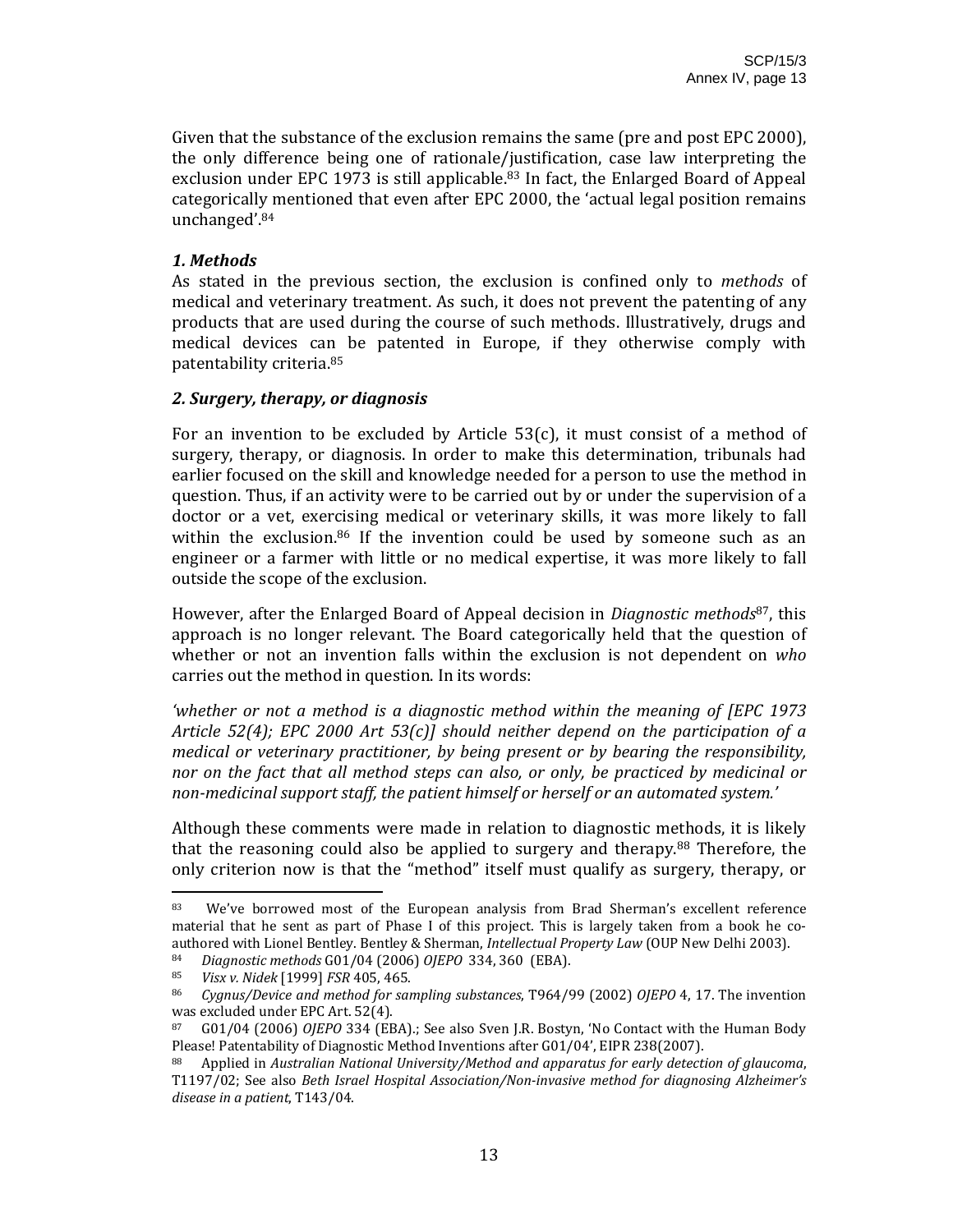diagnosis, and one does need to determine as to who the "performer" of the said method is. However, the skill and knowledge needed to perform an invention may provide a useful indication.89

**i) Surgery:** 'Surgery' has been defined as the branch 'of medicine concerned with the healing of disease, accidental injury or bodily defects by operating on the living body'. It is said to include both 'conservative (non-invasive) procedures (such as vaginal hysterectomy, laser surgery to shrink tumors, dermatological procedures, Lasik eye surgery) and the far more numerous operative (invasive) procedures using instruments'.

In recent years, there appears to have evolved two approaches, albeit inconsistent ones, to the way that surgery is defined. While one approach is to focus on the *nature* of the physical intervention, the other is to concentrate on the *purpose* of the intervention. Under the first and oldest approach, tribunals have looked at the nature of the intervention and asked if this would qualify as 'surgery'. This approach is endorsed by the EPO Guidelines which state that surgery is defined by 'the nature of the treatment rather than the purpose'.<sup>90</sup> It as also been applied in a series of decisions by the Technical Board of Appeal at the EPO.91 It is also the approach that has been adopted in the UK.92

Lately, the EPO has moved beyond the *nature* of the intervention and focused on the *purpose* of the invention in question i.e. whether the physical intervention 'is suitable for maintaining or restoring health, the physical integrity of the physical well being of a person or animal'.<sup>93</sup> The Enlarged Board of Appeal held (albeit in

<sup>89</sup> *Wellcome/Pigs I*, T116/85 [1988] *EPOR* 1.

<sup>90</sup> *MediPhysics*, G1/07 of 15 February 2010 provided guidelines on the exception to patentability on methods for treatment of the body by surgery. The context of this decision relates to methods for MRI imaging of lung and heart vasculature. It has been questioned whether the presence of a single surgical step in a multi-step method excludes the surgical step from patentability. The present decision makes it clear that a method is excluded from patentability if it involves at least one method step for treatment of a body by surgery or therapy. The decision emphasizes that it is the nature of the intervention that is decisive in defining surgery, and not the purpose. When determining its nature, a guiding factor may be the complexity of the invasive step, including the required medical expertise and the health risks involved.

<sup>91</sup> *Shell/Blood flow*, T182/90 [1994] *EPOR* 320, 323 (the presence of a surgical step in a multi‐step method for treatment of the human or animal body normally confers a surgical character on that method); See also *Baxter International Inc.,* T329/94 (1998) *OJEPO* 241 (focused on the use of surgical instruments).

<sup>92</sup> *Occidental Petroleum's Application* BL O/35/84 (A method of embryo implantation which required the intervention of a surgeon or veterinary surgeon was held to be a surgical method, regardless of its purpose). See also *Allen's Application* BL O/59/92 (It is wrong to assume that a method which did not necessarily require a surgeon could not be considered to be surgery. A physical intervention which requires the medical skills of, for example, a nurse, could still be regarded as surgery. Thus the nature of the method and performer are important in determining whether the method is a surgery).

<sup>93</sup> *BrainLAB AG*, T0542/06 decided on 10.10.2007, available at http://legal.european‐patent‐ office.org/dg3/pdf/t060542eu1.pdf. (Last visited on July 05, 2010) [A method for visualizing procedural guidelines for a medical procedure in which a medical instrument is shown in an image representation of a body portion including the area in which a medical procedure is to be carried out is patentable and does not fall under the exception. The method for visualizing procedural guidelines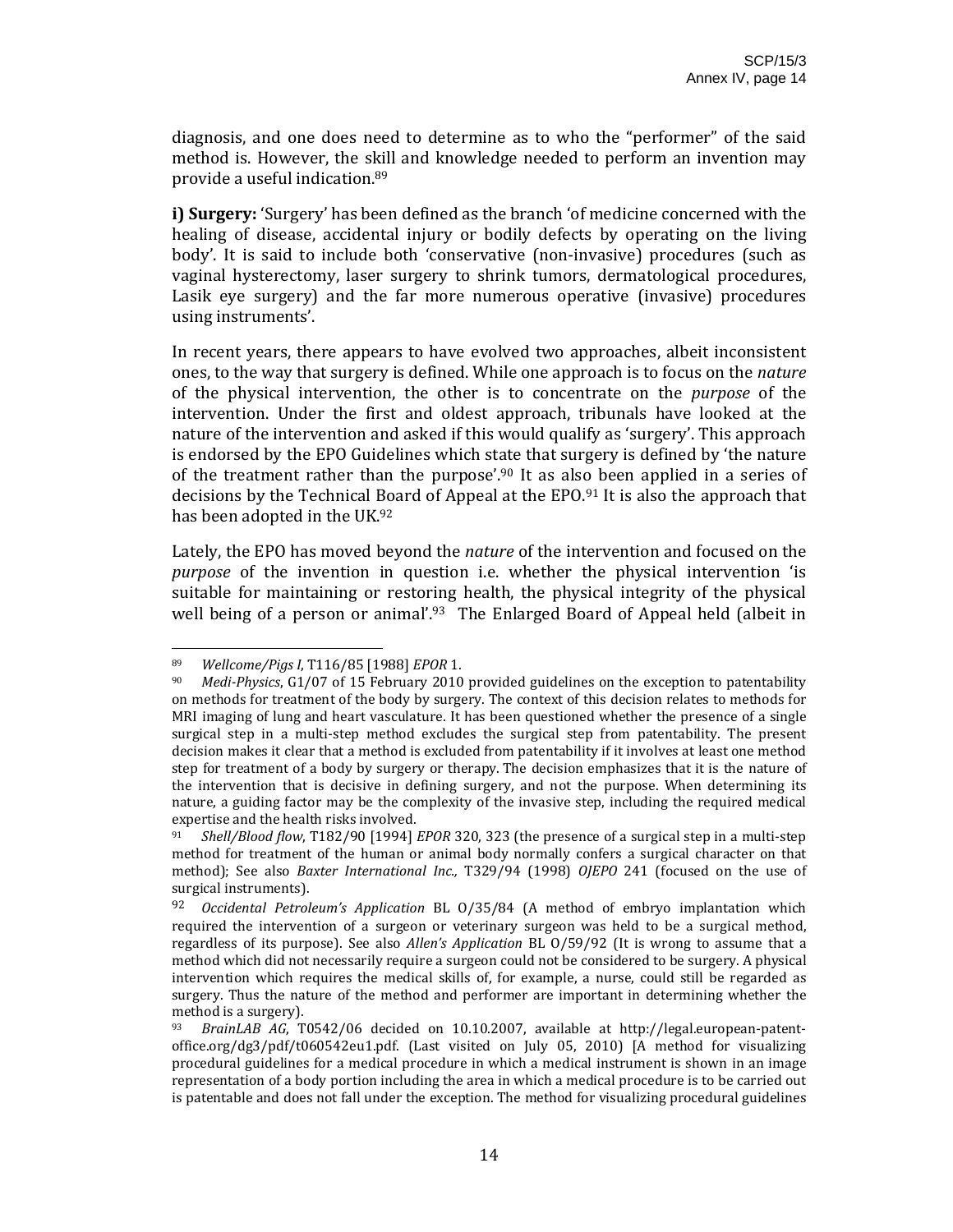obiter) that surgery *'includes any physical intervention on the human or animal body in which maintaining the life and health of the subject is of paramount importance'.*<sup>94</sup>

On the basis of the above proposition, tribunals have held that processes whose end‐ result is the death of living beings under treatment, either deliberately or incidentally, fall outside the ambit of the exception.95

In a similar vein, in the *General Hospital* decision<sup>96</sup>, the Technical Board of Appeal held that surgical treatment is that which aims at curing. On this basis, it was held that methods which were 'neither clearly suitable nor potentially suitable for maintaining or restoring the health, the physical integrity, or the physical well being of human beings or animals' fell outside the exclusion in Article 53(c) EPC 2000.

The above framework has led to the exclusion of a number of "cosmetic" surgeries from the scope of Article 53. Illustratively, the Board concluded that an application that related to 'methods for hair‐removal using optical radiation' (effectively applying optical radiation to a selected wavelength to damage the hairs and follicles without causing significant damage to the skin) was not excluded from patentability. While the invention involved 'a non-intentional physical intervention which [was] to be regarded as a surgical operation', it was not 'potentially suitable for maintaining or restoring the health, physical integrity, or physical well‐being of a person or animal'. The purpose of the application was to improve the aesthetic appearance of the person treated rather than to cure the underlying malady. As such the Board held that the application did not fall within the remit of Article  $53(c).$ <sup>97</sup>

Applying a similar logic, the Board also said that tattooing and piercing, whose only possible object was to beautify the human or animal body, would not fall foul of EPC 2000 Art 53(c). However, the tribunals drew a distinction between cosmetic surgeries that were only intended to beautify and those that intended to restore bodily integrity.<sup>98</sup> Therefore, methods relating to breast enlargement or nose reconstructions which were meant to restore the physical integrity of the body following, for example, breast cancer or a car accident were held to be non patentable.99

The nature of the conflict between the two lines of decisions at the EPO was recognized by the Technical Board of Appeal in *MediPhysics*, 100 where the question

<u> 2002 - Andrea San Andrew Maria (h. 1888).</u><br>2003 - Andrew Maria (h. 1882).

97 *Ibid.*

does not have a surgical character because it is not suitable or potentially suitable for maintaining or restoring the health, the physical integrity, or the physical well‐being of a human being or animal, or to prevent diseases].

<sup>94</sup> *Diagnostic methods*, G01/04 (2006) *OJEPO* 334 (EBA).

<sup>95</sup> *Georgetown University/Pericardial access*, T35/99 (2000) *OJEPO* 447, 451.

<sup>96</sup> *General Hospital Corp/Hair removal method* T 383/03 (2005) *OJEOPO* 159.

<sup>98</sup> See also *Thermage*, T1172/03 decided on 04.05.2005 [The application of electromagnetic energy through the skin surface of the body to a collagen‐containing tissue site, in order to achieve controlled contraction of collagen and skin tightening. The method, though cosmetic, is suitable for maintaining or restoring the health, the physical integrity and the physical well being of a human being].

<sup>99</sup> *General Hospital Corp/Hair removal method* T 383/03 (2005) OJEPO 159.

<sup>100</sup> *MediPhysics/Treatment by Surgery* T992/03 (2007) OJEPO 557.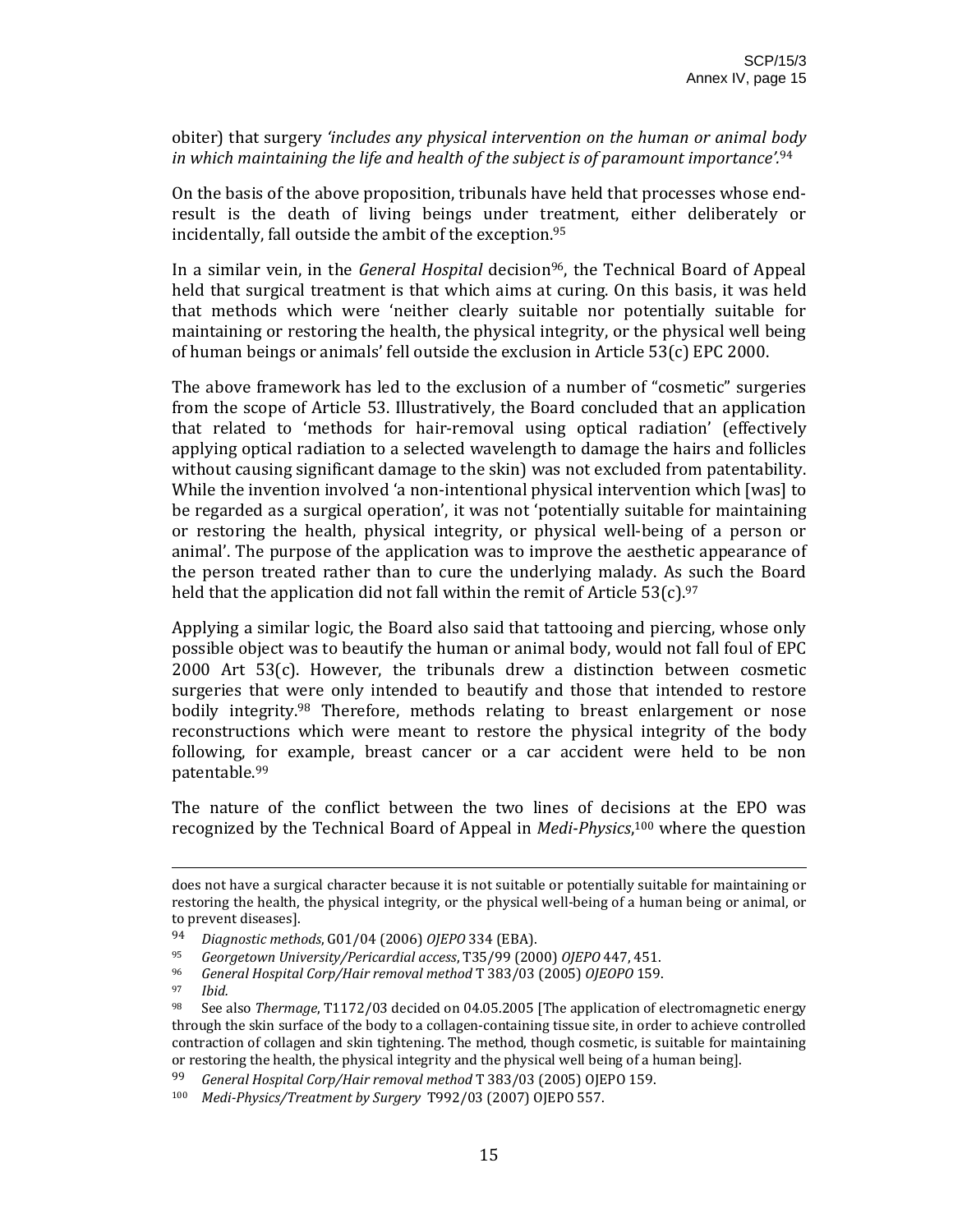of the proper approach to be followed was referred to the Enlarged Board for consideration. In so doing, the Technical Board raised the familiar complaint of purpose‐bound tests, namely that the same physical activity may be used for different purposes. Thus the injection of a medicament (such as Botox) for treating a disease would be excluded, whereas the injection of the same medicament for the purpose of reducing wrinkles would not (on the basis that it would be carried out for cosmetic rather that curative reasons). In this context, the operation of the exclusion will depend on the *motive of the person administering the drug*. However, when the decision was referred to the Enlarged Board for consideration, it held that it was important to focus on the nature of the activity itself, rather than on the type of person who delivers the activity and what their motive may have been.101

In the above‐mentioned case of *MediPhysics*, the applicant, Medi Physics Inc, filed an application relating to medical imaging of the heart or lungs which involved injecting or inhaling Xenon 129. The Examining Division rejected the application on the basis that the injection of the Xenon 129 amounted to a surgical step and that the invention concerned a diagnostic method. On appeal the Technical Board of Appeal held that the invention was not a diagnostic method, but on the subject of injecting the Xenon 129, it referred the case to the Enlarged Board. The Enlarged Board had to answer the question: "*Is a claimed imaging method for a diagnostic purpose which comprises or encompasses a step consisting of a physical intervention practised on the human or animal body, to be excluded from patent protection as 'a method of treatment of the human or animal body by surgery' pursuant to article 53(c) EPC if such a step does not per se aim at maintaining life and health?*"

The EBA concluded that the claimed imaging method was excluded from patentability under Article  $53(c)$  EPC 2000 due to the fact that the invasive (injection) step was required, irrespective of whether the purpose was diagnostic or not. The Board clearly stated that the purpose of the method is irrelevant – the exclusion is *not* limited to therapeutic or reconstructive surgery. Instead, surgery is defined by the nature of the method, and in particular the level of skill required and risk incurred, not the ultimate purpose of the procedure.

**(ii) Therapy**: 'Therapy' has been interpreted broadly as the curing of a disease or the correction of a malfunction of the human or animal body.  $102$  It also includes prophylactic treatments with a view to maintaining health by preventing ill effects that would otherwise arise.<sup>103</sup>. On the basis that pregnancy and lice infestation are not "diseases", inventions for methods of treatment that prevented pregnancies and removed lice were not caught by the exclusion.<sup>104</sup> However, a method of immunizing against coccidiosis<sup>105</sup> and a method of controlling mange in pigs<sup>106</sup> were held to

<sup>101</sup> *Kononklijke Philips Electronics* T09/04 (Unpublished); See also *Maquet Critical Care* T1102/02 (Unpublished).

<sup>102</sup> *Michigan State University*, T0866/01 decided on 11.05.2005 [Application of a medicament 'for providing euthanasia in lower mammals' cannot be considered a therapeutic method].

<sup>103</sup> *Duphar/Pigs II*, T19/86 [1988] EPOR 241.

<sup>104</sup> *Salimen/Pigs III*, T58/87 [1989] EPOR 125.

<sup>105</sup> *Unilever (Davis' Application)* [1983] RPC 219.

<sup>106</sup> *Wellcome/Pigs I*, T116/85 [1988] EPOR 1.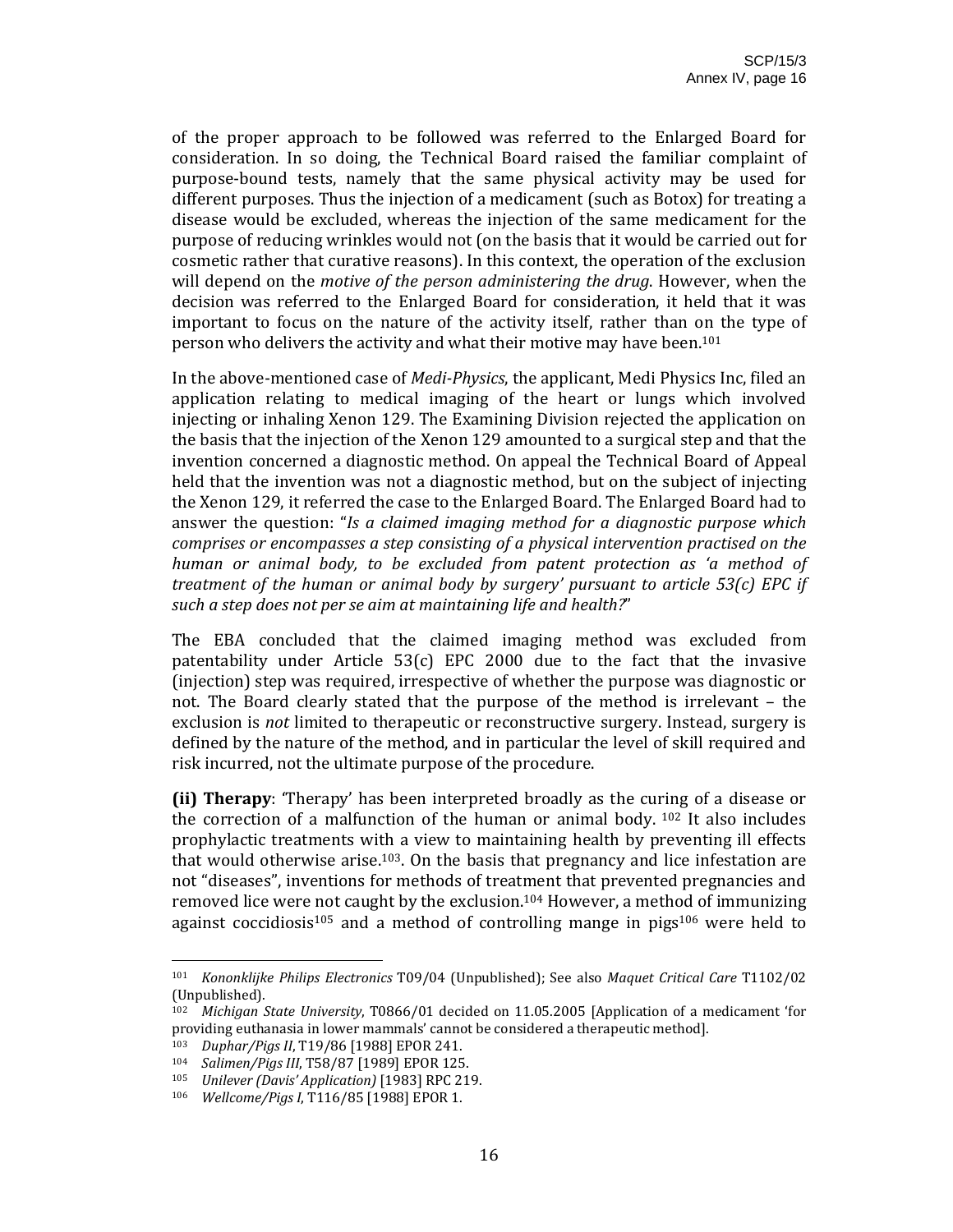relate to diseases and, as such, were excluded as methods of treatment by therapy. The exclusion of therapeutic methods applies irrespective of whether the disease or bodily malfunction that the invention seeks to prevent or cure is internal or external, and whether or not it is a temporary or a permanent infliction. It also applies irrespective of the origin of the pain, discomfort or incapacity that the therapy seeks to remedy.107 While an invention may interact with or relate to a human or animal body, it will only be excluded if it is classified as a form of treatment on the body. In line with this, the Technical Board of Appeal held $108$  that 'a method and apparatus for preventing piglets from suffocating' by blowing hot air under a mother pig to discourage piglets from going under her was patentable. While the invention protected the body, it was still patentable because the method was not treating any malfunction the body of the piglet and hence could not be classified as therapy.

Here again, "cosmetic" methods are excluded. In other words, while a method that leads to weight loss for the purpose of curing or preventing obesity would not be patentable, a method for weight loss that is undertaken for cosmetic purposes does not fall within the scope of the exclusion.<sup>109</sup> However, if a method was to have both potential uses (weight loss for obesity and for cosmetic purposes) and the claim in the patent merely recites the intent, the said method is not excluded from the ambit of the exception. If the cosmetic use of the method is only expressed in the claim as a mere intention of the person using the method. Thus, the method of skin resurfacing, being both surgical (requiring application of electromagnetic energy through the skin surface) and therapeutic (i.e. application on the face or neck for reconstructive purposes) is excluded from patent. The cosmetic use of these methods is only expressed in the claim as a *mere intention of the applicant*, a feature which is only reflected in the mind of the person carrying out the claimed invention. This is a subjective, non-technical feature which is not relevant for the assessment of patentability.110

**(iii) Diagnostic Methods:** The nature and scope of the exclusion of diagnostic methods was clarified to a large extent by the decision of the Enlarged Board of Appeal in *Diagnostic methods*.<sup>111</sup> In this decision, the Enlarged Board held that methods of diagnosis typically consist of four subsidiary steps . These are:

(1) Examination: involving the collection of data (recording the case history),

(2) Comparison: comparing this data with normal values,

(3) Identification: identifying any significant deviation from the norm (i.e. symptom), and

(4) Diagnosis: the 'deductive medical or veterinary decision phase' where the

<sup>107</sup> *Rorer/Dysmenorrhea*, T81/84 (1988) OJEPO 207.

<sup>108</sup> *Salimen/Pigs III, supra* n. 104.; See also *Thompson/Cornea*, T24/91 [1996] EPOR 19.

<sup>109</sup> *Du Pont/Appetite suppressant*, T144/83 (1986) OJEPO 301 (A cosmetic method is patentable unless it inevitably has a therapeutic effect. It was therefore possible to patent a method of dieting involving suppression of appetite, since the effect would not necessarily have been positive).

<sup>110</sup> *Thermage*, *supra* n. 98. See also *Mobil Oil III*, 1990 OJEPO 93.

<sup>111</sup> *Diagnostic Methods*, G01/04 (2006) OJEPO 334.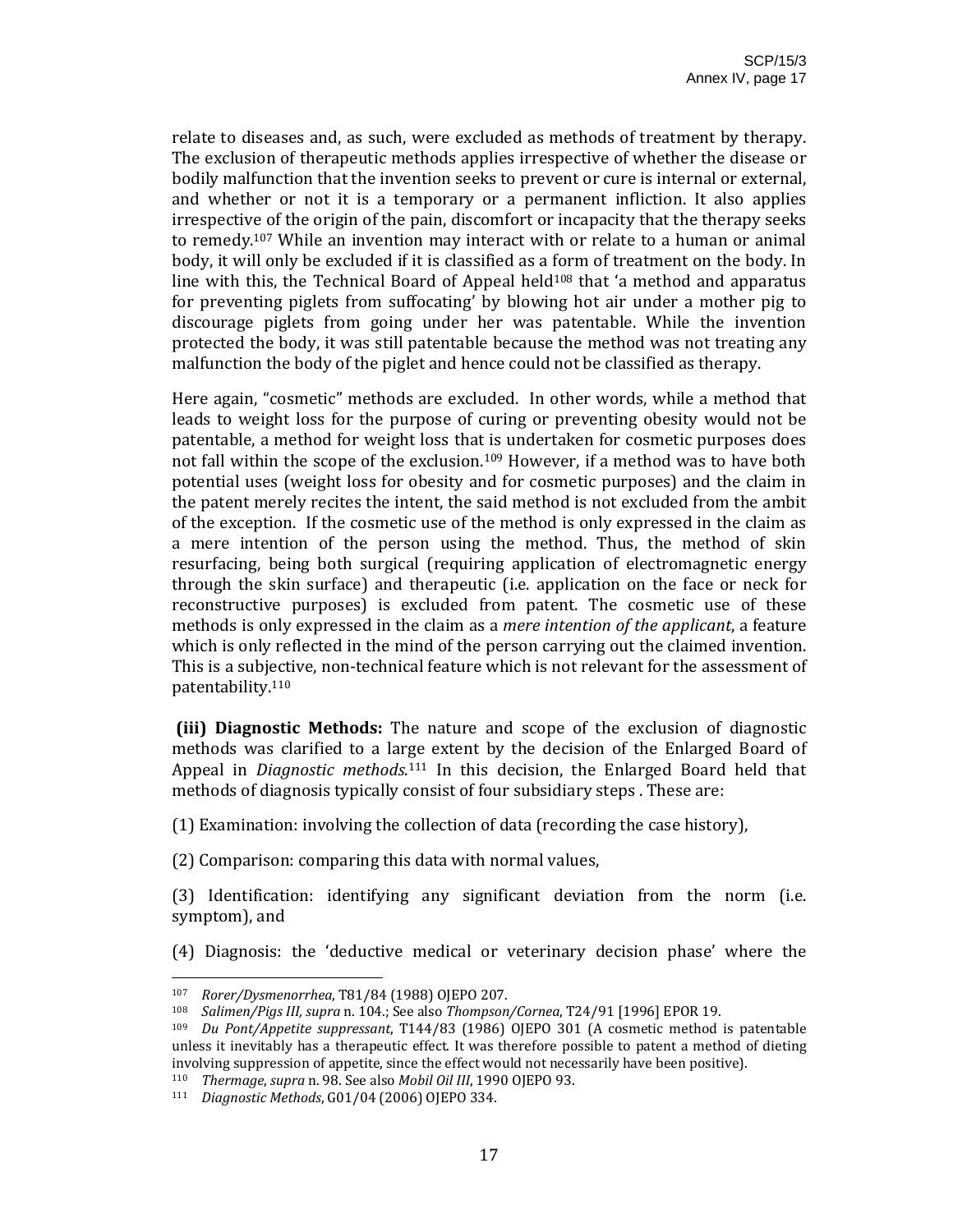diagnosis for curative purposes is made (which represents a purely intellectual or non‐technical exercise).

A key issue that the Enlarged Board was forced to contend with was whether to fall within the exclusion an application only needed to include the fourth 'deductive stage' (broad interpretation), or whether it had to include all four stages (narrow interpretation). Drawing on a range of factors, the Enlarged Board adopted the broad interpretation and said that to fall within the exclusion, *all* four steps needed to be present in an invention. (In so doing the Enlarged Board overturned the Technical Board's decision of *Cygnus112* and reinstated the earlier decision of *Bruker/Noninvasive measurement113*)*.* The Board also said that no distinction should be drawn between the essential method steps that have a diagnostic character and non‐essential steps that do not.114

Under the Boards framework, a distinction is now drawn between the act of making a diagnosis (which involves the interpretation of data to reach a conclusion) and methods of data acquisition or data processing (the results of which may subsequently be used in diagnosis). If an invention only provides interim or preliminary results (data or information), the invention will not be excluded from patent protection by Article 53(c). Put differently, the exclusion will only apply where an invention makes it immediately possible to decide on a particular course of medical treatment (i.e. the curative step representing the deductive medical decision phase).115 As a result, a method of taking a sample or determining internal temperature or pH would not in itself identify a condition and as such would not be classified as diagnostic method.116

The current interpretation of Article 53 means that many diagnostic methods will no longer be caught by the exclusion, despite the express language of the EPC 2000. It also means that common diagnostic procedures practised on the human body, such as percussion or palpitation, could, in principle, be patented because they do not constitute a complete "diagnosis". The reasoning of the Enlarged Board has been

<sup>112</sup> *Cygnus/Device and method for sampling substances*, T964/99 [2002] OJEPO 4, 13. The invention, which monitored sugar levels from the skin thus avoiding the need for the pricking of fingers to collect blood, did not involve all the steps in medical diagnosis (it only provided information used to make a diagnosis). The Board rejected *Bruker* and held that the patent was a method of medical diagnosis and as such was excluded from patentability. Drawing upon the French text of the EPC, the Board in *Cygnus* said that the EPC 'does not favour an interpretation limiting the exception to patentability encompassing all steps required for reaching a medical diagnosis. Instead the Board said that 'any medical activity concerning the gathering of information in the course of establishing a diagnosis qualifies as a diagnostic method.'

<sup>113</sup> *Bruker/Noninvasive measurement* T385/86 [1988] EPOR 357, ¶ 3.2–3.4 (for an invention to be classified as a non‐patentable diagnostic method, *all* of the different steps had to present).

<sup>114</sup> *Diagnostic methods* G01/04 (2006) OJEPO 334, 356 (EBA).

<sup>115</sup> *Exergen Corporation*, T1255/06 decided on 23.10.2008 [A radiation detector for tymphanic temperature measurement i.e. ear temperature detector only defines the data acquisition steps (the temperature of the body) which can be used in a diagnostic method. It does not define the features relating to the diagnosis for curative purposes *stricto sensu*].

<sup>116</sup> This is also consistent with the earlier UK Office practice prior to *Cygnus* (T964/99 (2002) OJEPO 4), which followed *Bruker* (T385/86 [1988] *EPOR* 357) and the decision under the 1949 Act in *Bio-Digital Sciences Application*, [1973] RPC 668.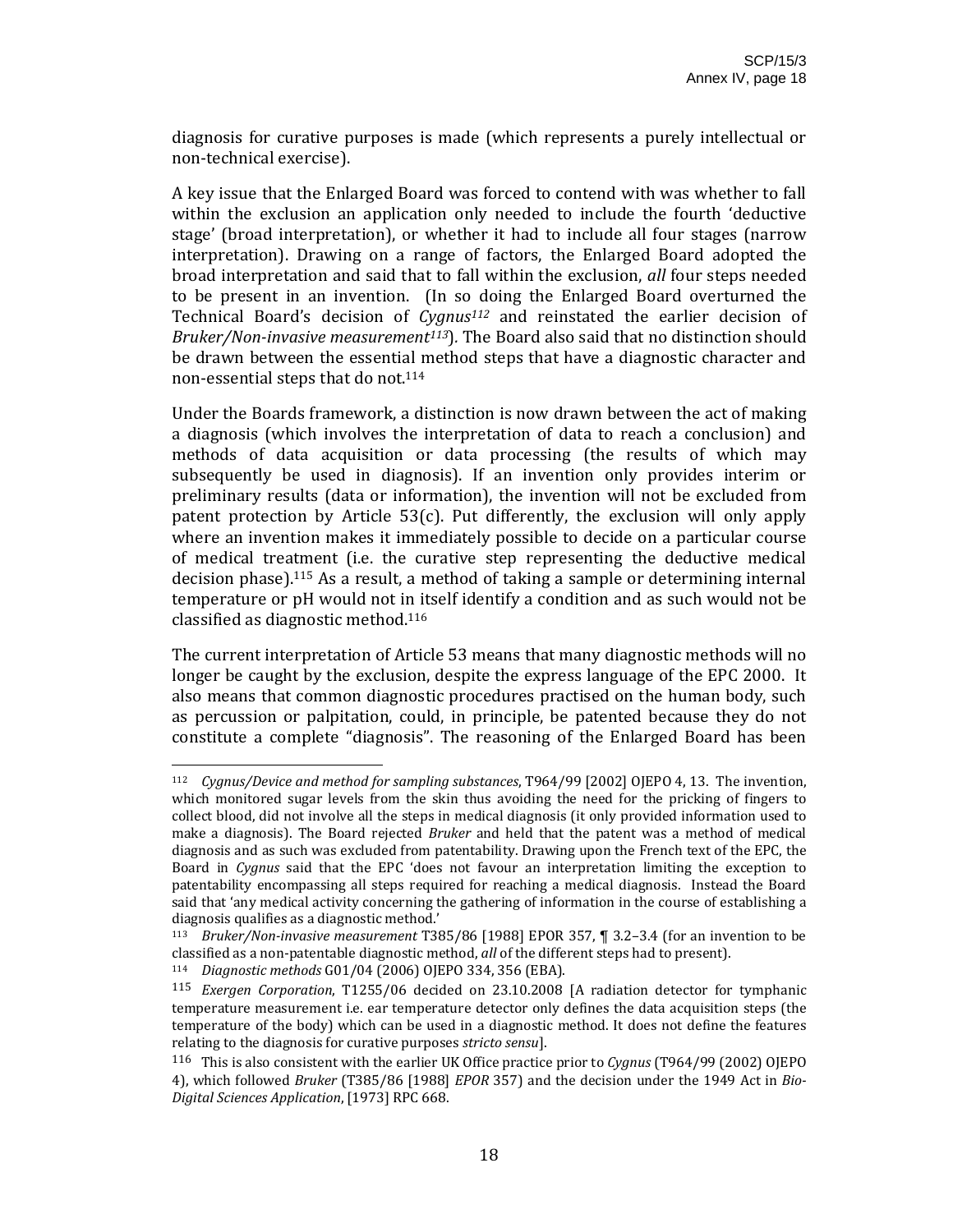applied in a subsequent decision $117$  which concerned methods for magnetic resonance imaging. On the basis that the invention only led to the *acquisition of data*, it was held that the invention was not a diagnostic method as defined in Article 53(c) EPC 2000.

Commentators have critiqued what they perceive to be a whittling down of the method of treatment exception, by defining terms such as diagnosis in a very limited way:

"*As the discussion of European case law demonstrates, the legal definition of diagnostic methods does not reflect the true nature of a medical diagnosis. Modern diagnoses are rarely final and few occur without the aid of data and quantitative results from laboratory testing".118*

**Treatment on or in the body**- The "method of treatment" exclusion articulated in Article 53 only applies to methods that are practised on or in the human or animal body i.e. the exclusion does not apply to methods practised on substances that are removed from the body. Illustratively, the treatment of blood for storage in a blood bank or diagnostic testing of blood samples is not excluded. Similarly, operations that occur at a cellular level (such as the incorporation of an oncogene into the fertilized egg of an animal) are not performed on or in the body.<sup>119</sup> In contrast, a treatment of blood by dialysis, where the blood is returned to the same body, would be excluded from patentability.120

In *Aerocrine AB*, 121 the European Board of Appeal determined the patentability of a method for ascertaining the current lung function of a human subject. The method comprised of measuring the endogenous nitrogen monoxide content and/or the time of its distribution during one or more exhalation phases in a sample of exhaled air. Since measuring is of a technical nature, it had to be evaluated whether or not it is practiced on the human body. The Board categorically stated that:

*"It results from the feature 'measuring... during one or more exhalation phases' that the presence of the human subject and its connection to the device is necessary even if the measuring was to be performed on exhaled air removed from the body. The condition 'practised on the human body' is therefore satisfied in the present situation".*

As stated earlier, diagnostic methods typically consist of a number of steps, all of which must be present if an application is to fall within the ambit of the exclusion. While this framework is essential to determining whether something amounts to a diagnostic method and is therefore excluded, the converse appears to apply when determining if a diagnostic method is practised on or in the human or animal body.

<sup>117</sup> *MediPhysics/Treatment by Surgery* T992/03 (2007) OJEPO 557, 563.

<sup>118</sup> Tina Piper, *supra* n. 5.

<sup>119</sup> *Harvard/Oncomouse* (2003) OJEPO 473, 491 (OD). It clarified that 'the incorporation of the oncogene into the genome is a method which is neither surgical nor therapeutic nor diagnostic in nature'.

<sup>120</sup> EPO Guidelines, C‐IV, 4.8. See *Baxter/Blood extraction method*, T329/94 [1998] EPOR 363, 367.

<sup>121</sup> *Aerocrine AB*, T0125/02 decided on 23.05.2006.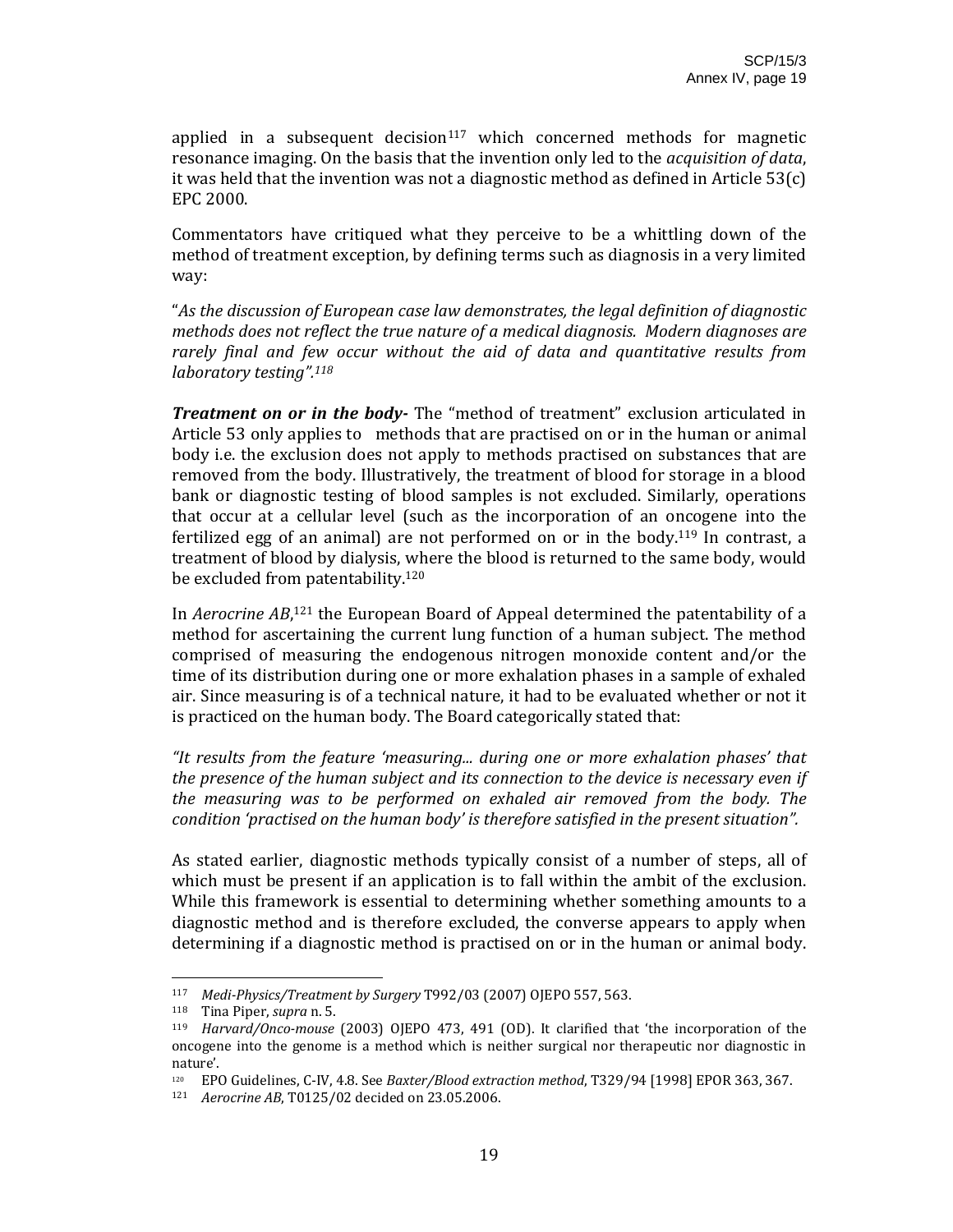The reason for this is that some of the stages in a diagnostic method (particularly the final 'deductive phase') are intellectual exercises: they are carried out in the mind of the medical or veterinary practitioner. To get around the problems that this might pose, the Enlarged Board of Appeal held that the requirement that the invention be 'practised on or in the human or animal body' is only to be considered in relation to method steps of a technical nature. 'Thus, it does not apply to the diagnosis for curative purposes *stricto sensu*, i.e. the deductive decision phase, which as a purely intellectual exercise cannot be practiced on the human or animal body'.122

**Direct treatment** In order for a patent to fall within the therapeutic method exclusion, it is necessary to show that the invention constitutes a *direct treatment by therapy*. This means, for example, that while the programming of a pacemaker to control the way it uses energy undoubtedly has an indirect effect on the human body, it was held to be more concerned with improving an apparatus, rather than health.<sup>123</sup> While it is difficult to draw the line between direct and indirect effects, a patent is more likely to fall within the exclusion if it can be shown that there is a 'corresponding functional link' between the invention and human or animal health. That is, a method does not fall within Article  $53(c)$  'if there is no functional link and hence no physical causality between its constituent steps carried out in relation to a therapy device and the therapeutic effect produced on that body by that device'.<sup>124</sup> Similarly, it has been held that to fall within the exclusion, the invention must target a particular illness or disease, and also provide a 'defined, real treatment' of a pathological condition.125

*Two or more uses* So long as an application has a use which falls within the scope of Article 53(c) it will be excluded. This is the case even if the invention has other uses that do not fall within the exclusion**.** Thus, an application for a method of cleaning plaque from human teeth which had both an (excluded) therapeutic effect and a (non‐excluded) cosmetic effect was excluded from patentability by Article  $53(c)$  EPC 2000 on the basis that the application claimed a therapeutic treatment.<sup>126</sup> While the presence of a surgical step in a multi-step method of the treatment of the human or animal body normally confers a surgical character on the method, there may be some cases where this is not the case.127 On the basis that methods that have a destructive purpose do not fall within the aim of section 4A/Article 53(c) surgery is limited to processes that give 'priority to maintaining life or health of the human or animal body on which they are performed'.128 As such, a process that has as its end result the death of a living thing (either deliberately or incidentally) will not be caught by the exclusion: even if the process involves a surgical step. Similarly, the fact that a chemical product has both a cosmetic and a therapeutic effect when used

<sup>122</sup> *Diagnostic methods*, G01/04 (2006) OJEPO 334.

<sup>123</sup> *Ela Medical*, T789/96 (2002) OJEPO 364, 369.

<sup>124</sup> *Siemens*, T245/87 (1989) OJEPO, 171.

<sup>125</sup> *Eli Lilly/Serotonin receptor*, T241/95 (2001) OJEPO 103, 109.

<sup>126</sup> *ICI/Cleaning plaque*, T209/86 (1992) OJEPO 414.

<sup>127</sup> *SeeShell/Blood flow*, T182/90 [1994] EPOR, 320; EPO Guidelines C‐IV, 4.3.

<sup>128</sup> *Georgetown University/Pericardial access*, T35/99 [2000] OJEPO 447, 451. This is in contrast to processes whose end result is the death of living things 'under treatment' either deliberately or incidentally.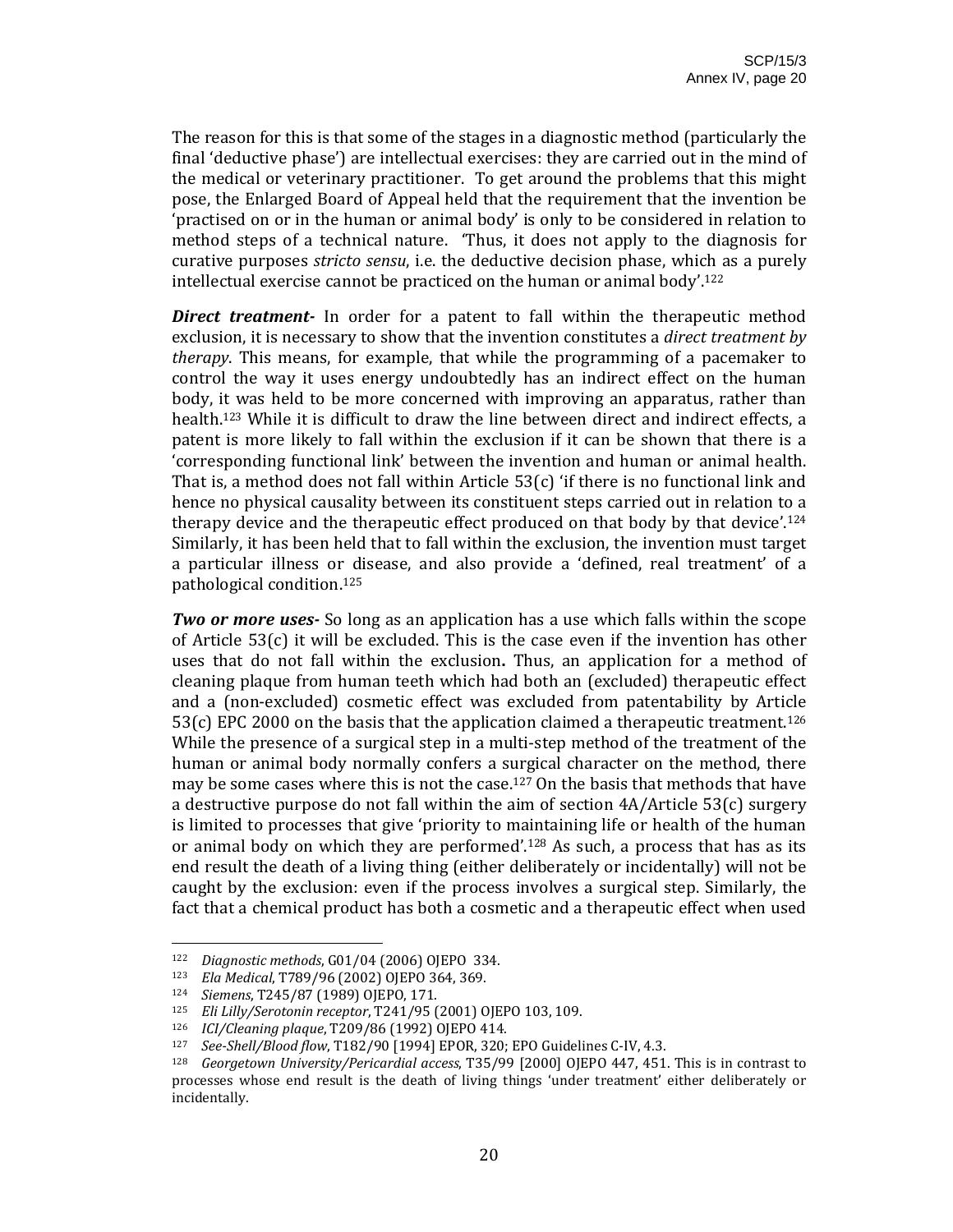to treat the human or animal body does not render the cosmetic treatment unpatentable129.

**Limits** While Article 53(c) imposes important limits on the types of medical and veterinary inventions that may be patented, it would be wrong to assume that all medical and veterinary inventions are excluded from the scope of patent protection. The reason for this is that the potential scope of the exclusion is restricted by the fact that it must be read in light of Article 54(5).<sup>130</sup>

These provisions have been construed in such a way that they permit the patenting of uses of known substances for the manufacture of a medicament for the treatment of a particular disease. However, these so‐called *Swiss claim* patents are beyond the scope of this exception.<sup>131</sup>

The Enlarged Board of Appeal decision in *KOS life sciences*<sup>132</sup> further clarified the question, where it is already known to use a particular medicament to treat a particular illness, whether this known medicament can be patented under the provisions of Articles  $53(c)$  and  $54(5)$  EPC 2000 for use in a different, new and inventive treatment by therapy of the same illness. In other words, is it possible to patent the same medicament for the same illness, used in a different way? Replying in the negative the EBA has recently held in G02/08<sup>133</sup> that second medical use claims in the Swiss‐type format are no longer allowable before the EPO. Thus, it is not allowed to patent the same medicament for the same illness, used in a different way.

As Article 54(5) only applies to medical methods which use substances or compositions, the exclusion of methods of medical and veterinary treatment still applies where apparatuses and objects are used. However, Swiss‐type claims aiming at the use of surgical instruments were rejected by the Technical Boards. The residual scope of the exclusion was reaffirmed by the Appeal Board of the EPO when it resisted attempts to extend the scope of Article 54(5) beyond the use of substances and compositions to include the surgical use of an instrument.<sup>134</sup>

<sup>129</sup> *General Hospital Corp/Hair removal method* T 383/03 (2005) OJEPO 159, 162.

<sup>130</sup> Article 54(5) states that 'the provisions of paragraphs 1 to 4 shall not exclude the patentability of any substance or composition, comprised in the state of the art, for use in a method referred to in Article 52, paragraph 4, provided that its use for any method referred to in that paragraph is not comprised in the state of the art.'

<sup>131</sup> In *Eisai*, G0005/83, the EPO accepted that Art 54(5) by relaxing the usual novelty rules enables the inventor of a first medical use to obtain purpose‐limited product protection for a known substance or composition. But for second and subsequent medical uses it held that Art 54(5) no longer applies. The prior identification of any medical use is enough to invoke the proviso.

<sup>132</sup> *KOS Life Sciences/Dosage Regimen*, T1319/04 (2009) OJEPO 36.

<sup>133</sup> *KOS Life Sciences¸*G02/08 of February 19, 2010.

<sup>134</sup> *CODMAN/Second surgical use*, T 227/91 (1994) OJEPO 491 held that second medical use claims to surgical instruments were not allowed on the grounds that '*a surgical use of an instrument is not analogous to a therapeutic use… since the former is not consumed in the application and could be repeatedly used for the same or even for other purposes'*.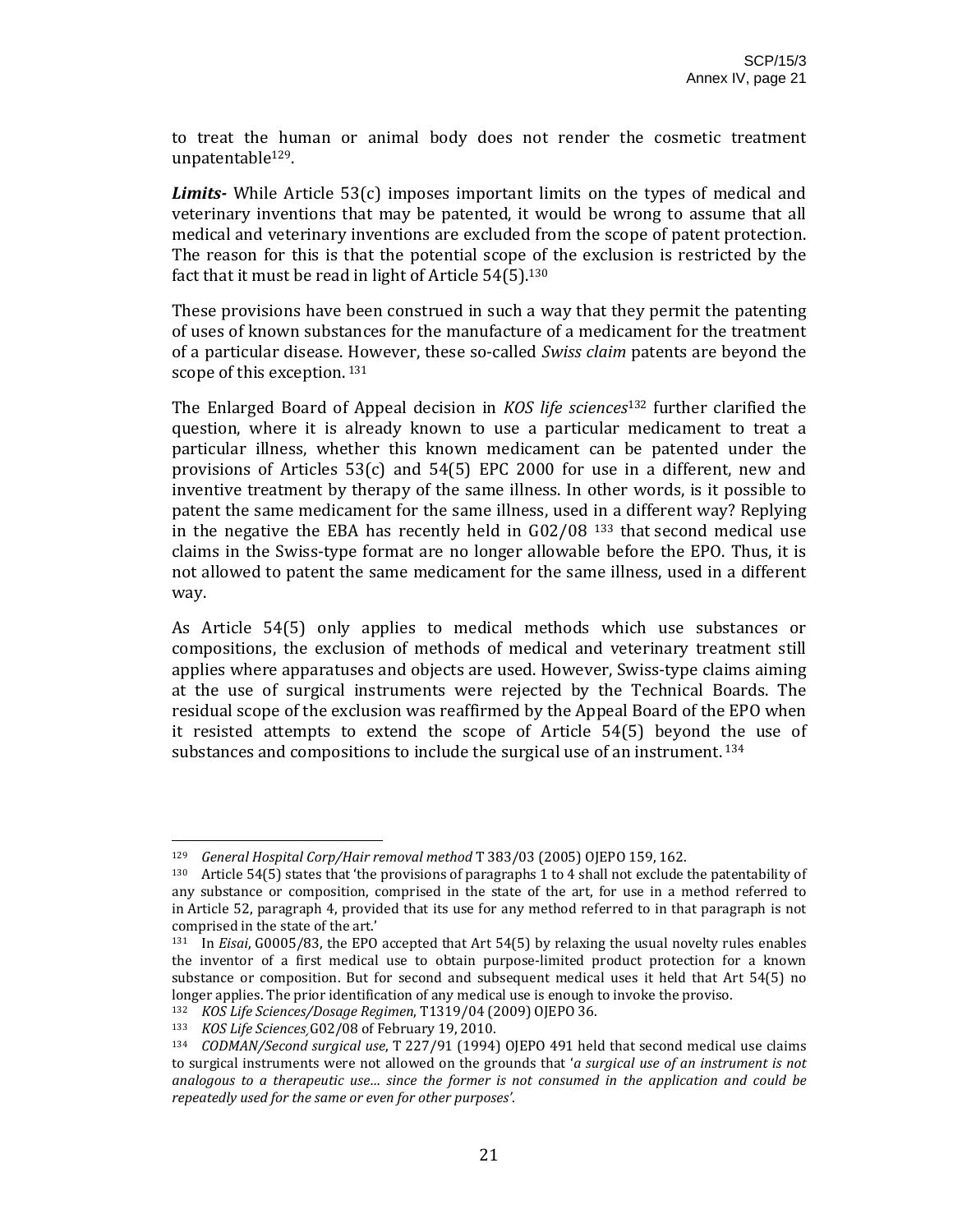# **United Kingdom :**

Historically, the UK excluded methods of treatment from the scope of patentability on the ground that such methods were not "vendible products"135 and therefore did not amount to a "manner of manufacture". In C & W's Application<sup>136</sup> a method of extracting lead from human bodies was held ineligible for patent protection because of its lack of association with the manufacture or sale of a 'commercial product'. Later development was seen in the form of the *NRDC* case<sup>137</sup> from Australia, involving a method of using a known chemical substance to help remove weeds from crop areas without affecting the crops themselves. The court effectively repudiated the "vendibility" test and noted that in order to be patentable, the claimed invention must: 138

- i) provide a material advantage
- ii) be of value within an economic field of endeavor.
- iii) must belong to practical rather than the fine arts
- iv) must possess as its end result an artificial effect or a discernible artificial state of affairs.

Based on the above, the court held that the claimed method of eradicating weeds was patentable since it consisted of an artificially created state of affairs discernible by observing the growth of weeds and crops sown on the land, and it is of tremendous economic value.139

Drawing on the NRDC principles outlined above, commentators suggest that methods of treatment of the human body would be excluded on the grounds of their "essentially non‐economic" nature and the fact they lacked the "artificiality" required of inventions.140

In line with the above decision, UK courts and the patent office began to base their exclusion of medical methods on the fact that such claims lacked the "artificiality" required of inventions. 141

This reason was first articulated in *Swift & Company's Application*142 in respect of a method of treating live animals, and was adapted during the 1960s to support the exclusion in relation to humans as well.143 Thus in *Neva Corporation's Application*<sup>144</sup>

<sup>135</sup> *Re G.E.C.'s Application*, (1942) 60 RPC 1

<sup>136</sup> *C & W's Application*, (1914) 31 RPC 235.

*NRDC* (1959) 102 CLR 252.

<sup>138</sup> *Ibid,* 275*.* 

<sup>139</sup> A.L. Monotti 'The Scope of Manner of Manufacture Under the Patents Act 1990 (Cth) after Grant v. Commissioner of Patents' 34 Fed. L. Rev. 461(2006), 465, available at http://ssrn.com/abstract=1091281. (Last visited on August 5, 2010).

<sup>140</sup> William van Caenegem, *supra* n. 38. See also *CCOM Pty Ltd v. Jiejing Pty Ltd.* (1994) 51 FCR 260. See also Justine Pila, *supra* n. 25, 441.

<sup>141</sup> Justine Pila, *supra* n. 25.

<sup>142</sup> *Swift & Company's Application*, [1961] RPC 129.

<sup>143</sup> *Puharich and Lawrence's Application*, [1965] RPC 395.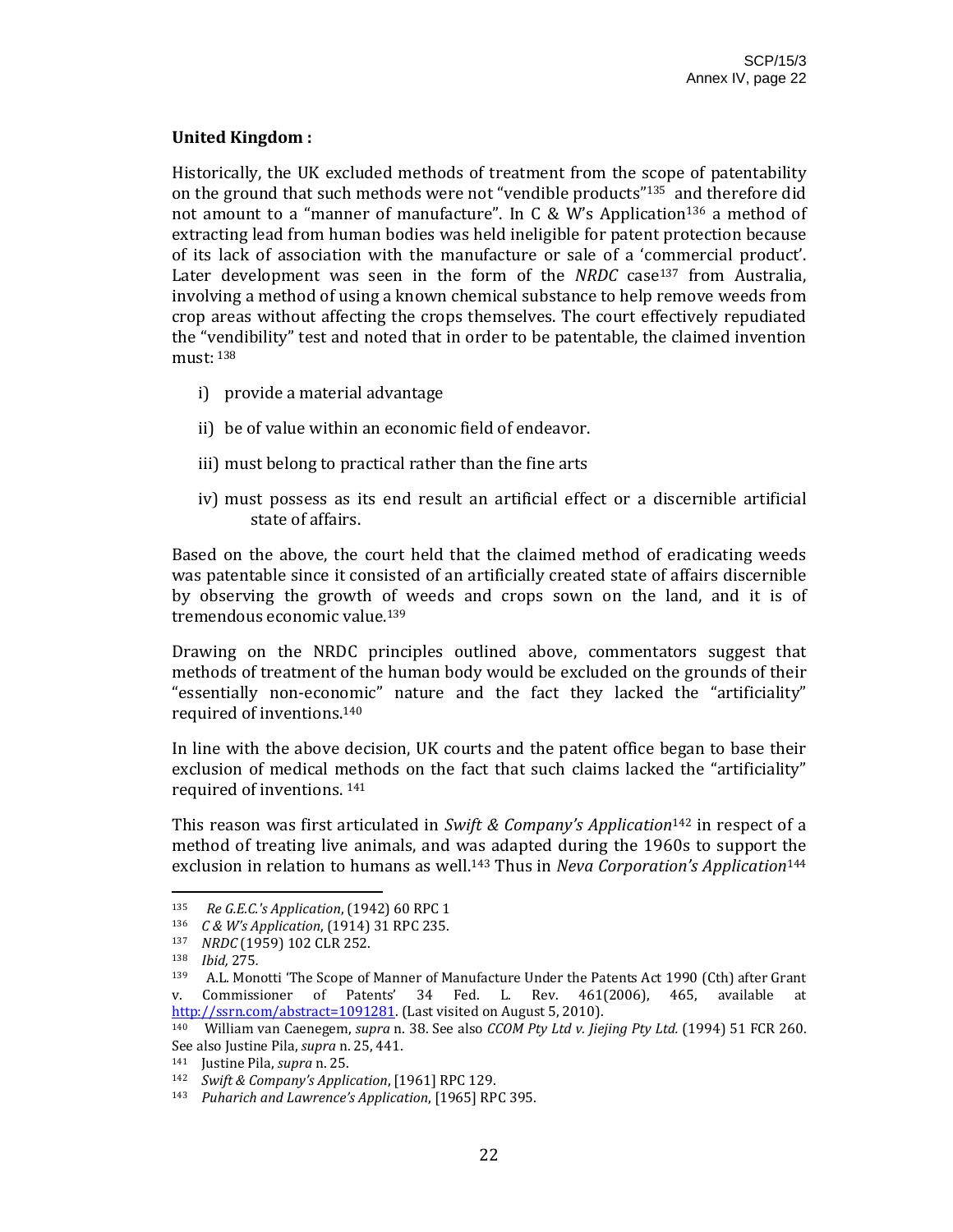a method of inducing a state of reduced awareness in humans (and animals) by means of sounds generated by a known apparatus was held to be an unpatentable method of medical treatment on the ground that its utility depended upon the reception and interaction of the sounds with the human brain, therefore lacking any "artificiality" of invention.145

Pursuant to the advent of the EPC 1973 and the EPC 1990, the UK amended its law to be in consonance with these multilateral instruments. And UK courts have, for the most part, rendered decisions that are largely in conformity with the EU courts understanding of the method of medical treatment exclusion.

Illustratively, the approach adopted by the Enlarged Board in *Diagnostic methods* has been followed by the UK Intellectual Property Office. The Enlarged Board in the decision noted that the criterion "practised on the human body" was to be considered only in respect of method steps of a technical nature. It also pointed out that steps involved in diagnosis such as comparison of data were non-technical in character as they are performed outside the  $body<sup>146</sup>$ . A method performed on the body which does not enable a disease to be identified, but which may be of value in diagnosis (i.e. only for acquisition of data) is therefore not excluded under Section 4A(1) of the 1977 Act in UK since the amendment in 2004 adopts the EPC position. For example, a method of imaging using  $CT$  scanning<sup>147</sup>, a method of measuring blood glucose<sup>148</sup> and a method of assessing tissue viability by measuring total haemoglobin, oxygen saturation and hydration<sup>149</sup> were all considered to provide only intermediate results which did not enable a diagnosis to be made.

Indeed, UK courts have also stressed on limiting the reach of this exclusion on the basis of its alleged rationale. In *BristolMyers Squibb Co v Baker Norton Inc,* Jacob J held:150

"[T]he limited purpose of the  $[s 4(2)]$  exception ... is not so broad as to allow doctors using whatever they feel they need to treat patients. If that were the purpose then one would not allow patents for medicines or medical implements at all. The purpose of the limitation is much narrower, merely *to keep patent law from interfering directly with what the doctor actually does to the patient*. Patent monopolies are permitted to control what he administers to, or the implements he uses on, the patient. The thinking behind the exception is not particularly rational: if one accepts that a patent monopoly is a fair price to pay for the extra research

<u> 2002 - Andrea San Andrew Maria (h. 1888).</u><br>2003 - Andrew Maria (h. 1882).

<sup>144</sup> *Neva Corporation's Application*, [1968] RPC 481.

<sup>145</sup> This was consistent with *London Rubber Industries Ltd's Patent*, [1968] RPC 31 where a method of controlling female ovulation through the prescribed oral administration of known hormones was refused a patent on the ground, implicitly, that the utility of such method depended upon the physiological response of the person treated and for this reason fell outside the realm of useful arts in which inventions exist.

<sup>146</sup> Eddy D. Ventose, 'Patent protection for diagnostic methods under the European Patent Convention', 38(8) IIC 884(2007), 897.

<sup>147</sup> *Kononklijke Philips Electronics*, T09/04.

<sup>148</sup> *Albott Laboratories*, T 330/03 (Unpublished).

<sup>149</sup> *National Research Council of Canada*, T 41/04 (Unpublished).

<sup>150</sup> *BristolMyers Squibb Co v Baker Norton Inc*, [1999] RPC 253.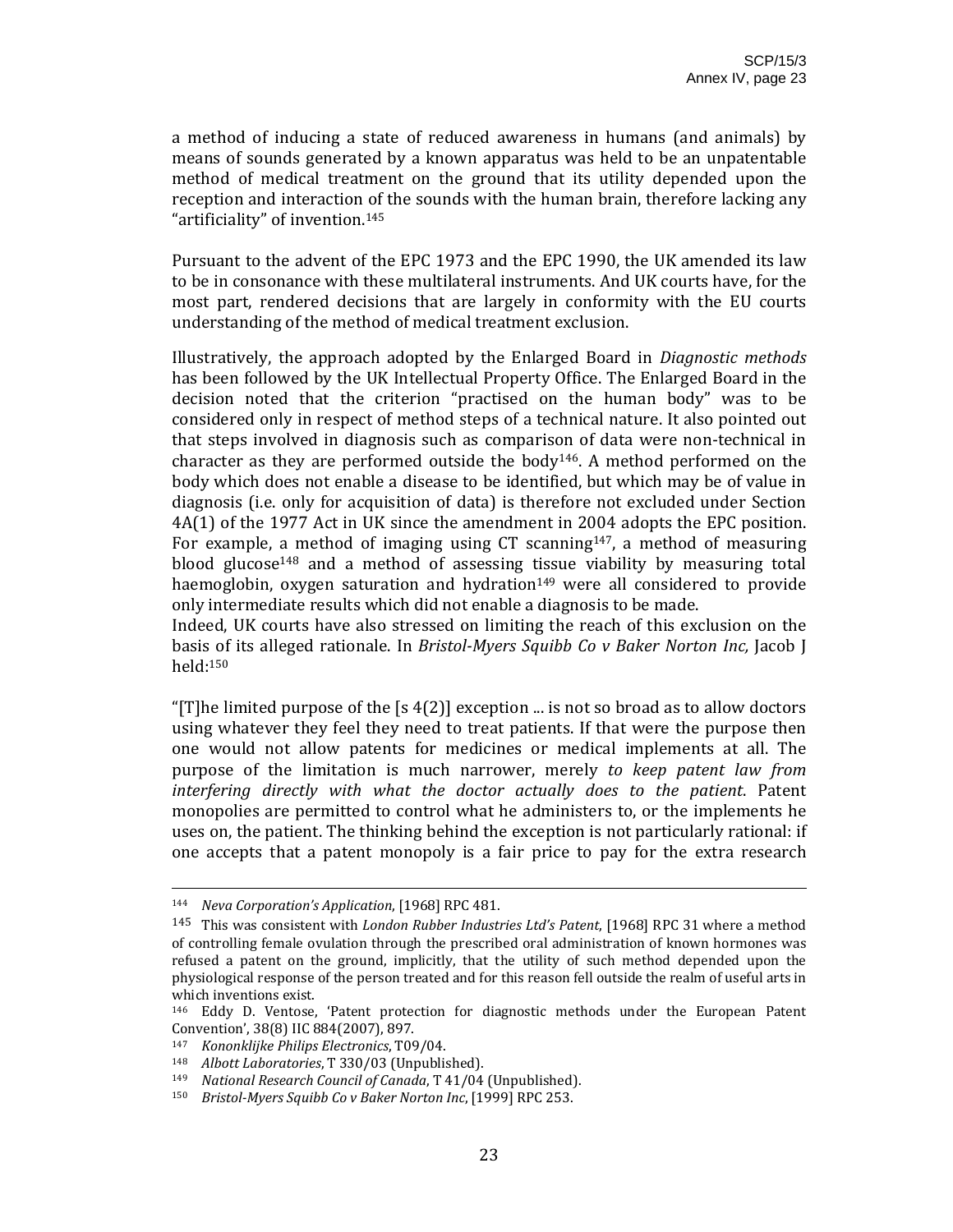incentive, then there is no reason to suppose that that would not apply also to methods of treatment" (emphasis added).151

However, there are some minor differences between the interpretations proferred by the EU and the UK courts. Illustratively, as the UK Intellectual Property Office Guidelines for medical inventions note, the approach as outlined in the *General Hospital* decision that methods which were 'neither clearly suitable nor potentially suitable for maintaining or restoring the health, the physical integrity, or the physical well being of human beings or animals' fell outside the exclusion in Article 53(c) EPC 2000, is out‐of‐step with British practice. Following the 1983 UK decision of *Unilever (Davis' Application)* which in *obiter* mentioned that claims to a method of surgery should be refused, *regardless of their purpose*, the UK Intellectual Property Office has decided not to follow the EPO in this regard. 152

#### **D. North American Region: United States**

In the United States, patents on medical procedures were not allowed until 1954. The earliest case in this regard was *Morton v. New York Eye Infirmary153*, in which a patent for a procedure of administering ether to surgical patients as an anaesthetic was disallowed on grounds of lack of novelty and obviousness. Although this case seemed to have been decided on traditional patentability criterion, it was perceived as establishing more generally that medical procedures were unpatentable subject matter.154 In *Ex parte Brinkerhoff155, Morton* was relied upon by the Patent Office Board of Appeals which went on to hold that 'methods or modes of treatment of physicians of certain diseases are not patentable' on the rationale that 'to grant a patent for a particular method of treatment would have a tendency to deceive the public by leading it to believe that the method therein described and claimed would produce the desired result in all cases'.156

However, in *Ex parte Scherer157*, while allowing a patent on a method of injecting medicine by a pressure jet, the Board overruled its decision in *Brinkerhoff* and held that medical or surgical processes or methods were patentable since they constituted a 'useful process' under § 101 of the United States Code.158

<sup>151</sup> The Enlarged Board of the EPO reiterates a similar philosophy noting that the exclusion "helps to achieve the socio‐ethical and public health goal that 'medical and veterinary practitioners should be free to take the actions they consider suited to diagnose illness by means of investigative methods'." *See Diagnostic methods* G01/04 (2006) OJEPO 334.

<sup>152</sup> *Unilever (Davis' Application)* [1983] RPC 219: '*…..surgery can be curative of the disease or diseased conditions, or prophylactic, that is, preventative of diseased conditions, as for example, where an appendix or tonsils may be removed before any diseased condition starts up, and surgery may even be cosmetic without being curative or preventative. Any method of surgical treatment, whether it is curative, prophylactic or cosmetic, is not patentable.'*

<sup>153 17</sup> F. Cas. 879 (C.C.S.D.N.Y. 1862).

<sup>154</sup> Cynthia M. Ho, *supra* n. 5, 611.

<sup>155 24</sup> Off. Gaz. Pat. 349 (Comm'r Pat. Off. 1883).<br>156 *Ihid* 

<sup>156</sup> *Ibid*.

<sup>157 103</sup> U.S.P.Q. (BNA) 107 (Pat. Off. Bd. App. 1954).

<sup>158</sup> *Ibid*, 109.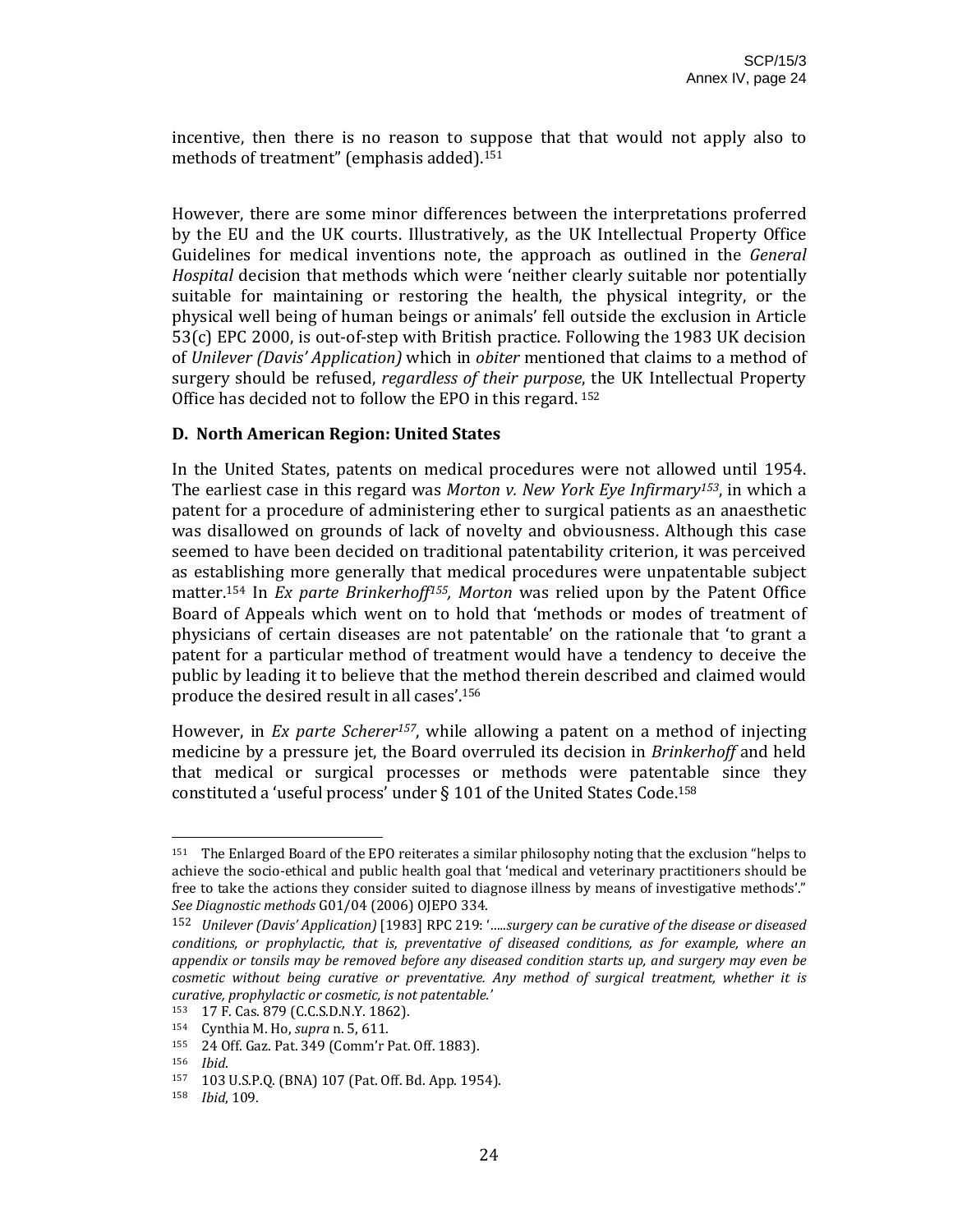35 U.S.C. § 101 of the United States Code states that any process, machine, manufacture and composition of matter is patentable, if it is new and useful, subject to conditions of Title 35.159

In a controversial case, Dr Samuel Pallin, the owner of a patented method relating to the performance of cataract surgery without sutures. sued others that were using his method. Given that almost half of all cataract procedures performed in the United States involved Dr. Pallin's technique, several associations of physician's protested the enforcement of this patent and lobbied for legislative change in this regard.160

Responding to this uproar created by Dr Pallin's patent, the US government brought in a specific defense in favour of medical practitioners using patented methods through the *Omnibus Consolidated Appropriations Act*. 161 As a result of this act, Section  $287(c)(1)$  now provides that:

"With respect to a medical practitioner's performance of a medical activity that constitutes an infringement under section 271(a) or (b) of this title, the provisions of section 281, 283, 284, and 285 of this title shall not apply against the medical practitioner or against a related health care entity with respect to such medical activity.162

35 U.S.C. § 287(c)(2)(A) however provides for an exception from the above rule by stipulating that the defense will not apply to a patented machine, item of manufacture, or composition of matter, biotechnological patents, and importantly, patented uses of a composition of matter..<sup>163</sup>In short, although the US grants patents to medical methods, they curtail the scope of such patents by providing an express defences in favour of medical practitioners that use such methods.164 To this extent, the treatment of medical method patents by the US is perhaps unique.

*Canada* There is no specific statutory bar to the patenting of medical methods in Canada. The issue has been left largely to the courts, which have held that methods

<sup>159 &</sup>quot;Whoever invents or discovers any new and useful process, machine, manufacture, or composition of matter, or any new and useful improvement thereof, may obtain a patent therefore, subject to the conditions and requirements of this title". Section 101, Title 35.

<sup>160</sup> *Pallin v. Singer*, 36 U.S.P.Q.2d (BNA) 1050 (D. Vt. 1995). See also Wendy W. Yang, Note, 'Patent Policy and Medical Procedure Patents: The Case for Statutory Exclusion From Patentability', 1 B.U. J. Sci. & Tech. L. 5 (1995).

<sup>161</sup> The Omnibus Consolidated Appropriations Act of 1997, Pub. L. No. 104‐208, 110 Stat. 3009 (1996).

<sup>&</sup>lt;sup>162</sup> The term 'Medical activities' is defined in 35 USC 287(c)(2)(A) as "the performance of a medical or surgical procedure on a body, but shall not include (i) the use of a patented machine, manufacture, or composition of matter in violation of such patent, (ii) the practice of a patented use of a composition of matter in violation of such patent, or (iii) the practice of a process in violation of a biotechnology patent".

<sup>163</sup> Todd Martin, *supra* n. 47, 403.

<sup>164</sup> In February 2010, the Secretary's Advisory Committee on Genetics, Health, and Society has recommended that this exemption be extended to medical practitioners providing gene testing. SACGHS, R*evised Draft Report on Gene Patents and Licensing Practices and Their Impact on Patient Access to Genetic Tests*, 2010.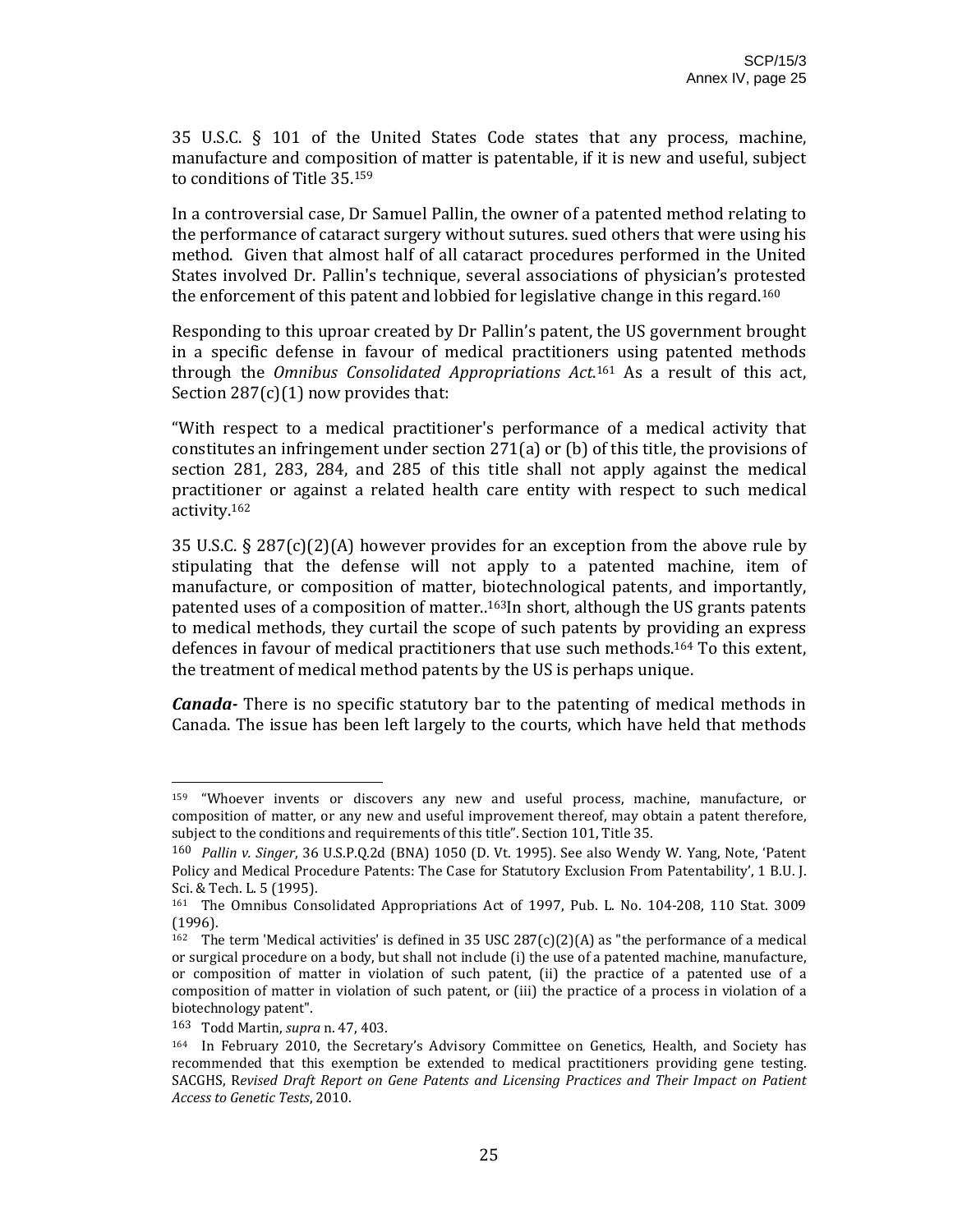of medical treatment are considered inherently unpatentable.165 To be considered a method of medical treatment, the method should cure, prevent or ameliorate an ailment or pathological condition, or treat a physical abnormality or deformity such as by physiotherapy or surgery.166

As with other common law jurisdictions, Canadian courts have also confirmed that while methods of using surgical instruments are inherently unpatentable, $167$ , the instruments/apparatuses designed to perform surgeries are themselves patentable.168

In *Tennessee Eastman Co. v. Commissioner of Patents169,* the leading case on the point, the Canadian Supreme Court was faced with the patentability of an alleged invention relating to "a new use for esters of a-cyanoacrylic acid and more particularly to a surgical method of joining tissue surfaces through the use of such esters as adhesives". This claim had been rejected by the patent examiner on the ground that it was directed towards a method of surgical treatment. While upholding the decision of the patent office, Justice Kerr relied extensively on the *NRDC* decision.170 And held in pertinent part that the claimed invention did not fall within the field of the manual or productive arts nor did it, when applied to the human body, produce a result in relation to trade, commerce or industry or a result that was "essentially economic". The method related essentially to the professional field of surgery and medical treatment of the human body, even although it could be applied, at times, by persons not within that field.

In so far as methods of diagnosis are concerned, courts have held that methods of testing not relating to any step of actual treatment or vital function of the body, have been held to be patentable.<sup>171</sup> This appears similar to the EU position, where the meaning of "diagnosis" has been considerable narrowed to permit wider patenting of such methods.

Courts have held that prophylactic methods of treatment are unpatentable,172 as are methods for reducing nicotine cravings, and cleaning teeth.<sup>173</sup> To this extent, Canadian courts appear to take a different line than the EU authorities by holding

<sup>165</sup> *Tennessee Eastman Co. v. Commissioner of Patents,* 8 C.P.R. (2d) 202 (1972) (S.C.C., Can.).

<sup>166</sup> *Axcan Pharma Inc. v. Pharmascience Inc.* [2006] F.C. 527; 50 C.P.R. (4th) 321. See also Chapter 17, *Manual of Patent Office Practice,* available at http://www.cipo.ic.gc.ca/eic/site/cipointernet‐ internetopic.nsf/vwapj/2009‐01‐01chapitre17‐chapter17‐eng.pdf/\$file/2009‐01‐01chapitre17‐ chapter17-eng.pdf. (Last visited on August 5, 2010).

<sup>167</sup> Stephen B. Garland, 'Methods of Medical Treatment Revisited', Patent World, August, 1997, 7‐8.

<sup>168</sup> *Merck & Co. v. Apotex Inc.*, [1995] 2 F.C. 723; 60 C.P.R. (3d) 356; 180 N.R. 373 (C.A.). See also *Visx, Inc. v. Nidek Co.*, 72 C.P.R. (3d) 19 (1996) (Can.).

<sup>169</sup> *Tennessee Eastman Co. v. Commissioner of Patents, supra* n. 165.

<sup>170</sup> Section 2(d) of the Canadian Patents Act defines invention as "invention means any new and useful art, process, machine, manufacture or composition of matter, or any new and useful improvement in any art, process, machine, manufacture or composition of matter."

<sup>171</sup> David Vaver, *Intellectual Property Law*, Essential of Canadian Law, 130(1997); See also Re Application for patent of Goldenberg, 22 C.P.R. 159 (1988) (Can. Comm'r Pat.).

<sup>172</sup> Re Application of Ackerman, 105 C.P.O.R. 14‐xviii (1977) (Can.).

<sup>173</sup> Re Application of Revici, 71 C.P.R. (2d) 285 (1981) (Can. Comm'r Pat.); Imperial Chemical Ltd. v. Commissioner of Patents, 9 C.P.R. (3d) 289 (FCA) (1986) (Can. Fed. Ct.).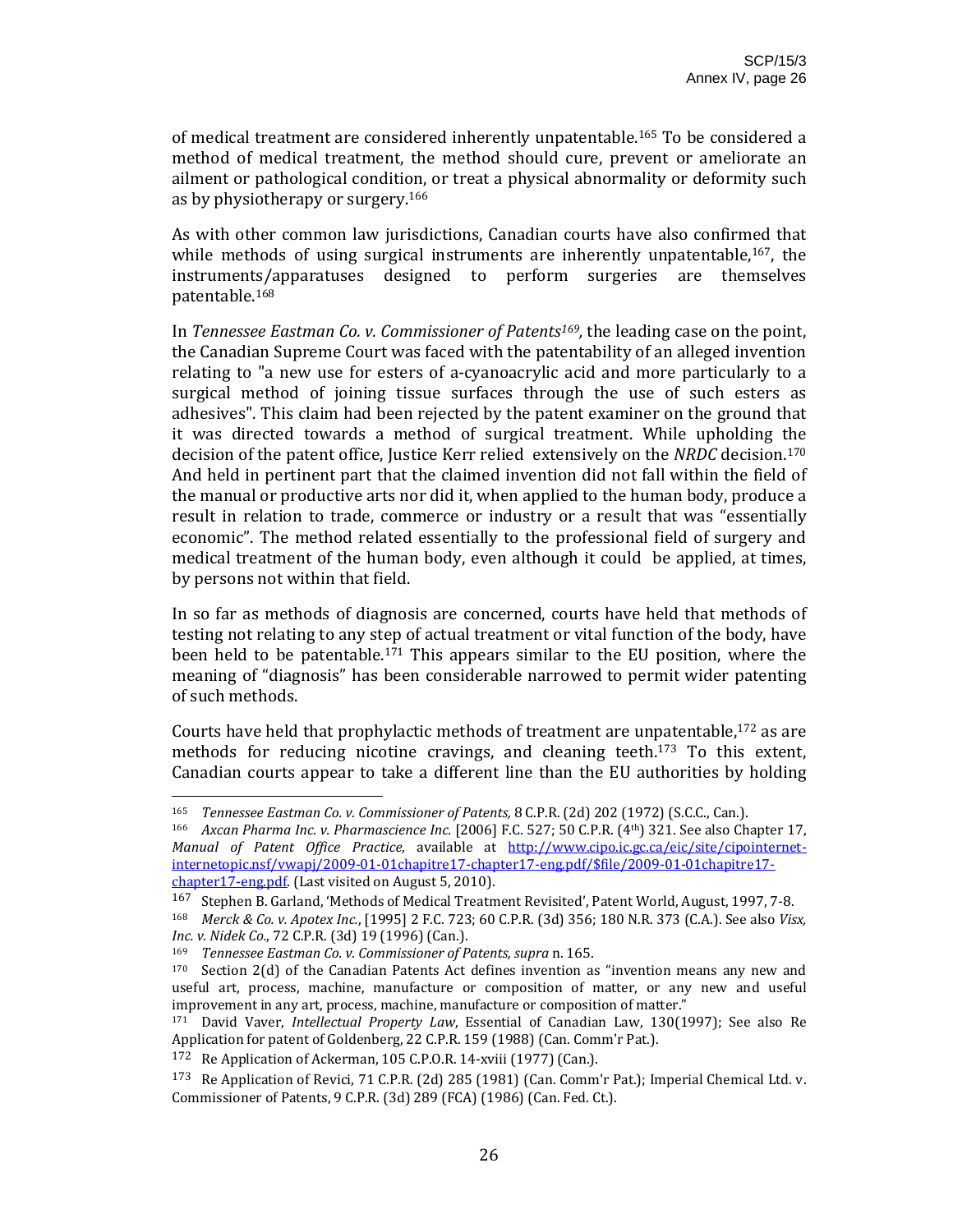that claims on methods that achieve a cosmetic result are patentable.174

As per the Manual of Patent Office Practice of the Canadian Patent Office that arise from the Office's interpretation of the *Patent Act, Patent Rules* and jurisprudence "*the methods that involve performing surgery on the human or animal body are excluded, whether the effect of the surgery is therapeutic or not. Methods that involve the excision of tissue, organ, or tumour samples from the body are considered to be forms of surgery, and are excluded regardless of their reproducibility. The removal of fluids from the body such as by needle or cannula is not of itself surgery.*175

*Mexico*- Article 19 (VII)<sup>176</sup> of the Industrial Property Law in Mexico states that methods of surgical, therapeutic or diagnostic treatment applicable to the human body and to animals shall not be considered as "inventions". Thus such methods are not patentable under the Mexican Law.

# **E. Australia and New Zealand**

Australia<sup>-</sup> Section 18 of the Patent Act, 1990<sup>177</sup> provides that an invention is patentable, if it is a "manner of manufacture" within the meaning of section 6 of the Statute of Monopolies<sup>178</sup>. The Act does not expressly prohibit patents on medical methods. For a great number of years, the courts followed the English courts' understanding of "manner of manufacture" and held that only a "vendible product" would constitute a "manner of manufacture". Since methods of medical treatment were not vendible products, they could not be patented.179

In the NRDC Case, $180$  the court shifted the analysis away from a pure "vendible" product" test to a more general manner of manufacture test; asking if the process or product is *"... a proper subject of the letters patent according to the principles which have been developed for the application of Section 6 of the Statute of Monopolies." <sup>181</sup>*

The court noted that in order to clear the requirements of the test under the NRDC Case, the subject matter must be useful, provide a material advantage, and be of

<sup>174</sup> Chapter 12, *Manual of Patent Office Practice (MPOP),* available at http://www.ic.gc.ca/eic/site/cipointernet-internetopic.nsf/eng/wr02212.html. (Last visited on August 1, 2010).

<sup>175</sup> *Ibid*.

<sup>176</sup> **Article 19 (Mexico)**: The following shall not be considered inventions for the purposes of this Law:…**VII.** methods of surgical, therapeutic or diagnostic treatment applicable to the human body and to animals.

<sup>177</sup> **Section 18 (Australia): Patentable inventions:** (1) Subject to subsection (2), an invention is a patentable invention for the purposes of a standard patent if the invention, so far as claimed in any claim: (a) is a manner of manufacture within the meaning of section 6 of the Statute of Monopolies;….

<sup>&</sup>lt;sup>178</sup> **Section 6** of the Statute of Monopolies, 1624 provides that no declaration contained in the statute shall extend: " ... to any letters patent and grants of privilege for the term of fourteen years or under, hereafter to be made, of the sole working or making of any manner of new manufactures within this realm to the true and first inventor and inventors ...which others at the time of making such letters patent and grant shall not use, so as also they be not ... generally inconvenient;"

<sup>179</sup> William van Caenegem, *supra* n. 38.

<sup>180</sup> *National Research Development Corp. v. Commissioner of Patents*, 102 CLR 252 (1959), (Full Ct. of the H.Ct., Austl.).

<sup>181</sup> *Ibid,* 269.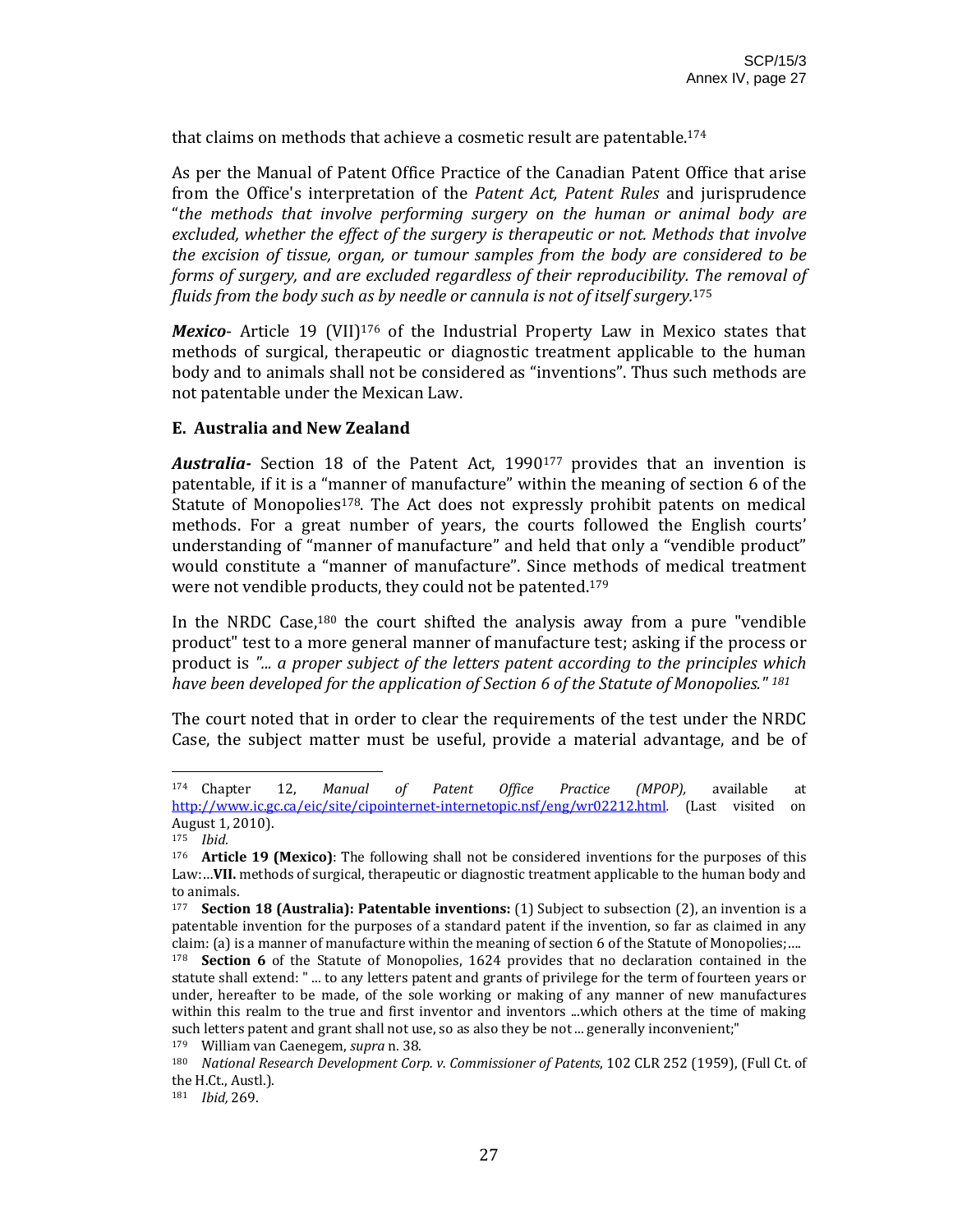value within the economic field of endeavor.182 The court also noted in passing the "apparent" need to exclude methods of treatment of the human body on the grounds of their "essentially non-economic" nature.<sup>183</sup>

Subsequently, in *Joos v. Commissioner of Patents184*, the High Court of Australia narrowed the scope of the exclusion of methods of treatment of the human body by confining the exclusion to methods of preventing or alleviating diseases, malfunctions or incapacities.185 The invention in question in this case was a 'process for improving the strength and elasticity of keratinous material'. The Court held that mere application of a substance to the human body did not qualify as 'treatment'. Explaining this concept further, it was held by Barwick, C.J.:

"To be treatment in the relevant sense, it seems to me that the purpose of the application to the body whether of a substance or a process must be the arrest or cure of a disease or diseased condition or the correction of some malfunction or amelioration of some incapacity or disability."186

On this basis, the court drew a distinction between cosmetic processes and therapeutic processes, noting that a cosmetic process of strengthening hair and nails had no relation to a method of treatment of a disease, malfunction, disability or incapacity of the human body and the cosmetic process for improving the strength and elasticity of human hair and nails was patentable subject matter.<sup>187</sup> The court also concluded that the medical field was as economic as any other, implicitly rejecting the vendible product test or the "essentially economic nature" test as controlling.188 However, it did not fully clarify whether or not patents for medical methods involving surgery etc could continue to be excluded on the ground that it was "generally inconvenient".189

This position was clarified in *Anaesthetic Supplies Pty Ltd v Rescare Ltd,190* where the court held that a method of medical treatment could not be considered as generally inconvenient. It noted that although Parliament had the opportunity to exclude methods of treating the human body when it enacted the 1990 Act, it chose not to do so.191 Rather, it merely excluded human beings and biological processes to generate human beings from the scope of patentability.<sup>192</sup> It must be borne in mind that the EU explicitly legislated to exclude medical methods from patentability in 1973 and the UK followed suit in 1977.

<sup>182</sup> *Ibid, 275.*

*Ibid.* 

<sup>184</sup> *Joos v. Commissioner of Patents*, 126 CLR 611 (1972) (Austl.).

<sup>185</sup> David Kell, *supra* n. 47, 203.

<sup>186</sup> *Joos v. Commissioner of Patents*, *supra* n. 184, 619

<sup>187</sup> *Joos v. Commissioner of Patents*, *supra* n. 184, 623

<sup>188</sup> *Joos v. Commissioner of Patents*, *supra* n. 184, 618.

<sup>189</sup> David Kell, *supra* n. 47, 236.<br>190  $(1994)$  50 FCP 1 (Boscaro)

<sup>190 (1994) 50</sup> FCR 1 (Rescare) ¶ 77.

<sup>191</sup> Todd Martin, *supra* n. 47, 411.

<sup>192</sup> Todd Martin, *supra* n. 47.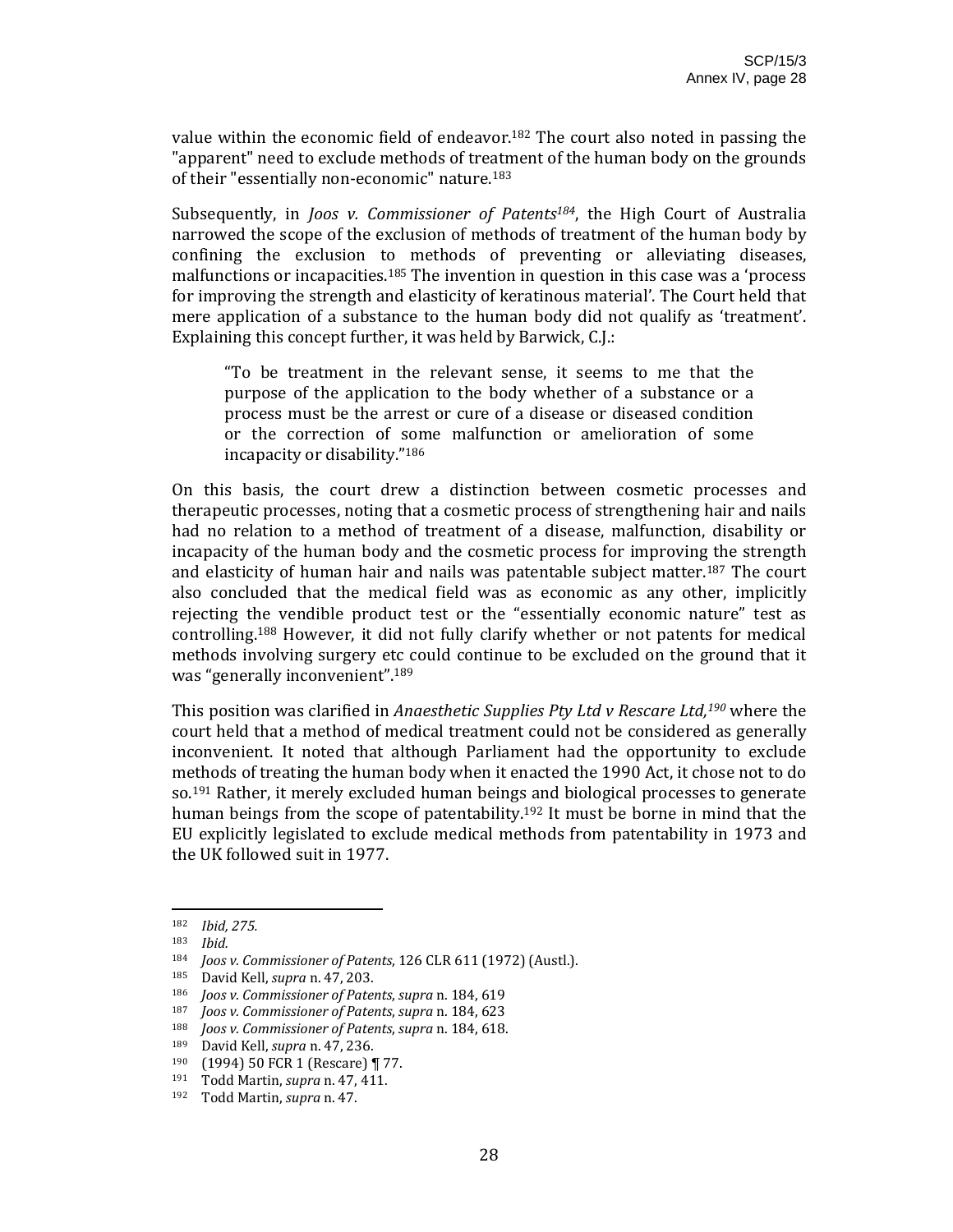The *Anaesthetic Supplies* position was endorsed in *BristolMyers Squibb Co v F H Faulding & Co Ltd193*, where the *Federal Court of Australia* dealt with patents claiming a method of administering Pacil‐taxel (a naturally occurring compound from the Pacific Yew Tree) **for** the treatment of cancer. While the Court upheld the invalidity of the Patent on grounds of lacking novelty, it nevertheless concluded that methods of medical treatment were patentable subject matter .194 The Court held that it was difficult to justify the distinction between patentability of a product for treating the human body and a method of treatment.<sup>195</sup> It further held that the legislative history in Australia favoured the grant of patents for methods of medical treatment.196

Although the ruling of the Court in both *Anaesthetic Supplies* and *BristolMyers* may be considered *obiter dicta* according to some commentators, it is still widely considered as the law of the land now.197

Australia is therefore one of the few countries that grants patents over medical methods. It tracks the US position in this regard, except that while the US recognizes an express defense that saves doctors and others who use patented medical methods, Australia does not.

*New Zealand* The Patent Act of 1953 in New Zealand does not contain any statutory exclusion from patentability of medical methods like those prevalent in Canada and Australia.<sup>198</sup> Further the Courts in New Zealand have historically conformed with English decisions and held that a method of treatment of human illness or disease does not qualify for the grant of a patent, since it does not meet the requirement of 'manner of manufacture' under the definition of 'invention' in Section 2.199

In the *Wellcome case*, an application for a new method of treating meningeal leukemia in the brain by using known compounds was refused by the Assistant Commissioner of Patents as not coming within the scope of an invention under Section 2 of the Patents Act 1953.200 This was reversed by the Supreme Court, which held that there was no basis in law or otherwise for excluding medical methods.<sup>201</sup> In his decision, CJ Davison elaborated as follows:

<sup>&</sup>lt;sup>193</sup>  $[2000]$  FCA 316  $(22nd \text{ March}, 2000)$ .<br><sup>194</sup> Todd M. Martin 'New Annellate Dec

<sup>194</sup> Todd M. Martin, 'New Appellate Decision Clarifies Australian Law Concerning Patentability of Methods of Medical Treatment', 82 J. Pat. & Trademark Off. Soc'y 645(2000).

<sup>195</sup> *BristolMyers Squibb Co v F H Faulding & Co Ltd*, [2000] FCA 316 (22nd March, 2000), ¶ 15.

<sup>196</sup> *Ibid*, ¶ 16.

<sup>197</sup> Todd M. Martin, *supra* n. 193, 648*.*

 $198$  "Invention" means any manner of new manufacture the subject of letters patent and grant of privilege within section 6 of the Statute of Monopolies and any new method or process of testing applicable to the improvement or control of manufacture. See Section 2 of the Patents Act 1953 (New Zealand).

<sup>199</sup> Swift & Company's Application, [1960] NZLR 775, [1961] RPC 129, [[[1962] RPC 37 (D.C.) (N.Z. H.C. (formally S.Ct.); *Wellcome Foundation v. Commissioner of Patents* 1983 NZLR 385. Courts placed reliance on *Schering A.G.'s Application* [1971] RPC 337; *Upjohn Co. (Robert's) Application* [1977] RPC 185. Tom Syddall, 'Method of Treatment Claims and Patent Law Reform in New Zealand', CIPA Journal, June, 423(1996).

<sup>200</sup> *Wellcome Foundation v. Commissioner of Patents* [1983] NZLR 385.

<sup>201</sup>  *Ibid*.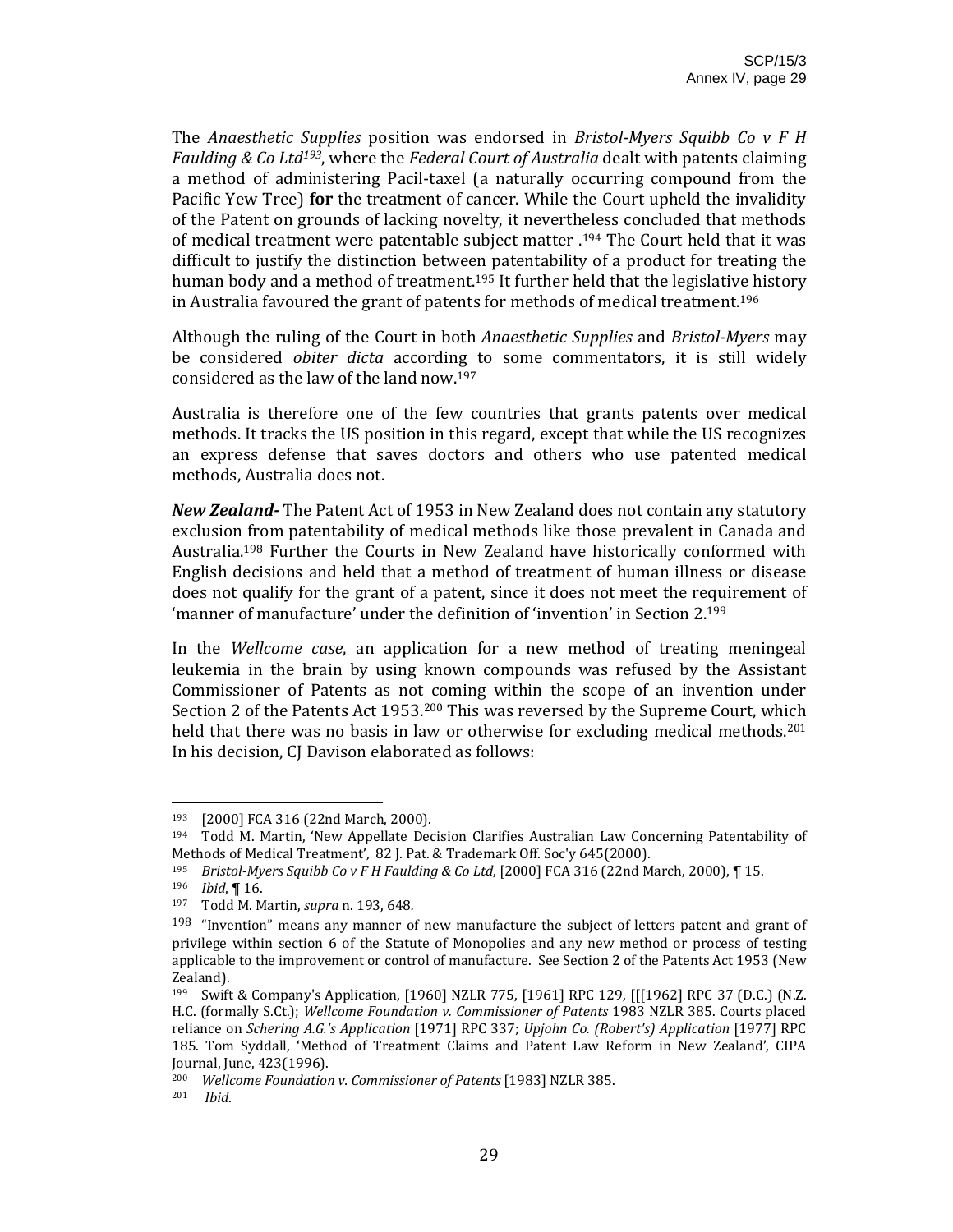" Is there any justification in law or in logic to say that simply because, on the one hand, substances produce a cosmetic result or a functional result as opposed to a curative result, the one is patentable and the other is not? I think not. The Court must now take a realistic view of this matter in light of current scientific developments. The law must meet the need of the age."202

This decision was in turn reversed by the New Zealand Court of Appeals which categorically held that a patent may not be granted for a method of treating a disease or illness in humans. 203 The basis for the decision appears to be that English Courts have held under legislation similar to that in New Zealand that a method of treatment of a human being is not patentable. Further according to Somers J. there was no New Zealand or Australian case that has held the contrary.<sup>204</sup> The Court of Appeals stated that a shift in the law which favours grant of a monopoly for such medical methods was the prerogative of the Parliament. 205

In 1999, the Court of Appeals in the *PHARMAC case* 206 found that a method of medical treatment fell within the definition of the term "invention," but such claims may be properly prohibited on policy or ethical grounds. The Court suggested that to permit claims to extend to the method of treatment using the compound or composition would require the patentee to submit a disclaimer of any right to sue the practitioner in order to ensure that there is no interference with the medical practitioner's diagnosis and treatment of patients. In a subsequent case of *Pfizer Inc v. Commissioner of Patents207,* Pfizer submitted such a disclaimer to the Court and argued that this was consistent with the *PHARMAC case*. However, the Court categorically stated that the observation in the *PHARMAC case* with regard to submission of a disclaimer was directed to the Legislature and officials considering reform proposals and was not an indication to impose such a requirement in future cases.208 Following the decision in *BristolMyers Squibb Co. v Baker Norton Pharmaceuticals Inc.209*, the Court has held that claims drafted in the Swiss format may be rejected if they also relate to the mode of administration, dosage or frequency of dosage.

The medical treatment exclusion has been recently challenged by Pfizer Inc. before the Court of Appeal.210 Pfizer Inc's applications related to methods of medical treatment of psychotic disorders using a new compound. The appellants argued that the amendments to the Patents Act of 1953 introduced in 1994 for the purposes of implementation of the TRIPS Agreement intentionally omitted the medical treatment exclusion.211 They also relied on proposals for reforms in other

<sup>202</sup> *Wellcome Foundation v. Commissioner of Patents* [1979] 2 NZLR 591, 621.

<sup>203</sup>  *Wellcome Foundation v. Commissioner of Patents, supra* n. 201.

<sup>204</sup> *Wellcome Foundation v. Commissioner of Patents, supra* n. 201, 404.

<sup>205</sup> *Wellcome Foundation v. Commissioner of Patents, supra* n. 201, 397*.*

<sup>206</sup> *Pharmaceutical Management Agency Ltd* v. *The Commissioner of Patents and Others* [2002] 2 NZLR 529.

<sup>207</sup> *Pfizer Inc v. Commissioner of Patents, supra* n. 58.

<sup>208</sup> *Pfizer Inc v. Commissioner of Patents, supra* n. 58, 380.

<sup>[2001]</sup> RPC 1.

<sup>210</sup> *Pfizer Inc v. Commissioner of Patents* [2005] 1 NZLR 362.

<sup>211</sup> There were several amendments to the Patents Act of 1953 in 1994 but none of them were on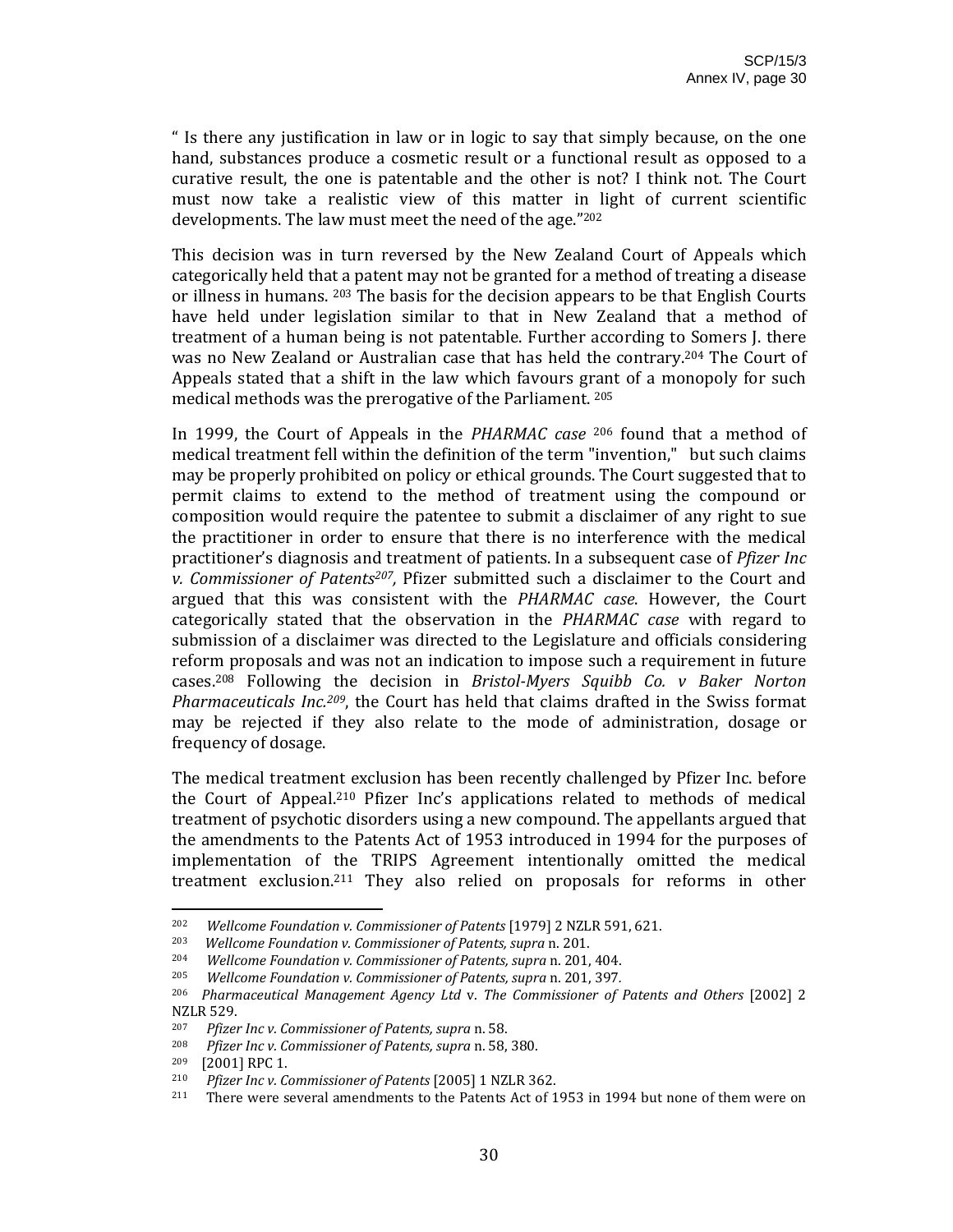jurisdictions. The Court of Appeal unequivocally held that the medical treatment exclusion was still the governing law and that its omission from the amendments implementing the TRIPS Agreement did not indicate an intention by the Parliament that the medical exclusion no longer applied. As far as the argument relating to reforms was concerned, the Court held that any change in policy in this regard was a matter for the legislature and not for the courts.

#### **F. Asia**

*Japan Section* 29 of Japanese Patent Law deals with the patentability of inventions.212 Section 29(1) states that an invention must be industrially applicable in order to be patentable. Part II of the Examination Guidelines for Patent and Utility Model under Section 2.1 of the Act lays down that a method of medical treatment is not industrially applicable.<sup>213</sup> The term medical treatment includes surgery, therapy and diagnostic methods.<sup>214</sup> Methods for treatment of samples that have been removed from the human body and methods of gathering information from them are not considered methods of treatment and are therefore not excluded from patentability. On the other hand, if the sample is returned to the human body, it is a medical method and is therefore excluded from patentability.215

Methods for treatment of the human body by surgery include surgical operations and drawing blood (for tissue culture, dialysis etc), cosmetic methods for surgical operations whose purpose is not therapeutic or diagnostic (for plastic surgery, cosmetic make‐over etc) and preparatory treatment for surgery, such as anesthetic treatment. These methods are industrially inapplicable and therefore not patentable.

Methods for treating the human body by therapy include the following: (i) methods of giving or injecting medicine, or giving physical treatment to a patient for cure or restraint of a disease; (ii) methods of implanting substitute organs such as artificial internal organs or artificial limbs; (iii) methods of preventing a disease  $216$ and methods of treatment for the maintenance of physical health and (iv) Preparatory methods of treatment by therapy or methods for nursing associated with the

<u> 2002 - Andrea San Andrew Maria (h. 1888).</u><br>2003 - Andrew Maria (h. 1882).

exclusions from patentability. For instance, Section 17(1) as it stood originally empowered the Commissioner to decline registration if it appeared to him that the invention in respect of which the patent application was made would be "contrary to law or morality". The provision was amended in 1994 so that it now applies only where the use of the invention in respect of which the application is made would be "contrary to morality". See also WIPO, New Zealand Patents Act No. 122 (Amendment), 1994, available at http://www.wipo.int/clea/en/text html.jsp?lang=EN&id=3322. (Last visited on August 8, 2010).

<sup>212</sup> **Section 29 (Japan): Patentability of inventions:** (1) Any person who has made an invention which is industrially applicable may obtain a patent…

<sup>213</sup> **Section 2.1 (Japan): Industrially Inapplicable Inventions:** (1)Methods for treatment of the human body by surgery or therapy and diagnostic methods practiced on the human body. *Examination guidelines for patents and utility models in JapanPart IIChapter 2* 214 *Ibid.*

<sup>215</sup> *Revised Japanese Patent Law and Examination GuidelinesPart IIChapter 1, Sections 2.1.1.3 and 4.2.4.*

<sup>&</sup>lt;sup>216</sup> *Ibid.* Methods for preventing diseases can be both therapeutic and diagnostic. For example, in Japan, Toyohari acupuncture is a therapeutic means of preventing diseases as well as maintaining health. A patent on these methods is not allowed.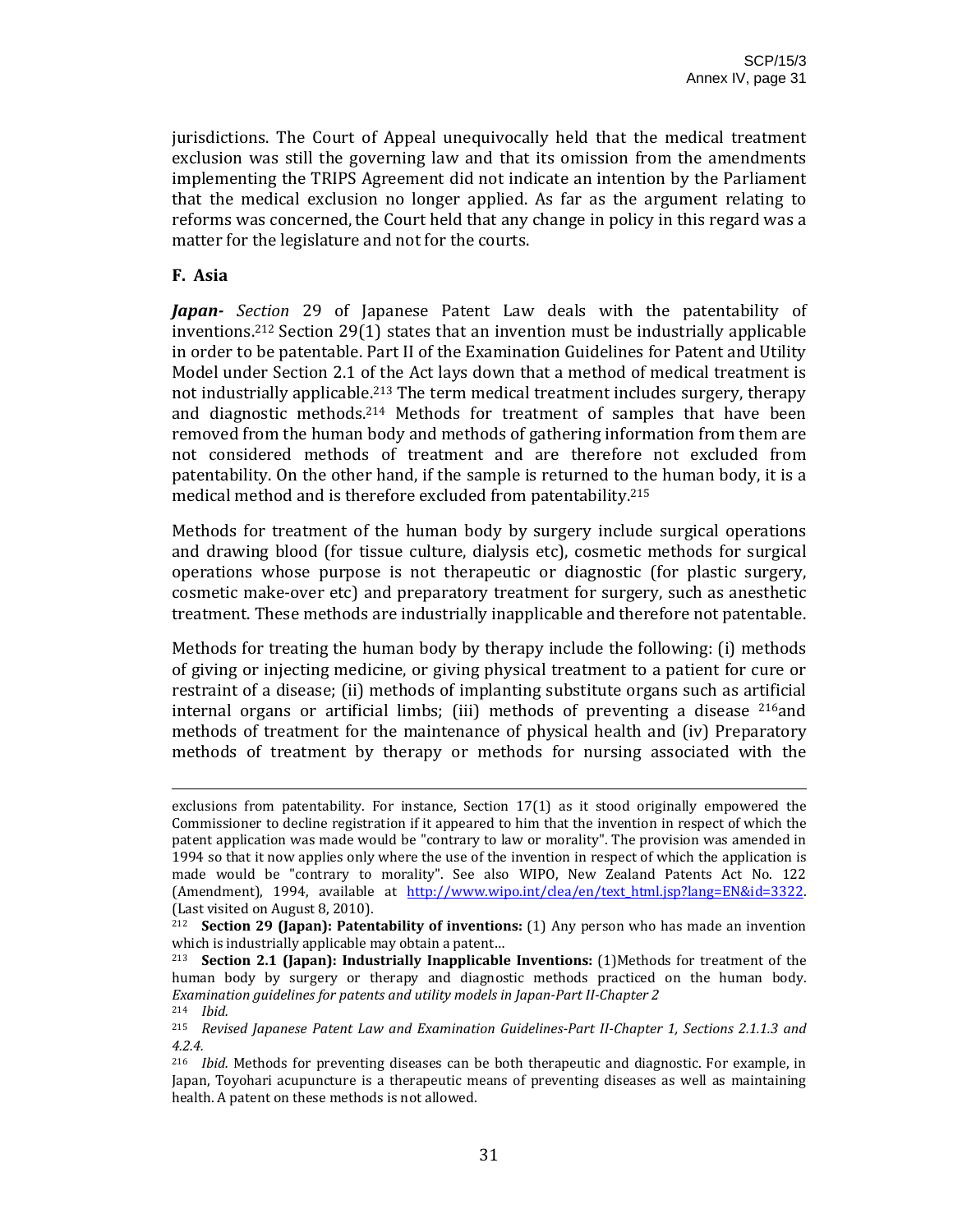#### treatment.

These methods are not patentable as they are industrially inapplicable. Diagnostic methods means methods of gathering different kinds of data by measuring structures or functions of each organ in the human body by physicians (or persons directed by them) for the medical purposes such as detecting diseases or recognizing or judging the physical condition of the human body, or methods of judging the condition of diseases based on the said data.<sup>217</sup> These include: (i) methods of measuring the shape or size of internal organs or the conditions of the interior or exterior of the human body for the medical purposes of detecting diseases or recognizing or judging the physical condition of the human body and (ii) preparatory methods for diagnosis. It is to be noted that methods per se for measuring structures or functions of the human body whose purposes are other than medical ones such as detecting diseases or recognizing or judging the physical condition of the human body are not deemed as "methods for treatment of the human body by diagnostic methods."

*India*<sup>2</sup> Section 3 of India's Patent Act, 1970 lists out all non patentable subject matter.

Section 3(i) excludes from patentability *"any process for the medicinal, surgical, curative, prophylactic or other treatment of human beings or any process for a similar treatment of animals or plants to render them free of disease or to increase their economic value or that of their products"*.

This provision rules out the patentability of methods used for the treatment of not only human beings, but also animals and plants. The word "treatment" is quite broad and includes "medicinal", "surgical", "prophylactic", "curative" or any "other treatment". This exclusion is therefore of broad scope. Till date, it has not been interpreted by Indian courts. However, the Indian patent office has interpreted it on various occasions as outlined below.

In *Benitec Australia Ltd.*'s patent application<sup>218</sup> the claim was relating to a method of *repressing, delaying or otherwise reducing the expression* of a target gene in a vertebrate cell by introducing one or more dispersed nucleic acid molecules. The Patent Examiner in this case held that "…for Section 3(i) to apply, all three criteria listed therein must be present and satisfied. Thus, what is involved must be:

- (a) Any process for the medicinal, surgical, curative, prophylactic [diagnostic therapeutic] or other treatment;
- (b) The process or the treatment should be directed to either live human being or live animals; and
- (c) The process or the treatment should such as to render either the human beings or animals free of disease or possessed of increased economic value for themselves or their products.

<sup>217</sup> *Examination guidelines for patents and utility models in JapanPart IIChapter 2.*

<sup>218</sup> Patent Application No. IN/PCT/2000/00169/DEL decided on 31.03.2010.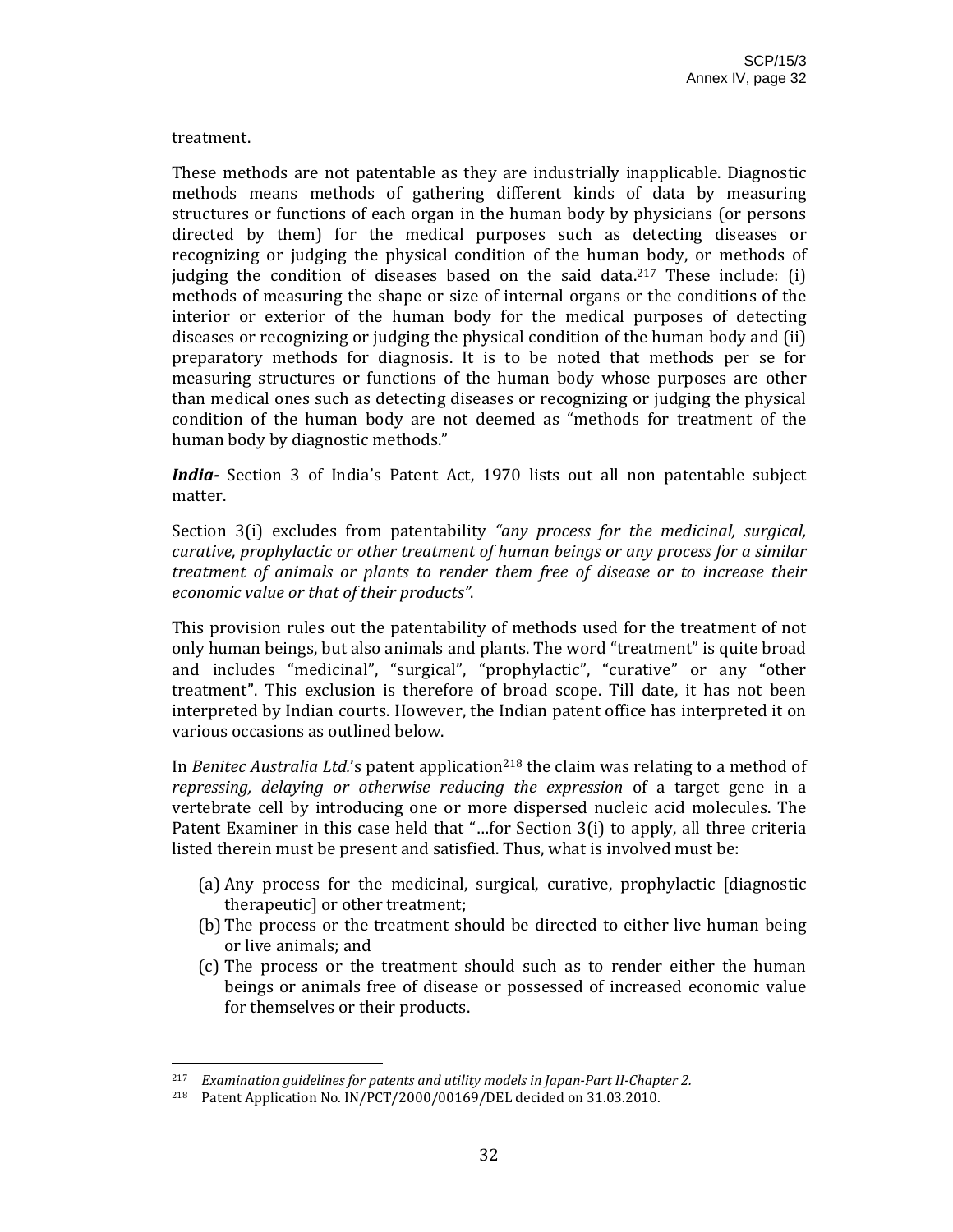Even if one of the criteria were absent, Section 3(i) cannot apply."219

It was held that the claimed invention did not satisfy any of the above mentioned criteria and was therefore not excluded under Section 3(i) of the Act.

In *Lalit Mahajan's* patent application,220 the issue was whether 'a device for detection of antibodies to HIV and p24 antigen of HIV in human serum or plasma' was excluded under Section  $3(i)$ . The opponents argued that the Applicant had camouflaged the diagnostic aspect of the device. The Patent Examiner observed that the invention in question was a device and not a diagnostic or therapeutic process/method. As a result, the ground raised by the opponent was not sustainable and Section 3(i) was found to be inapplicable. This view was consistent with a previous decision finding the exclusion inapplicable in case of a device for the rapid detection of presence of IgG and IgM antibodies against dengue viral antigens in a sample (human serum) for a diagnostic purpose.<sup>221</sup>

Applicants have attempted to by‐pass the exclusion by drafting their claims in the forms of products or kits camouflaging the essence of the invention. In *Christoph Von Mandach's* patent application<sup>222</sup>, the claimed invention was a method for the correct application of orthodontic fastening parts such as buttons, hooks, eyelets or brackets onto teeth. Subsequently, after objections in the First Examination Report, the claims were amended and worded as 'a kit comprising an orthodontic fastening part, a protector, and an applicator' with descriptions of each of the components. It was held that the description mainly referred to the method for the correct application of orthodontic fastening parts and was therefore not an invention under section 3(i).

Similarly, in *M/s. Applied Research Systems Ars Holding, Netherland*'s patent application<sup>223</sup> the issue was whether the claim relating to a 'kit for the treatment of infertility in women comprising multiple doses of FSH …' could be excluded under Section 3(i). The Patent Examiner concluded that the said invention was merely a method of medical treatment in the guise of the claimed kit (a product), and was not patentable under Section 3(i).

In some cases applicants have even attempted to overcome the patent eligibility threshold under Section 3(i) by elaborately drafting the claim as one dealing with a process for preparing pharmaceutical compositions, ala Swiss claim style. In *Tissuegene Inc.'s* patent application the claim was 'a method of preparing a pharmaceutical composition which has an ability to generate or regenerate bone at a bone defect site comprising:

- a. insertion of a gene encoding a protein belonging to TGF‐B (Transforming Growth Factor-B) super family having bone regeneration function into a vector operatively linked to a promoter, and
- b. transfecting or transducing a population of mammalian fibroblasts,

<sup>219</sup> *Ibid*, 2.

<sup>&</sup>lt;sup>220</sup> Patent Application No. 693/KOL/2007 decided on 11.01.2010.<br><sup>221</sup> Patent Application No. 2484/DEL/2007 decided on 24.07.2009

Patent Application No. 2484/DEL/2007 decided on 24.07.2009.

<sup>&</sup>lt;sup>222</sup> Patent Application No. 2003/CHENP/2004 decided on 23.04.2010.

<sup>223</sup> Patent Application No. 404/MUMNP/2005 decided on 28.09.2007.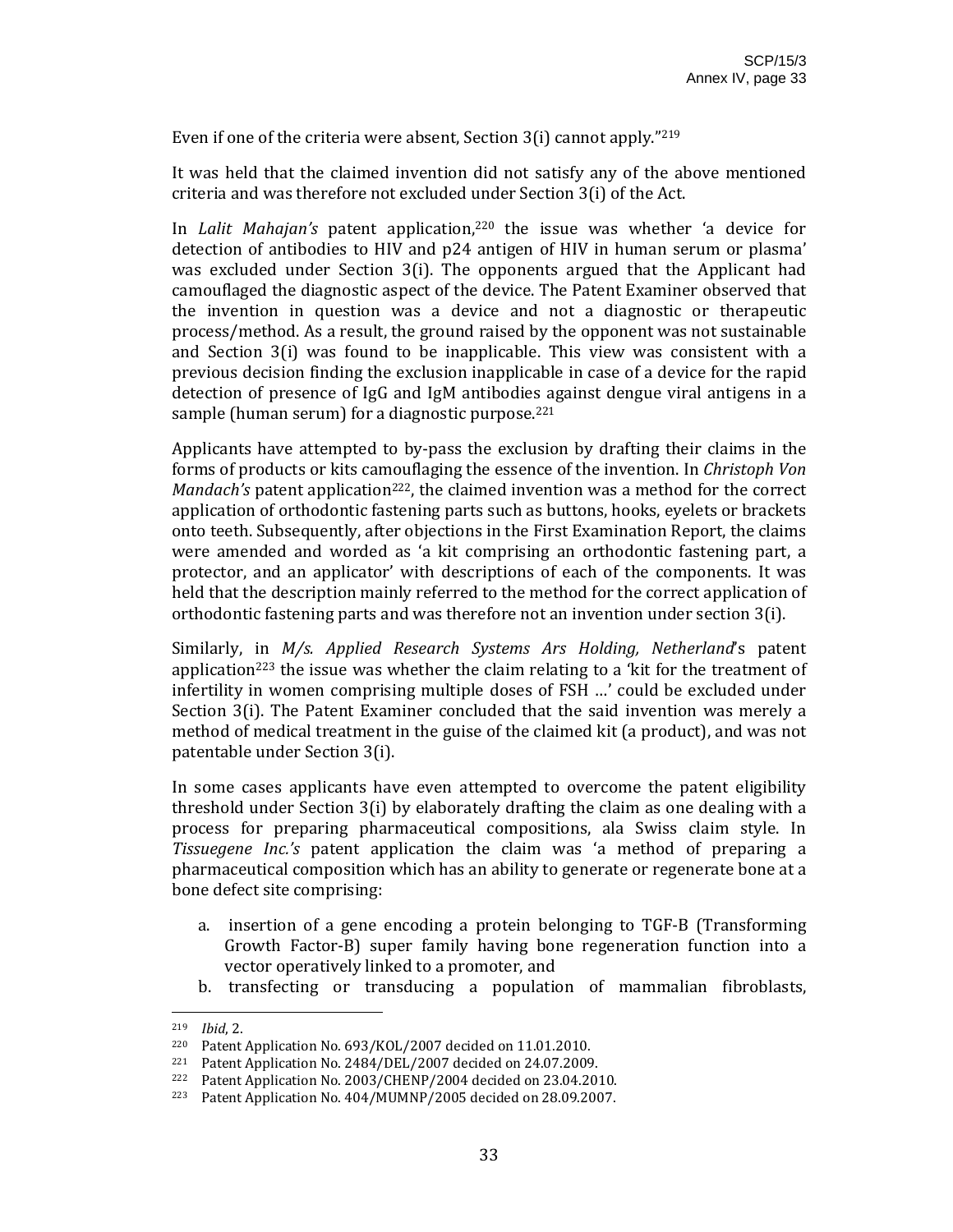chondrocytes or bone progenitor cells in vitro with said recombinant vector of step a."

It was held that what was being claimed as a method of preparing a pharmaceutical composition was only a method of treating the connective tissue of a patient in vitro and producing modified connective tissue for re‐introducing it into the patient body for generation of bone in vivo. The claim was amended to deliberately restrict the subject matter to a method for obtaining modified connective tissue as a method of preparing pharmaceutical composition described in step (a) and (b), which was an attempt to disguise the content of the invention which in reality was a method of treatment.

However, in a matter dealing with the enhancement of therapeutic efficacy, the patent office has held that claims such as improvement of insolubility reducing toxicity and improving of crossing blood brain barrier are not as such excluded under Section  $3(i).^{224}$  The Examiner accepted the argument of the Applicants who submitted that enhancement of therapeutic qualities did not amount to a method of treatment.

There is considerable debate as to whether the invitro methods of diagnosis are covered within the ambit of the exclusion under Section 3(i). In *M/s Becton Dickinson and Company's* patent application<sup>225</sup>, the Applicants filed for a patent application titled as 'Diagnosis of Sepsis or Sirs using Biomaker profiles' which was amended during prosecution of the application as an 'Invitro method of determining the status of sepsis using biomarker profiles.' The Examiner of Patents and Designs recommended that certain claims are not allowable under the provisions of Section 3(i) of the Patents Act. The claims were amended but the Examiner raised an objection against the first 31 claims. Claims 32‐5 being product claims which were novel, inventive and industrially applicable were allowed. During the hearing, the agent for the Applicants argued that the patent manual provides that methods of diagnosis performed on tissues or fluids which have been permanently removed from the body are not excluded under Section 3(i) of the Patents Act. As per the manual, 'Body' should be taken to mean living body. The agent for the Applicant argued that while the status of sepsis in an individual is a 'diagnostic method', such diagnosis is taking place outside the body *i.e.* by an invitro method which as per the guidelines issued by the Patent Office is not excluded by Section 3(i) of the Act.

The Examiner however concluded from the plain reading of the claims and the express admission by the agent for the Applicant that the alleged invention is a diagnostic method. It was also held that Section  $3(i)$  of the Patents Act prohibits any diagnostic method irrespective of whether it is invitro or invivo. It was clarified that the patent manual refers to a diagnostic method performed on tissues or fluids which have been permanently removed from the body. As far as the present invention was concerned, the samples collected are for the diagnosis of a living

<sup>224</sup> *M/s Signature R&D Holdings LLC's Patent Application*, Patent Application No. 942/DELNP/2006 decided on 1.05.2009.

<sup>225</sup> Patent Application No. 1200/CHENP/2005 decided on 17.07.2007.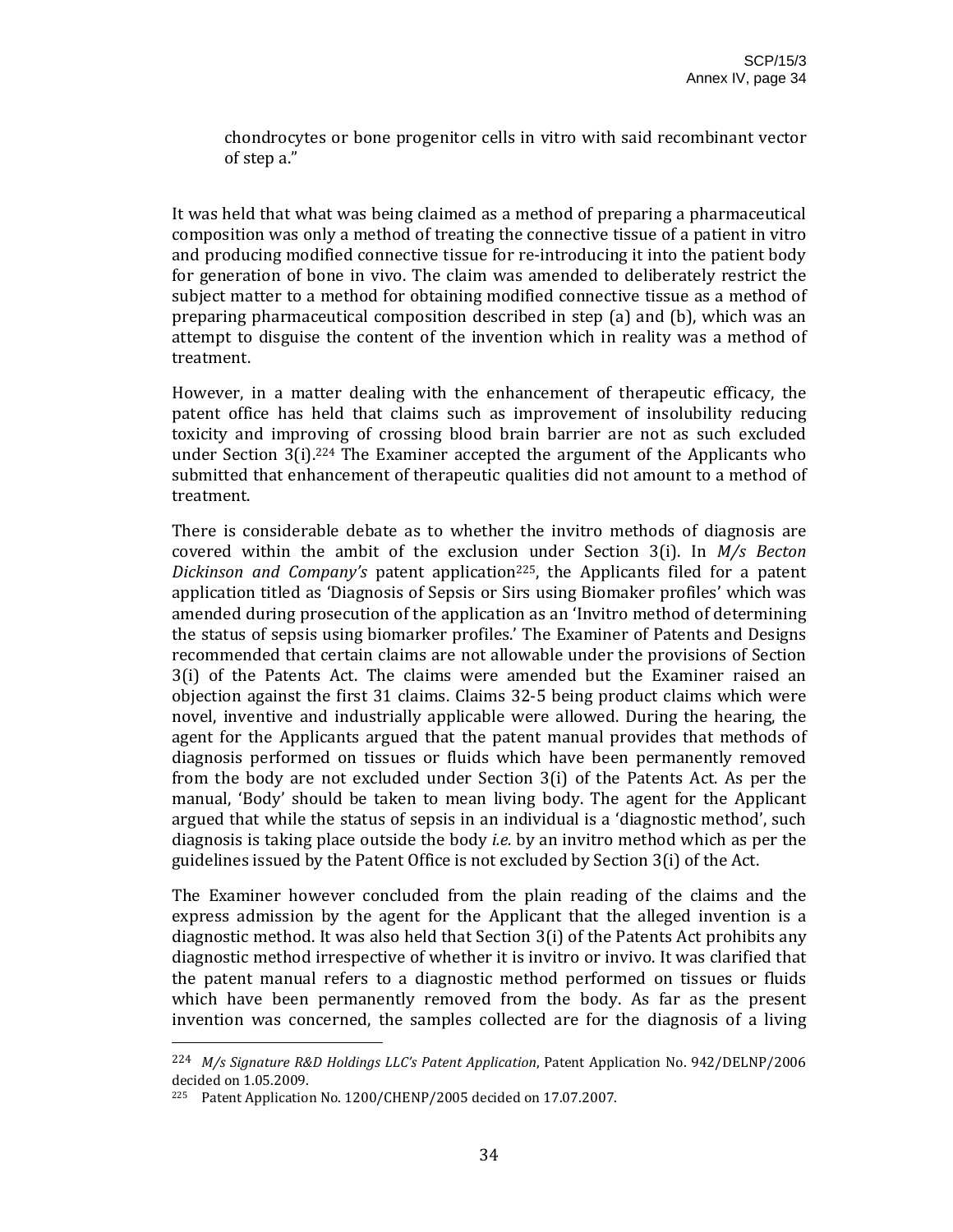individual and not for the identification of a substance from the permanently removed tissue or fluid. Hence, the subject matter was disallowed under Section 3(i). Similarly, the argument that the test is conducted invitro and hence is patent eligible was rejected in M/s. University of Reading's patent application.<sup>226</sup> The claim, a method relating to identifying the possible occurrence of 'Pre‐eclampsia' in pregnant ladies by determining the level of neurokinin B was held to be a diagnostic method.

However, it must be noted that in *Benitec Australia Ltd.*'s patent application, one of the reasons for inapplicability of Section 3(i) was the fact that the cell subjected to treatment had been removed from the vertebrate. This might perhaps suggest that the distinction between invitro and invivo forms of treatment is discarded only in cases dealing with diagnostic methods.

The phrase 'other treatment' in Section 3(i) has also generated controversy regarding inclusion of cosmetic intervention. In *M/s. Galderma Research and Development S.N.C.*'s patent application<sup>227</sup> the claim involved was "a method of improving the appearance of the body or hair, which comprises the application to the body or hair of a cosmetic agent comprising a compound as defined in the claims". The Examiner held that the above claim fell within Section 3(i) as it involved treatment of skin using the cosmetic agent.228

Allied questions dealing with whether lifestyle disorders can be considered as a 'disease' are equally pertinent to an enquiry under this provision. In a patent application dealing with 'a method of discovering compounds suitable for the treatment and or prohylaxsis of obesity...', the Patent Examiner concluded that it is a method of diagnosis and treatment and hence not patentable under Section 3(i).<sup>229</sup>

Based on all the above, it would appear that the Indian Patent Office interprets the method of medical treatment exclusion in a wider manner than the EPO and UK patent office/courts, consequently excluding a larger number of such inventions from patentability.

*China* Chapter II of the Patent Law of the People's Republic of China deals with the requirements for the grant of a patent. It states that, in order to be patentable, an invention must possess the characteristics of novelty, inventiveness and usefulness or practical applicability. Article 25 of the same chapter provides the list of subjects excluded from patentability. Clause  $(3)^{230}$  states that no patent right shall be granted for a method of diagnosis or for the treatment of diseases. Thus Chinese patent law provides a broad ban on patentability of such methods.

<sup>&</sup>lt;sup>226</sup> Patent Application No.  $IN/PT/2002/593/DEL$  decided on 31.3.2010.<br><sup>227</sup> Patent Annlication No. 2196/DELNP/2003 decided on 31.03.2010.

Patent Application No. 2196/DELNP/2003 decided on 31.03.2010.

<sup>228</sup> It is interesting to note that the High Court of Australia in *Joos v. Commissioner of Patents*, [1973] RPC 59 has allowed patent claims relating to a process for improving the strength and elasticity of human hair and finger nails. The rationale being that purely cosmetic processes are not covered by the exclusion dealing with processes relating to treatment of humans or animals.<br><sup>229</sup> Patent Application No. 195/MHMNP/2003 decided on 18.05.2006

<sup>229</sup> Patent Application No. 195/MUMNP/2003 decided on 18.05.2006.

<sup>230</sup> **Article 25 (China):** For any of the following, no patent right shall be granted:…**(3)** Methods for the diagnosis or treatment of diseases.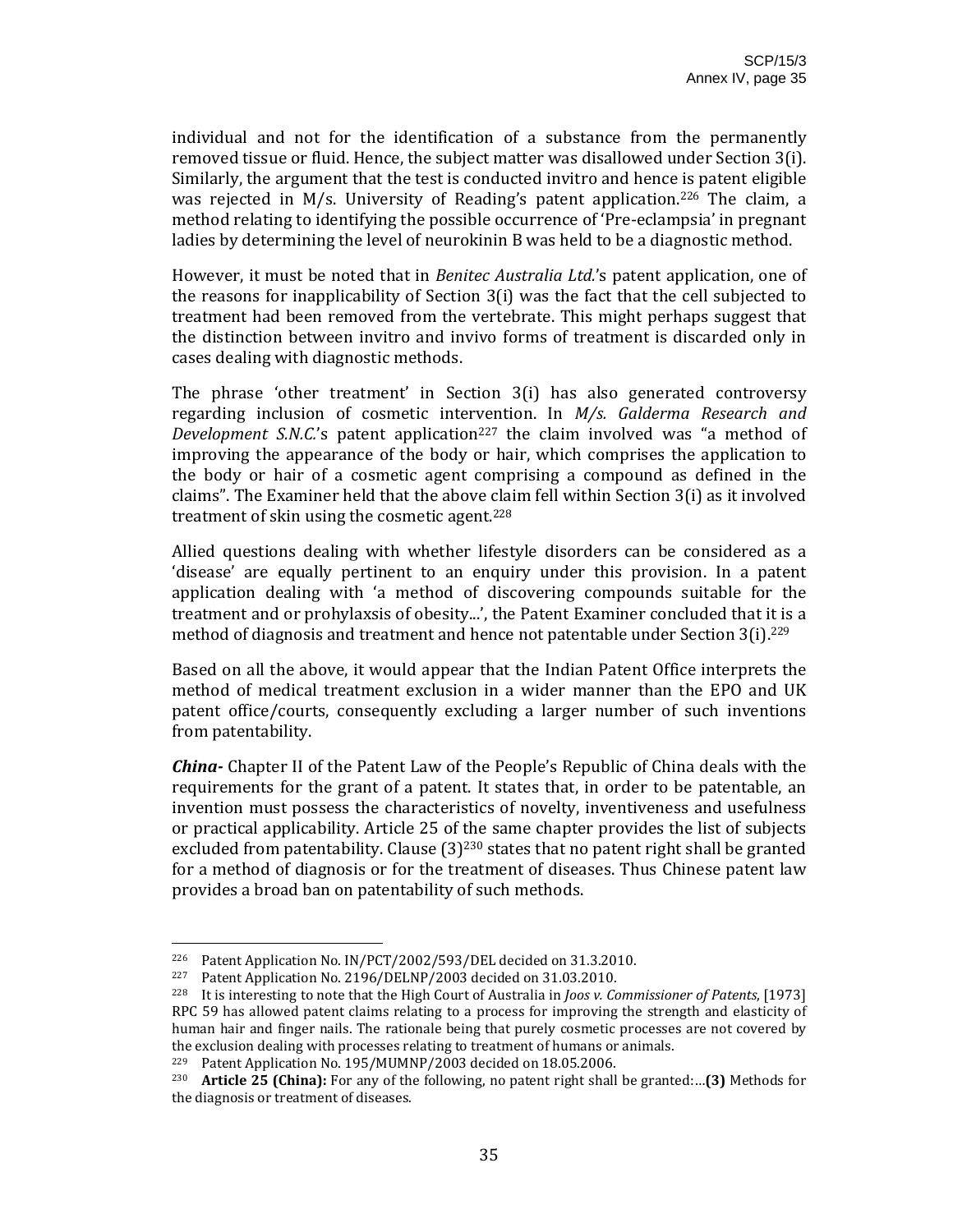*Indonesia*<sup>-</sup> Chapter II of the Patents Act, 2001 in Indonesia enlists the scope of patents i.e. it provides the criterion for an invention to be patentable and nonpatentable. Article 7 of this chapter states the inventions for which patent shall not be granted. Clause (b) of Article 7<sup>231</sup> provides that a patent shall not be granted to an invention of a method of examination, treatment, medical care, and/or surgery which may be applied on human beings and/or animals. This provision therefore, expressly excludes a patent being granted in respect of such methods.

*Malaysia* Part IV of the Malaysian Patents Act, 1983 deals with patentability of inventions. It provides that an invention must possess the basic requirements of patentability i.e. novelty, inventive step and industrial application. Section 13 provides a list of non-patentable inventions; Clause  $(d)^{232}$  of this section provides that methods for the treatment of human or animal body by surgery or therapy, and diagnostic methods practiced on the human or animal body are not patentable. However, the proviso to this clause states that this exclusion from patent shall not apply to any products used in such methods. Therefore, this Act expressly excludes such methods from patents but expressly includes the products used therein.

**Pakistan** Chapter III of the Patents Ordinance 2000 of Pakistan lays down patentability criteria. Article 7 states that any invention is patentable in Pakistan if it new, involves an inventive step and is capable of industrial application. Article 7(4) provides a list of non patentable inventions; Clause  $(c)^{233}$  of this Article states that a patent shall not be granted for diagnostic, therapeutic and surgical methods for the treatment of humans or animals. Therefore, such methods are expressly excluded from patents in Pakistan.

*Philippines* The Philippines has a very exhaustive Intellectual Property Code. Part II of this Code deals with patents. Chapter II of this Part provides that any technical solution of a problem which is new, involves an inventive step and is industrially applicable shall be patentable. Section 22 which falls under the same chapter provides a list of non‐patentable inventions. Clause 22.3234 expressly excludes from patents methods for treatment of the human or animal body by surgery or therapy and diagnostic methods practiced on the human or animal body. However, the same clause also states that this provision shall not apply to products and composition for use in any of these methods.

<sup>231</sup> **Article 7 (Indonesia):** Patent shall not be granted to an invention of:….. **(b)** a method of examination, treatment, medical care, and/or surgery which may be applied on human beings and/or animals.

<sup>232</sup> **Section 13 (Malaysia): Nonpatentable inventions:** (1) Notwithstanding the fact that they may be inventions within the meaning of section 12, the following shall not be patentable:.... **(d)** methods for the treatment of human or animal body by surgery or therapy, and diagnostic methods practised on the human or animal body:

Provided that this paragraph shall not apply to products used in any such methods.

<sup>233</sup> **Article 7(4) (Pakistan):** A patent shall not be granted:…..**(c)** for diagnostic, therapeutic and surgical methods for the treatment of humans or animals;

<sup>234</sup> **Section 22 (Philippines): NonPatentable Inventions:** The following shall be excluded from patent protection:….**22.3** Methods for treatment of the human or animal body by surgery or therapy and diagnostic methods practiced on the human or animal body. This provision shall not apply to products and composition for use in any of these methods.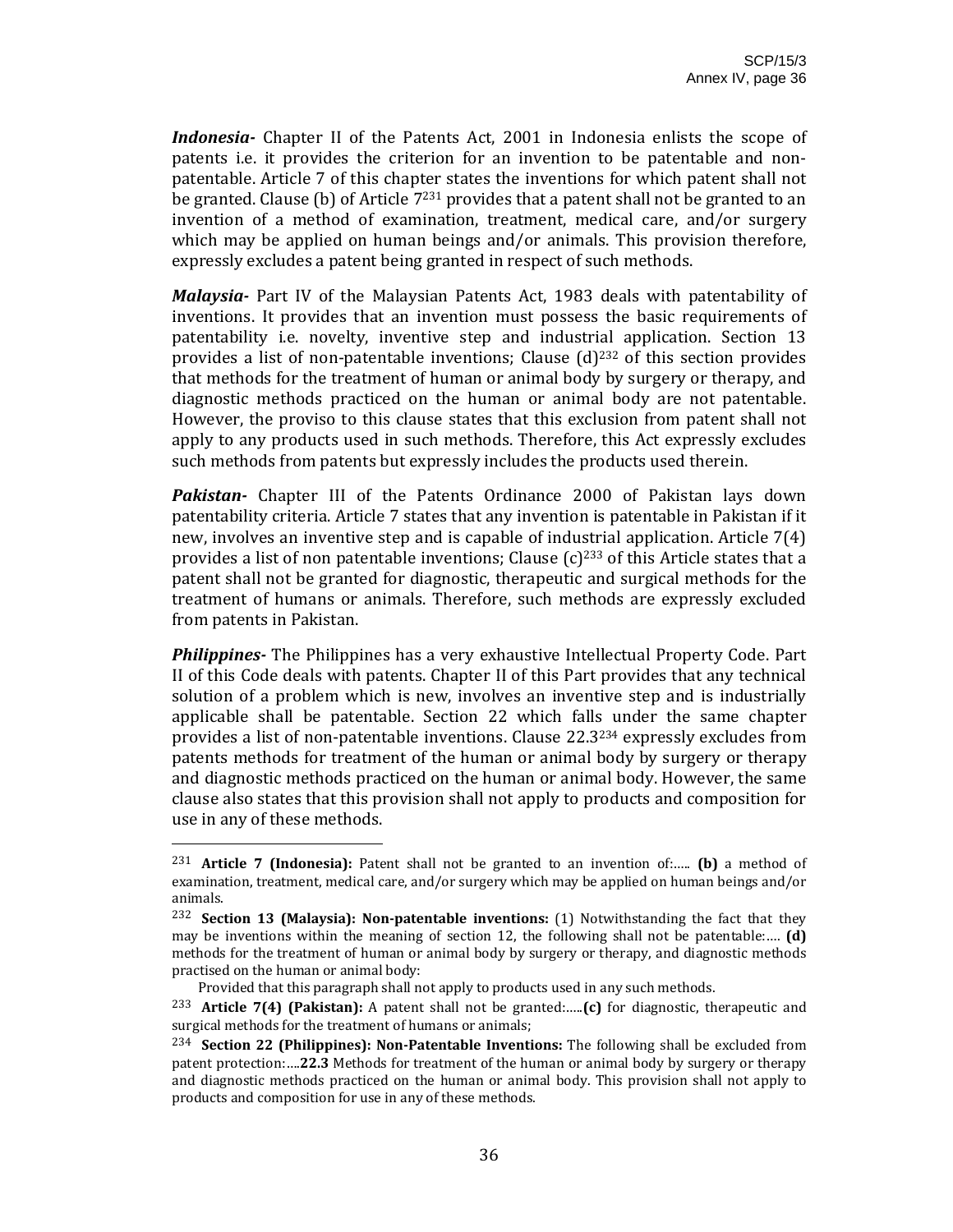*South Korea* The Patents Act of South Korea does not expressly exclude methods of treatment from patentability.

*Thailand* Chapter II of the Patent Act of Thailand deals with patents for inventions. Part I of the chapter spells out patentability criteria *i.e.* novelty, non-obviousness, inventive step and capability for industrial application. Section 9 of the chapter provides a list of non patentable subject matter; Clause (4) of the section states that a patent shall not be granted for methods of diagnosis, treatment or cure of human and animal diseases. Methods of treatment or cure would include surgical, therapeutic and diagnostic methods.

#### **G. South America**

South American legal systems are best understood when divided into three zones: the Mercosur area, the Andean Pact area, and jurisdictions not aligned to any of these. Mercosur does not have a common IP regimen, and however somewhat interconnected, the legal systems remain national. The Andean pact influences the basic IP legal system of countries under the Pact (Bolivia, Colombia, Ecuador, and Peru). Ancillary domestic provisions may be added as supplementary law. However, Andean law prevails over such domestic law. Thus, countries may provide enhanced protection under their domestic laws, but the minimum standards are laid by the Andean supranational law. Also, any domestic law in violation of Andean law is invalid.

Laws regarding countries in each of these three regions are discussed hereunder.

## *COUNTRIES IN THE MERCOSUR AREA*

**Brazil**<sup>2</sup> Article 10 of Brazilian patent law<sup>235</sup> provides a list of items which shall not be considered inventions or utility models, and are therefore non-patentable. Clause VIII of this article provides that techniques and methods for operations or surgery or methods for therapy or diagnosis applied to human or animal body are not considered inventions and are therefore non‐patentable.

*Argentina* In Argentina, Article 4 of the Patent Law 24.481 stipulates that all inventions that are new, inventive and subject to industrial application are patentable. Article 6 lists out non patentable subject matter; clause (e) of this Article<sup>236</sup> provides that surgery treatment, therapeutic or diagnosis methods, applicable to the human body and regarding animals are not considered inventions and therefore cannot be patented.

<sup>235</sup> **Article 10 (Brazil):** The following shall not be considered inventions or utility models:…. **VIII** ‐ techniques and methods for operations or surgery or methods for therapy or diagnosis applied to human or animal body.

<sup>236</sup> **ARTICULO 6 (Argentina)**: No se considerarán invenciones para los efectos de esta ley:…. **(e)** Los métodos de tratamiento quirúrgico, terapeútico o de diagóstico aplicables al cuerpo humano y los relativos a animals.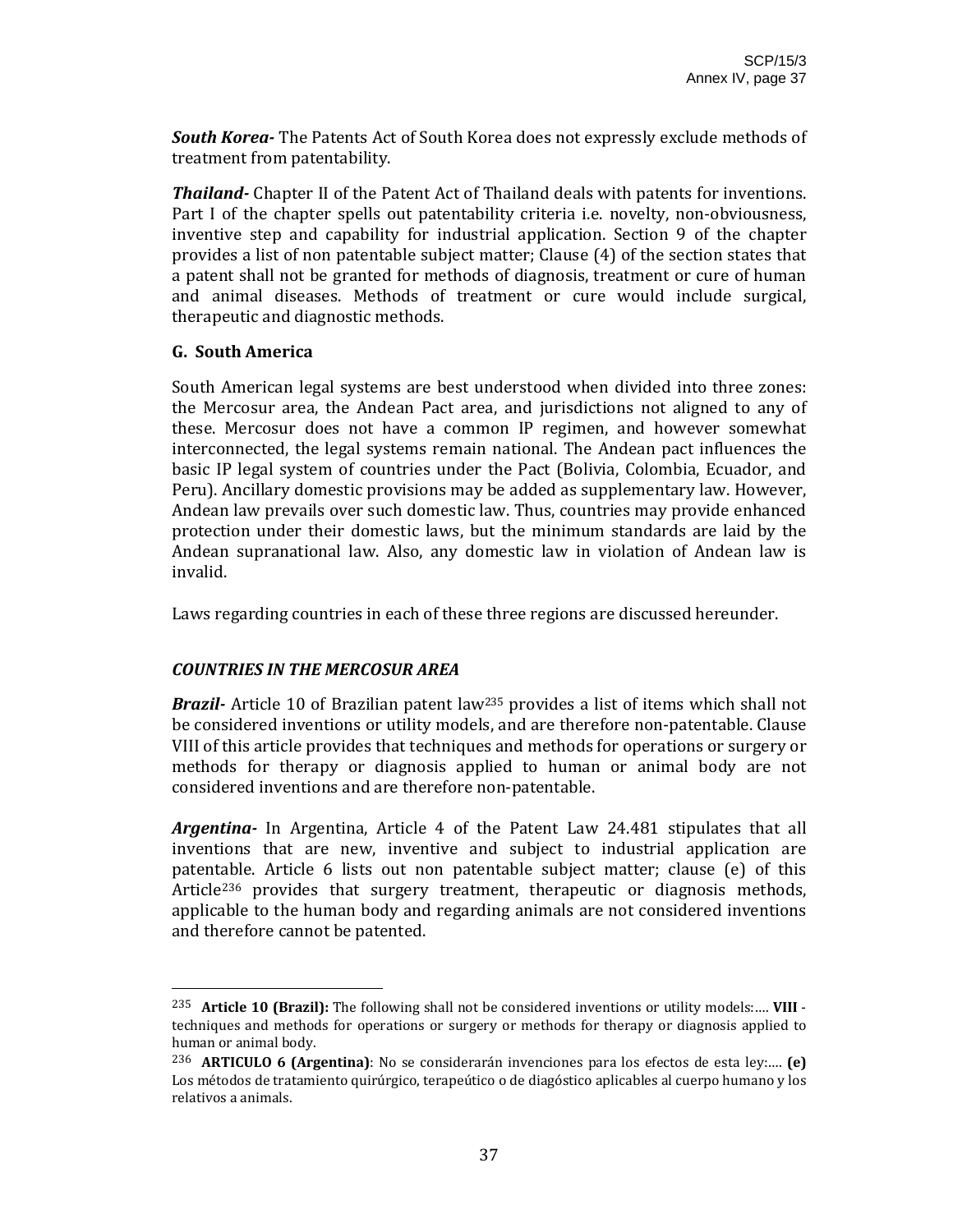*Paraguay* Paraguay Patent law (1.630/00) grants patents to all new, inventive and useful inventions. Under Article  $4^{237}$  of this law, certain items are not considered inventions; clause (e) of this Article states that diagnosis, therapeutic and surgery (for people and animal treatments) is not invention, hence not patentable.

*Uruguay*  Uruguay Patent Law provides that new products and procedures that imply an inventive activity and are subject to industrial application are patentable.238 Article 14 of the Law239 which provides a list of items that are deemed not patentable inventions includes "diagnosis, therapeutic and surgical methods for the treatment of persons or animals".

#### *COUNTRIES OUTSIDE MERCOSUR: ANDEAN REGION*

As stated earlier, countries in this region have adopted the Common Intellectual Property Regime. As per Article 14 of this Common Regime,<sup>240</sup> goods and process patents shall be granted for inventions that are new, involve an inventive step and are industrially applicable. Article 20 provides a list of inventions that shall not be patentable. Clause (d) of the article<sup>241</sup> states that inventions in respect of diagnostic, therapeutic, and surgical methods for the treatment of humans or animals are excluded from patents. Therefore, it is to be noted here, that the Common IP Regime of the Andean expressly excludes such methods from being patented, and not from the definition of invention itself. Therefore, this specific exclusion follows the TRIPs Article 27 standards, not the also Mercosur trend of deeming it not an invention.

The specific domestic laws of each of the countries in the Andean Region are discussed hereunder:

**Ecuador**- Patent Law of Ecuador provides that all inventions satisfying novelty, technical and industrial utility shall be patentable. However, certain inventions stated under Article 126 of the Law<sup>242</sup> are expressly excluded from patents. Clause

<sup>237</sup> **Ley 1.630/00 (Paraguay):** Artícu1o 4°.‐ De 1as materias excluidas como invención. No se considerarán invenciones, entre otros, los siguientes: a) los simples descubrimientos, las teorías científicas y los métodos matemáticos; b) las creaciones puramente estéticas; c) los esquemas, planes, principios o métodos económicos, de negocios, de anuncios o de publicidad y los referidos a actividades puramente mentales o intelectuales o a materia de juego; d) los programas de computación aisladamente considerados; e) los métodos de diagnósticos, terapéuticos, quirúrgicos para el tratamiento de personas o animales; y,f) las diferentes formas de reproducir informaciones."

<sup>238</sup> **Article 8 (Uruguay):** New inventions of products or proceedings entailing an inventive activity and having industrial applicability are deemed patentable inventions.

<sup>239</sup> **Article 14 (Uruguay):** The following are not deemed patentable inventions: Diagnosis, therapeutic and surgical methods for the treatment of persons or animals; those inventions contrary to public order, socially accepted manners, public health, population nutrition, security and environment.

<sup>240</sup> **Article 14 (Andean Rules):** The Member Countries shall grant patents for inventions, whether goods or processes, in all areas of technology, that are new, involve an inventive step, and are industrially applicable.

<sup>241</sup> **Article 20 (Andean Rules):** The following shall not be patentable:….**(d)** diagnostic, therapeutic, and surgical methods for the treatment of humans or animals.

<sup>242</sup> **Article 126 (Ecuador):** Se excluye de la patentabilidad expresamente:….**(b)** Los métodos de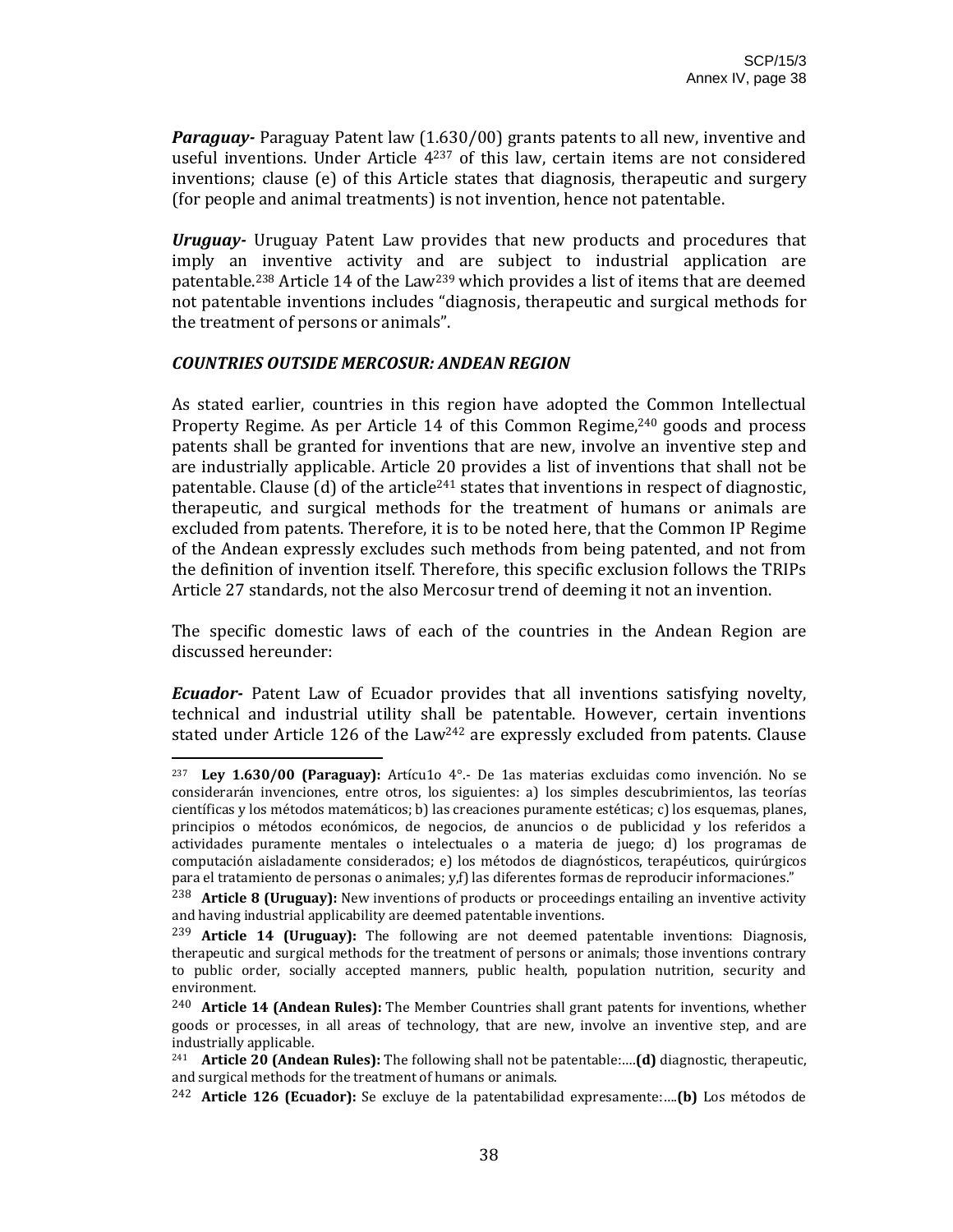(b) states that the methods of diagnostic, therapeutic and surgical treatment of humans and animals are not patentable. Even though being inventions satisfying the general patentability requirements, patents are denied to inventions in these areas.

*Bolivia*  Bolivia Industrial Property Law of 1916 provides the same criteria for patenting as under the Common Regime. Bolivian domestic law remains supplementary and subject to the Andean rules. There are no provisions under Bolivian domestic law pertaining to specific exclusions regarding diagnostic, therapeutic and surgical methods for treatment of humans and animals. Therefore, it follows the Common Regime of the Andean Region.

**Peru** Peru is also essentially ruled by the Andean rules. It also has its domestic law of 2009 as edited by the Free Trade Agreement with the United States. The new legal environment in respect of methods of surgery, therapy and diagnosis for treatment of humans and animals does not diverge from the Andean text.

*Colombia* Colombia applies the Andean Common Intellectual Property Regime.

#### *OTHER COUNTRIES IN SOUTH AMERICA*

*Venezuela* • Venezuela withdrew from the Andean pact in 2006, having been a member since 1973. It has now subject to the 1955 law on Industrial Property. Venezuelan law demands as requirements of patentability the following: absolute novelty; inventive step and industrial applicability. For this reason methods of treatment for human beings or animals, including diagnostic, therapeutic and surgical methods, are excluded from patentability in Venezuela according to Article 20(d) of the Patent Law. It is considered that such methods are not susceptible of industrial application and therefore do not fulfill the fundamental requirements of patentability.

*Chile* The Chilean IP statute was amended in 2006 in order to assimilate new international obligations. Article 32 states that patents are obtainable for all inventions that are new, non obvious and capable of industrial application. Chilean law excludes diagnostic, therapeutic and surgical methods for treatment of humans and animals from the definition of invention, and not from patentability. Article 37 of the Law states that surgical, diagnostic and therapeutic methods for human or animal body are not considered inventions, discoveries or abstract knowledge, thus not patentable. However, products intended to implement these methods are patentable.

<u> 2000 - Andrea Andrew Maria (h. 1888).</u><br>2001 - Andrew Maria (h. 1889).

diagnóstico, terapéuticos y quirúrgicos para el tratamiento de personas o animales.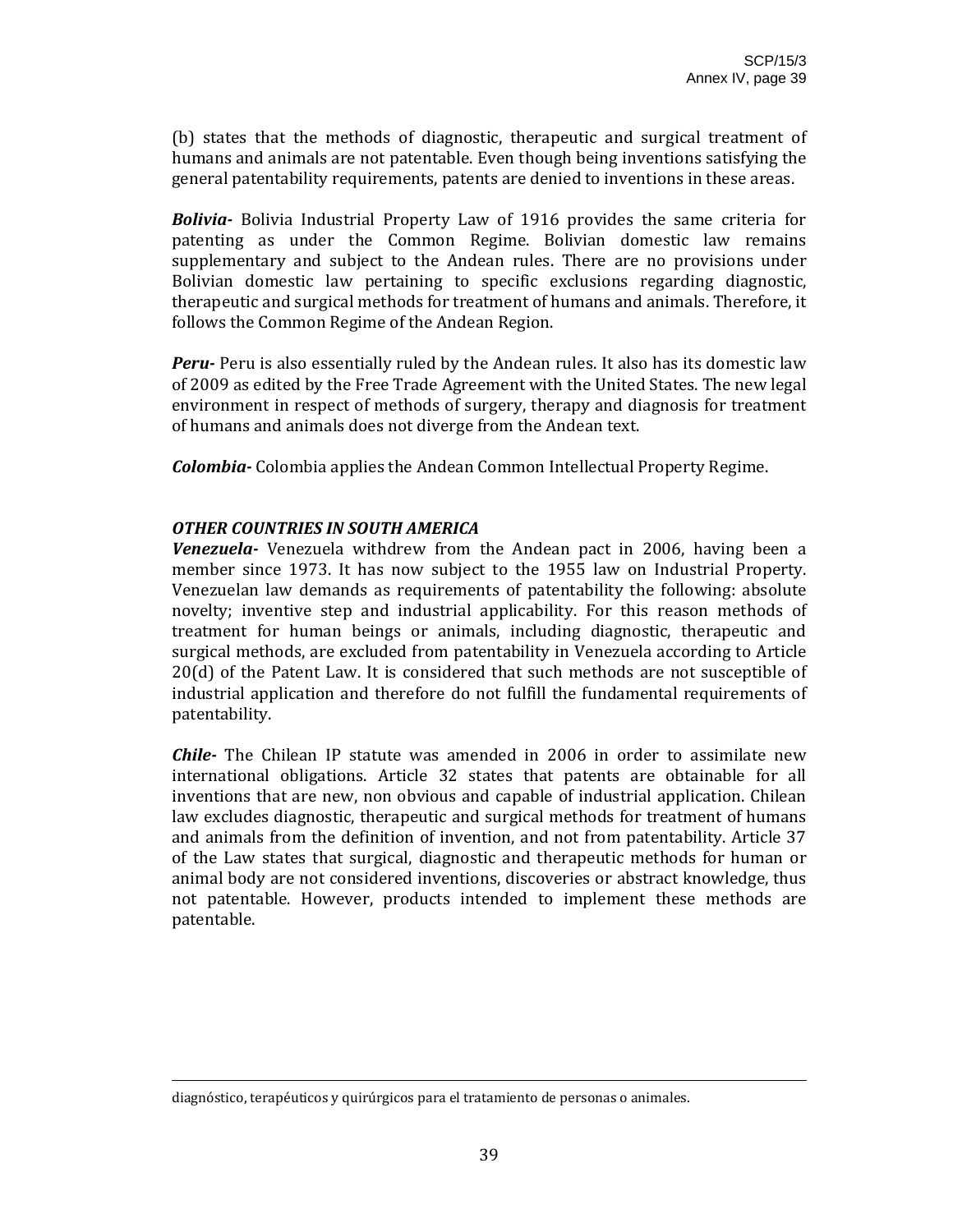#### **H. Africa and Middle East Region**

Most African and Middle East countries exclude methods of treatment of the human or animal body by surgery or therapy, as well as diagnostic methods. However, *Nigeria* is an exception and does not exclude methods of treatment of the human or animal body by surgery or therapy, as well as diagnostic methods.

Regional Treaty: The African Intellectual Property Organization (OAPI) was formed by the adoption of a new convention signed in Bangui on 2nd March 1977. The OAPI consists of sixteen west and Central African countries, namely; Benin, Burkina Faso, Cameroon, Central African Republic, Chad Congo, Cote d'Ivoire, Equatorial Guinea, Gabon, Guinea, Guinea Bissau, Mali, Mauritania, Niger, Senegal, and Togo. Patent law under the OAPI is dealt with under the Bangui Accord.<sup>243</sup> Article  $6(e)$  of the Bangui Agreement prohibits patents to be granted for methods for the treatment of the human or animal body by surgery or therapy, including diagnostic methods.<sup>244</sup>

*Bahrain*– Article 3(A)(3) of Bahrain's patent law prohibits the grant of patents for diagnostic, therapeutic, and surgical methods necessary for the treatment of humans and animals. The provisions also clearly states that it shall not apply to products used in any of these methods.245

**Ethiopia** Article  $4(1)(e)$  of the Proclamation<sup>246</sup> states that methods for the treatment of the human or animal body by surgery or therapy, as well as diagnostic methods practiced on the human or animal body shall not be patentable. But Article 4 (2) states that sub‐article 4 (1)(e) shall not apply to products for use in any of the methods of treatment of the human or animal body by surgery or therapy, as well as diagnostic methods practiced on the human or animal body.

*Ghana* As per section 1(3)(d) of Ghana's Patent Law of 1992, methods of treatment of the human or animal body by surgery or therapy, as well as diagnostic methods are not regarded as inventions. This provision also states that the exclusion shall not apply to products for use in any of these methods.247

*Kenya*‐ Section 21(3)(c) of the Industrial Property Act 2001 excludes methods for treatment of the human or animal body by surgery or therapy, as well as diagnostic methods from patent protection. Sub clause (e) also provides that public health related methods of use or uses of any molecule or other substance whatsoever used for the prevention or treatment of any disease which the Minister responsible for

<sup>243</sup> Article 1 Annex 1: Patents, Agreement Revising the Bangui Agreement of March 2, 1977, on the Creation of an African Intellectual Property Organization (Bangui (Central African Republic) 24 February 1999.

<sup>244</sup> Bangui Agreement, Annex I.

<sup>&</sup>lt;sup>245</sup> Bahrain Law No. 1 of 2004 in Respect of Patents and Utility Models, as amended by Law No. 14 of 2006.

<sup>246</sup> Ethiopian Proclamation No. 123/1995 concerning Inventions, Minor Inventions and Industrial Designs.

<sup>247</sup> **Article 1 (Ghana):** (1)The following shall not be regarded as inventions within the meaning of subsection  $(1)$  of this section  $($ …….) **(d)** methods of treatment of the human or animal body by surgery or therapy, as well as diagnostic methods; this provision shall not apply to products for use in any of these methods.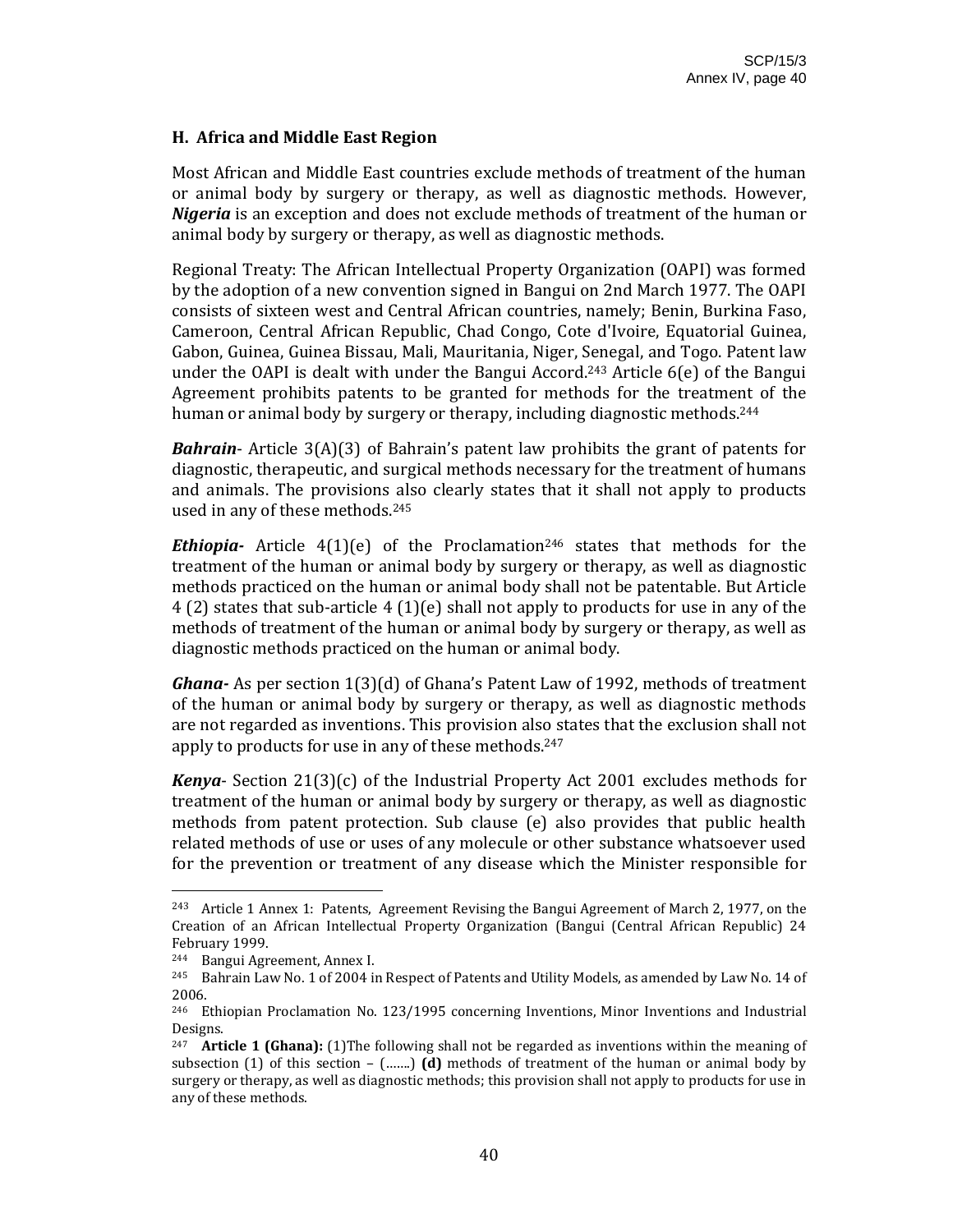matters relating to health may designate as a serious health hazard or as a life threatening disease are not regarded as inventions and are excluded from patent protection.248

Lebanon- The patenting of methods of medical diagnosis or treatment related to humans or animals is prohibited as per Article 3(3) of the Law pertaining to Patents, 2000,249 but not products or utilities for use in such methods.250

*Mozambique* - Section 30(1)(g) of the Industrial Property Code prohibits patents for methods of surgical, therapeutic or diagnostic treatment applicable to the human body or animals, although the products, substances or compositions used in any of such methods are patentable.<sup>251</sup>

*Tunisia* Chapter I of the Tunisian Patent Law deals with patentable inventions. Article  $2(d)$  of this chapter<sup>252</sup> does not consider methods of therapeutic and surgical treatment of the human body or of animals and diagnostic methods applied to the human body or to animals as "inventions" to be patentable. The section does not apply to preparations or in particular to products and compositions used for the purposes of the application of any such method.253

*Uganda*- section  $7(2)(d)$  of the Patent Law of Uganda<sup>254</sup> does not regard methods for treatment of the human or animal body by surgery or therapy as well as diagnostic methods as "inventions". However, the exclusion does not apply to products for use in any of these methods.255

*Morocco and South Africa*‐ It is interesting to note that Morocco and South Africa deem methods of medical treatment as being incapable of industrial application. Article 25 of Morocco's Industrial Property Law256 does not regard *methods of surgical or therapeutic treatment of the human or animal body and diagnostic*

<sup>248</sup> **Article 21 (Kenya): (3)** The following shall not be regarded as inventions and shall be excluded from patent protection – (……) **(c)** methods for treatment of the human or animal body by surgery or therapy, as well as diagnostic methods practised in relation thereto, except products for use in any such methods;……**(e)** public health related methods of use or uses of any molecule or other substance whatsoever used for the prevention or treatment of any disease which the Minister responsible for matters relating to health may designate as a serious health hazard or as a life threatening disease.

<sup>249</sup> **Article 3 (Lebanon):** A patent is not to be granted to:….**(3)** Methods of medical diagnosis or treatment related to humans or animals but not products or utilities for use in such methods.

<sup>&</sup>lt;sup>250</sup> Law pertaining to Patents, Law No. 240 of 7 August 2000.

<sup>251</sup> *Mozambique Industrial Property Code Decree No. 04/2006 of 12th April 2006*.

<sup>252</sup> **Article 2 (Tunisia):** The following in particular shall not be considered inventions within the meaning of the first paragraph of this Article…. **(d)** methods of therapeutic and surgical treatment of the human body or of animals and diagnostic methods applied to the human body or to animals; these provisions shall not apply to preparations or in particular to products and compositions used for the purposes of the application of any such method.

<sup>&</sup>lt;sup>253</sup> Law No. 2000-84 of August 24, 2000, on Patents.<br><sup>254</sup> **Article 7 (Hganda): (2)** The following shall not

<sup>254</sup> **Article 7 (Uganda): (2)** The following shall not be regarded as inventions….. **(4)** methods for treatment of the human or animal body by surgery or therapy as well as diagnostic methods, but the restriction under this paragraph shall not apply to products for use in any of these methods.

<sup>255</sup> Patents Act Cap 216 of the Law of Uganda.

<sup>256</sup> Law No. 17‐97 Concerning Protection of Industrial Property (Dahir No. 1‐00‐91 of 15 February 2000 (9 Kaada 1420)).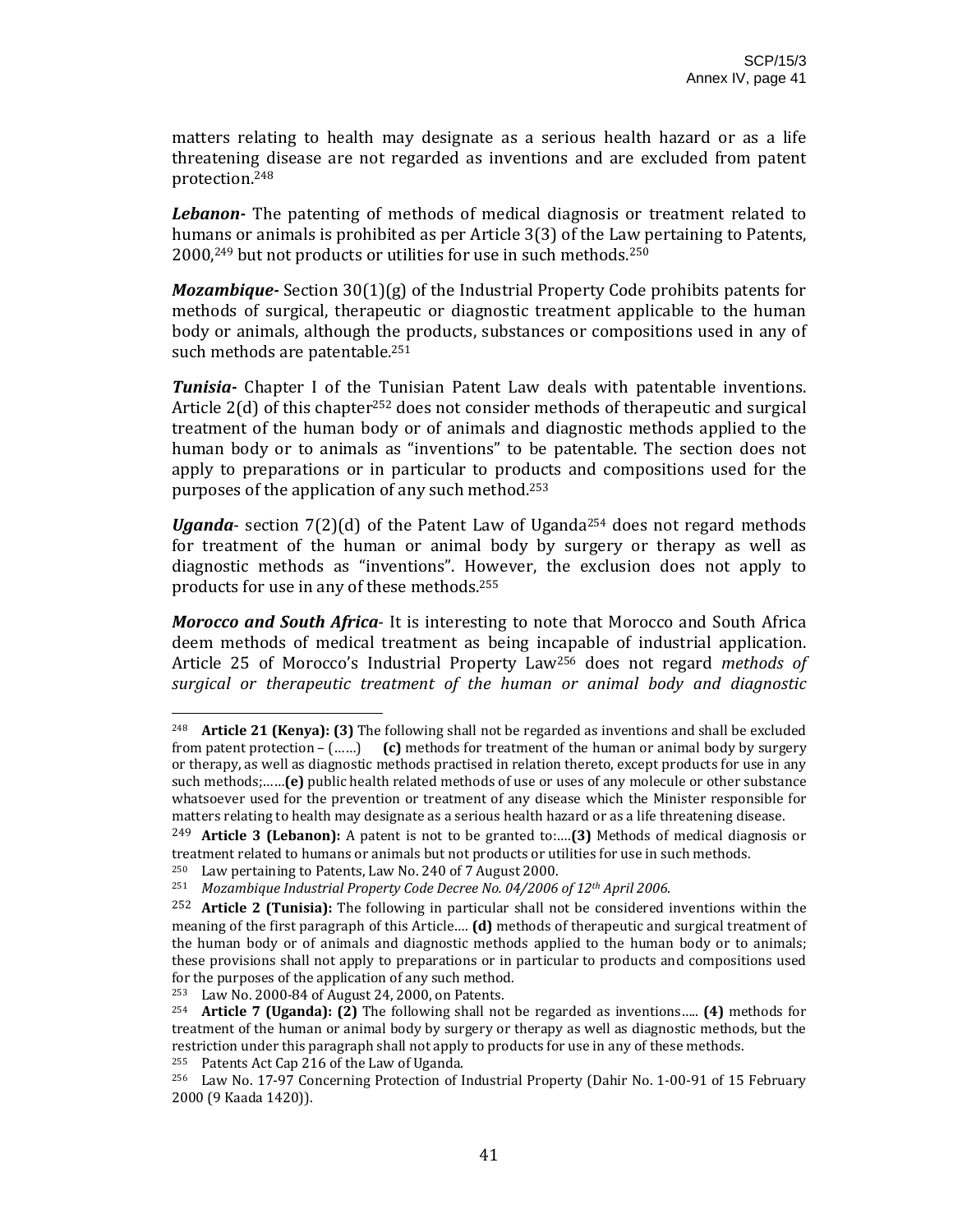*methods practiced on human beings or animals* as inventions capable of industrial application within the meaning of Article 22.

Article 25(11) of the South African Patent Act<sup>257</sup> states that an invention of a method of treatment of the human or animal body by surgery or therapy or of diagnosis practiced on the human or animal body shall be deemed as not being capable of being used or applied in trade or industry or agriculture. Article 25 (12)258 however exempts products consisting of a substance or composition capable of being used or applied in trade or industry or agriculture from the scope of the above exception.259

Some of the African and Middle Eastern countries exclude methods of treatment of the human or animal body by surgery or therapy, as well as diagnostic methods, without expressly mentioning the patentability of the products used for these methods. However, owing to Article 27.3 (a) of TRIPS, it is clear that related products do not fall within the ambit:

*Algeria* As per Article 7(4) of the Algerian Ordinance, methods of treating the human or animal body by surgery or therapy and diagnostic methods are not inventions and hence not patentable.260

*Egypt* Article 2(3)<sup>261</sup> prohibits granting of patents for diagnostic, therapeutic and surgical methods for humans and animals.<sup>262</sup>

Jordan- Article 4 of Jordanian patent law<sup>263</sup> does not allow the granting of patents for diagnostic, therapeutic and surgical methods for humans and animals.264

*Qatar* Article 4(c) of Qatar's Patent Law<sup>265</sup> prohibits patenting of diagnostic, therapeutic and surgical methods for the treatment of humans or animals.<sup>266</sup>

<sup>257</sup> **Article 25 (South Africa): Patentable Invention: (11)** An invention of a method of treatment of the human or animal body by surgery or therapy or of diagnosis practised on the human or animal body shall be deemed not to be capable of being used or applied in trade or industry or agriculture.

<sup>258</sup> **Article 25(12) (South Africa):** Subsection (11) shall not prevent a product consisting of a substance or composition being deemed to be capable of being used or applied in trade or industry or agriculture merely because it is invented for use in any such method.

<sup>&</sup>lt;sup>259</sup> South Africa Patents Act 57 of 1978.

<sup>&</sup>lt;sup>260</sup> Algerian Ordinance No. 03-07 on Patents (19 Joumada El Oula 1424 corresponding to July 19, 2003), as approved by Law No. 03‐19 on Patents (of 9 Ramadhan 1424 corresponding to November 4, 2003).

<sup>261</sup> **Article 2 (Egypt):** Patents shall not be granted for…. **(3)** Diagnostic, therapeutic and surgical methods for humans and animals.

<sup>&</sup>lt;sup>262</sup> Egypt Law on the Protection of Intellectual Property Rights (Law No. 82), adopted on 3 June 2002.

<sup>263</sup> **Article 4 (Jordon):** A patent shall not be granted in the following cases:….**(D)** Diagnostic, therapeutic and surgical methods necessary for the treatment of humans or animals.

<sup>264</sup> Patents of Invention Law No. 32 of 1999, as amended by Temporary Law No. 71 of 2001.

<sup>265</sup> **Article 4 (Qatar):** Subject to the law hereby, patentability shall not include…. **(c)** diagnostic, therapeutic and surgical methods for the treatment of humans or animals.

<sup>&</sup>lt;sup>266</sup> Patents' Law, issued under Decree Law No (30) for the Year 2006 to Issue Patents' Law.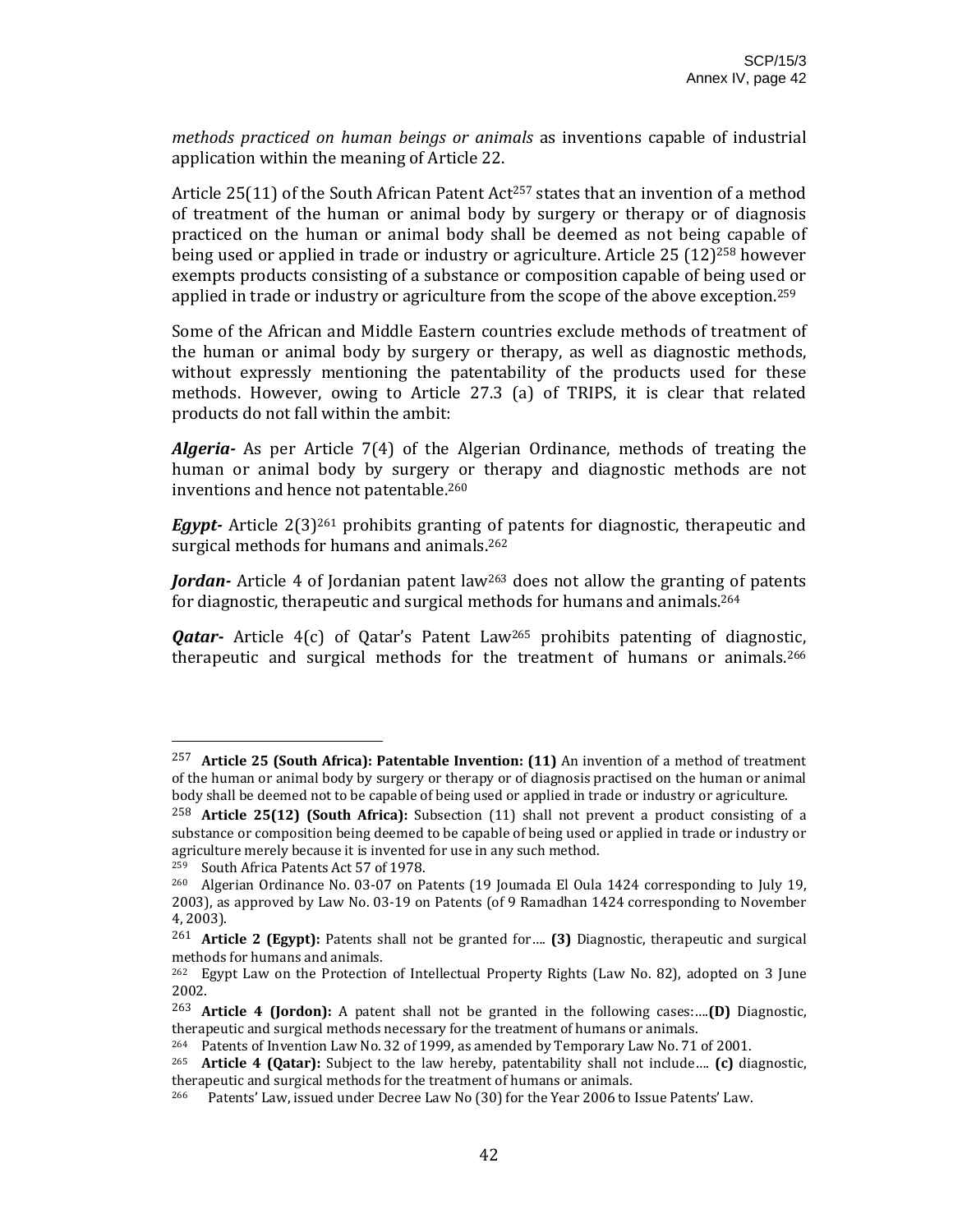#### **III. THE ORDRE PUBLIC AND MORALITY EXCLUSIONS**

#### **A. Introduction**

The 'ordre public' and 'morality' exclusions to patentability, are both terms filled with inherent ambiguity since the scope of their application is largely dependent on the local cultures and practices of member states. In terms of the historical underpinnings of this exclusion, there is very little academic literature available. Any debate on the inclusion of morality in determining the patentability of a subjectmatter will mirror the law and morality debate that has dogged the scholars of jurisprudence especially in the last century. The essential question in this debate is whether law is a reflection of morality or whether law can be divorced from morality. The positivist school of law would argue that law has to be divorced from morality and instead based on the rules of logic and reason.267 The school of natural law on the other hand would argue that the law necessarily reflects the morals of society and that it cannot be based solely on rules of reason and logic.<sup>268</sup>

In the context of patent law therefore the positivist would argue that an invention should be granted a patent as long as it is novel, inventive and displays an industrial application and that morality, unless well‐defined in terms of the law, should have no role to play in the decision to grant or withold a patent. The school of natural law would present a diametrically opposite argument stating that an invention which offends society's morals should not be granted a patent regardless of whether it fulfills the standard patentability criteria. The reason for this being the natural school of law's fundamental premise that law is a reflection of morals and something that offends the morality of society cannot possibly be given a legal character. While this is of course an over‐simplification of the highly nuanced debate between scholars of jurisprudence, it does capture the bare essence of the debate on the inclusion of the morality dimension within the patentability criteria of Article 27 of the Agreement related to the Trade Related Intellectual Property rights (TRIPs).

Article 27.2 of TRIPs allows countries to exclude from patentability those inventions which may offend the morality or *ordre public* of its populace. The proviso, which states that such an exclusion cannot be made merely because the exploitation of the invention in question is prohibited by their law, ensures that the conclusion of morality has to be based not only on the law but also certain extraneous factors, such as the morality of society, which in itself is not clearly defined within the TRIPs agreement itself. The reason to not provide precise definitions was deliberate since TRIPs was only meant to provide a minimum standards with adequate flexibility for member states.269

<sup>267</sup>See generally P.J. Fitzgerald (ed.), *Salmond on Jurisprudence*, (Universal law Publishing, New Delhi 1966).

<sup>268</sup> *Ibid.*

 $269$  In a speech by Mr. Maran, the Indian Minister of Commerce, while introducing the Patent (Amendment) Act, 2002 which was aimed at making Indian patent law TRIPs compliant, he stated and quite rightly that "We are all aware that the text of the TRIPS is a masterpiece of ambiguity, couched in the language of diplomatic compromise, resulting in a verbal tight-rope walk, with a prose remarkably elastic and capable of being stretched all the way to Geneva.", available at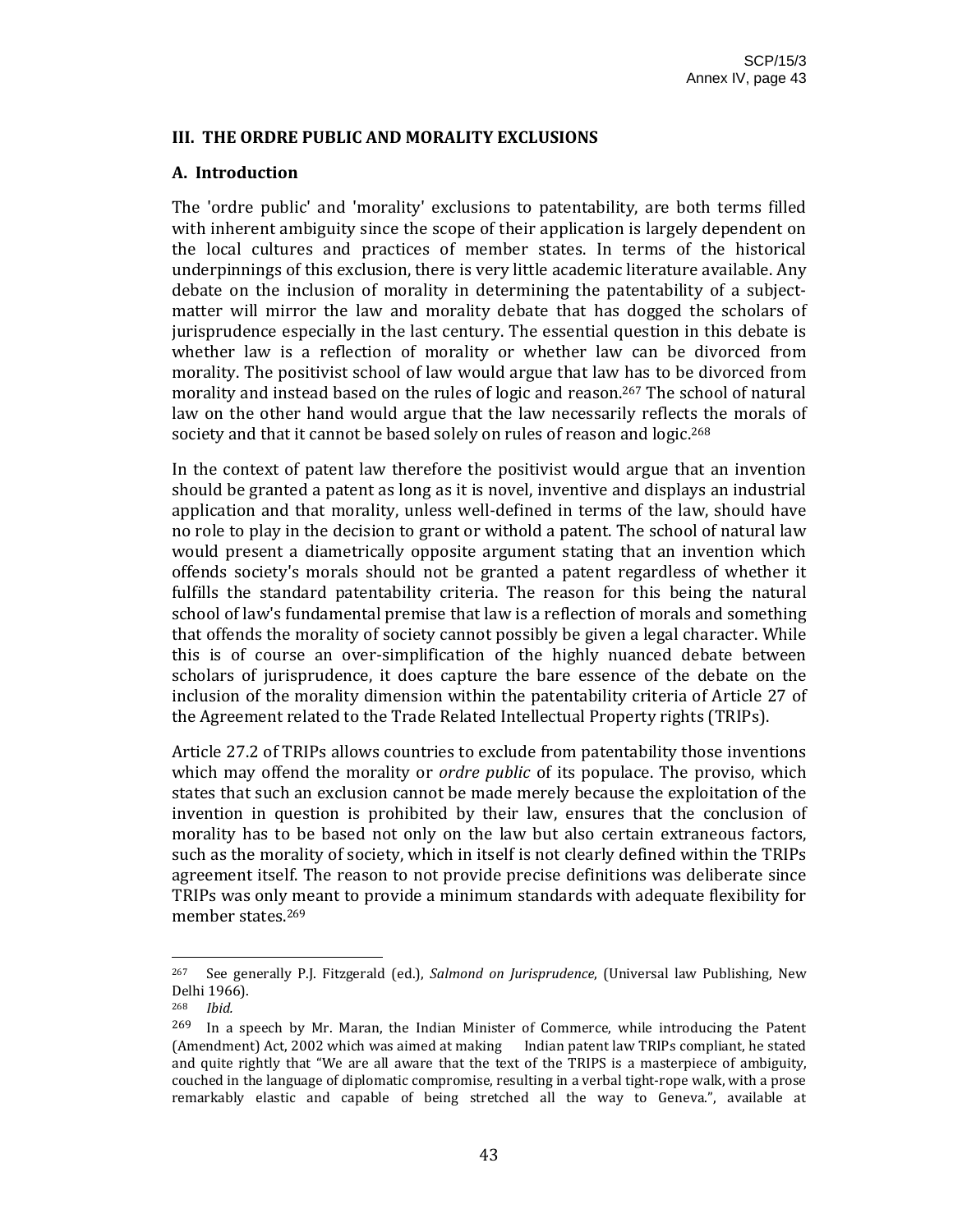While most of the TRIPs debates have seen a tension between the developing and developed world, the Article 27.2 debate is unique for the contrast and differences that it brings out amongst the developed countries themselves. The debate highlighted above in the context of natural law and positive law is probably best captured in the contrast between the approaches adopted by the United States of America and the European Union.

While the United States of America never had a morality requirement in its statutory patent law, such a requirement was carved out by the judiciary under the guise of a moral utility requirement.<sup>270</sup> For over 200 hundred years the moral utility requirement was rarely used either by the USPTO or the judiciary. The only exception was in the case of inventions related to gambling devices, wherein the USPTO was regularly rejecting patenting applications on the grounds that some of these inventions lacked 'moral utility' since they could be used for the purposes of gambling.271 However even these rejections came to an end in 1977 when the USPTO decided that a patent for a invention that could be used for gambling was no more or no less immoral than for an invention such a gun which may end up being using in murders.<sup>272</sup> Thus, for over 200 years this morality doctrine was rarely invoked. However, in the late nineties, with researchers and scientists pushing biotechnology to its limits by filing admittedly controversial patent applications, the USPTO has invoked the moral utility doctrine to draw the line for future patent applicants and at one point even issued an official communication reiterating the moral utility doctrine and its willingness to use it.<sup>273</sup> While rejecting a patent application related to human/animal chimeric embryos, the USPTO did not invoke the moral utility doctrine but it did in part base its actions on the U.S. Constitution. The reference to the Constitution was widely interpreted as meaning a reference to the  $13<sup>th</sup>$ amendment to the U.S. Constitution  $-$  i.e. the right against servitude or slavery.<sup>274</sup> The U.S. Courts however have been critical of the USPTO's reiteration of the morality utility doctrine since according to them it is the legislature and not the executive which can define the boundaries of a nations' morality.<sup>275</sup> It must however be clarified that the USPTO's rejection on the basis of the moral utility doctrine is confined to a few, rare patent applications like the human/animal chimeric embryos and the predominant U.S. approach towards controversial technologies is to 'patent first and ask questions later'.276

<sup>&</sup>lt;u> Andreas Andrews Andrews Andrews Andrews Andrews Andrews Andrews Andrews Andrews Andrews Andrews Andrews Andr</u> http://commerce.nic.in/writereaddata/publications/wto\_may2002.pdf. [Last visited August 5, 2010).

<sup>270</sup> *Lowell v. Lewis.* 15 Fed. Cas. 1018, 1019 (C.C.D. Mass. 1817); Article 53 of EPC, 2000.

<sup>271</sup> *Nat'l Automatic Device Co. v. Lloyd*, 40 F.89, 89‐90 (C.C.N.D.III, 1889), *Schultze v. Hotz*, 83 F.448,449 (C.C.N.D. Cal 1897), *Reliance Novelty Co. v. Dworzek*, 80 F. 902, 903 (C.C.N.D. Cal. 1897). *See also* Robert B. Morrill, Brian Ogonowsky, 7(6) Gam. L. Rev. 411 (2003)..

<sup>272</sup> *Exparte Murphy*, 200 U.S.P.Q. (BNA) 801 (Bd. Pat App. & Int. 1977).

<sup>&</sup>lt;sup>273</sup> Media Advisory, U.S. Patent and Trademark Office, 'Facts on Patenting Life Forms Having a Relationship to Humans' (Apr. 1, 1998), http://www.uspto.gov/news/pr/1998/98‐06.jsp.

<sup>274</sup> Cynthia M. Ho, 'Splicing Morality & Patent Law: Issues arising from mixing Mice and Men', 2 Wash. U. J. L & Pol'y 247 (2000), 251.<br><sup>275</sup> - *Infra*n 321

<sup>275</sup> *Infra* n. 321.

 $276$  See generally Margo A. Bagley, 'Patent first, ask questions later: Morality and Biotechnology in Patent Law', 45 Wm. & Mary L. Rev. 469 (2003).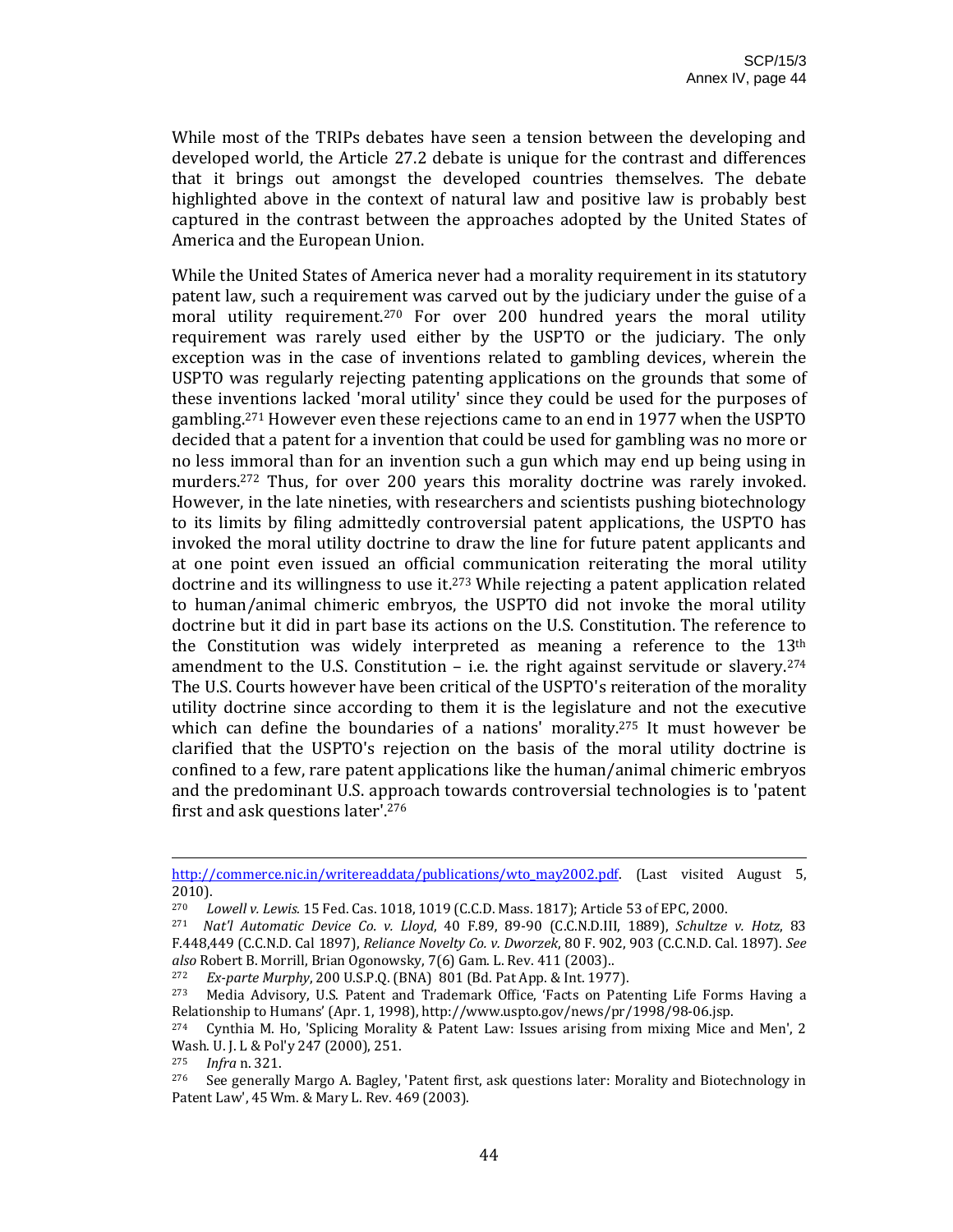The European Union on the other hand has adopted a more pro-active approach toward the questions of 'morality' and 'ordre public' while granting patents. This is evidenced by the fact that the European Patent Convention has had the 'morality' and *ordre public* requirement in its law since its very inception in the year 1973.277 One of the interesting distinctions between the morality exclusion in TRIPS and the EPC is that while TRIPs allows member countries to incorporate this exclusion at their discretion, the EPC mandatorily requires all member countries to provide for a morality & 'ordre public' exclusion.278 When the EPO started receiving an increased number of biotechnology patent applications the E.U. responded by issuing the Biotech Directive – 98/44/EC which clearly defined those biotechnological inventions that would be deemed unpatentable in Europe. Although the exclusion under 98/44/EC has not been articulated in the language of morality, it was a result of the debates in Europe over the morality of patenting certain biotechnology inventions derived from the destruction of human embryos or manipulation of genetic structures. It is interesting to note that even within the EU there was opposition to the adoption of the Biotech Directive. The Kingdom of Netherlands for instance attempted to oppose the Directive and in fact it unsuccessfully approached the European Court of Justice in this regard.<sup>279</sup> Therefore unlike the U.S., the E.U. prefers to ask questions first before deciding to grant controversial patents. However, as explained above, even within the E.U., the decision to ban patents on grounds of morality was not unanimous.

The most vibrant public debates regarding the morality and *ordre public* exclusion have been confined mostly to the economies of the developed worlds i.e. the United States and the European Union. To date, the E.U. is probably the only signatory to the TRIPs agreement to have had extensive judicial interpretation of these doctrines. The rest of the world, despite having an *ordre public* and morality exclusions have rarely invoked the morality doctrine to reject a patent application. Part of the reason could be the fact that the biotechnology industries and market of these countries is yet to advance to the stage of the United States or European Union because of which innovators are not even filing such controversial patent applications in these countries.

Scientists in the developed countries are pushing the boundaries of known science in a manner which sometimes conflicts with the religious and political ideals of the populations of those countries. To that extent the 'ordre public' and 'morality' debate in developed countries is not really centered on increasing access to medicines in a manner likely to benefit public health. The only country in which 'ordre public' and morality exclusion to patent law has been invoked in the context of public health is India. The one decision on these lines is however pending appeal before the Supreme Court which should likely deliver a judgment within a year.

In other countries like Australia and Canada where there is no statutory 'morality'

<sup>&</sup>lt;sup>277</sup> See generally European Patent Convention (1973).

<sup>278</sup> Article 53 of the EPC starts off by stating that "*European patents shall not be granted in respect of…..*"

 $279$  C-377/98 before the European Court of Justice.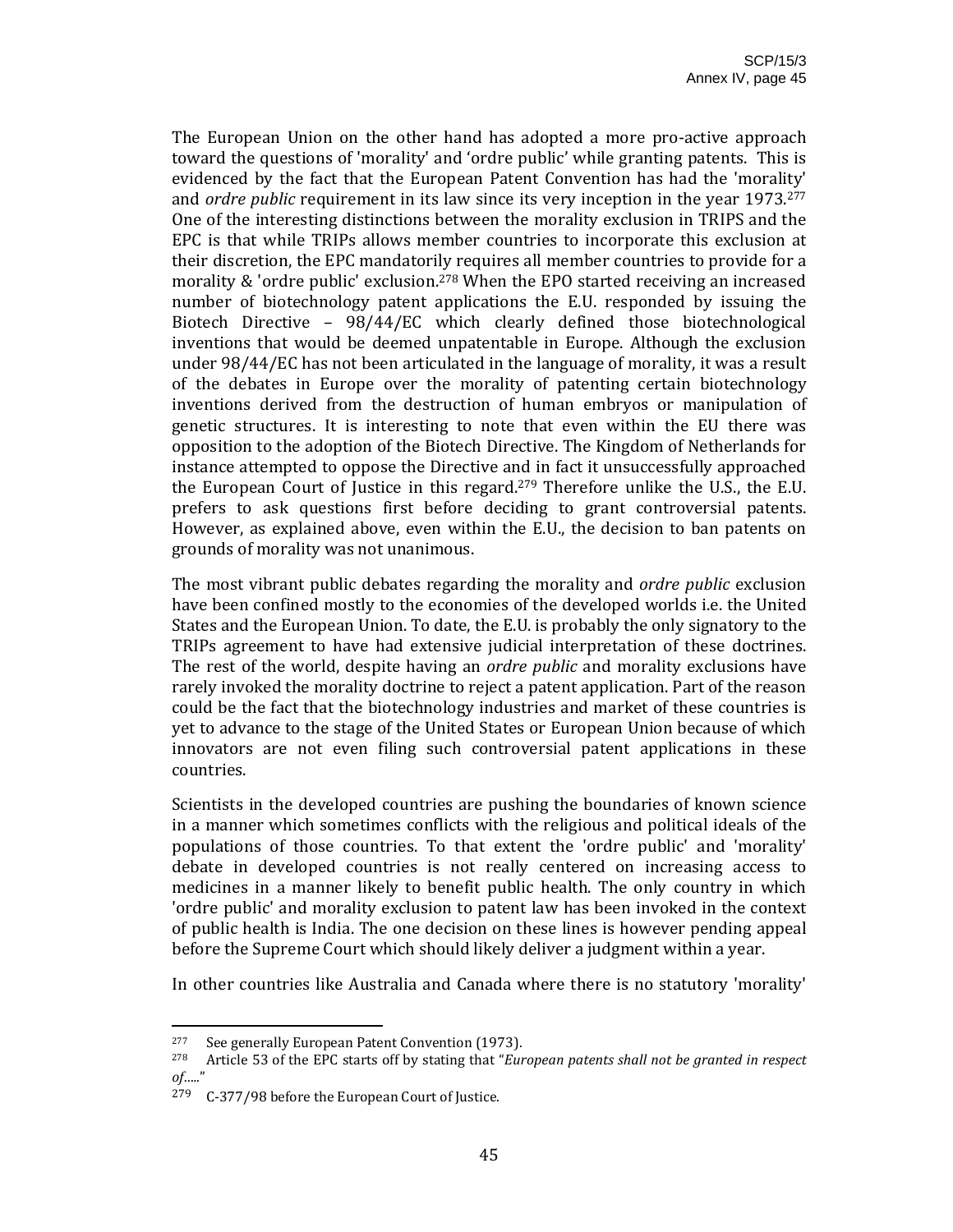exclusion to patentability there have been isolated calls for such an exclusion. In the *Oncomouse* case, where the question was essentially of 'morality' in other jurisdictions, the Canadian Supreme Court managed to deny a patent by distinguishing between 'higher life forms' and 'lower life forms'.280 Despite the Commissioner of Patents deciding to invoke a public policy doctrine to dismiss the patent application the Canadian Supreme Court refused to uphold the decision on the grounds that the Canadian Parliament had not included such an exclusion despite having multiple opportunities to consider the same.<sup>281</sup>

In countries like Japan and New Zealand, both of which have statutory morality exclusions to patentability, controversial patents like the WARF patents for inventions related to human and animal embryos have been granted.282 Part of the reason for this seems to be the reluctance of the national patent offices in these countries to be drawn into the 'morality' debate. This is a phenomena affecting most patent offices world wide and for good reason. Morality is a question of public policy, which can be decided only by the representatives of the people. The most competent arbiters of morality, if at all there is somebody, are the legislators who are elected by citizens of a country and not appointed bureaucrats, who have neither the mandate nor the expertise to make judgments on the basis of morality. In this respect it is only the EU, which by specifically codifying its moral concerns, regarding the use and patenting of embryos, into the EPC, has succeeded in providing a reasonable and successful basis for prohibiting certain types of patents related to the biotechnology field. By codifying a country's morality into its patent legislation, the patent office is required to apply only the law and not make judgments of morality. The best manner therefore to apply the Article 27.2. exclusion, is to insist on codification of the country's moral concerns into a legislation.

Some Muslim countries like Qatar and Morocco base their morality judgments on religious beliefs which in turn are codified in Sharia law or the Quran. These countries may therefore be in a better position to articulate their moral concerns, than secular countries which depend on their legislatures to define the prevalent morality.

One of the problems with continuing to have 'morality' as a criteria, for patentability is the fact that several inventions will have multiple uses of which only one may be immoral. For example although alcoholic beverages may be considered immoral in several countries, including India<sup>283</sup>, certain types of alcohol have vital medical

<sup>280</sup> *Harvard College v. Canada (Commissioner of Patents)*, [2002] 4 S.C.R. 45 (Can.).

<sup>281</sup> *Ibid.*

*Infra* n. 316.

<sup>283</sup> For example Article 47 of the Indian Constitution (a Directive Principle of State Policy), requires that "the state shall endeavour to bring about prohibition of the consumption except for medicinal purposes of intoxicating drinks and of drugs which are injurious to health". Article 47 however is part of a Directive Principle of State Policy and belongs to a Chapter in the Indian Constitution which is not justiciable before a Court of Law. Some Indian states like Gujarat have codified this constitutional provision into legislations and have therefore prohibited the consumption of alcohol within its boundaries. It follows therefore that even production of alcohol within Gujarat's boundaries is prohibited.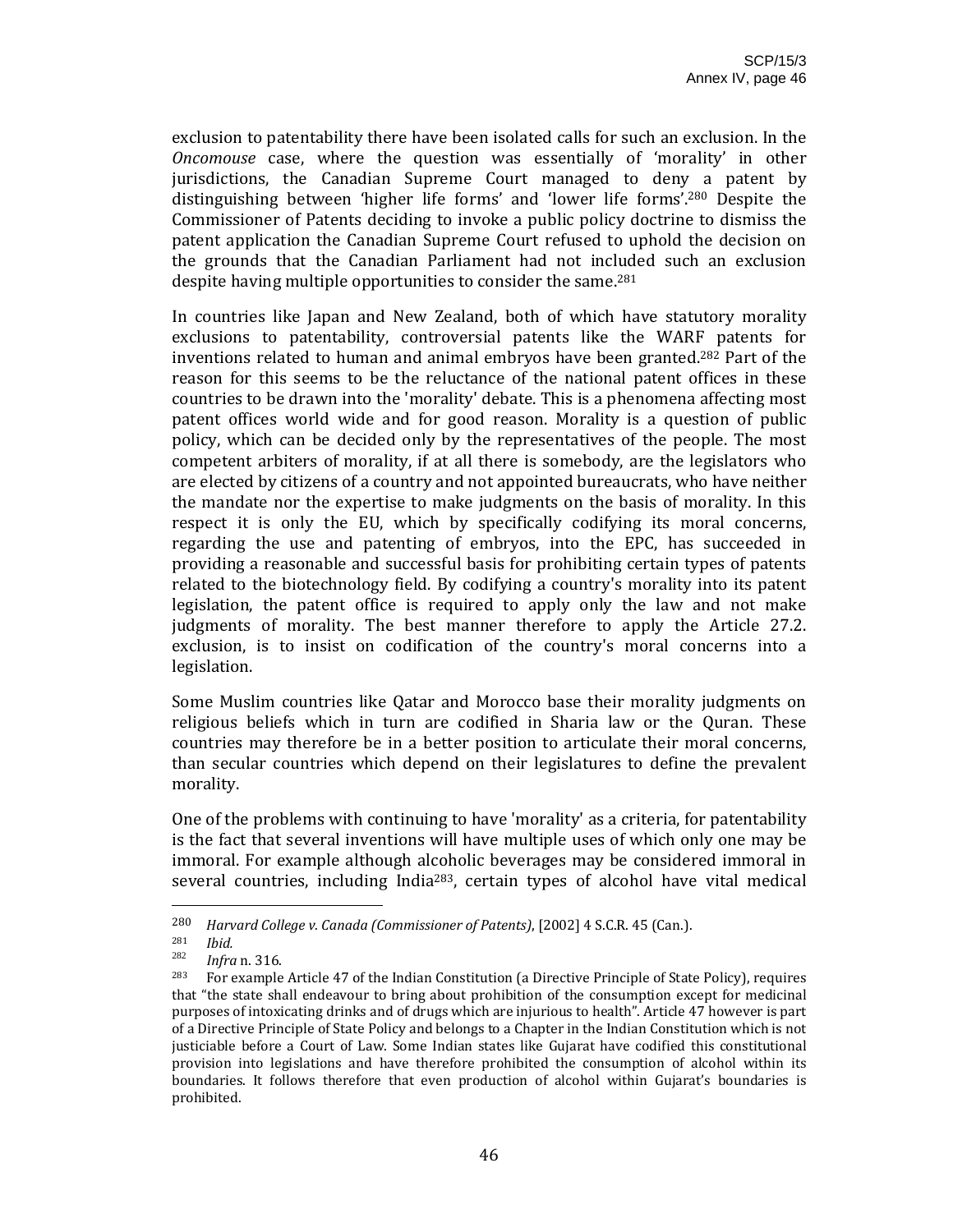applications. This was the same scenario with the gambling machine patents in the U.S.A., all of which could have been used for several other applications, with gambling being only one of the options especially since gambling is a crime based on the state of mind and intention of the person so carrying out the Act. Therefore prohibiting the patenting of certain inventions on the grounds of morality is a double edged sword and needs to be exercised carefully.

While banning patents on the grounds of morality is bound to affect funding for certain kinds of research, such a ban in no ways guarantees the end to such research. It may then be asked as to what purpose such a ban on patenting would serve. The answer is simple – it sends out a political message reiterating that civilized society finds it against public policy and democratic norms to allow for ownership and monopolies over certain inventions, no matter how beneficial they may prove to mankind in the long run.<sup>284</sup> Such an exclusion is meant to remind society and its inventors that the 'means' matter as much as the 'ends' that are sought to be achieved.

## **B. Important Concepts in Regards Article 27.2 of Trips**

## **(1) Scope of Article 27.2 – The 'ordre public' & 'morality' exclusion**

Article 27.2 of TRIPs states that *Members may exclude from patentability inventions, the prevention within their territory of the commercial exploitation of which is necessary to protect ordre public or morality, including to protect human, animal or plant life or health or to avoid serious prejudice to the environment, provided that such exclusion is not made merely because the exploitation is prohibited by their law.*

The '*ordre public'* or 'morality' exclusion of Art. 27.2 is one of the grounds to exclude subject matter from the purview of the TRIPs agreement. The phrase '*ordre public*' is derived from French Law and is a term that is not easy to translate into English.285 According to one interpretation, the phrase "expresses concerns about matters threatening the social structures which tie a society together i.e. matters that threaten the structure of civil society as such."  $286$  'Morality' on the other hand is defined as "degree of conformity of an idea to moral principles"287. Being reflective of the then prevailing principles of a society, it is a relatively subjective standard. 'In other words, given that the definition of both, '*ordre public*' and 'morality', depends on the socio‐cultural, religious values of individual member states, it is not possible to provide a objective definition of the same. The only well defined, aspects of this exclusion, are explained in the latter half of Art. 27.2, as those inventions, the commercial exploitation of which has to be necessarily banned in order to protect human, animal or plant life or the environment. Art. 27.2 also makes it clear that

<sup>&</sup>lt;sup>284</sup> *Supra* n. 276, 545.<br><sup>285</sup> *INCTAD JCTSD* 

<sup>285</sup> UNCTAD – ICTSD, *Resource Book on TRIPs and Development*, (Cambridge University Press, New York 2005), 375.

<sup>286</sup> *Ibid*

<sup>287</sup> Frank Abate (ed.), *The Oxford American Dictionary of Current English*, (Oxford University Press, 1999), available at

http://www.oxfordreference.com/views/ENTRY.html?subview=Main&entry=t21.e19923. (Last visited on August 11, 2010).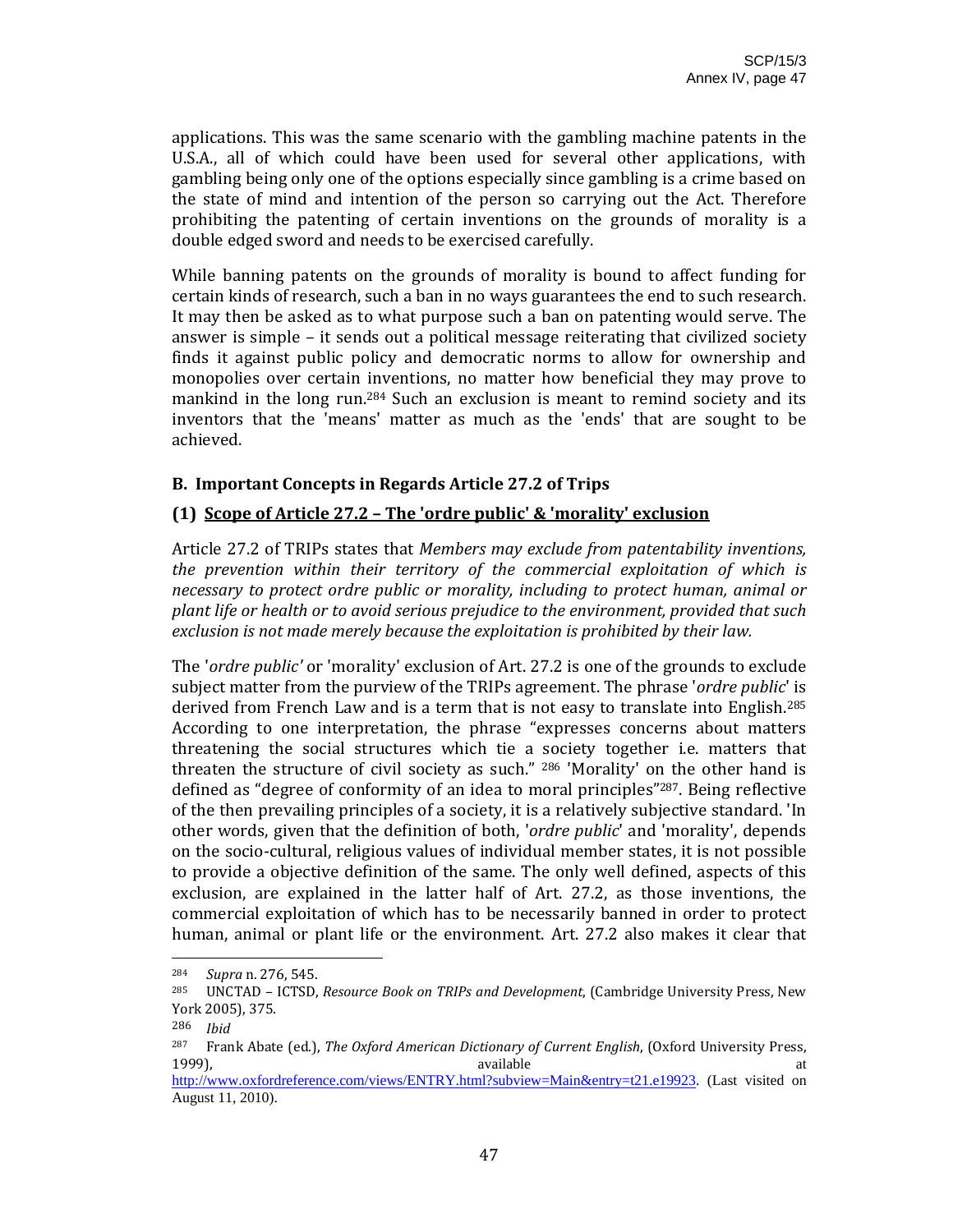'such exclusion' cannot be allowed 'merely' due to the fact that an existing law of a member state prohibits exploitation of the invention in question. This proviso is necessary since most inventions can have a dual purpose of which only one purpose maybe illegal and prohibited. The legality or illegality of the purpose itself is defined in terms of the *mens rea* or mental intent of the person carrying out the Act. For example while a gun could be used to kill a person, the context of the killing *i.e.* murder or self defence can be established only in a court of law and while the use of a gun for murder is prohibited by the law, the use of a gun for self‐defence is legal.

**(2) 'Commercial exploitation':** It is a moot question as to whether Article 27.2 can be invoked only in those circumstances when the commercial exploitation of the invention, sought to be excluded, is expressly banned by the laws of the member states. A literal reading of Article 27.2, especially the phrase, 'the prevention within their territory of the commercial exploitation' seems to indicate that a member state can invoke the exclusions under Art. 27.2 only when the member state in question has banned, under its laws, even the commercial exploitation/sale of the invention. According to one authority this exclusion cannot be invoked, if the invention itself may be sold or distributed in the member state, which seeks to ban the patenting of the same.288

Other authorities however argue that an explicit legal ban on the commercial exploitation of the invention is not necessary in order to exclude the invention from the list of patent‐able subject matter under Art. 27.2. Instead, it is argued that Article 27.2 "does not require an actual *ban* of the commercialization as a condition for exclusions; only the *necessity* of such a ban is required."<sup>289</sup> Therefore according to this interpretation, a member state need not establish that a ban on commercial exploitation actually exists but instead, it would suffice for such a member state to argue that a ban on commercial exploitation is a necessity in light of the prevailing circumstances in the member country.290 These authorities support their argument on the basis of the qualification that exists in the latter half of Article 27.2 ‐ "*such exclusion is not made merely because the exploitation is prohibited by their law".* This qualification requires an objective assessment of the exclusions independent of the existing prohibitions in the law. While this interpretation does seem plausible on a literal reading of the provision, it would seem impractical to exclude an invention from being patented, despite there being no legal bar against commercially exploiting the invention.

**(3)** '**State Practice'**: As is obvious from the above explanation, a state cannot simply prohibit the patenting of all pharmaceutical products on the grounds that it offends the 'morality' and 'ordre public' of its citizens, while allowing for the commercial exploitation of such pharmaceutical products by its citizens. According to one authority, it may be possible to invoke the Article 27.2 exception in those

<sup>288</sup> *Infra* n. 291, 12‐13.

<sup>&</sup>lt;sup>289</sup> Dan Leskien & Michael Flitner, 'Intellectual Property Rights and Plant Genetic Resources: Options for a Sui Generis System' (Issues in Genetic Resources No. 6 June 1997), International Plant Genetic Resources Institute.

<sup>290</sup> *Ibid.*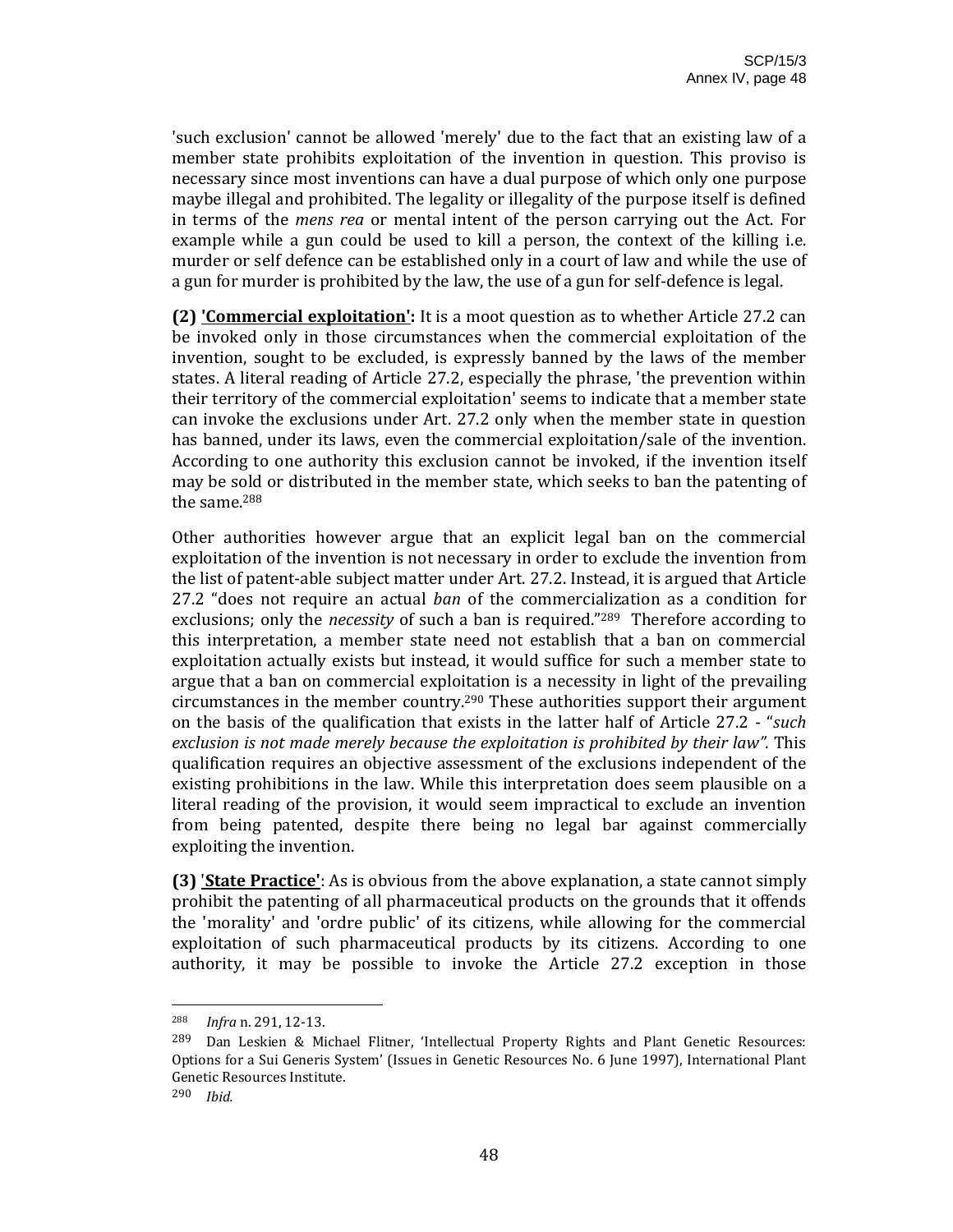circumstances wherein all developing countries decide to suspend the patentability of certain pharmaceutical products on the ground of *ordre public* and morality.291 Such a collective suspension would lead to the creation of a new state practice. However, according to the above cited authority, in order to circumvent the 'commercial exploitation' requirement of Art. 27.2, the exploitation of the pharmaceutical products in question would have to be on a not-for-profit basis.<sup>292</sup> This possible theory is however qualified with the caveat that it is speculative and depends to a large extent on the future interpretation of Article 7 & 8 of TRIPs.293

**(4) Patent Office as an 'arbiter' of morality**: One of the main issues with vesting patent offices with the power to determine the 'morality' of an invention is that 'morality' is essentially a question of policy and since the patent office consists of bureaucrats who are appointed and not elected, they do not have the necessary mandate to make exclusions based on the grounds of 'morality'. Further since patent examiners are generally scientists or engineers who have degrees in science and engineering and not 'morality' they would be not be adequately trained or qualified to make judgments on the 'morality' of an invention.<sup>294</sup> The controversy surrounding the EPO patent oppositions on the grounds of 'morality' and the EPO's and the NZPO's reluctance to get drawn into 'morality' based debates is further proof of the fact that patent offices are probably not the best forums to decide morality.<sup>295</sup> In the context of biotechnology inventions in the U.S., one scholar has opined the following: "*Because the patenting of morally controversial biotech research involves such serious, deeply felt issues, the patenting decision must not be left, as it currently is, to scientists pushing the frontiers of technology, motivated by factors beyond public comment and scrutiny. No one person is competent to decide and resolve these moral issues and determine what the limits should be. Difficult though the task may be, Congress, through legislation, is the only actor competent to clarify the limits of patentable subject matter and the extent to which moral issues should be considered in patentability determinations, if at all.*"296 Therefore the best manner to exploit this TRIPs exclusion is to legislate on it through the legislature, preferably on the lines of the E.U Biotech Directive i.e. technology specific legislation.

#### **C. International Organizations**

## **(1) African Intellectual Property Organization (OAPI)**

The African Intellectual Property Organization also known as the Organisation Africaine de la Propriété Intellectuelle (OAPI) finds it legal basis in Article 19 of the Paris Convention, which reserves the rights of individual member states to enter

 $291$  Carlos Correa, 'Integrating Public Health Concerns into Patent Legislation in Developing Countries', South Centre, Geneva, 2000, 11, available at

http://www.who.int/medicinedocs/fr/d/Jh2963e/6.html. (Last visited on August 1, 2010). <sup>292</sup> *Ibid*, 13.

<sup>293</sup> *Ibid*, 15.

<sup>294</sup> Cynthia M. Ho, *supra* n. 274, 283.

Benjamin D. Enerson, 'Protecting society from patently offensive inventions: The risk of reviving the moral utility doctrine', 89 Cornell L. Rev. 685 (2004), 709.

<sup>296</sup> Margo Bagley, *supra* n. 276, 546.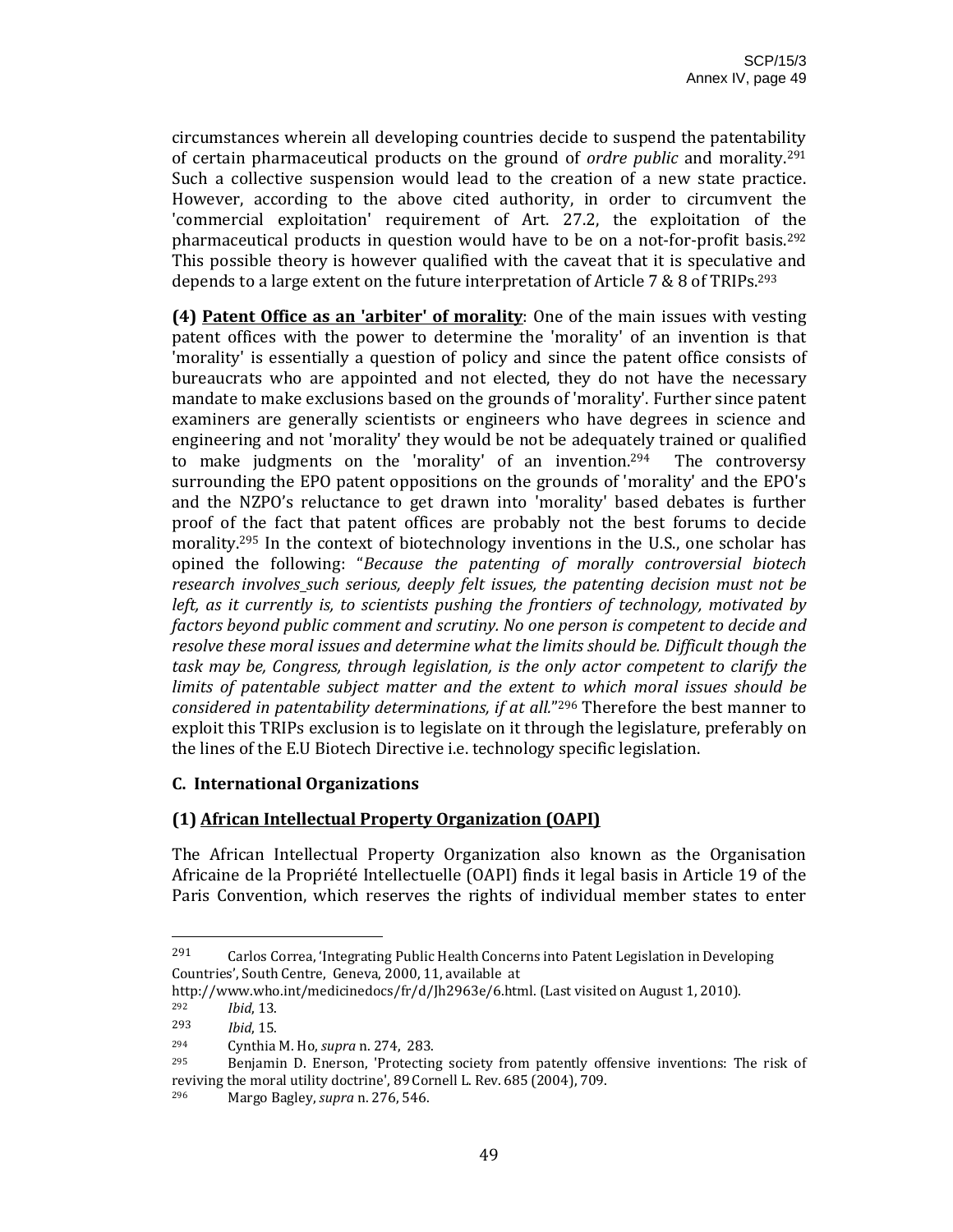into specific agreements with each other as long as these agreements do not specifically contradict the Convention itself. On this basis 16 African members states came together in order to form a single body, the OAPI, which would in turn act as the national patent rights authority for each of them. The members of the OAPI, which are mainly French speaking countries, are as follows: Benin, Burkina Faso, Cameroon, Central Africa, Congo, Cote d'Ivoire, Equatorial Guinea, Gabon, Guinea, Guinea Bissau, Mali, Mauritania, Niger, Senegal, Chad, Togo. The current patent law of this organization is governed by the Bangui Agreement, which was adopted by the member states on 2nd March, 1977.

Article 6 of the Bangui Agreement deals with the subject of "Non‐Patentable Subject Matter". In pertinent part it states that, "Patents shall not be granted for inventions the exploitation of which is contrary to public policy and morality, provided that the exploitation of the invention shall not be considered contrary to public policy or morality merely because it is prohibited by law or regulation". Article 6 of the Bangui Agreement therefore fully exploits the exclusions granted under Article 27.2 TRIPs. In fact the Article 6 exclusion is slightly broader than the exclusion in Article 27.2 since it uses only the word 'exploitation' and not 'commercial exploitation'.

#### **(2) African Regional Intellectual Property Organization (ARIPO)**

While OAPI is an organization of primarily French speaking African nations, the African Regional Intellectual Property Organization (ARIPO) is an organization of primarily English speaking African nations. The organization was established in 1976 through the Lusaka Agreement and it aims at harmonizing the intellectual property legislations of all its member states. ARIPO is also authorized to grant and administer patents on behalf of its member states. The principle protocol dealing with patents is the Harare Protocol, which was adopted on December  $10<sup>th</sup> 1982$  and amended subsequently in the following years. The following members of ARIPO are signatories to the Harare Protocol – Botswana, The Gambia, Ghana, Kenya, Lesotho, Malawi, Mozambique, Namibia, Sierra Leone, Sudan, Swaziland, Uganda, United Republic of Tanzania, Zambia or Zimbabwe.

Section 3 of the Protocol deals with patentability criteria etc. In particular Section 3(10) of the Protocol states in no uncertain terms that, "*Inventions for which patents are granted by the Office shall be new, shall involve an inventive step and shall be industrially applicable.*" This protocol however does not fully exploit the exclusions provided under Article 27.2 of TRIPs, in the sense that it does not exclude an invention from being patented on the grounds that the exploitation of the patent is against *ordre public* and morality.

#### **(3) Andean Pact**

The Andean Pact is a supranational legislation, which provides the basic IP legal system to the countries under the Pact (Bolivia, Colombia, Ecuador, and Peru). The Andean Pact suggests only the minimal levels of protection that is required. Member States are free to add ancillary domestic provisions to the existing rules in the Treaty. Some of the member states like Colombia have relinquished the right to provide for an independent domestic legislation. Yet other countries like Venezuela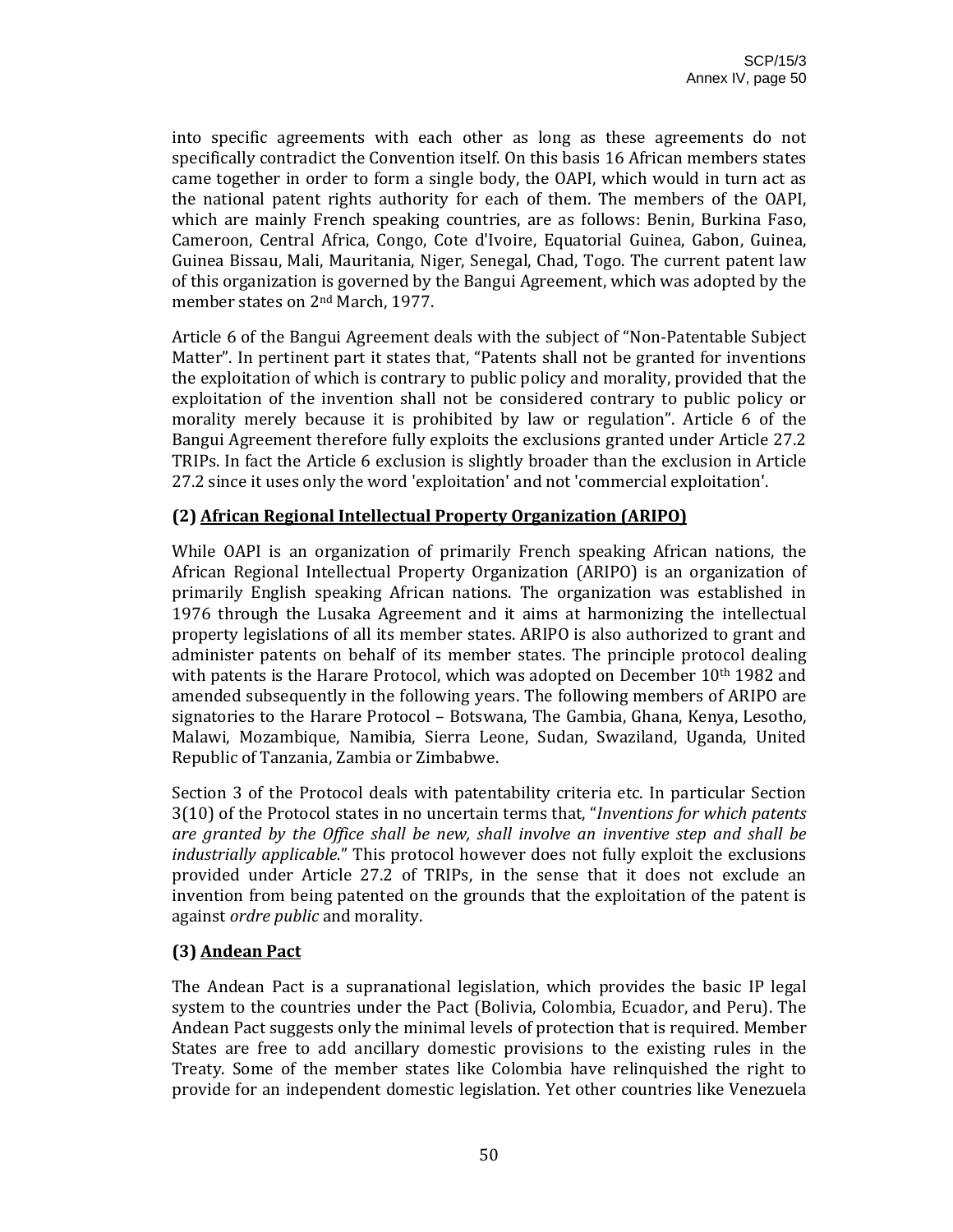in 2008 have abandoned the Pact and instead revived its 1955 IP domestic law. Decision 486 of the Commission of the Andean Community is the law, which prescribes the minimum patentability criteria for the contracting states. Article 20 of this Decision also specifies the grounds on which an invention may be excluded from patent protection. As per Art. 20 (a), those inventions, the commercial exploitation of which is required to be prevented in order to protect 'public ordre' or morality, provided that such exclusion is not made merely because the exploitation is prohibited or regulated by a legal or administrative provision. Interestingly the Andean Pact divorces into a separate provision (Art. 20(b), the Article 27.2 qualification, of including within the definition of 'ordre public' or 'morality', any prohibition that is necessary "to protect human, animal or plant life or health or to avoid serious prejudice to the environment". Since Article 27.2 has effectively been split into two distinct provisions by the Andean Pact the 'ordre public' and morality requirements of Article 20(a) will have to be determined independently of the criteria in Article 20(b).

## **D. The European Patent Convention 2000**

Article 53(a) of the European Patent Convention 2000 provides that European patents '*shall not be granted in respect of inventions the commercial exploitation of which would be contrary to "ordre public" or morality*' and that '*such exploitation shall not be deemed to be so contrary merely because it is prohibited by law or regulation in some or all of the Contracting states*'. Rule 28 of EPC 2000 which corresponds to Article 53 of EPC, 2000 states the following:

*Rule 28 Exceptions to patentability : Under Article 53(a), European patents shall not be granted in respect of biotechnological inventions which, in particular, concern the following:*

*(a) processes for cloning human beings;*

*(b) processes for modifying the germ line genetic identity of human beings;*

*(c) uses of human embryos for industrial or commercial purposes;*

*(d) processes for modifying the genetic identity of animals which are likely to cause them suffering without any substantial medical benefit to man or animal, and also animals resulting from such processes.*

**(1) The OncoMouse decision**: The scope of the morality exclusion under Article 53(a) of the EPC was first debated in the 1989 *OncoMouse* decision. The subject matter of this patent application filed in 1985, were mice which had been genetically modified to carry an activated oncogene, by researchers at Harvard, to make them more susceptible to cancer. The object of the invention was to use these mice for cancer research. At the stage of examination of the patent application, the Examining Division of the European Patent Office did not apply the 'morality' exclusion under Article 53(a) on the grounds that it was not staffed with people qualified to make judgments on morality. It rejected the application on the grounds that animal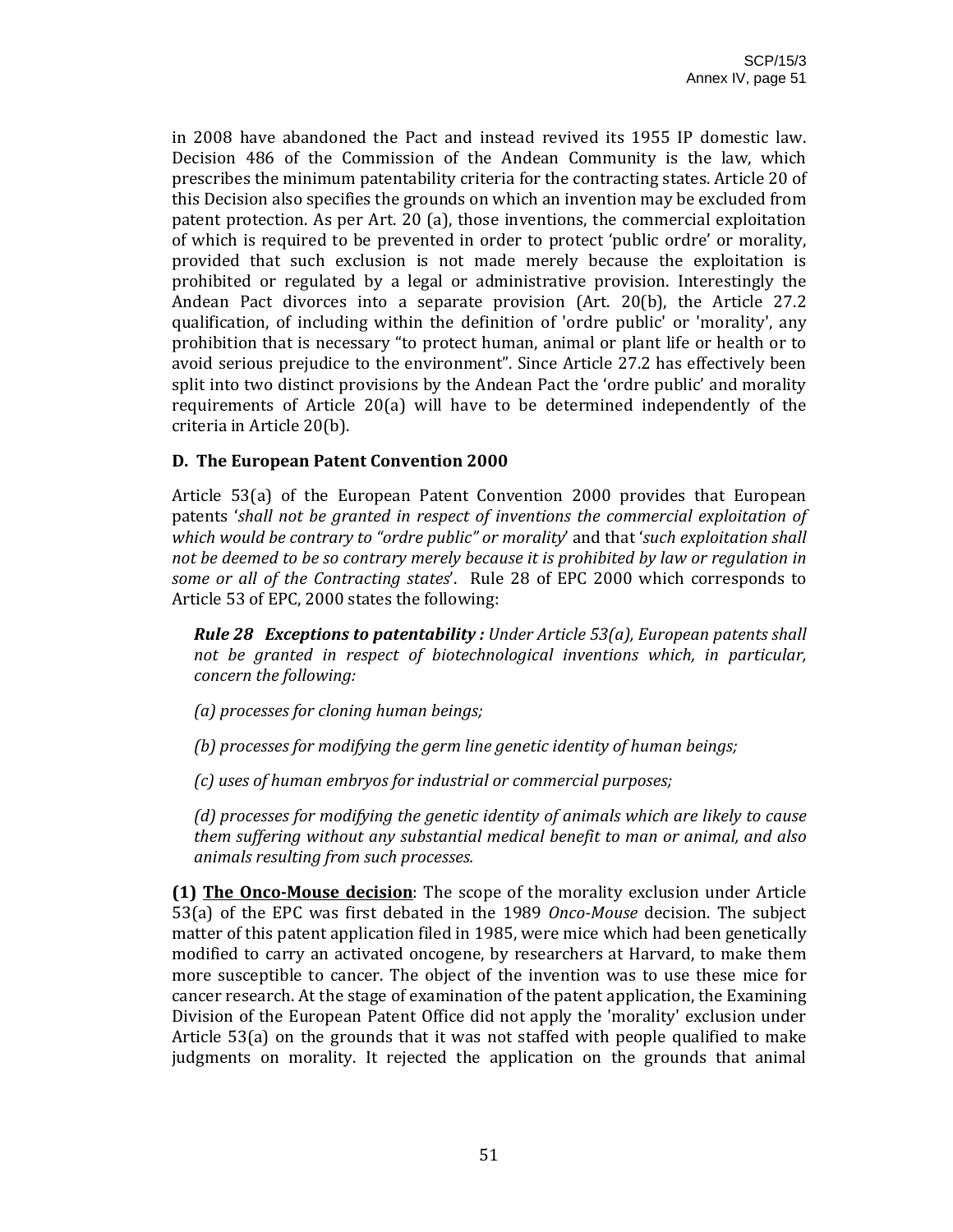varieties were not patentable under the EPC.<sup>297</sup> On appeal however, the Technical Board of Appeal considered it necessary to apply the 'morality' exclusion under Article 53(a). The Technical Board of Appeal was of the view that genetically modifying a mammal to ensure it developed cancer was highly problematic, since such genetic modifications and the resultant cancer would necessarily cause suffering to the animal.<sup>298</sup> The Board of Appeal therefore remitted the application to the Examining Division with instructions that while considering morality, the patent office should balance the invention's utility to mankind with the suffering caused to animals and the possible risk to the environment. In line with the Board of Appeal's instructions, the Board held the genetically modified mouse to be patentable on the grounds that cancer research was to the benefit of humanity.299 While considering the suffering caused to mice the Examining Division reasoned that cancer research would take place anyway and that it would require the sourcing of several mice to locate the ones which had 'naturally' developed cancer; the invention under consideration however benefited mice since it would reduce the large number of mice that would have otherwise been sourced and subsequently destroyed by laboratories for cancer research. Based on this utilitarian framework, the EPO therefore went ahead to grant a patent for the genetically modified mouse.

**(2) The Upjohn case**: In this case, a pharmaceutical company had filed a patent application covering a mouse into which a gene had been introduced so as to cause the mouse to lose its hair. The EPO applied the same utilitarian test that it had developed in the Onco‐mouse case but with different results. After balancing the benefits of the invention in experiments to cure hair loss, as against the harm suffered by the mice, the EPO came to the conclusion that the invention was immoral and would therefore not be patentable.300

**(3) The Plant Genetic Systems Case:**301 In this case, the patent which was granted for a genetically engineered plant which rendered the plants resistant to herbicide, was opposed by Greenpeace on the grounds that such an invention was inherently immoral and also that it created risks to the environment. Applying the utilitarian approach, formulated in the Onco‐Mouse case, Greenpeace argued for the possible risks to be balanced against the benefits likely to accrue from the invention. The Opposition Division of the European Patent Office refused to consider the patent on the basis of the utilitarian theory developed in the Onco‐Mouse case on the grounds that they were primarily concerned with the technical aspect of the invention and that they were not competent or qualified to decide ethical issues. Instead, the Opposition Division held that the 'ordre public' & 'morality' exclusion would be invoked only in those cases where the invention was regarded to be so outrageous that there was an overwhelming consensus that no patent should be granted for the same. The EPO therefore required that a certain threshold be crossed before the application of the morality test. With this decision the EPO considerably narrowed

 <sup>297</sup> [1989] OJEPO 451 (Exam.)<br><sup>298</sup> *Harvard* / Onco-mouse T19

<sup>298</sup> *Harvard/Oncomouse*, T19/90 (1990) OJEPO 490 (TBA).

<sup>299</sup> *Harvard/Oncomouse*, T19/90 (1991) EPOR 525 (Exam).

<sup>300</sup> *Independent* (2 Feb. 1992).

<sup>301</sup> **[1993] 24 IIC 618.**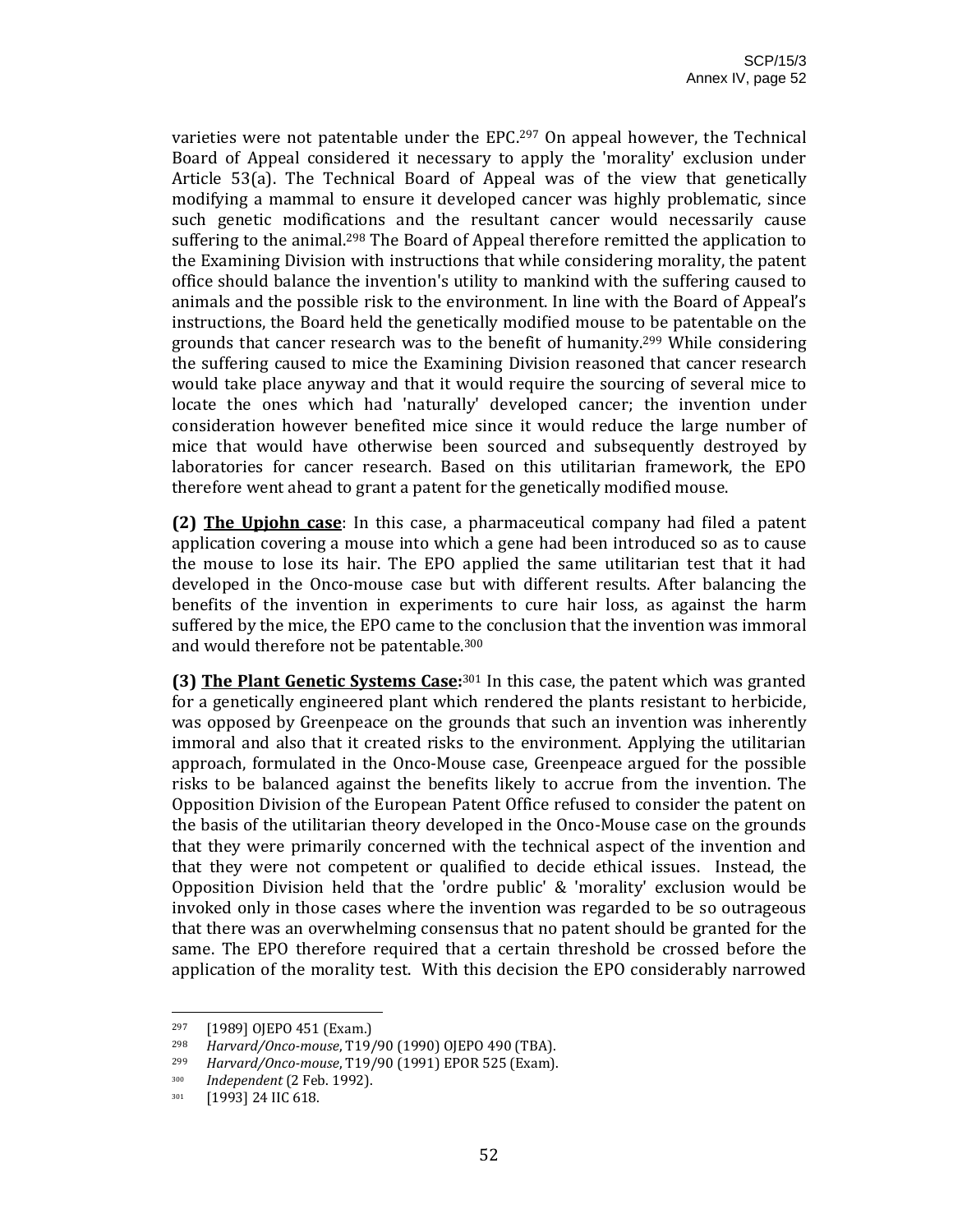the application of the *morality* in the patent system. The decision of the Opposition Division was appealed to the Technical Board of Appeal. While dismissing the appeal the Board of Appeal held that although the morality provision is to be considered normally it should not be disregarded by the patent office even in those cases where it is difficult to judge whether the claimed subject matter would offend 'ordre public' and morality.

**(4) The** *Relaxin* **case**: In this case, the Howard Florey's Institute was granted a patent for the DNA sequences of a naturally occurring substance, which is obtained from the human ovary and which relaxes the uterus during child birth.<sup>302</sup> This patent was opposed by the Green Party on three grounds: (i) That the use of pregnancy for profiteering was offensive to human dignity; (ii) that the applicant was involved in patenting life itself and that the same was intrinsically immoral; and (iii) such patenting was equivalent to slavery. The EPO rejected these objections on the grounds that the tissue that was used in the research was donated during the course of necessary gynaecological operations and therefore did not offend 'human dignity'. Moreover, the EPO held the DNA to be a 'chemical substance which carries genetic code' and not 'life'. The 'slavery' analogy was also shot down by the EPO on the grounds that the opponents had failed to appreciate the true nature of patent right which did not grant a monopoly over life but simply a right to prevent others from practising the same invention.

**(5) The Transgenic Animals decision:** The scope of the 'morality' exclusion in Article 53(a) was once again considered by the Technical Board of Appeal (EPO) in its 2006 *Transgenic Animals* decision. In this appeal against the Order of the Opposition Division in the year 2003, the Technical Board of Appeal was required to consider whether the patent could stand in an amended form to cover all transgenic rodents, i.e. genetically modified rodents could be excluded from patentability under the morality requirements of Article 53.303

In its decision, the Technical Board of Appeal ruled that the words 'contrary to *ordre public* or morality' in Article 53 of the EPC was not concerned with either the morality of the process of genetically manipulating a mouse nor with the technique of such manipulation. Instead, the Technical Board of Appeal stressed that the 'morality' provision of Article 53 was concerned with the morality of *exploiting* such a genetically modified organism or the method to carry out such genetic manipulation<sup>304</sup>. The Board further confirmed that the utilitarian approach laid down by the Opposition Division in the 1991 Onco-mouse decision (T 19/90) was the correct approach to be taken by the Court while deciding the suitability of bringing the invention under the 'morality' requirement of Article 53 EPC.

The Board however rejected the amendment aimed at covering all rodents on the grounds of EPC 2000 Rule 28 which clearly states that under Article 53A, European Patents shall not be granted in respect of biotechnological inventions which in particular concern the following ‐ (I) process for cloning humans (ii) processes for

<sup>302</sup> *Howard Florey/Relaxin*, T74/91 [1995] EPOR 541 (Op. Div.).

<sup>303</sup> *Harvard/Oncomouse*, [2003] OJEPO 473 (Opposition Division).

<sup>304</sup> *Harvard/Transgenic Animals*, T 315/03 (2006) OJEPO 15, 29 (TBA).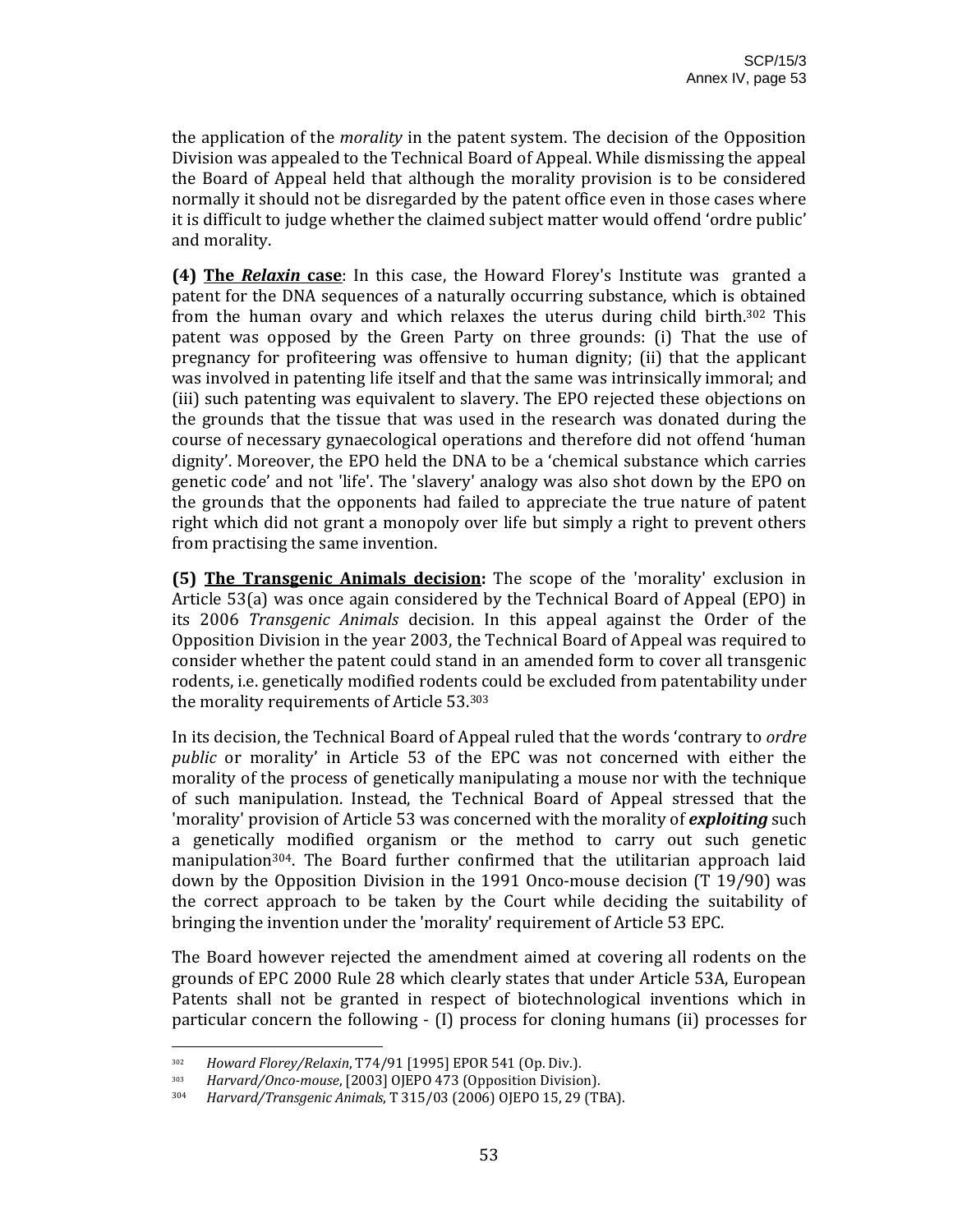modifying the germ line genetic identify of human being (iii) uses of human embryos for industrial or commercial process and (iv) process for modifying the genetic identity of animals which are likely to cause them suffering without any corresponding medical benefit to man or animal and also causes animals resulting from such processes. The applicant's main request claiming 'transgenic rodents', (which meant claiming all animals within the taxonomic order *Rodentia),* was rejected on the basis of the balancing test in this Rule, since the applicants failed to show the medical benefits of conducting such tests on the entire taxonomic order, instead of only mice. The claims with respect to only 'mice' however survived the original utilitarian test since the applicants were able to demonstrate increased medical benefits vis‐à‐vis mice.

**(6) The 'University of Edinburgh's human embryo patent':** In the year 2002, the University of Edinburgh was granted a patent for an invention in the field of development biology. The patent in question "described a method of using genetic engineering to isolate stem cells  $-$  including embryonic stem cells  $-$  from more differentiated cells in a cell culture in order to obtain pure cell cultures."305 The patent was challenged by the Governments of Germany, Italy and the Netherlands along with the German branch of Greenpeace, on the grounds that such an invention was against 'ordre public' and morality. On concluding the hearings, the Opposition Division at the EPO held that the University of Edinburgh's controversial human embryo patent did not comply with EPC 2000 Rule 28(c) and Article 53(a) of the EPC 2000.306

**(7) The Wisconsin Alumni Research Foundation (WARF) case**:307 The question that arose in this case was whether or not human embryonic stem cell (HESC)s were patentable or not. While the EPO had been granting patents for stem cell research, the issue with the HESCs was that the method of extraction inevitably led to the destruction of the human embryo. As already discussed, Article 53(a) prohibited the grant of patents for those inventions which were against 'ordre public' & morality, while Rule  $28(c)$  specifically prohibited the patenting of human embryos for industrial or commercial purposes. The patent application was therefore rejected by the EPO on these grounds. On appeal to the EPO Technical Board of Appeal (TBA), given the significance of the matter, the Board of Appeal referred the matter to an

<sup>305</sup> The 'Edinburgh' patent is European patent No. EP 0695351, with the title "Isolation, selection and propagation of animal transgenic stem cells", available at http://www.epo.org/aboutus/press/releases/archive/2002/18972002.html. (Last visited on August 11, 2010).

<sup>306</sup> Patent EP 695351, granted by EPO Dec. 1999. See EPO press release, 'Edinburgh patent limited after European Patent Office opposition hearing' (24 Jul. 2002). Rule 28 reads as follows: *Exceptions to patentability : Under Article 53(a), European patents shall not be granted in respect of biotechnological inventions which, in particular, concern the following:*

*<sup>(</sup>a) processes for cloning human beings;*

*<sup>(</sup>b) processes for modifying the germ line genetic identity of human beings;*

*<sup>(</sup>c) uses of human embryos for industrial or commercial purposes;*

*<sup>(</sup>d) processes for modifying the genetic identity of animals which are likely to cause them suffering without any substantial medical benefit to man or animal, and also animals resulting from such processes.*

<sup>307</sup> *Wisconsin Alumni Research Foundation*, Case G 0002/06, Eur. Patent Off., 23‐26 (Nov. 25, 2008), (2009) 5 OJEPO 306.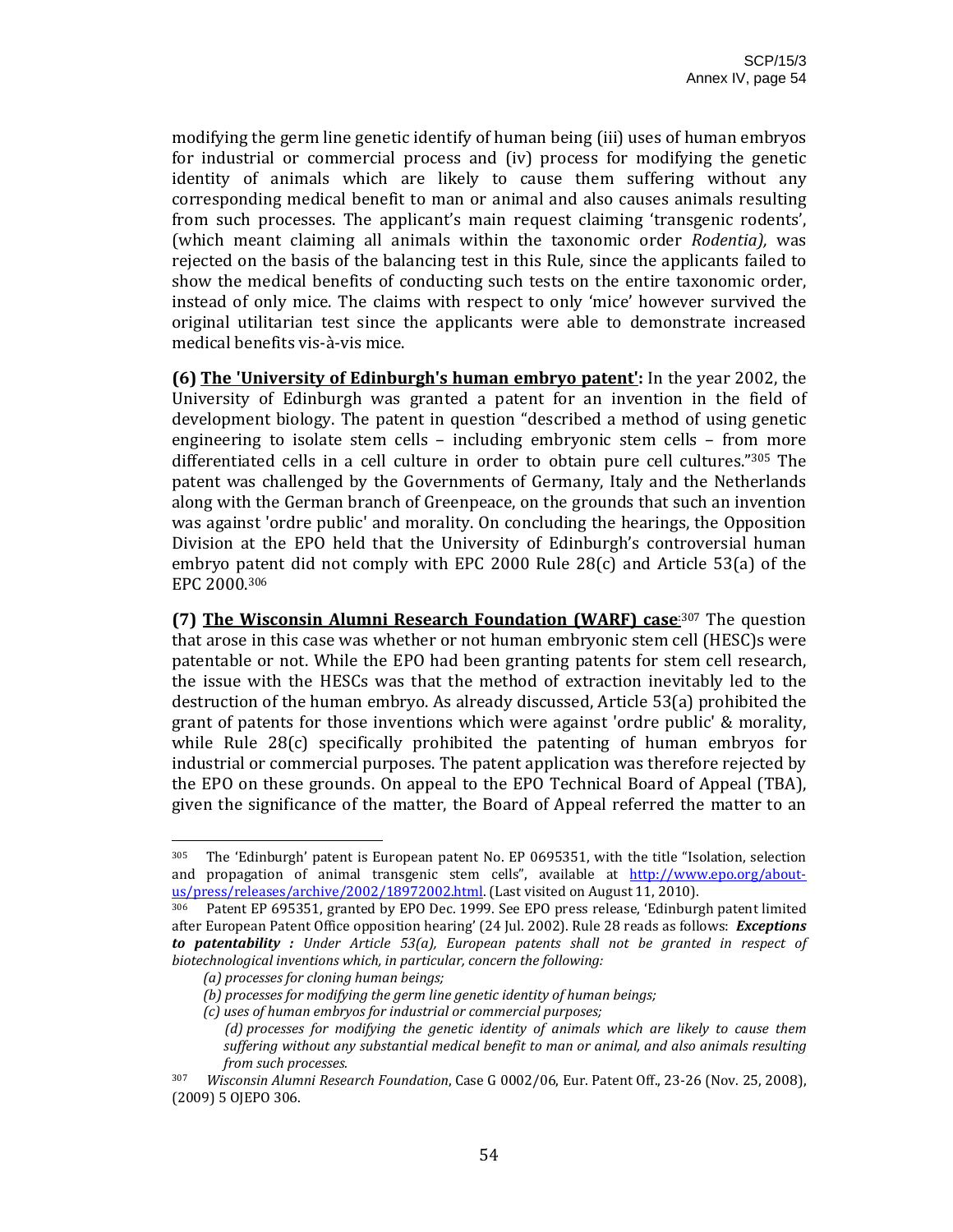Enlarged Board of Appeals (EBoA). The EBoA issued its ruling in November 2008 in which it refused to allow WARF's patent for the HESCs to proceed as the same was against "the public order and morality requirements of Article 53(a) & Rule 28(c) of the EPC 2000." The EBoA was partly guided by the Biotech Directive of the E.U. which incorporates ethical considerations into the patentability analysis.<sup>308</sup>

**(8) Eurasian Patent Convention:** This treaty is administered by the Eurasian Patent Organization (EAPO). The members of the EAPO are mainly former members states of the USSR and include the following: Turkmenistan, Republic of Belarus, Republic of Tajikistan, Russian Federation, the Republic of Azerbaijan, Republic of Kazakhstan, the Krygyz Republic, the Republic of Moldova, Georgia, Ukraine and Republic of Armenia. It must be observed that not all of these countries are signatories to TRIPs. Some of these countries like the Russian Federation are only observers and not signatories to the WTO and its ancillary treaties. The main aim of this convention is to create a single patent system for all the member states in order to avoid duplication of resources. The Eurasian Patent Convention does not provide for any exclusion from patenting on the grounds of 'ordre public' or 'morality'.

## **E. Individual Countries**

# **(1) Albania**

Albania is a member of the European Patent Convention (EPC) and is governed by a patent law which is referred to as the Committee of Science and Technology Order, No. 1707, of December 29, 2008, Rules for Patents. Article 6 of this legislation contains an elaborate exclusion from patentability on the grounds of public order and morality. Article 6(1) states that patents shall not be granted to inventions, the commercial exploitation of which would be contrary to public order, morality or public health and human life. This provision of law further clarifies that such exploitation may be deemed to be so contrary even if it has not been so banned expressly by law or regulation. The legislation therefore vests in the patent office a wide discretion to decide when exploitation of an invention is offensive to public order, morality or health. Clause 6 further incorporates provisions of the E.U. Biotech Directive 98/44/EC, by specifically prohibiting "a) processes for cloning human beings; b) processes for modifying the germ line genetic identity of human beings; c) uses of human embryos for industrial or commercial purposes; d) processes for modifying the genetic identity of animals which are likely to cause them suffering without any substantial medical benefit to man or animal, and also animals resulting from such processes." Albanian patent law therefore appears to exploit the scope of the exclusion under Article 27.2 of TRIPS.

<sup>308 &</sup>quot;*Whereas, moreover, uses of human embryos for industrial or commercial purposes must also be excluded from patentability; whereas in any case such exclusion does not affect inventions for therapeutic or diagnostic purposes which are applied to the human embryo and are useful to it;"* Clause 42 of the Directive 98/44/EC of the European Parliament and of the Council of 6 July, 1998 on the legal protection of biotechnological inventions.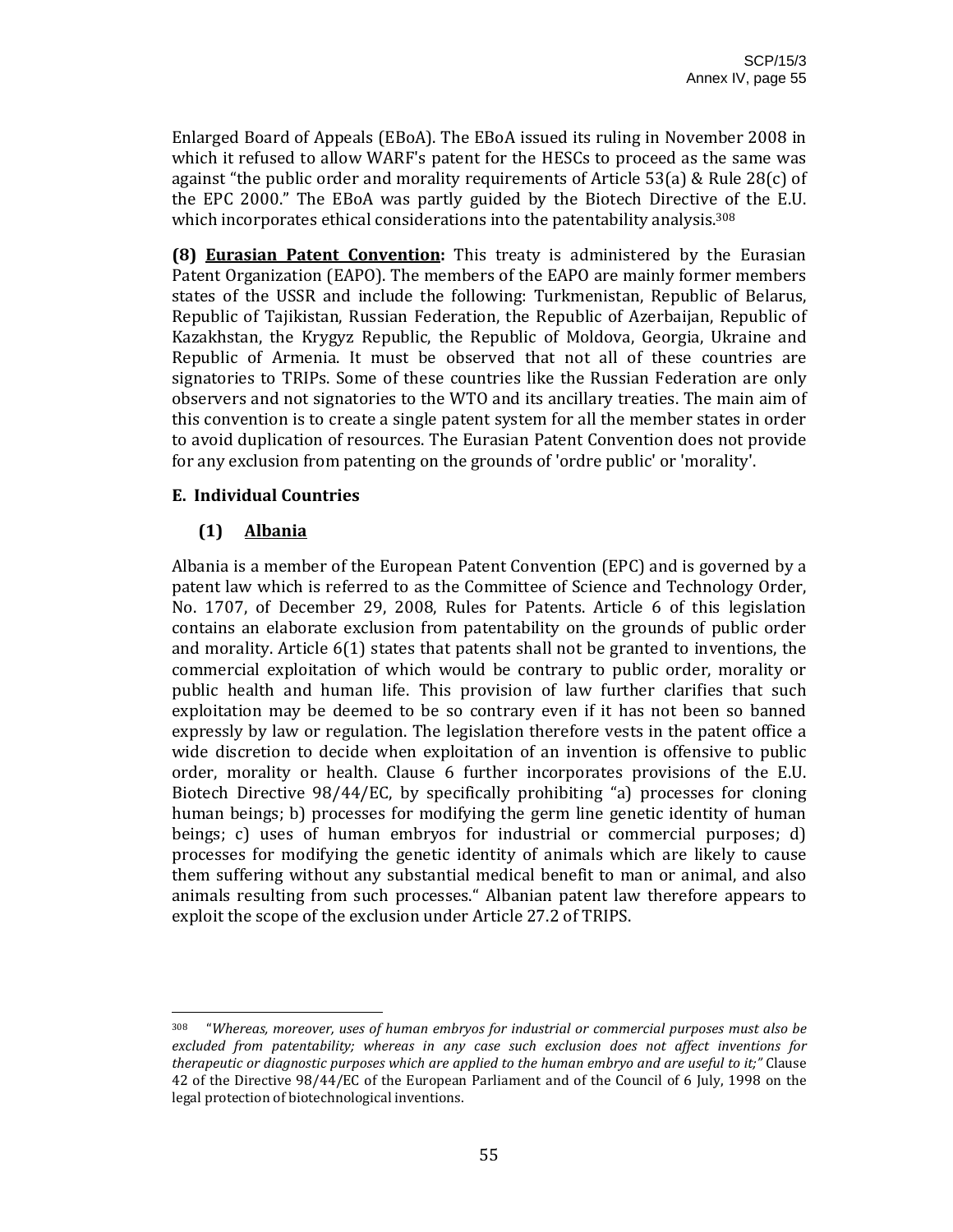# **(2) Armenia**

The relevant patent legislation of Armenia is the Industrial Property Law, 2008. Article 10 of this legislation lists all the exceptions to patentability. Of particular relevance to this paper is Article 10(2): *Inventions, the exploitation of which contradicts the public interests, morality, philanthropy principles shall not be subject to legal protection.* The nature of the exclusion under Article 10(2) of the relevant Armenian law, especially the 'philanthropy' principle, *prima facie*, seems to be much broader than the exclusion under Article 27.2 of TRIPs.

# **(3) Argentina**

The relevant patent legislation of Argentina is Law No. 24. 481 enacted in the year 1995 and amended subsequently. Article 7 of the same law, deems unpatentable, the inventions whose exploitation in the Argentinean territory should be prevented so as to protect public good or morality, the health or life of persons or animals, the conservation of plants or the avoidance of serious damage to the environment. Although similarly worded to Article 27.2 of TRIPs this provision does not state that the exploitation of the invention has to be of a commercial nature. 

# **(4) Australia**

The relevant patent legislation of Australia is the Patents Act, 1990, as consolidated in 2010. The Australian legislation does not incorporate an express 'ordre public & morality' exclusion as envisaged by Article 27.2 of TRIPs. This legislation however does stipulate that "human beings, and the biological processes for their generation, are not patentable inventions". In essence these are exclusions to patentability which can be defended on the basis of the basis of the 'ordre public' and 'morality' exclusions of Article 27.2 of TRIPs.

# **(5) Bahrain**

The relevant patent legislation of Bahrain is Law No. 1 of 2004 in Respect of Patents and Utility Models, as amended by Law No. 14 of 2006. Under Article 3 of this law the Kingdom of Bahrain may prohibit the patenting of any inventions the commercial exploitation of which is imperative for the protection of public order or principles of morality; including the protection of humans life or health or that of animals or plants or to avert causing serious harm to the environment.

# **(6) Bangladesh**

The relevant patent legislation of Bangladesh is the Patent & Designs Act, 1911. This legislation does not provide for the 'ordre public' or morality exclusion from patent law. In this sense Bangladesh is not fully exploiting the exclusions that are found in Article 27.2 of TRIP.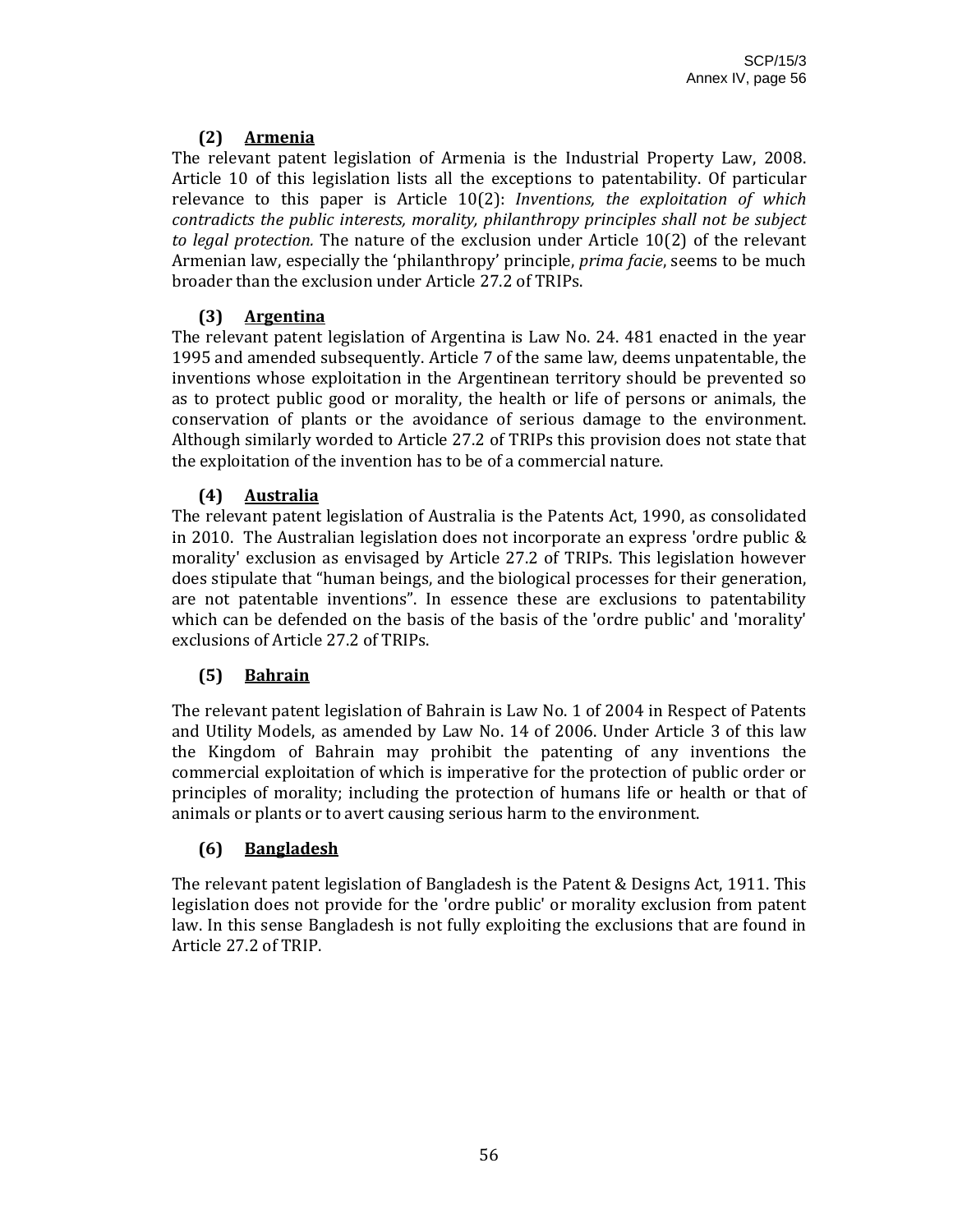# **(7) Belize**

The relevant patent legislation of Belize is the Patents Act, Chapter 253 (revised edition 2000). As per Article 12(3)(a) of this legislation a patent shall not be granted for an invention, the commercial exploitation of which is necessary to protect public order or morality, including to protect human, animal or plant life or health or to avoid serious prejudice to the environment, provided that such refusal shall not be based solely on the grounds that the commercial exploitation of such an invention is prohibited by a law in force in Belize.

# **(8) Bolivia**

The relevant patent legislation in Bolivia is the Industrial Property Law, 1912. According to Article 3 of this law, patents can be denied to inventions the exploitation of which would be contrary to law, public safety, or decency or morality. This provision therefore adequately exploits the exclusion under Article 27.2. Although Article 27.2 does not expressly include the term ' decency', the same can be read into the undefined terms of 'morality'/ 'ordre public'.

# **(9) Brazil**

The relevant patent legislation in Brazil is Law No. 9.279/96. Article 18 of this legislation states that any invention contrary to morality, decency or public safety, order and public health shall be excluded from the scope of patentable subject matter. Article 18(II) further goes on to prohibit the patenting of all or part of living things even though they may have satisfied the requirements of patentability and were not mere discoveries. Although this provision does not expressly use the words 'ordre public' or 'morality' the scope of the provision essentially takes shelter under the Art. 27.2 heading of 'morality'.

# **(10) Bulgaria**

The relevant patent legislation of Bulgaria, a member of the EPC, is a legislation which was originally promulgated in the State Gazette in the year 1993 and consequently amended in the years 1993, 1996, 1998, 1999, 2002 & 2007. As per Article 7 of this legislation a patent shall not be granted for inventions the commercial use of which would be contrary to 'social order or morality', including "*(a) methods of cloning human beings; (b) methods of altering the genetic identity of human embryo; (c) use of human embryos for industrial or commercial purposes;(d) methods of modifying the genetic identity of animals, where this may cause them suffering without any substantial use from a medical point of view for humans or animals, as well as animals obtained by such methods;*". Thus, Article 7, in effect incorporates the E.U. Directive on Biotechnology – 98/44/EC.

# **(11) Cambodia**

The relevant patent legislation of Cambodia is the 'Patents  $\&$  Utility Models  $\&$ Industrial Designs, law of 2003'. Article 9 of this legislation states that inventions, the commercial exploitation of which would be contrary to public order or morality or prohibited by law would not be patentable under the legislation. This provision therefore adequately exploits the scope of the 'ordre public' or 'morality' exclusion available in Article 27.2 of TRIPS.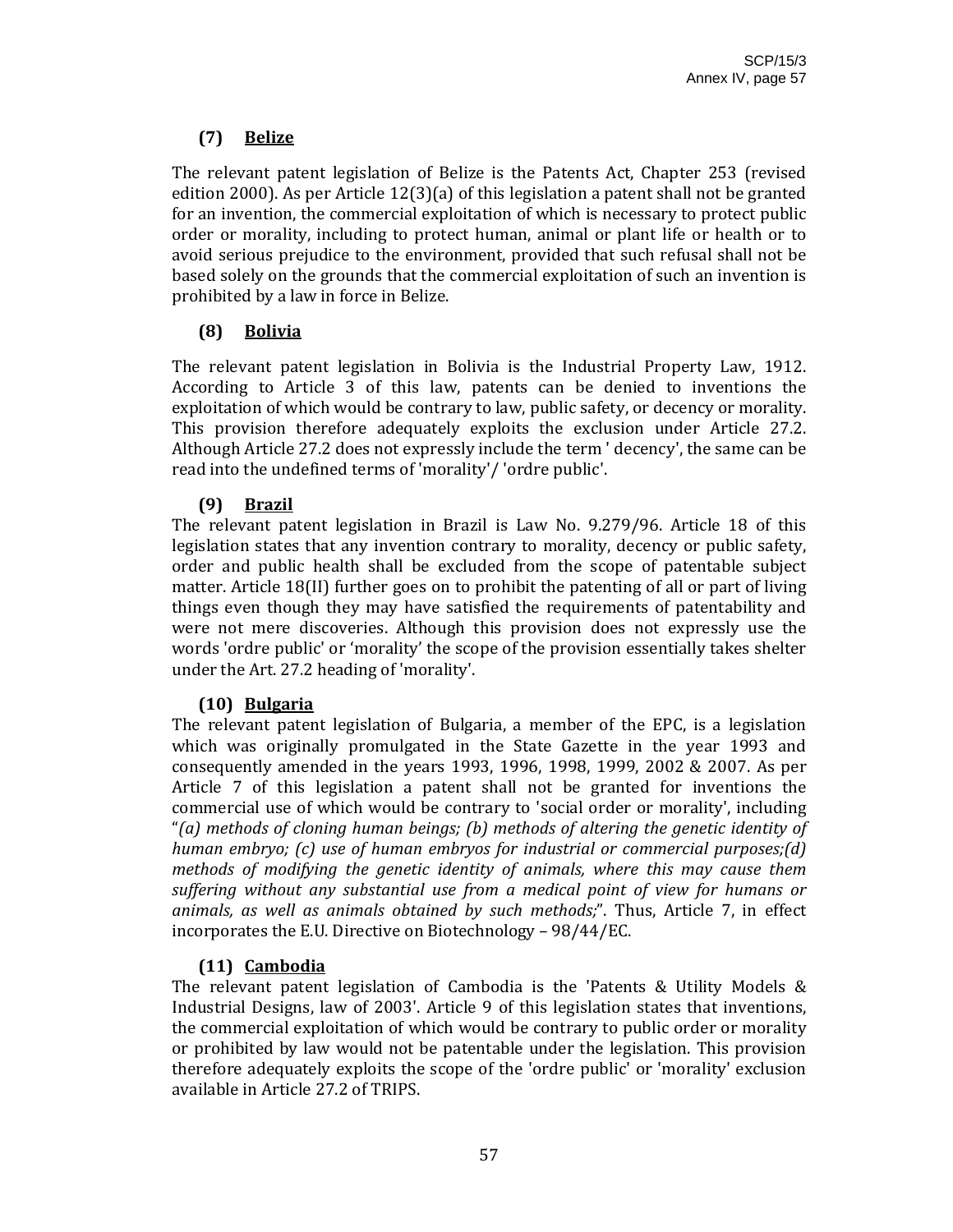## **(12) Canada**

The relevant Canadian patent legislation is the Patents Act, 1985 as amended several times over the last decades. This legislation does not provide for any specific 'ordre public'/morality exclusion from patentability. In the controversial *Oncomouse* decision the Commissioner of Patents turned down the patent application for the Harvard Oncomouse. This invention basically involved injecting cancer cells into mice so as to enable the cancer to develop within them in a manner which would be useful for animal carcinogenic studies. The Commissioner of Patents initially rejected the patent application on grounds of public policy. The Canadian Supreme Court while overturning the decision of the appeals court<sup>309</sup> held that the 'public policy' could not be grounds for rejecting a patent since Parliament did not incorporate an 'ordre public' or 'morality' exception into the Patent Act despite having an opportunity to do so while it was amending the Patent Act to make it compatible with TRIPS and NAFTA, both of which provide for such an exclusion.310 As a result 'ordre public' and morality as a grounds of exclusion to patentability have no basis in Canadian law.

## **(13) Chile**

The relevant, revised patent legislation in Chile is law no: 19.039, 2005 (Establishing the Rules Applicable to Industrial Titles and the Protection of Industrial Property Rights). Article 38 of this law excludes from the definition of patentable subject matter those inventions, the commercial exploitation of which must be necessarily prevented in order to protect public order, state security, morals & decency, the health or life of people or animals, or to preserve plants or the environment, provided that the exclusion is not made for the sole reason that a legal or administrative provision exists prohibiting or regulating that exploitation. The provision therefore adequately exploits the exclusion under Article 27.2 of TRIPs.

## **(14) China**

The relevant patent legislation in China is 'The Patent Law of the People's Republic of China', 2000 as amended in the subsequent years. Article 5 of this legislation states that no patent right shall be granted for any invention that contravenes any law or social moral or that is detrimental to public interest. Unlike Article 27.2 of TRIPS which states that an exclusion shall not be made simply for the reason that its exploitation is prohibited by the law, this Chinese legislation allows for excluding protection merely on the grounds that the invention contravenes any law. Further unlike Article 27.2 of TRIPs the Chinese exclusion does not seem to require the exploitation to be of a 'commercial' nature. The Chinese State Intellectual Property Office (SIPO) gives some examples of few such inventions which are not patentable311: (1) Processes for cloning human beings and human beings being cloned (2) Processes for modifying the germ line identity of human beings (3) Uses

<sup>309</sup> *President and Fellows of Harvard College* v. *Commissioner of Patents*, Federal Court of Canada, File: T‐275‐96; April 21, 1998.

<sup>310</sup> *Harvard College v. Canada (Commissioner of Patents)*, [2002] 4 S.C.R. 45 (Can.), available at http://www.canlii.org/en/ca/scc/doc/2002/2002scc76/2002scc76.html. (Last visited on August 11, 2010).

<sup>311</sup> Melissa Wetkowski, 'Unfitting: Gene patent limitations too tight for United States' biotechnology innovation and growth in light of international patenting policies', 16 Sw. J. Int'l L. 181 (2010), 196.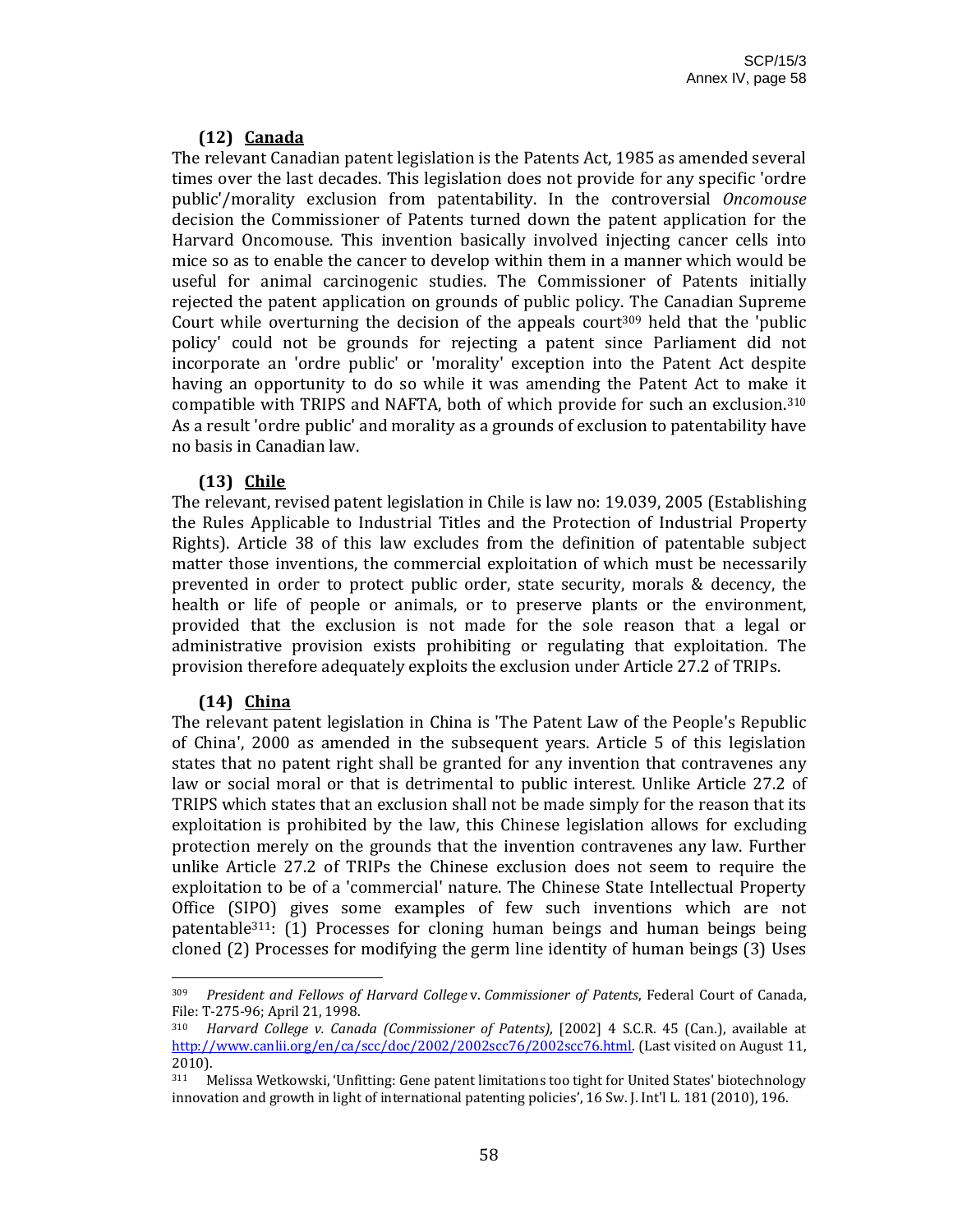of human embryos for industrial or commercial purposes (4) Processes for modifying the genetic identity of animals, which are likely to cause them suffering without any substantial medical benefit to human and animal, and also animals resulting from such processes. These guidelines virtually mirror the European law on the point.

#### **(15) Colombia**

This country follows the Andean Rules with no domestic legislation supplementing it and therefore automatically has the same exclusions that exist under the Andean Pact.

#### **(16) Croatia**

The relevant patent legislation in Croatia is the 'Patent Act and Amending Patent Act and Act on Amendments to the Patent'. Article 7 of this legislation states that inventions shall be considered un‐patentable where their commercial exploitation would be contrary to public order or morality. In addition to this, Article 7 also incorporates the E.U. Biotech Directive 98/44/EC by expressly prohibiting the process for cloning human beings, process for modifying the germ line genetic identity of human beings, uses of human embryos for industrial or commercial purposes and also processes for modifying the genetic identity of animals which are likely to cause them suffering without any substantial medical benefit to man or animal, and also animals resulting from such processes.

#### **(17) Cyprus**

The relevant patent legislation of Cyprus is the Patent Law of 1998. Article 5 of this legislation states that a patent shall not be granted in respect of an invention the publication or exploitation of which would be contrary to public order or morality, provided that the exploitation shall not be deemed to be so contrary merely because it is prohibited by law or regulation. This provision does not state that the exploitation is required to be of a commercial nature.

## **(18) Czech Republic**

The relevant patent legislation of the Czech Republic is the Law No. 527/1990 of Coll., Act on Inventions, Industrial Designs and Rationalisation Proposals, as amended by the Law No. 519/1991 of Coll. Via an Amendment Act dated 2000, Section 4 (a) was amended to introduce an exclusion to patentability on the grounds of 'ordre public' and 'morality'. In pertinent part the exclusion reads as follows: "inventions, the exploitation of which would be contrary to public order or morality; this fact may not be concluded merely because the exploitation of the invention is prohibited by law". This provision does not state that the exploitation is required to be of a commercial nature.

## **(19) Denmark**

The relevant patent legislation of Denmark is the Patents Act as amended over several years. Section 1(b) of the legislation states that patents shall not be granted in respect of inventions the commercial exploitation of which would be contrary to *ordre public* or morality provided that an exploitation shall not be deemed to be so contrary merely because the exploitation is prohibited by law or administrative regulation. This legislation additionally incorporates the E.U. Biotech Directive –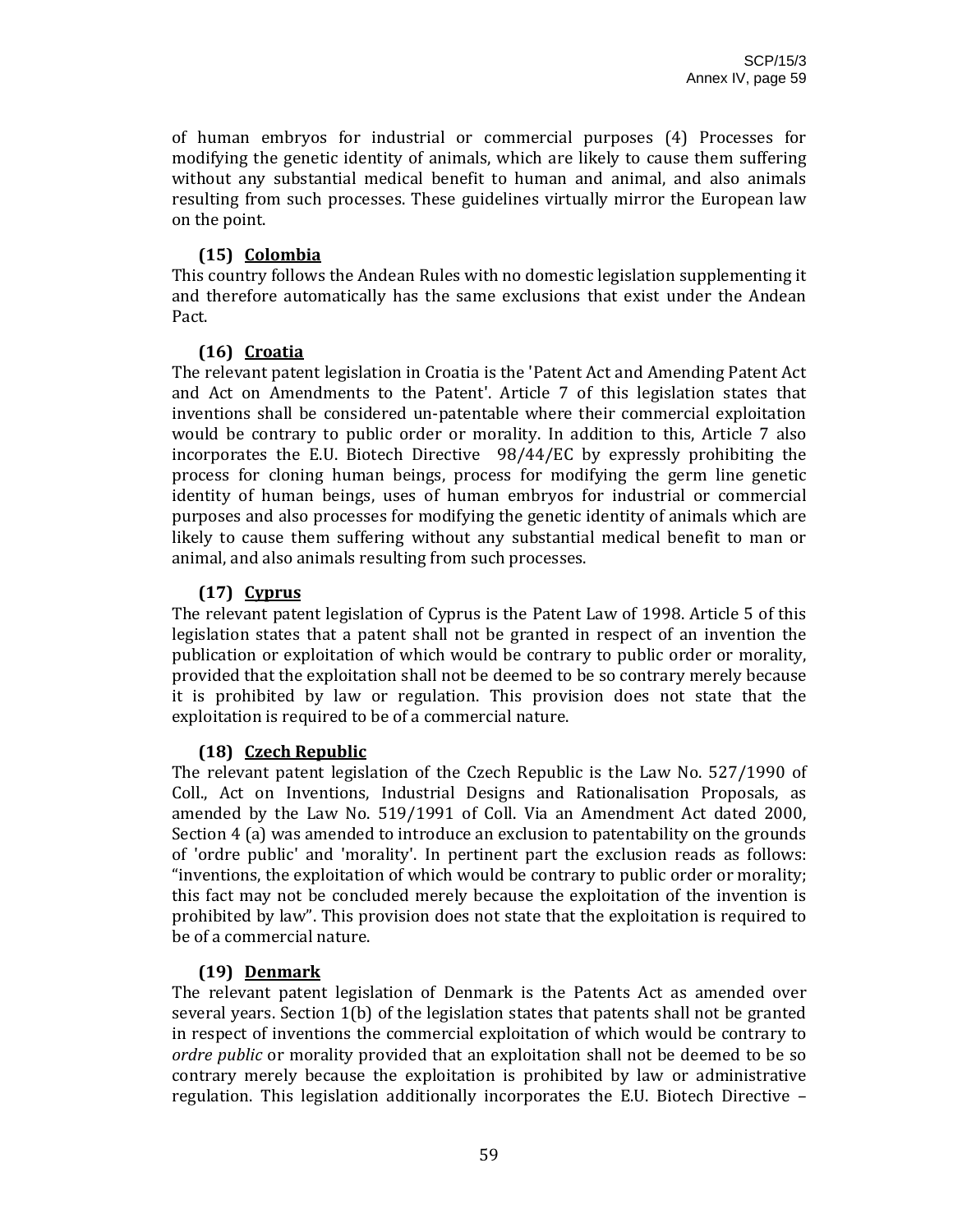$98/44/EC$  – in Article 1(b) therefore banning the patenting of all processes for cloning human beings, processes for modifying the germ line, the use of human embryos for industrial or commercial purposes and processes for modifying the genetic identity of animals, which process may cause them harm that is not proportional to the benefit to mankind.

#### **(20) Ecuador**

The relevant patent legislation in Ecuador is Codificación 2006‐013. According to Article 126 of this law patents are to be denied to inventions, the commercial exploitation of which must be prevented as necessary to protect morality. Patents are also denied on absolute grounds to inventions, the commercial exploitation of which must be prevented as necessary to protect public order including to protect the health or life of humans or animals or plant life or to prevent serious damage to the environment or ecosystem.

#### **(21) Egypt**

The relevant patent legislation in Egypt is the Law on the Protection of Intellectual Property Rights (Law No. 82) which was adopted on 3 June 2002. Under Article 2 of this law patents shall not be granted for inventions whose exploitation is likely to be contrary to public order or morality, or prejudicial to the environment, human, animal or plant life and health. This provision does not state that the 'exploitation' is required to be of a commercial nature.

#### **(22) Estonia**

Estonia is a member of the EPC. The relevant patent legislation in Estonia is the Patent Act, 1994 as amended consequently in the years 2000, 2001, 2002, 2003  $\&$ 2004. Section 7 of this legislation lists all the inventions that are deemed to be 'unpatentable inventions'. Included in Clause  $(1)(1)$  of this provision are any inventions which are contrary to public order and morality. This provision does not state that the 'exploitation' is required to be of a commercial nature. In addition, Section 7 of this legislation also incorporates the E.U. Biotech Directive 98/44/EC, which prohibits the patenting of all processes for cloning human beings, processes for modifying the germ line, the use of human embryos for industrial or commercial purposes and processes for modifying the genetic identity of animals, which process may cause them harm that is not proportional to the benefit to mankind.

## **(23) Ethiopia**

The relevant patent legislation in Ethiopia is titled 'Proclamation No. 123/1995 concerning Inventions, Minor Inventions and Industrial Designs'. Section I, Article 4(a) of this legislation deems any invention contrary to public order or morality as unpatentable.

#### **(24) France**

France is a member of the EPC. The relevant patent legislation in France is Book VI of the Intellectual Property Code – 'Protection of Inventions and Technical Knowledge'. As per Article L611-17 of this Code 'Inventions shall be considered unpatentable where their commercial exploitation would be inconsistent to public policy or morality, however such inconsistency may not emanate from a prohibition by law or regulation.' In addition to this exclusion, France has also incorporated the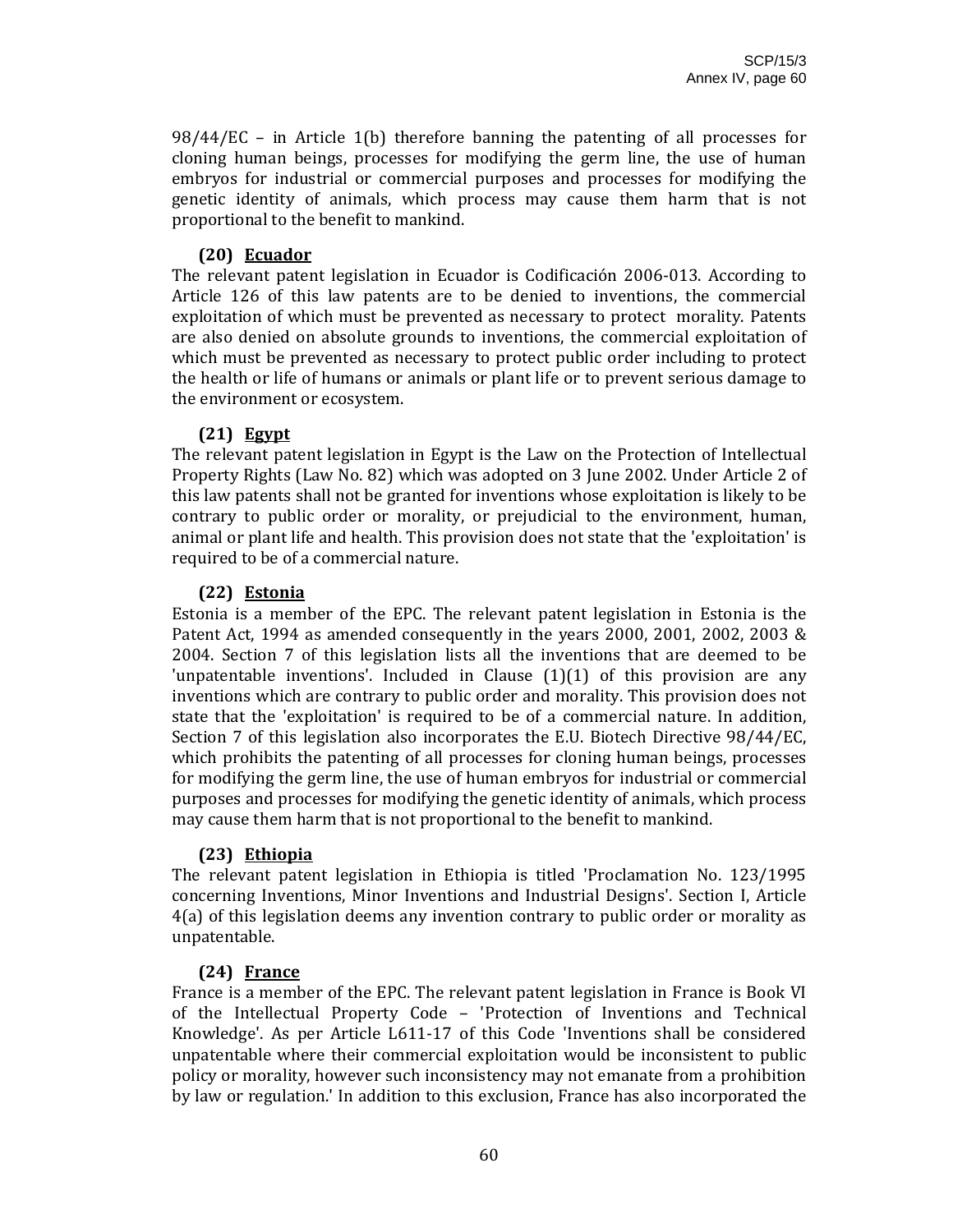E.U. Biotech Directive 98/44/EC and has thereby prohibited processes for cloning human being, modifying germ‐line identity, use of human embryos, partial sequences of a gene, animal varieties, essential biological processes for the production of plants and animals, processing for modifying the genetic identity of animals which are likely to cause them suffering without substantial benefit to man or animal.

#### **(25) Finland**

Finland is a member of the EPC. The relevant patent legislation in Finland is the Patents Act, No. 550 of December 15, 1967 as amended subsequently over the years with the last amendment in the year 2006. Section  $1(b)$  of Chapter I of this legislation states that patents shall not be granted for inventions the commercial exploitation of which would be contrary to ordre public or morality provided that the commercial exploitation may not be considered to be contrary to ordre public or morality merely because it is prohibited by law or regulation. In addition to this exclusion Finland has also incorporated the E.U. Biotech Directive 98/44/EC thereby expressly prohibiting a range of inventions related to the field of biotechnology.

#### **(26) Germany**

Germany is a member of the EPC. The relevant patent legislation in Germany is the Patentgesetz (Patent Law) or the Patent Act of December 16 as last amended by the law of  $31<sup>st</sup>$  July, 2009. As per Section 2 of this legislation, inventions whose commercial exploitation would be contrary to public order or morality, would be unpatentable, provided however that such patenting shall not be unpatentable solely due to the fact that the exploitation is prohibited by law or regulation. This legislation also incorporates the E.U. Biotech Directive 98/44/EC thereby expressly prohibiting a range of inventions relating to the field of biotechnology such as human cloning, the use of embryos for commercial or industrial purposes, the modification of genetic identity of human beings, the modification of the genetic identity of animals in those cases where such modification does not cause substantial medical benefits to man or animal kind.

#### **(27) Georgia**

The relevant patent legislation in Georgia was adopted on the 4th of February, 1999 adopted on the  $25<sup>th</sup>$  of May, 1999. As per Section 17 of this legislation a patent is not granted for an invention the commercial exploitation of which may cause inhuman, immoral and/or anti‐social action.

#### **(28) Ghana**

Ghana is a member of ARIPO. The relevant patent legislation of Ghana is the Patent Law, 1992, PNDCL, No. 305A. As per Section 6 of this legislation 'a patent shall be obtained in respect of an invention the exploitation of which is prohibited by law, except where the prohibition relates to public order or morality.' Unlike Article 27.2 of TRIPs this provision does not require the exploitation to be of a commercial nature.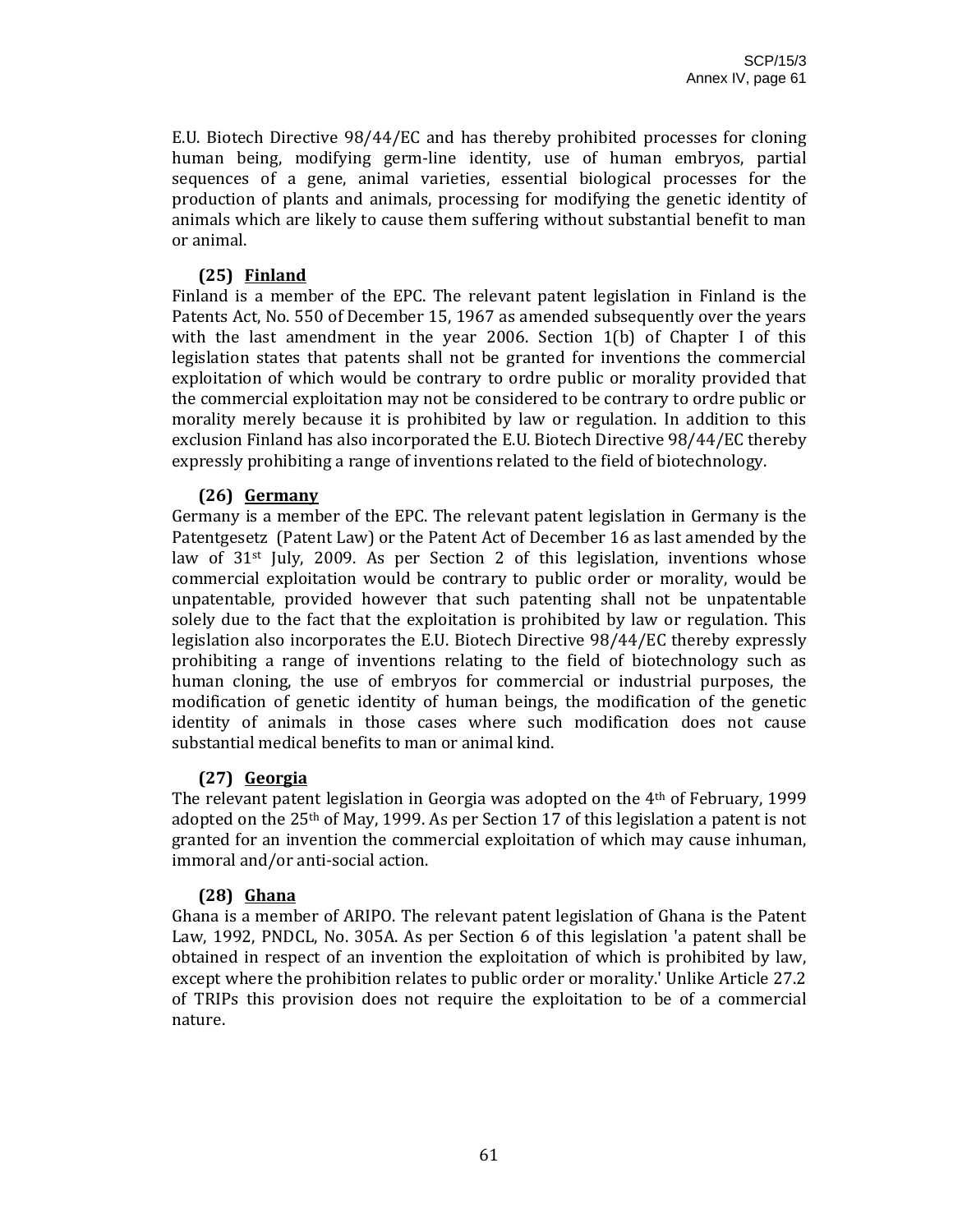## **(29) Guyana**

The relevant patent legislation of Guyana is the Patent and Designs Act, 1973. This legislation does not provide for an ordre public or morality exclusion to patentability.

## **(30) Greece**

Greece is a member of the EPC. The relevant patent legislation in Greece is the 'Law on Technology Transfer, Inventions and Technical Innovation as amended in subsequent years. Section 8 of the law states that patents shall not be granted in cases where the inventions, the publication or exploitation of which would be contrary to *ordre public* or morality. This provision does not require the exploitation to be commercial in nature. Additionally Section 8 also prohibits the patenting of plant or animal varieties or biological processes for the production of plants or animals. Greece has also incorporated the E.U.Biotech Directive – 98/44/EC through Presidential Decree No. 321/2001. As already explained above this Directive prohibits the patenting of inventions relating to the field of biotechnology such as human cloning, the use of embryos for commercial or industrial purposes, the modification of genetic identity of human beings, the modification of the genetic identity of animals in those cases where such modification does not cause substantial medical benefits to man or animal kind.

## **(31) Hungary**

Hungary is a member of the EPC. The relevant patent legislation in Hungary is the 'Law No. XXXIII of 1995 on the Protection of Inventions by Patents'. Article 6 of this legislation states that no patent protection may be granted for an invention if the publication or exploitation thereof would be contrary to public policy or morality; exploitation may not be regarded as contrary to public policy merely because it is prohibited by law or regulation. In addition to this provision Hungary has also incorporated the E.U. Biotech Directive 98/44/EC via Act XXXIX of 2002. As a result of this Directive Hungarian law prohibits the patenting of inventions relating to the field of biotechnology such as human cloning, the use of embryos for commercial or industrial purposes, the modification of genetic identity of human beings, the modification of the genetic identity of animals in those cases where such modification does not cause substantial medical benefits to man or animal kind.

# **(32) Iceland**

Iceland is a member of the EPC. The relevant patent legislation in Iceland is the Patents Act, 1991 as amended in the year 1993, 1996 etc. Section 1, Part I of this legislation states that a patent shall not be granted for inventions the use of which would be contrary to morality or public order. In addition the plant or animal varieties or essentially biological processes for the production of plants or animals are considered to be unpatentable. Additionally, Iceland has enacted a legislation implementing the E.U. Biotech Directive  $98/44/EC$  on the  $11<sup>th</sup>$  of May, 2004. As a result of this Directive Iceland now prohibits the patenting of inventions relating to the field of biotechnology such as human cloning, the use of embryos for commercial or industrial purposes, the modification of genetic identity of human beings, the modification of the genetic identity of animals in those cases where such modification does not cause substantial medical benefits to man or animal kind.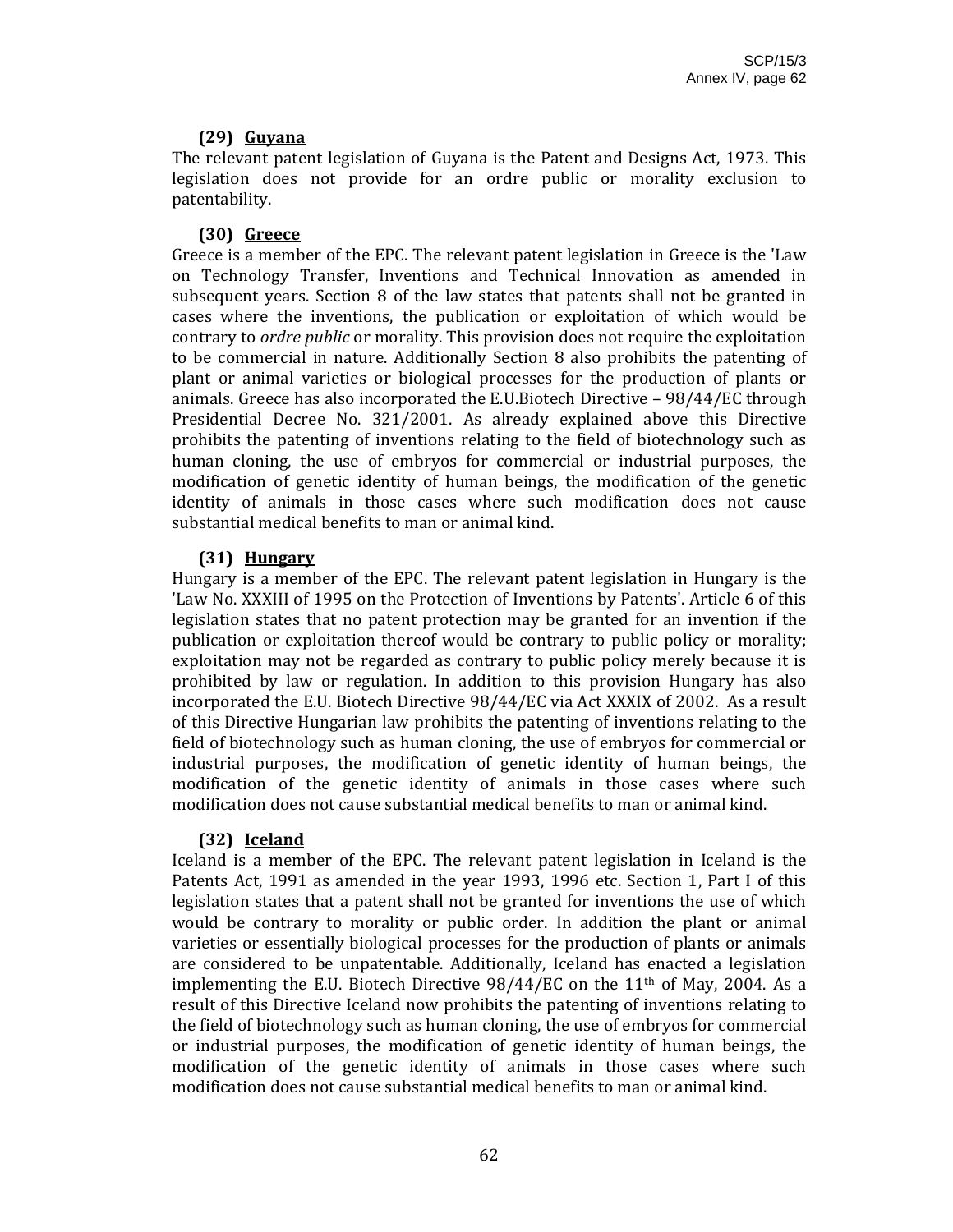## **(33) India**

Section 3(b) of the Patent Act, 1970 states that the following shall not be considered inventions:

*(b) an invention the primary or intended use or commercial exploitation of which could be contrary to public order or morality or which causes serious prejudice to human, animal or plant life or health or to the environment*

 The Draft Patent Office Manual, 2008, which is only indicative and not binding on the examiner cites the following examples to indicate the kinds of inventions which may be prohibited by Section 3(b): 312

 *a. Any device, apparatus or machine or method for committing theft/burglary,*

 *b. Any machine or method for counterfeiting of currency notes,*

 *c. Any device or method for gambling*

*d. Inventions, the established or intended use or commercial exploitation of* which is found to be injurious to public, animal or plant life or health, such as, a method of adulteration of food.

*e. An invention, the present or intended use of which is likely to violate the well accepted and settled social, cultural, legal norms of morality, e.g. method of cloning*

*f. An invention, the primary or proposed use of which would disturb the public order e.g. a device for housebreaking.*

 *g. Terminator gene technology* 

So far there has been few reported cases in India, wherein the patent office or the judiciary have denied a patent on grounds of Section 3(b) of the Patent Act, 1970. In one unreported decision of the patent office, a patent was denied to an invention related to medicinal powder prepared from skeletal remains of dead bodies dug up within a week of burial on the grounds that digging up graves for profit-oriented purposes was immoral.313 The one case which was widely reported was the case of *Novartis AG* v. *UoI & Ors.314.* The IPAB (Intellectual Property Appellate Board)in this case denied Novartis a patent on grounds of excessive pricing i.e. the anti cancer drug, Gleevec that was sought to be patented was priced very highly in India and

<sup>312</sup> Indian Patent Office, *Draft Manual of Patent Practice and Procedure*, (2008), 56, available at http://ipindia.nic.in/ipr/patent/DraftPatent\_Manual\_2008.pdf. (Last visited on August 11, 2010).

<sup>313</sup> Shamnad Basheer, 'Grave Diggers, Immoral Patents & the NBRA', July 30, 2008, available at http://spicyipindia.blogspot.com/2008/07/grave-diggers-immoral-patents-and-nbra.html (Last visited on August 11, 2010).

<sup>314</sup> M.P. No. 1 to 5 /2007 in TA/1 to 5 /2007/PT/CH. (IPAB), available at http://www.ipab.tn.nic.in/Orders/100-2009.htm. (Last visited on August 11, 2010).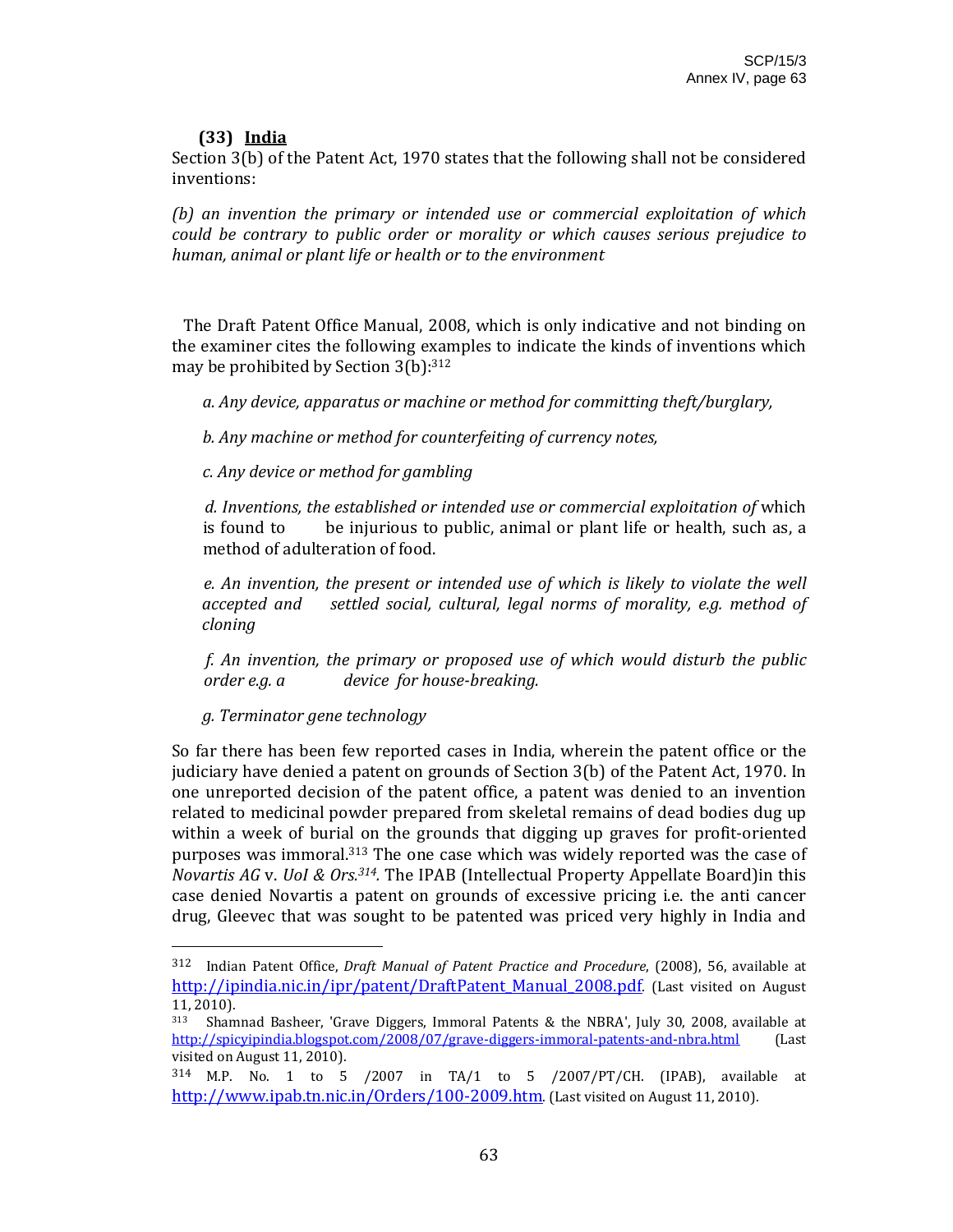was out of the reach of the common man. In pertinent part, the IPAB held: "*in our view[the drug] is too unaffordable to the poor cancer patients in India. Thus, we also observe that a grant of product patent on this application can create a havoc to the lives of poor people and their families affected with the cancer for which this drug is effective. This will have disastrous effect on the society as well. Considering all the circumstances of the appeals before us, we observe that the Appellant's alleged invention won't be worthy of a reward of any product patent on the basis of its impugned application for not only for not satisfying the requirement of section 3(d)of the Act, but also for its possible disastrous consequences on such grant as stated above, which also is being attracted by the provisions of section 3(b) of the Act which prohibits grant of patent on inventions, exploitation of which could create public disorder among other things."*

It is important to note that the patent was denied on the grounds of "public order" and not morality. This case is currently pending appeal before the Supreme Court of India.

## **(34) Indonesia**

The relevant patent legislation in Indonesia is the Patent Law as amended by law No. 14 on August 1, 2001. Article 7 of this law states that a patent shall not be granted to an invention whose publication and use or implementation contravenes the prevailing rules and regulations, religious morality, public order or ethics.

## **(35) Italy**

Italy is a member of the EPC. The relevant patent legislation in Italy is the 2005 Italian Industrial Property Code. Italy has adopted the E.U. Biotech Directive – 98/44/EC through an Act of Parliament and effective from 11th of Match, 2006.

# **(36) Ireland**

Ireland is a member of the EPC. The relevant patent legislation in Ireland is the Patents, Act 1992, as amended subsequently. Section 10 of this legislation states that a patent shall not be granted in respect of "an invention the publication or exploitation of which would be contrary to public order or morality, provided that the exploitation shall not be deemed to be so contrary only because it is prohibited by law." Unlike Art. 27.2 of TRIPs this provision does not require that the exploitation be commercial in nature. Additionally Ireland too has incorporated the E.U. Biotech Directive – 98/44/EC via 'The European Communities (Legal Protection of Biotechnological Inventions) Regulations, 2000 (S.I. No. 247 of 2000)' and given effect to it in  $30<sup>th</sup>$  July, 2000. These regulations elaborate in great detail the biotechnological inventions that are deemed unpatentable under Irish law.

# **(37) Japan**

The relevant patent legislation in Japan is the Patent Law (Law No. 121 of 13 April 1959, as last amended by Law No. 79 of 4 June 2004). Article 32 of this legislation states that inventions liable to contravene public order, morality or public health shall not be patented notwithstanding the fact that the invention would have otherwise passed the patentability criteria laid down in Article 29 of the same legislation.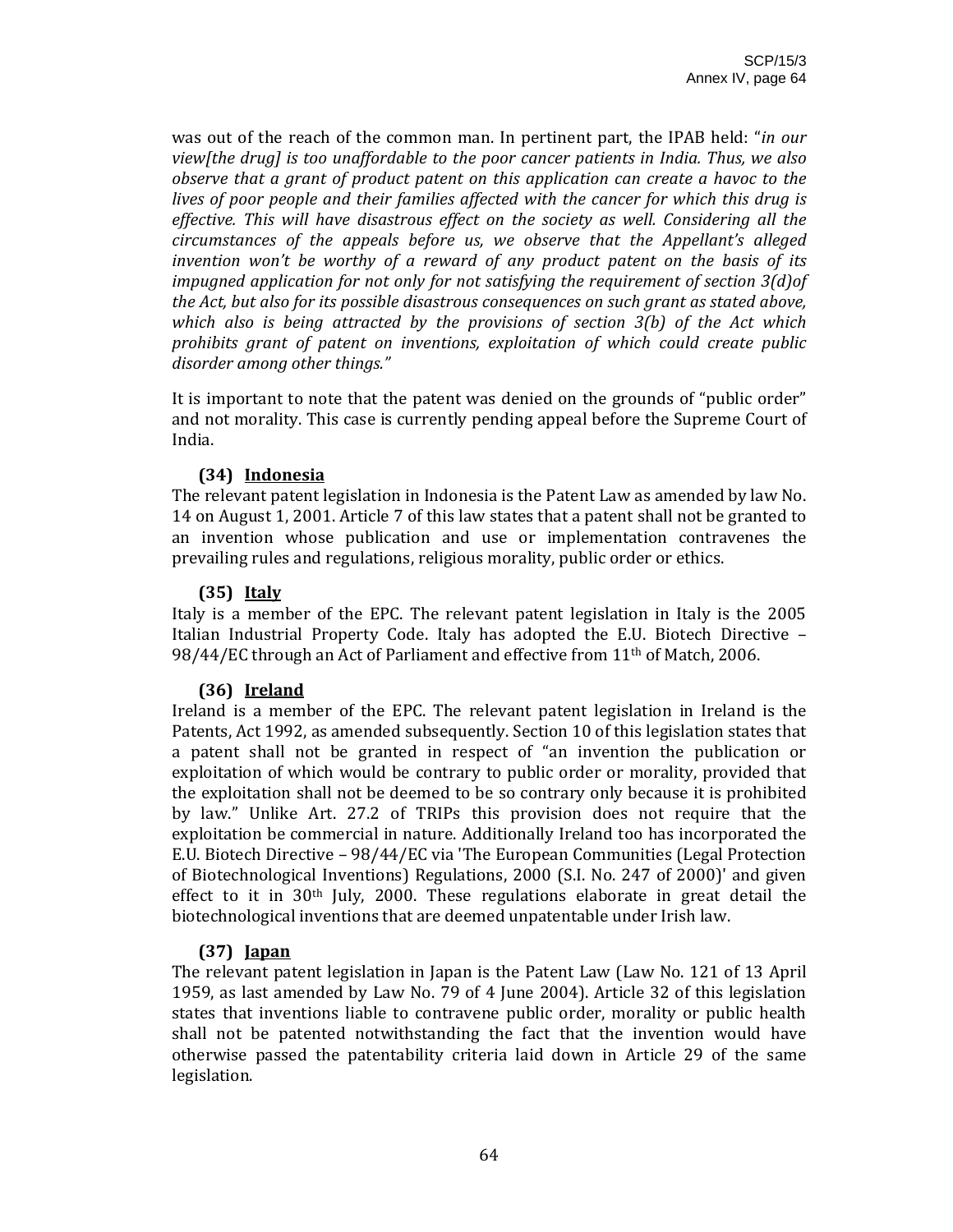## **(38) Jordan**

The relevant patent legislation in Jordan is the Patents of Invention Law No. 32 of 1999 as amended by Temporary Law No. 71 of 2001. Article 4(2) of this legislation states that inventions the exploitation of which would be contrary to public order or morality may be excluded from patent protection. This legislation also prohibits the patenting of inventions, the prevention of its commercial exploitation, is necessary to protect life and health of humans, animals, or plants or to avoid serious prejudices to the environment. A proviso to both provisions states that the exclusion of protection is not made merely because the invention's exploitation is prohibited by other legislation in force.

## **(39) Kenya**

The relevant patent legislation in Kenya is the Industrial Property Act No. 3 of 2001. As per Article 26(b) of this legislation those inventions contrary to public order, morality, public health and safety, principles of humanity and environmental conservation are not patentable. Unlike Article 27.2 of TRIPS this provision does not have a 'commercial exploitation' requirement.

## **(40) Latvia**

Latvia is a member of the EPC. The relevant patent legislation in Latvia is the Patent Act, 2007. Article 9 of this legislation excludes from patentability those inventions which offend the morality of society. In addition Latvia has also incorporated the E.U. Biotech Directive 98/44/E through a legislation which came into effect from the 29th of December, 2005.

## **(41) Malaysia**

The relevant patent legislation in Malaysia is Act No. 291 of 1983 as amended several times later, the latest amendment being in the year 2006. Section 31 of this legislation was amended in 2000 via Amendment Act A1088 to exclude from the purview of patentability those inventions, the exploitation of which would be contrary to public order or morality. In regards the 'public order' and 'morality' exploitation the Patent Office Manual states that the purpose of this provision is to exclude from protection inventions likely to induce riot or public disorder, or to lead to criminal or other generally offensive or immoral behaviour. As an illustration the manual cites the example of a letter-bomb as one of the inventions that would be excluded from the purview of this legislation. The Manual also assures that this provision is likely to be invoked in rare and extreme cases. A 'fair test' according to the Manual would be whether or not the public in general would regard the invention as so abhorrent that the grant of patent rights would be inconceivable.

# **(42) Mexico**

Mexico, a state which is a signatory to the North American Free Trade Treaty (NAFTA), does provide for an exclusion to patentability on the grounds of public order and morality. The relevant patent legislation in Mexico is the Industrial Property Law. Article 4 of the Industrial Property Law denies patent protection to any inventions in order to protect ordre public or morality, including to protect human, animal or plant life or health or to avoid serious prejudice to nature or the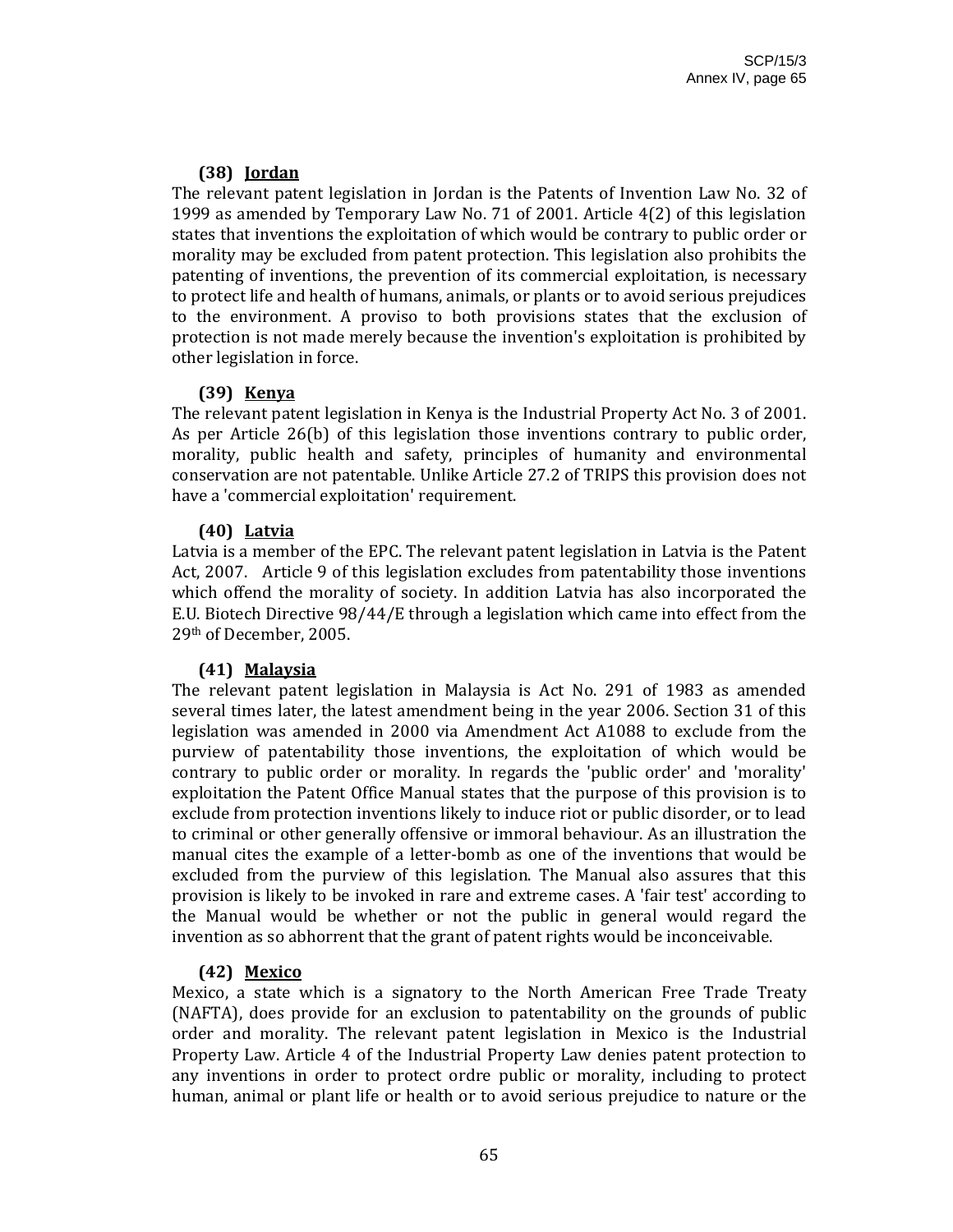environment, provided that the exclusion is not based solely on the ground that the law prohibits commercial exploitation of the subject matter of the patent within its territory.

## **(43) Morocco**

The relevant patent legislation in Morocco is the Morocco Industrial Property Act, Act No. 17-97 (Feb. 9<sup>th</sup> 2000). As per Article 24(a) of this legislation, inventions that are contrary to public order and morality are not eligible for patent protection. In the opinion of one authority 'morality' and 'public order' must be interpreted in a broad sense as taught under Islam in accordance with the Koran.315

#### **(44) Mozambique**

The relevant patent legislation in Mozambique is the Industrial Property Code Decree No.  $04/2006$  of  $12<sup>th</sup>$  April, 2006. As per Art. 30 of this legislation inventions which are contrary to morality, *bonos mores*, public safety, public order and public health are excluded from patent protection. Unlike Article 27.2 this provision does not require that the exploitation of the invention be of a 'commercial nature'.

#### **(45) Netherlands**

Netherlands is a member of the EPC. The relevant patent legislation in Netherlands is the Patents Act, 1995 as amended in subsequent years. As per Article 3 of this legislation no patents shall be issued for inventions the publication or exploitation of which would be contrary to public order or morality. In regards the E.U. Biotech Directive – 98/44/EC, the Kingdom of Netherlands initially brought a case C‐377/98 before the European Court of Justice arguing against the adoption of the directive. The ECJ however did not entertain Netherland's plea. As a result Netherlands did enact a legislation on the  $11<sup>th</sup>$  of November, 2004 to incorporate the E.U. Biotech Directive. As per this legislation Netherlands will have to restrict the patentability of certain inventions related to the field of biotechnology.

## **(46) New Zealand**

The relevant patent legislation in New Zealand is the Patents Act, 1953 as amended during the subsequent years. Under Section 17(1) the Commissioner of Patents may reject a patent application on the grounds that the invention claimed by it would be contrary to law or morality. An interesting decision in which Section 17 came into play was that of the Assistant Commissioner's in the case of the patent application filed by the Wisconsin Alumni Research Foundation and Wicell Research Institute Inc, Decision of the Assistant Commissioner.316 At issue in this case were two patent applications: (i) NZ 532170 – filed in the name of Wisconsin Alumni Research Foundation (WARF) claiming a method for inducing primate stem cells to differentiate; & (ii) NZ 535243 – filed in the name of Wicell Research Institute (WRI) claiming a method for inducing primate stem cells to differentiate. Both applications were rejected by the Examiner on the grounds of Section 17(1). Both Parties appealed to the Assistant Commissioner against the orders of the examiner. The applicants targetted the application of the 'morality' requirement, primarily on the

315 Tshimanga Kongolo, 'Morocco's Patent System and its International Connection', 42 IDEA J. L. & Tech. 181 (2002), 185.

316 P22/2007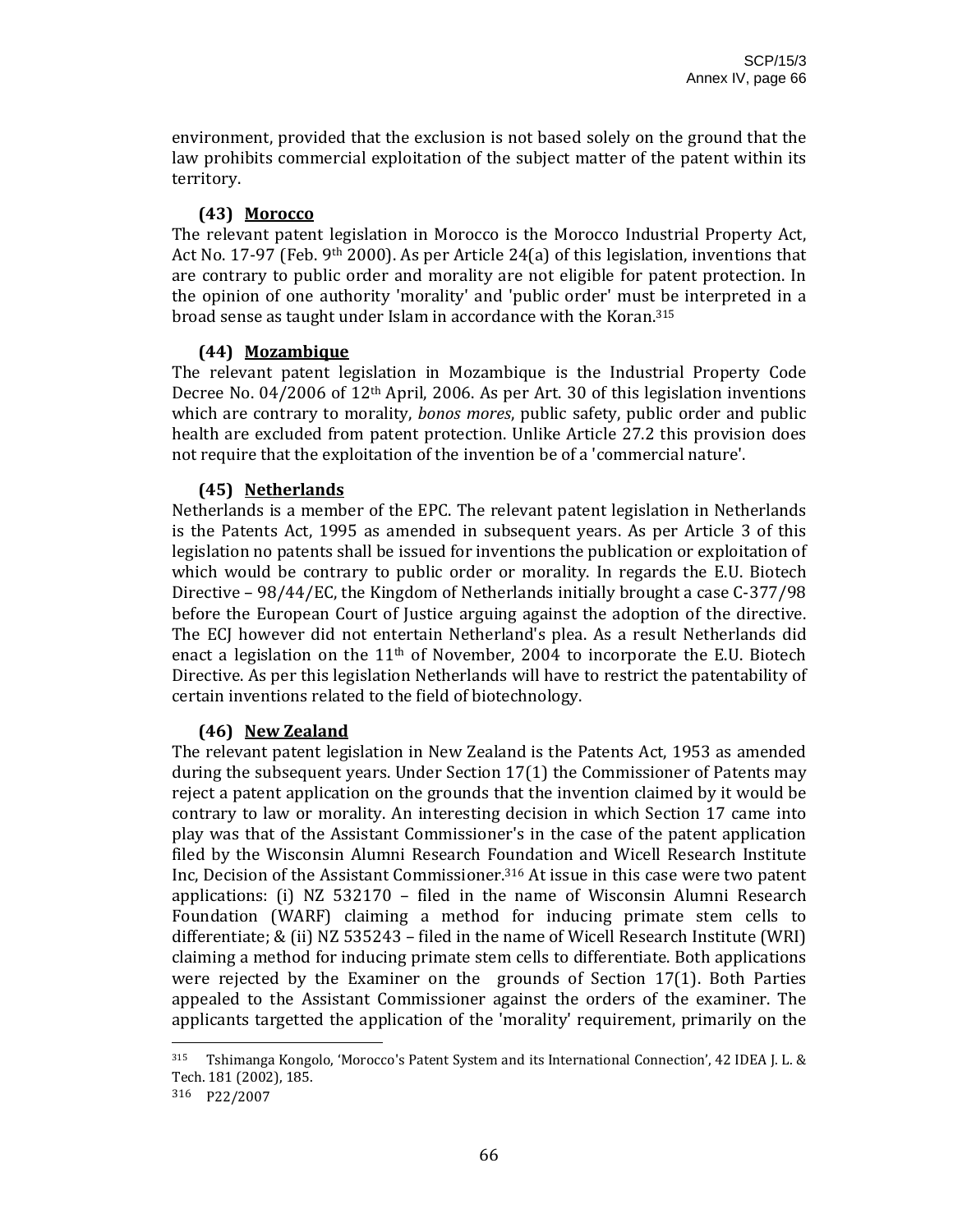grounds that there was absolutely no definition of morality either in the legislation or in the form of judicial precedent therefore making it impossible to judge the standards for the same.<sup>317</sup> The applicants then referred to the common definitions of 'morality' and convincingly established before the Asst. Commissioner that the methods claimed by them in their patent applicants did not offend these definitions of morality, since these methods were not "diametrically opposed to behaviour which New Zealand society believes to be right conduct, that belief being deeply rooted in our culture." The Assistant Commissioner agreed with these contentions after considering domestic legislation on the issue of research into stem cells and embryos. The Asst. Commissioner noted that although such research was strictly controlled by the Government it was not completely prohibited. As a result both applications were deemed not contrary to the morality and ordre public of New Zealand and were therefore allowed by the New Zealand Patent Office.

#### **(47) Nigeria**

The relevant patent legislation in Nigeria is the Patents and Designs Act, Chapter 344, Law of the Federation of Nigeria, 1990. As per Section 1(4) of this law patents "cannot be validly obtained in respect of inventions the publication or exploitation of which would be contrary to public order or morality (it being understood for the purposes of this paragraph that the exploitation of an invention is not contrary to public order or morality merely because its exploitation is prohibited by law)." Unlike Article 27.2 of TRIPs this provision does not require the exploitation to be of a commercial nature.

#### **(48) Norway**

Norway is a member of the EPC. The relevant patent legislation in Norway is the 'Lov om patenter' (Act No. 9 of December 15, 1967 on patents). As per Section 1(b) of this legislation inventions shall be considered unapatentable where their commercial exploitation would be contrary to ordre public or morality. An explanation to the section states that exploitation shall not be deemed so contrary merely because it is prohibited by law or regulation. Additionally Norway has also incorporated the E.U.Biotech Directive – 98/44/EC through a Parliamentary legislation in the year 2003 and which came into force on 01.02.2004. As a result certain inventions pertaining to the biotechnology sector are not patentable.

## **(49) Pakistan**

The relevant patent legislation in Pakistan is the Patent Ordinance, 2000. Section 7(4) of this legislation excludes from the patentability criteria any invention the commercial exploitation of which would be need to be prohibited in order to protect the "*ordre public*" or morality, including to protect human, animal or plant life or health or to avoid serious prejudice to the environment, provided that such exclusion is not made merely because the exploitation is prohibited by any law for the time being in force.

 $317$  Julie Ballance & Fiona Pringle, 'Morality & Patentability – stem cell patents in New Zealand', available at

http://www.baldwins.com/morality‐and‐patentability‐stem‐cell‐patents‐in‐new‐zealand/. (Last visited on August 11, 2010).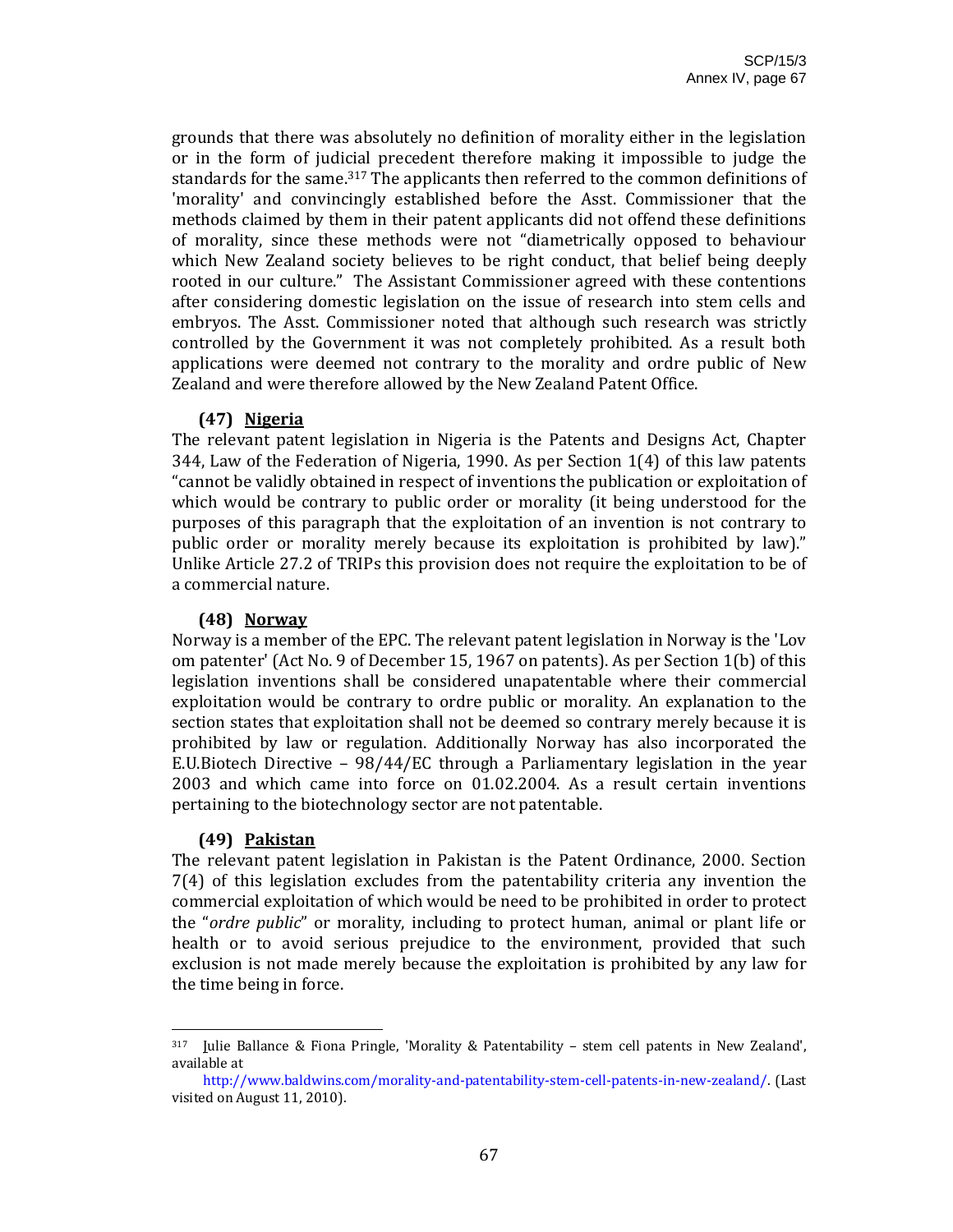## **(50) Paraguay**

The relevant patent legislation in Paraguay is Law No. 1.630/00. According to Article 5 of this law invention whose commercial exploitation should be necessarily prevented to protect public order or morals, protecting health, peoples or animals lives, avoid damages to the environment, are excluded from patent protection.

## **(51) Peru**

After the revocation of Peru's prior intellectual property legislation in the year 2008, the country has essentially been ruled by the Andean Pact. There have been further amendments as a result of the Free Trade Agreement (FTA) with the United States of America. As discussed earlier in this report the Andean Pact does provide for an exclusion to patentability on the basis of the 'ordre public' and morality.

## **(52) Philippines**

The relevant patent legislation of the Philippines is the Intellectual Property Code (Republic Act No. 8293). Section 22(6) of this legislation excludes from the definition of patentable subject matter any invention which is contrary to public order or morality. Unlike Article 27 of TRIPs this legislation does not specify whether the exploitation of the invention should be commercial or not.

# **(53) Poland**

Poland is a member of the EPC. The relevant patent legislation in Peru is the Industrial Property Law (Journal of Laws of 2003, No 119, text 1117 and of 2004, No 33 text 286). As per Article 29 of this Code "patents shall not be granted for inventions whose exploitation would be contrary to public order or morality" provided that the exploitation shall not be deemed to be so contrary merely because it is prohibited by law. Unlike Article 27.2 of TRIPs this provision does not require the exploitation in question to be of a commercial nature. Additionally Poland has incorporated the E.U. Biotech Directive 98/44/EC via statutory amendment in the year 2000 which was effective from the year 2002. As a result Poland now prohibits a range of inventions pertaining to the field of biotechnology.

## **(54) Portugal**

Portugal is a member of the EPC. The relevant patent legislation in Portugal is the Industrial Property (No. 36/2003) Code as subsequently amended in the following years. Article 21, of the consolidated code, expressly states that "inventions whose commercial exploitation is against the law or contrary to public policy, public health or morality are not patentable and their exploitation may not be considered as such due to the simple fact that is forbidden by law or regulation." Additionally Portugal has also incorporated the E.U. Biotech Directive  $-98/44/EC$  – into its law via a Parliamentary amendment in the year 2002. This amendment came into force in the year 2003.

# **(55) Qatar**

The relevant patent legislation in Qatar is the 'Patents' Law' (Decree Law No. 12 for the year 2003). This law was enforced only from the year 2006 through decree law no: 30 for the year 2006. Article of Qatar's main patent legislation states that patents shall not be granted for inventions that are "contradicting with the provisions of Islamic Sharia' (Law), violating the public order, ethics or national security." The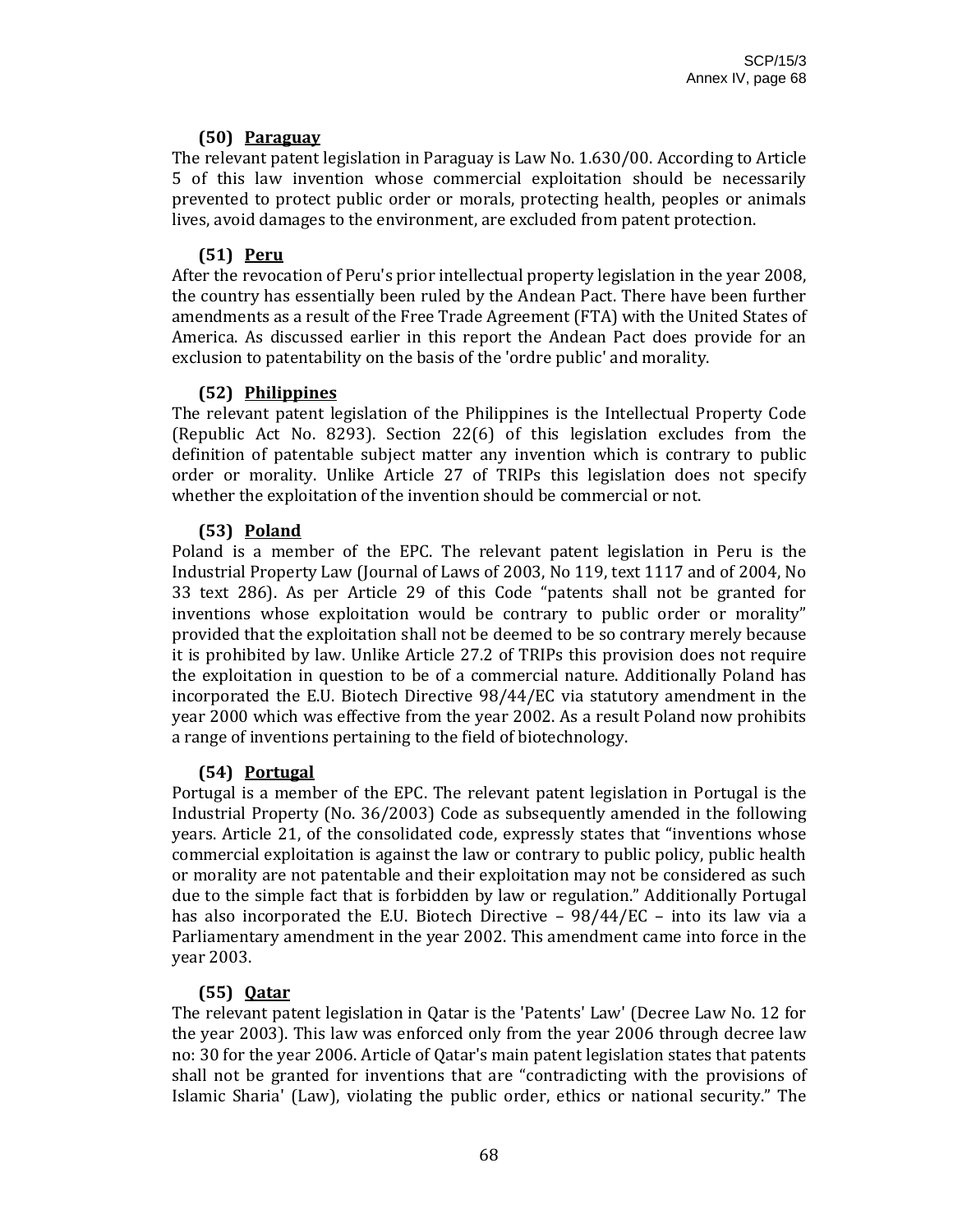wording of this provision may be broader than the TRIPS enclosure since *firstly* unlike Article 27.2 of TRIPs the Qatari provision does not have a 'commercial exploitation' qualification. *Secondly* Islamic Sharia law is a large body of law with multiple interpretations.

#### **(56) Romania**

Romania is a member of the EPC. The relevant patent legislation in Romania is the Patent Law No 64/1991 as amended in the subsequent years. According to Section 12, Chapter II of this legislation "Inventions contrary to morality or public policy shall not be patentable". Unlike Article 27.2 of TRIPs this provision does not have a qualifying requirement of 'commercial exploitation'. Additionally Romania has amended its Patent Law No. 64/1991 via Law No. 203/2002 of 19th April, 2002 with the purpose of incorporating the E.U. Biotech Directive  $-98/44/EC$ . As a result a number of inventions in the biotechnology sector are now prohibited under Romanian law.

## **(57) Serbia**

Although Serbia is not currently a member of the EPC it has been invited to accede to the same. The relevant patent legislation in Serbia is Patents Law, 2004. As per Article 7 of this legislation patent protection shall not be granted in respect of "inventions the commercial use of which would be contrary to *ordre public* or morality." The proviso states that use of an invention shall not be considered contrary to *ordre public* or morality merely because it is prohibited by law or any other regulation. Although Serbia is not a member of EPC, the language of Article7 prohibiting the patenting of human embryos etc. is similar if not identical to the language used in E.U. Biotech Directive (98/44/EC).

## **(58) Slovak Republic**

Slovakia is a Member of the EPC. The relevant patent legislation in Slovakia is the Industrial Property (Inventions Designs), Law, 27/11/1980, No. 527. As per Section 4 of this legislation patents shall not be granted in respect of "inventions contrary to public interest, particularly the principles of humanity and morality." Additionally the Slovak Republic has also amended its law in 2001 to incorporate the E.U. Biotech Directive 98/44/EC. As a result certain inventions related to the field of biotechnology are un‐patentable.

## **(59) Slovenia**

Slovenia is a member of the EPC. The relevant patent legislation in Slovenia is the Industrial Property Law 2001. Article 11 of this legislation states that a patent shall not be granted for "inventions the exploitation of which would be contrary to public order or morality". Unlike Article 27.2 of TRIPs this legislation does not require the 'exploitation' to be of a commercial nature. Additionally Slovenia has also incorporated the E.U. Biotech Directive 98/44/EC into its national law via a statutory amendment published on 18th of August, 2003. This amendment came into force in the year 2003. As a result a range of inventions related to the biotechnology field are now prohibited in Slovenia.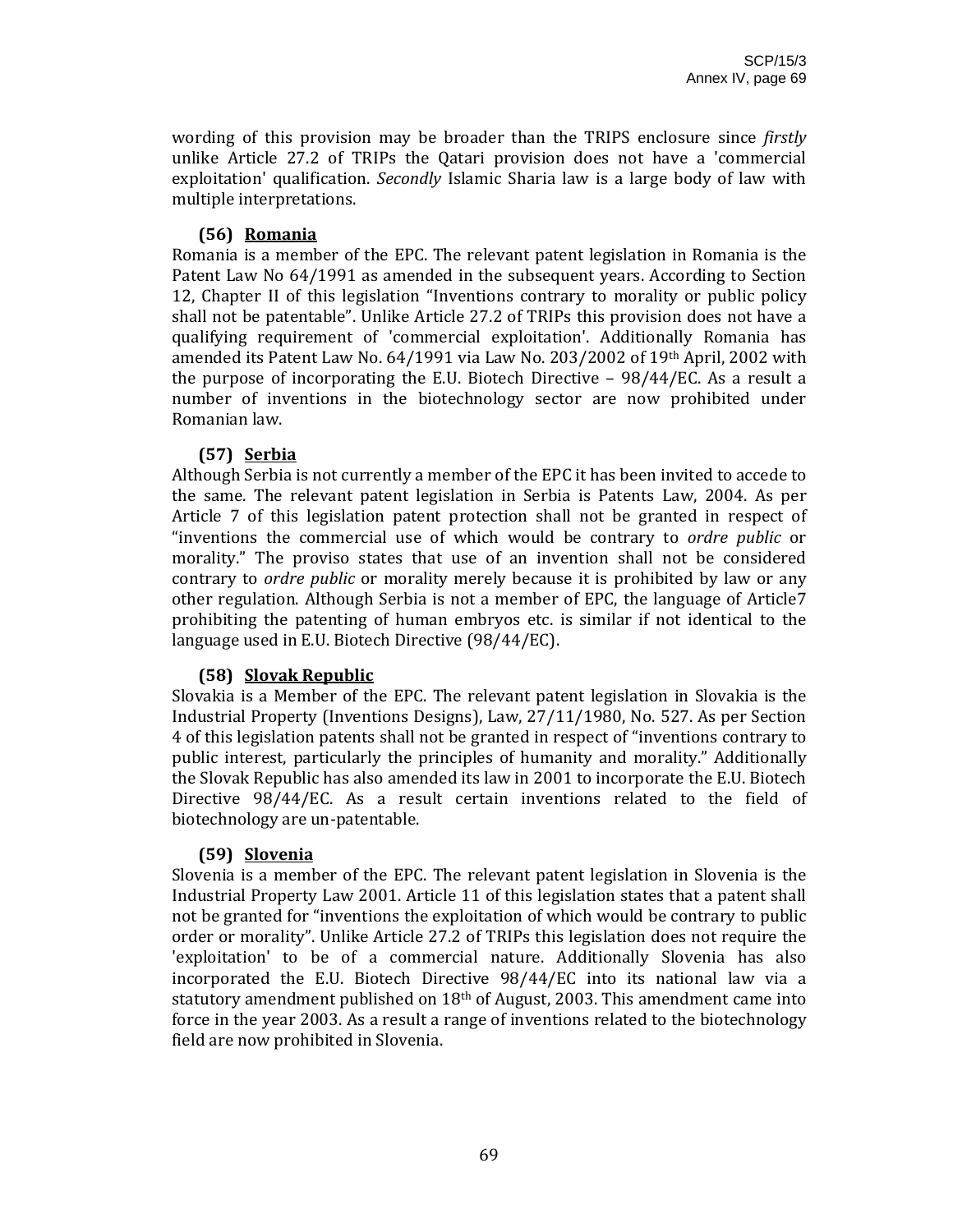## **(60) Singapore**

The relevant patent legislation in Singapore is the Patents Act, (No. 24 of 2001) as subsequently revised in the years 1995, 2002 & 2005. As per Section 13(2) of this legislation, "an invention the publication or exploitation of which would be generally expected to encourage offensive, immoral or anti-social behaviour is not a patentable invention". Section 13(3) clarifies that behaviour shall not be regarded as offensive, immoral or anti‐social only because it is prohibited by any law in force in Singapore.

# **(61) South Africa**

The relevant patent legislation in South Africa is the Patents Act, 1978. As per Section  $24(4)(a)$  of this law patents cannot be granted for an invention the publication or exploitation of which would be generally expected to encourage offensive or immoral behaviour. Unlike Article 27.2 of TRIPs this legislation does not require the exploitation to be of a commercial nature.

## **(62) South Korea**

The relevant patent legislation in South Korea is the Patents Act, 1978 as amended in the subsequent years. As per Section 25(4)(a) of this legislation a patent shall not be granted "for an invention the publication or exploitation of which would be generally expected to encourage offensive or immoral behaviour." Unlike Article 27.2 of TRIPs this legislation does not require the exploitation to be of a commercial nature.

## **(63) Spain**

Spain is a member of the EPC. The relevant patent legislation in Spain is the Patents (Utility Models), Law, 1986. As per Section  $5(1)(a)$  of this legislation "inventions" whose publication or working would be contrary to public order or morality" cannot be the subject-matter of a patent. Additionally Spain has incorporated the E.U. Biotech Directive –  $98/44/EC$  – through Law No. 10/2002 of 29<sup>th</sup> April, 2002. As a result a certain range of biotechnological inventions are unpatentable subjectmatter in Spain.

# **(64) Suriname**

This country applies the patent legislation in force in Netherlands.

# **(65) Sweden**

Sweden is a member of the EPC. The relevant patent legislation in Sweden is the Patents Act, 1967, as amended in the subsequent years. As per Section 1 of this legislation patents may not be granted to "inventions the use of which would be contrary to morality or public order". Sweden also adopted the E.U. Biotech Directive through an Act of Parliament on the 1st of May, 2004. As a result a range of inventions related to the biotechnology field are unpatentable.

## **(66) Switzerland**

Switzerland is a member of the EPC. The relevant patent legislation in Switzerland is the 'Federal Law on Patents for Inventions, 1954'. Article 2 of this legislation defines the inventions that are excluded from patentability. As per sub‐section (a), "inventions the implementation of which would be contrary to public order or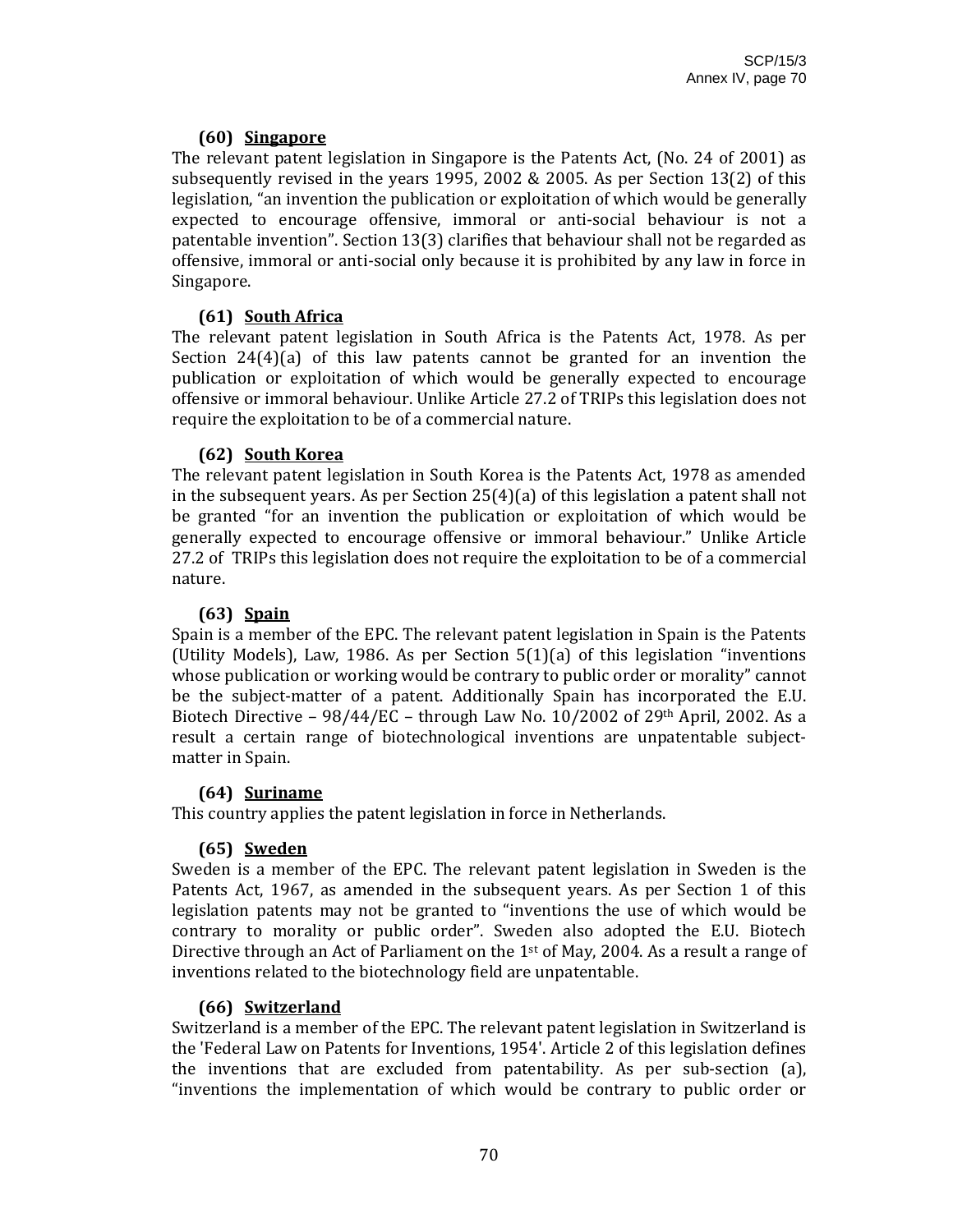morality would not be patentable". Unlike Article 27.2 of TRIPs this provision does not elaborate on whether the 'implementation' is required to be of a commercial nature or not.

## **(67) Thailand**

The relevant patent legislation in Thailand is the Patent Act B.E. 2522 (1979). As per Section 9 of this legislation, inventions contrary to public order, morality, health or welfare are not patentable. Unlike Article 27.2 of TRIPs this provision does not have a 'commercial exploitation' qualification.

## **(68) Tunisia**

The relevant patent legislation in Tunisia is the Law No. 2000‐84 of August 24, 2000, on Patents. Section 3 of this legislation states that a patent may not be issued for "inventions the publication or implementation of which would be contrary to morality, public policy, public health or the protection of the environment". Unlike Article 27.2 of TRIPs this provision does not seem to require a 'commercial exploitation' requirement.

## **(69) Turkey**

Turkey is a member of the EPC. The relevant patent legislation in Turkey is the Decree-Law No. 551 on the Protection of Patent Rights, 1995. Section 6 of this legislation states that patents shall not be granted for inventions related to "subject matter contrary to public policy or generally accepted standards of morality". Unlike Article 27.2 of TRIPs this provision does not seem to require a 'commercial exploitation' requirement.

# **(70) Uganda**

The relevant patent legislation in Uganda is the Patents Act, 1993. This legislation does not provide for an exclusion based on 'ordre public' and 'morality'.

# **(71) United Kingdom**

The United Kingdom is a member of the EPC. The relevant patent legislation is the Patents, Act, 1977. Section 1(3) of this legislation states that "a patent shall not be granted for an invention the commercial exploitation of which would be contrary to public policy or morality". Section  $1(4)$  of the same legislation clarifies that exploitation shall not be regarded as contrary to public policy or morality only because it is prohibited by any law in force. The United Kingdom has also incorporated the E.U. Biotech Directive in stages thereby deeming certain inventions pertaining to the field of biotechnology as unpatentable.

# **(72) United States**

The patenting system in the U.S.A. is rather unique in the sense that is one of the few countries in the world to provide for the right to patent in the constitution itself. The U.S. Patent Act is the legislation which regulates this constitutional right. Unlike most other national patent law legislations, the U.S. Patent Act does not exclude inventions on the grounds of 'ordre public' & 'morality'. However, this is not to say that the U.S.A. has not witnessed any of morality related debates with respect to the scope of patentable subject matter allowed by its patent law.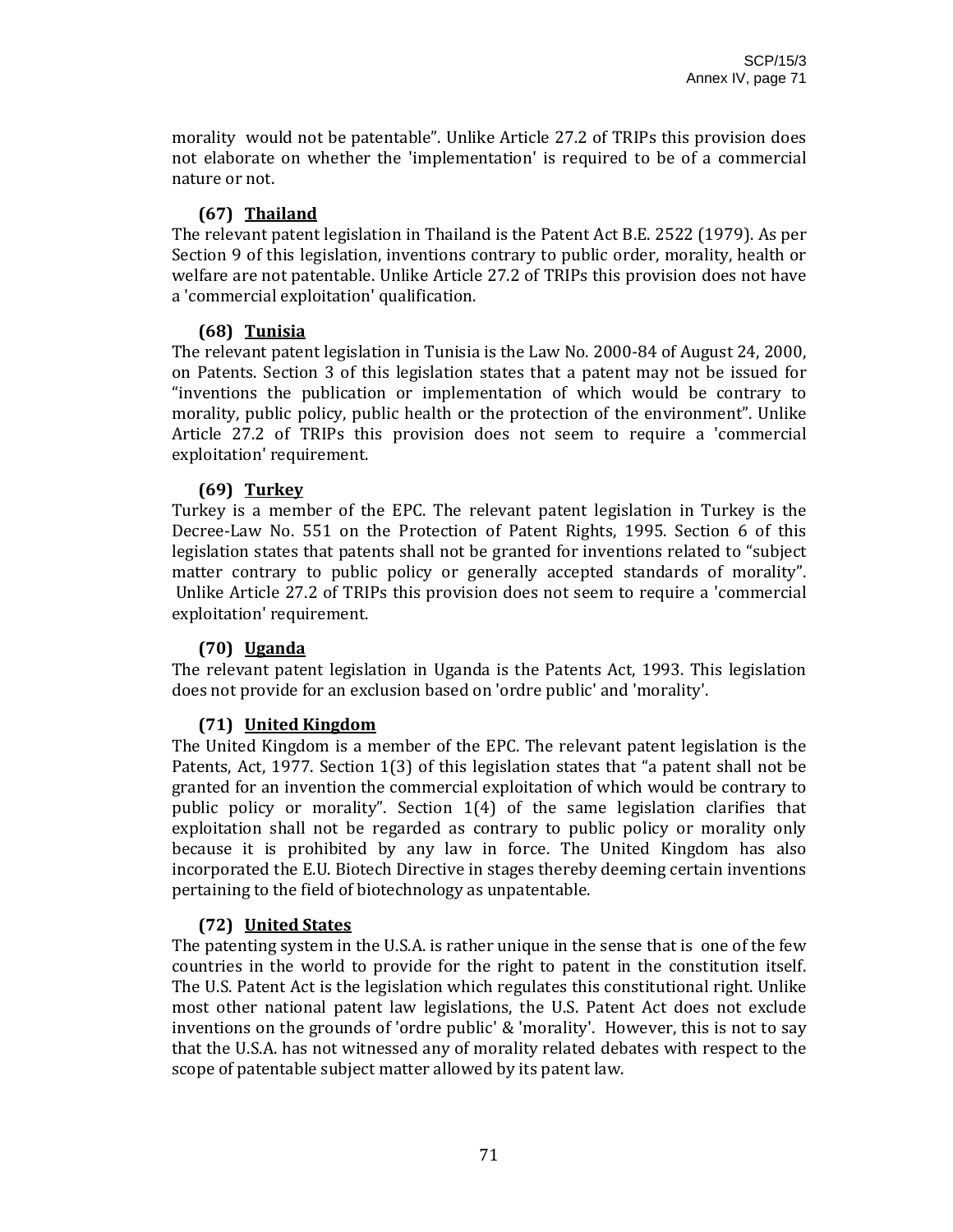The 1817 case of *Lowell* v. *Lewis318* was the first to lay down the judicial doctrine of beneficial utility. Interpreting the 'utility' requirement in the old Patent Act of 1790, it was held by the *Lowell* Court that an otherwise patentable invention would be unpatentable if it is "*injurious to the well being, good policy, or sound morals of society. The word "useful," therefore, is incorporated into the act in contradistinction to mischievous or immoral. For instance, a new invention to poison people, or to promote debauchery, or to facilitate private assassination, is not a patentable invention. But if the invention steers wide of these objections, whether it be more or less useful is a circumstance very material to the interests of the patentee, but of no importance to the public.***"** 

To this extent, it is important to appreciate that "utility" itself becomes a patent eligibility criteria, as opposed to a patentability criteria.

Subsequently in the 1960 case of in *Re Nelson319,* the *Lowell* dicta was once again reiterated by the United States Court of Customs & Appeals. In pertinent portion the Board held that "*The word 'useful' is not supposed to be used, for the purpose of establishing general utility as the test of a sufficiency of invention to support a patent.* It had been held, upon the use of the same word in the old patent act of 1793, that it *was used merely in contradistinction to what is frivolous or mischievous to society. This term was held to be satisfied, if the alleged invention was capable of use, and was not injurious to the wellbeing, good policy or sound morals of society.*"

In a 1991 decision<sup>320</sup> of the  $2<sup>nd</sup>$  Federal Circuit Court cited the above two precedents to interpret the utility requirement of Section 101 of the Patent Act to include the possible moral implications of an invention on society. In pertinent part the Court held that "*Section 101 has also been interpreted to exclude inventions deemed to be immoral, such as (until 1977) gambling machines, or devices deemed to be scientifically impossible, such as perpetual motion machines.*"

In the year 1998, the United States Patents & Trademarks Office (USPTO), in response to a patent application for animal-human hybrids (chimera), issued an office statement, citing the decisions in the *Lowell's* and *ToloMatic* cases, indicating that "*inventions directed towards human/nonhuman chimeras could, under certain circumstances, not be patentable because, among other things, they would fail to meet the public policy and morality aspects of the utility requirement*."321 The USPTO therefore attempted to bring in the 'morality' aspect under the existing 'utility' requirement in Section 101 of the U.S. Patent Act.

A subsequent 1999 decision of the United States Court of Appeals for the Federal Circuit urged a broader interpretation of the utility requirement under Section 101, arguing that the USPTO and Courts should refrain from acting as arbiters of what

<sup>318 15</sup> Fed. Cas. 1018, 1019 (C.C.D. Mass. 1817).

<sup>319 126</sup> U.S.P.Q. 242.

<sup>320</sup> *TolOMatic, Inc. v. Proma Productund Marketing Gesellschaft M.b.H*., 20 USPQ2d 1332, 1338 (Fed. Cir. 1991).

<sup>321</sup> Media Advisory, U.S. Patent and Trademark Office, 'Facts on Patenting Life Forms Having a Relationship to Humans' (Apr. 1, 1998), http:// www.uspto.gov/news/pr/1998/98‐06.jsp.